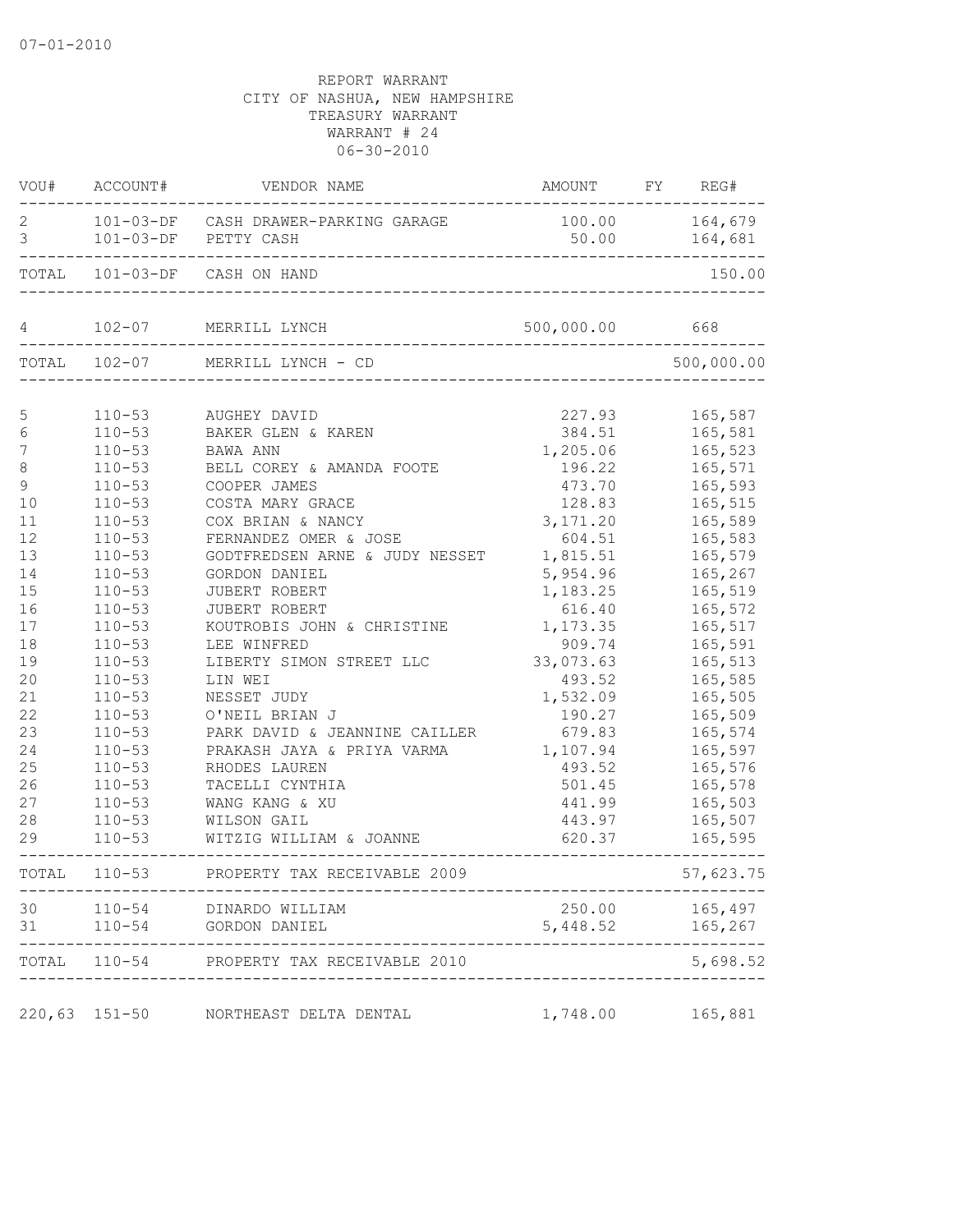| VOU#   | ACCOUNT#   | VENDOR NAME                                          | AMOUNT        | REG#<br>FY  |
|--------|------------|------------------------------------------------------|---------------|-------------|
| TOTAL  | $151 - 50$ | A/R-SCHOOL RETIREE COBRA                             |               | 1,748.00    |
| 32     | $170 - 00$ | CVS WHOLESALE FLAGS                                  | 747.00        | 164,985     |
| 33     | $170 - 00$ | ECP                                                  | 1,364.28      | 164,911     |
| 34     | $170 - 00$ | NEW ENGLAND PAPER & SUPPLY                           | 736.15        | 164,937     |
| 35     | $170 - 00$ | TREASURER STATE OF NEW HAMPSHI                       | 156.00        | 165,859     |
| TOTAL  | $170 - 00$ | INVENTORY OF SUPPLIES                                |               | 3,003.43    |
| 220,63 | $173 - 02$ | CMRS-POC                                             | 2,000.00      | 165,885     |
| 220,63 | $173 - 02$ | NEOPOST LEASING                                      | 145.22        | 165,248     |
| 220,64 | $173 - 02$ | NORTHEAST DELTA DENTAL                               | 5,866.83      | 165,881     |
| 220,64 | $173 - 02$ | POSTMASTER                                           | 820.00        | 165,811     |
| 220,64 | $173 - 02$ | UNUM LIFE INSURANCE CO OF AMER                       | 3,412.08      | 165,363     |
| 220,64 | $173 - 02$ | VISION SERVICE PLAN-NH                               | 1,889.22      | 165,896     |
| TOTAL  | $173 - 02$ | PREPAID EXPENSES- SCHOOL                             |               | 14, 133.35  |
| 36     | $176 - 06$ | PURCHASE POWER                                       | 6,000.00      | 165,654     |
| TOTAL  | $176 - 06$ | POSTAGE METER                                        |               | 6,000.00    |
| 37     | $214 - 1$  | NH RETIREMENT SYSTEM                                 | 216, 146.24   | 665         |
| TOTAL  | $214 - 1$  | PENSION 1                                            |               | 216, 146.24 |
| 37     | $214 - 2$  | NH RETIREMENT SYSTEM                                 | 95,407.91     | 665         |
| TOTAL  | $214 - 2$  | PENSION 2<br>____________.                           |               | 95,407.91   |
| 37     | $214 - 4$  | NH RETIREMENT SYSTEM                                 | 102,318.09    | 665         |
| TOTAL  | $214 - 4$  | PENSION 4 - POLICE                                   |               | 102,318.09  |
| 37     |            | 214-5 NH RETIREMENT SYSTEM                           | 90,375.99 665 |             |
|        |            | TOTAL 214-5 PENSION 4 - FIRE                         |               | 90,375.99   |
| 37     |            | 214-8 NH RETIREMENT SYSTEM                           | 1,345.08 665  |             |
|        |            | TOTAL 214-8 PENSION 8                                |               | 1,345.08    |
| 38     |            | 214-BD FEDERAL RESERVE BANK OF CLEVEL 100.00 164,680 |               |             |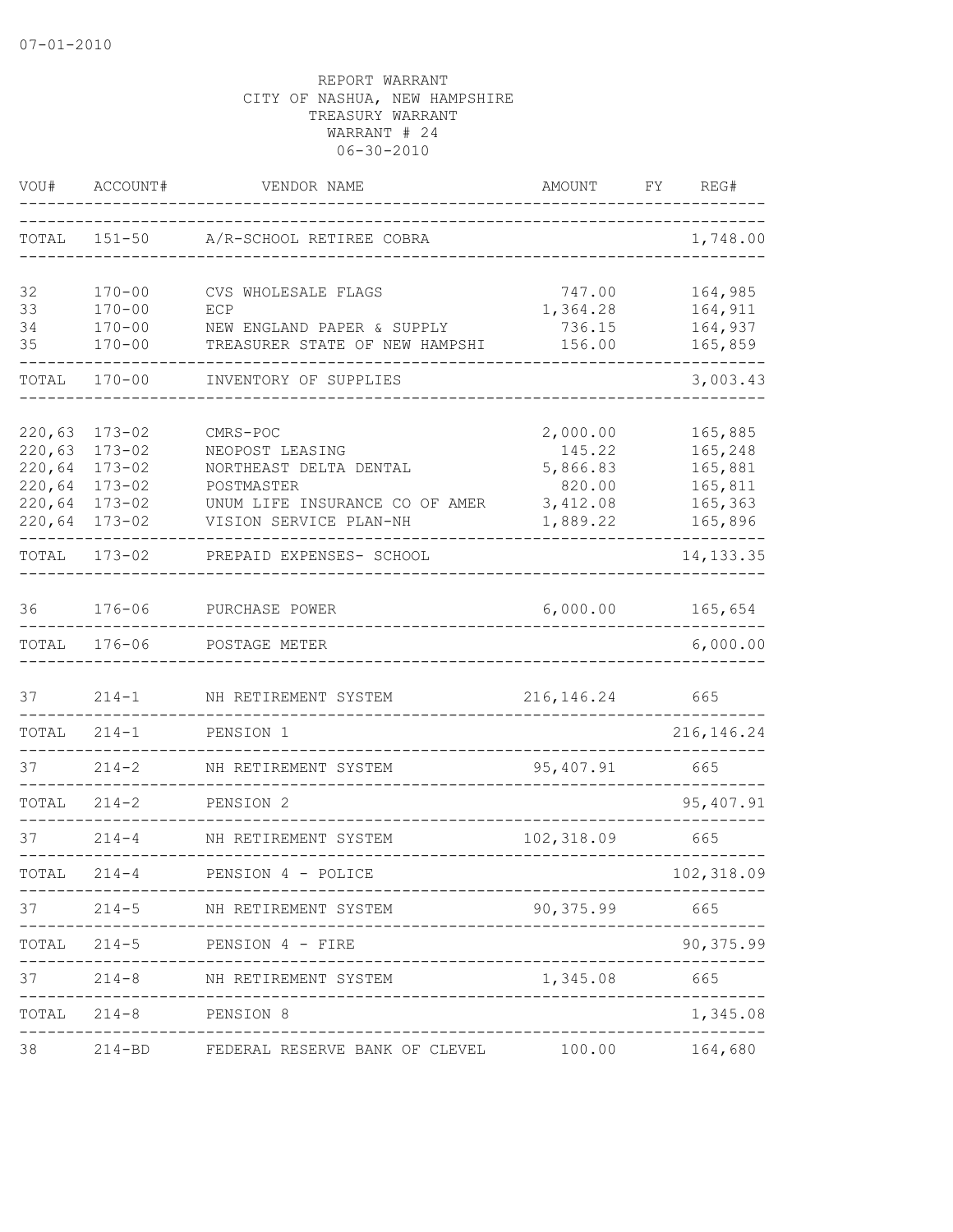| VOU#     | ACCOUNT#      | VENDOR NAME                                                             | <b>AMOUNT</b>          | FY | REG#               |
|----------|---------------|-------------------------------------------------------------------------|------------------------|----|--------------------|
| 39<br>40 | $214 - BD$    | 214-BD FEDERAL RESERVE BANK OF CLEVEL<br>FEDERAL RESERVE BANK OF CLEVEL | 200.00<br>150.00       |    | 164,683<br>164,686 |
| TOTAL    | $214 - BD$    | _______________________<br>BONDS DEDUCTION                              |                        |    | 450.00             |
| 41       | $214 - DC$    | ALLEN STACEY L                                                          | 1,153.86               |    | 165,127            |
| 42       | $214 - DC$    | BATTISTELLI ERIC C                                                      | 900.16                 |    | 165,453            |
| 43       | $214 - DC$    | BUCACCI MICHELLE                                                        | 384.62                 |    | 165,395            |
| 44       | $214 - DC$    | COTE KEITH                                                              | 961.55                 |    | 164,951            |
| 45       | $214 - DC$    | DANEAU PAULA                                                            | 210.00                 |    | 164,703            |
| 46       | $214-DC$      | DAVIDSON PATRICIA                                                       | 170.00                 |    | 164,992            |
| 47       | $214-DC$      | DEHAYOS JERALYN M                                                       | 970.00                 |    | 165,130            |
| 48       | $214-DC$      | GORELICK CAROL                                                          | 346.15                 |    | 165,455            |
| 49       | $214-DC$      | GRACE ROBERT                                                            | 961.55                 |    | 165,456            |
| 50       | $214 - DC$    | HAMILTON DENNIS L                                                       | 550.00                 |    | 165,133            |
| 51       | $214-DC$      | HAMILTON TINA                                                           | 200.00                 |    | 165,135            |
| 52       | $214 - DC$    | KARBAN ERICA                                                            | 384.62                 |    | 165,393            |
| 53       | $214 - DC$    | KRONES ALLISON                                                          | 3,076.96               |    | 165,460            |
| 54       | $214-DC$      | MAILLOUX SHAWN                                                          | 288.45                 |    | 164,993            |
| 55       | $214-DC$      | MENARD PAUL                                                             | 384.62                 |    | 164,952            |
| 56       | $214 - DC$    | PEIGH PILAR R                                                           | 192.31                 |    | 165,454            |
| 57       | $214-DC$      | WHOLEY MARK P                                                           | 293.20                 |    | 165,458            |
| 58       | $214 - DC$    | WOOD TODD                                                               | 725.01                 |    | 165,461            |
| TOTAL    | $214 - DC$    | DEPENDENT CARE DEDUCTION                                                |                        |    | 12, 153.06         |
|          | 220,64 214-DI | RELIANCE STANDARD LIFE INSURAN 1,009.49                                 |                        |    | 165,603            |
| TOTAL    | $214 - DI$    | SCHOOL DISABILITY                                                       |                        |    | 1,009.49           |
| 59       | $214-FS$      | BENEFIT STRATEGIES INC                                                  | 25,044.53              |    | 660                |
| 60       | $214-FS$      | BENEFIT STRATEGIES INC                                                  | 25,804.69              |    | 680                |
|          |               | TOTAL 214-FS FLEXIBLE SPENDING ACCOUNT -                                |                        |    | 50,849.22          |
| 61       |               | 214-K SAGE RONALD                                                       | 199.94                 |    | 165,095            |
| TOTAL    | $214 - K$     | KEMPER TERM LIFE INSURANCE                                              |                        |    | 199.94             |
| 62       |               | 214-SL SUN LIFE ASSURANCE COMPANY OF 3,418.68                           |                        |    | 697                |
| TOTAL    |               | 214-SL BPW GROUP INS-SUN LIFE<br>___________________                    |                        |    | 3,418.68           |
|          |               |                                                                         |                        |    |                    |
| 63       | $255 - 00$    | STATE OF NH-MV                                                          | 21,424.69<br>19,829.06 |    | 661                |
| 64       | $255 - 00$    | STATE OF NH-MV                                                          |                        |    | 662                |
| 65       | $255 - 00$    | STATE OF NH-MV                                                          | 16,732.95              |    | 664                |
| 66       | $255 - 00$    | STATE OF NH-MV                                                          | 19,692.19              |    | 666                |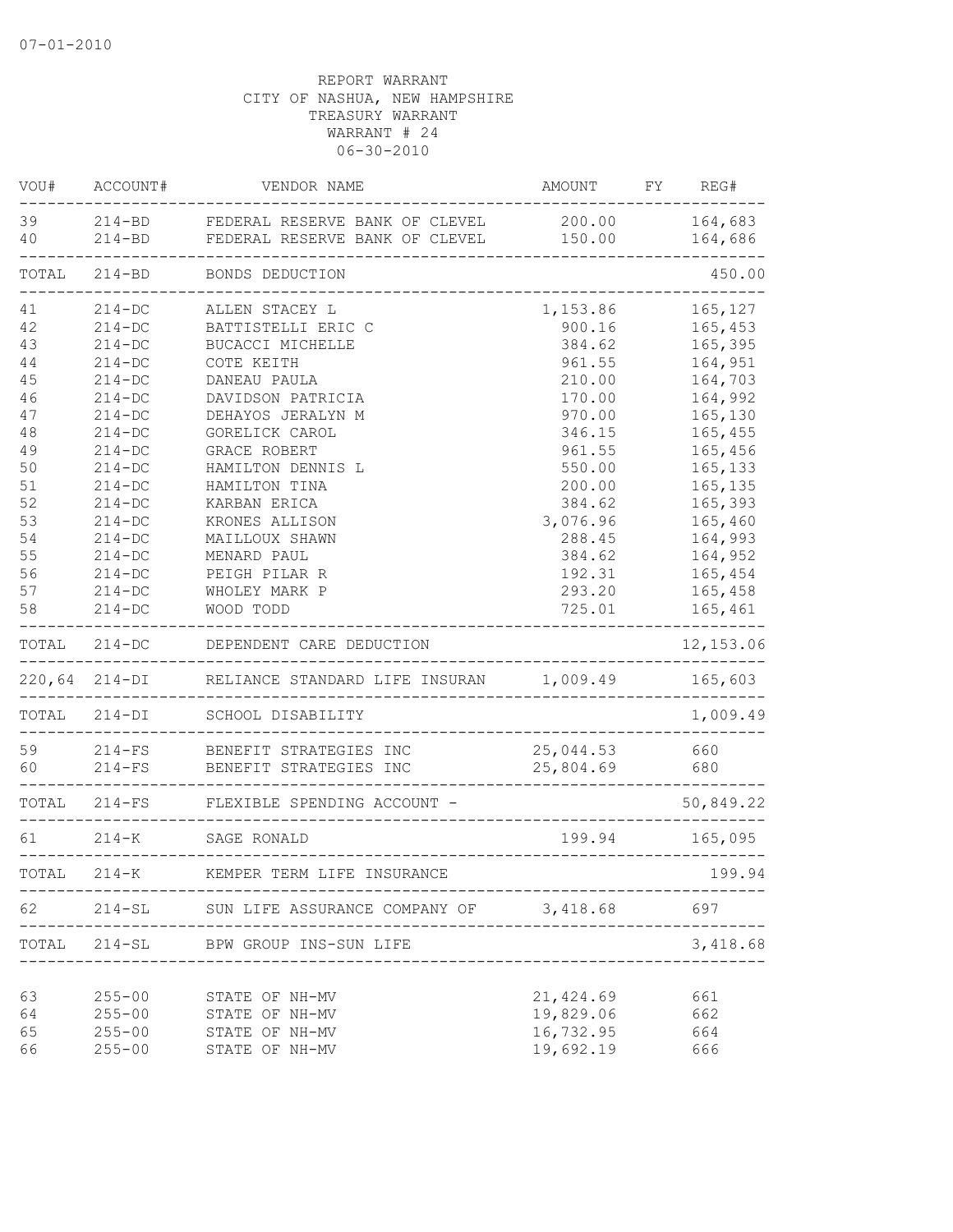| VOU#   | ACCOUNT#      | VENDOR NAME                          | AMOUNT      | FY<br>REG#     |
|--------|---------------|--------------------------------------|-------------|----------------|
| 67     | $255 - 00$    | STATE OF NH-MV                       | 22,536.67   | 667            |
| 68     | $255 - 00$    | STATE OF NH-MV                       | 22, 213. 21 | 669            |
| 69     | $255 - 00$    | STATE OF NH-MV                       | 16,091.01   | 674            |
| 70     | $255 - 00$    | STATE OF NH-MV                       | 32,994.89   | 675            |
| 71     | $255 - 00$    | STATE OF NH-MV                       | 53,450.27   | 678            |
| 72     | $255 - 00$    | STATE OF NH-MV                       | 23, 484.61  | 685            |
| 73     | $255 - 00$    | STATE OF NH-MV                       | 23, 393.58  | 687            |
| 74     | $255 - 00$    | STATE OF NH-MV                       | 17,669.39   | 689            |
| 75     | $255 - 00$    | STATE OF NH-MV                       | 27,085.53   | 690            |
| 76     | $255 - 00$    | STATE OF NH-MV                       | 25, 172.79  | 695            |
| 77     | $255 - 00$    | STATE OF NH-MV                       | 27, 414.20  | 699            |
|        | TOTAL 255-00  | STATE MVR<br>_______________________ |             | 369,185.04     |
| 78     | $255 - 05$    | STATE OF NH                          |             | 904.75 165,836 |
|        | TOTAL 255-05  | STATE OF NH-FBI FINGERPRNT FEE       |             | 904.75         |
|        |               |                                      |             |                |
| 79     | $257 - 00$    | ARTZ LAWRENCE                        | 1.00        | 165,496        |
| 80     | $257 - 00$    | BLAKE SARAH                          | 10.00       | 165,557        |
| 81     | $257 - 00$    | DAVIS GREGORY                        | 15.00       | 165,555        |
| 82     | $257 - 00$    | DEMETER KAREN                        | 25.00       | 165,205        |
| 83     | $257 - 00$    | GARANT RAYMOND                       | 10.00       | 165,556        |
| 84     | $257 - 00$    | HARBOR MOMES                         | 20.00       | 165,553        |
| 85     | $257 - 00$    | HETTLER CJ                           | 151.20      | 165,559        |
| 86     | $257 - 00$    | J LAWRENCE HALL INC                  | 29.00       | 165,465        |
| 87     | $257 - 00$    | LAPOINTE MATTHEW                     | 36.10       | 165,548        |
| 88     | $257 - 00$    | PASTOR SELMA                         | 6.00        | 165,551        |
| 89     | $257 - 00$    | RACKLIFF KEVIN                       | 10.00       | 165,558        |
| 90     | $257 - 00$    | RIVAS EDWIN                          | 152.20      | 165,540        |
| 91     | $257 - 00$    | ROGERS EVERETT                       | 42.00       | 165,546        |
| 92     | $257 - 00$    | SP RICHARDS GENERAL                  | 29.00       | 165,554        |
| 93     | $257 - 00$    | WEEKS ELIZA                          | 226.00      | 165,544        |
| 94     | $257 - 00$    | WEST KATHY                           | 25.00       | 165,542        |
| TOTAL  | $257 - 00$    | MV REFUND PENDING                    |             | 787.50         |
| 220,64 | 286-01        | GONZALEZ LYNNETTE                    | 10.00       | 165,640        |
|        | 220,64 286-01 | LAGASSE THERESA                      | 170.00      | 165,627        |
| TOTAL  |               | 286-01 SCHL-ELEMEN SUMMER SCHOOL     |             | 180.00         |
| 220,64 | $288 - 00$    | JENNINGS AMANDA                      | 250.00      | 164,982        |
| 220,64 | $288 - 00$    | MUSE JOSHUA                          | 1,000.00    | 165,637        |
| 220,64 | $288 - 00$    | SAMSON PAIGE                         | 250.00      | 165,529        |
|        |               |                                      |             |                |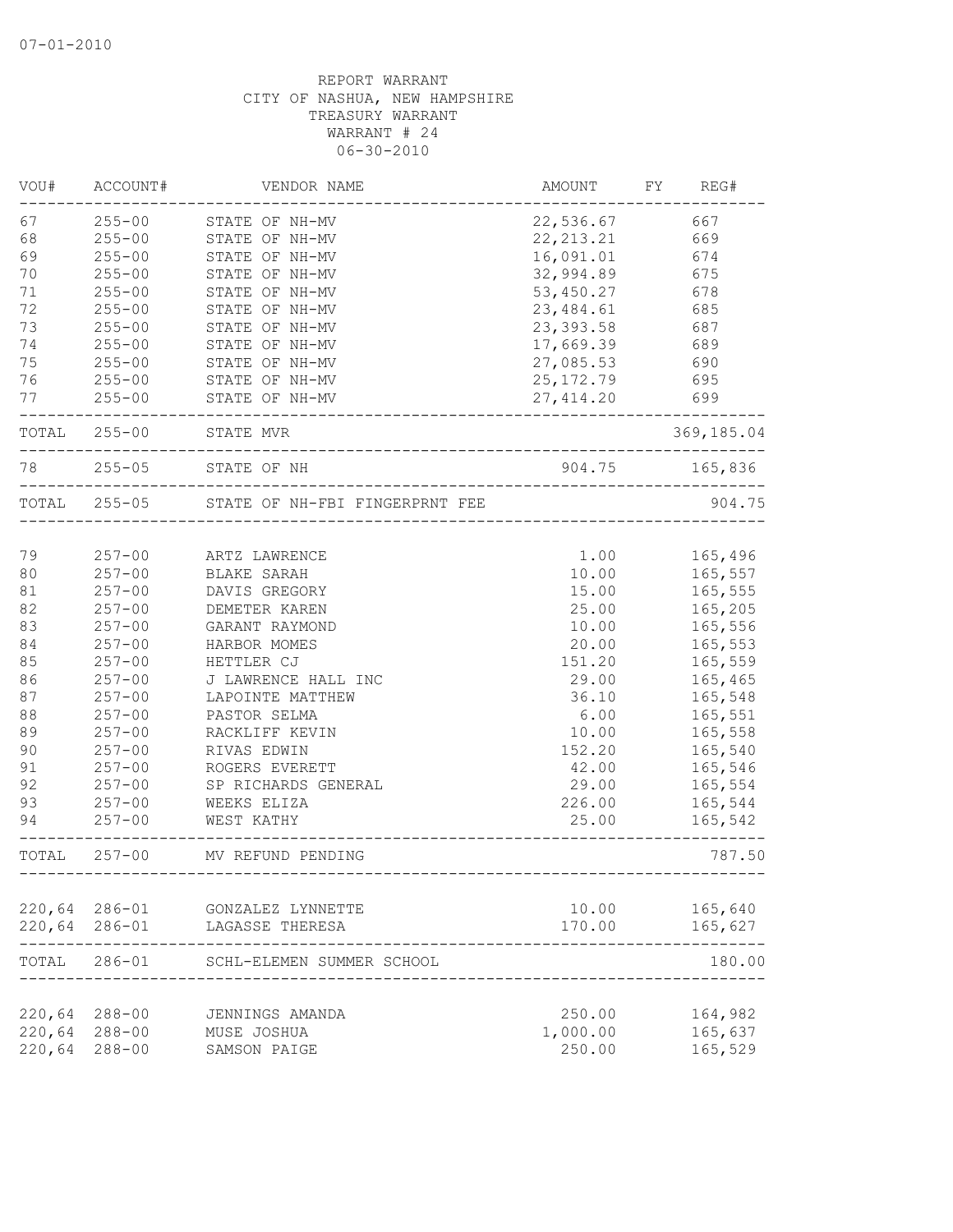|     |            | TOTAL 288-00 SCHOOL SUSPENSE ACCOUNT 1,500.00                      |                    |          |
|-----|------------|--------------------------------------------------------------------|--------------------|----------|
| 95  |            | 291-18 ANDERSON MARC                                               | 199.72 165,678     |          |
| 96  |            | 291-18 AUBRY MONIQUE                                               | 589.31 165,655     |          |
| 97  |            | 291-18 BASTILLE DENNIS                                             | 227.04 165,668     |          |
| 98  |            | 291-18 BATES SUSAN                                                 | 33.58 165,656      |          |
| 99  |            | 291-18 BEALS JEFFREY                                               | 257.68 165,657     |          |
| 100 | $291 - 18$ | CARITA JENNIFER                                                    | 151.83 165,658     |          |
| 101 | $291 - 18$ | CREUZ ERIN                                                         | 1, 136.54 165, 670 |          |
| 102 | $291 - 18$ | FINNERTY THOMAS JR                                                 | 510.10 165,672     |          |
| 103 |            | 291-18 HAYES KELLEY                                                | 915.44 165,674     |          |
| 104 |            | 291-18 KELLEY JOHN                                                 | 837.83 165,676     |          |
| 105 |            | 291-18 KENNEDY GRACE                                               | 433.92 165,679     |          |
| 106 |            | 291-18 KHAN TANJIBA                                                | 168.37 165,659     |          |
| 107 |            | 291-18 LABOMARDE TAMMY<br>291-18 LABOMARDE TAMMY                   | 168.37             | 165,660  |
| 108 |            |                                                                    | 168.37 165,661     |          |
| 109 |            | 291-18 MATKOWSKI ALBERT                                            | 42.89 165,662      |          |
| 110 |            | 291-18 O'LEARY DARREN                                              | 70.00 165,663      |          |
| 111 |            | 291-18 ORRICO TIMOTHY                                              | 690.15 165,664     |          |
| 112 |            | 291-18 PETIT PATRICIA                                              | 80.05 165,665      |          |
| 113 |            | 291-18 ROGERS ANNMARIE                                             | 168.37 165,666     |          |
| 114 |            | SPOTTISWOOD LAURA<br>291-18 SPOTTISWOOD LI<br>291-18 STEPAN THOMAS | 141.53             | 165,667  |
| 115 |            |                                                                    | 57.26 165,669      |          |
| 116 | $291 - 18$ | US TREASURY IRS                                                    | 31.74 165,671      |          |
| 117 |            | 291-18 VILLAMAINO CANDACE                                          | 168.37 165,673     |          |
| 118 |            | 291-18 WESTAWAY PAUL                                               | 367.75 165,675     |          |
|     |            | 119 291-18 YANCY SARAH                                             | 67.87 165,677      |          |
|     |            | 120 291-18 YORK AMY                                                | 173.62 165,680     |          |
|     |            | TOTAL 291-18 PAYROLL CONTINGENCY                                   |                    | 7,857.70 |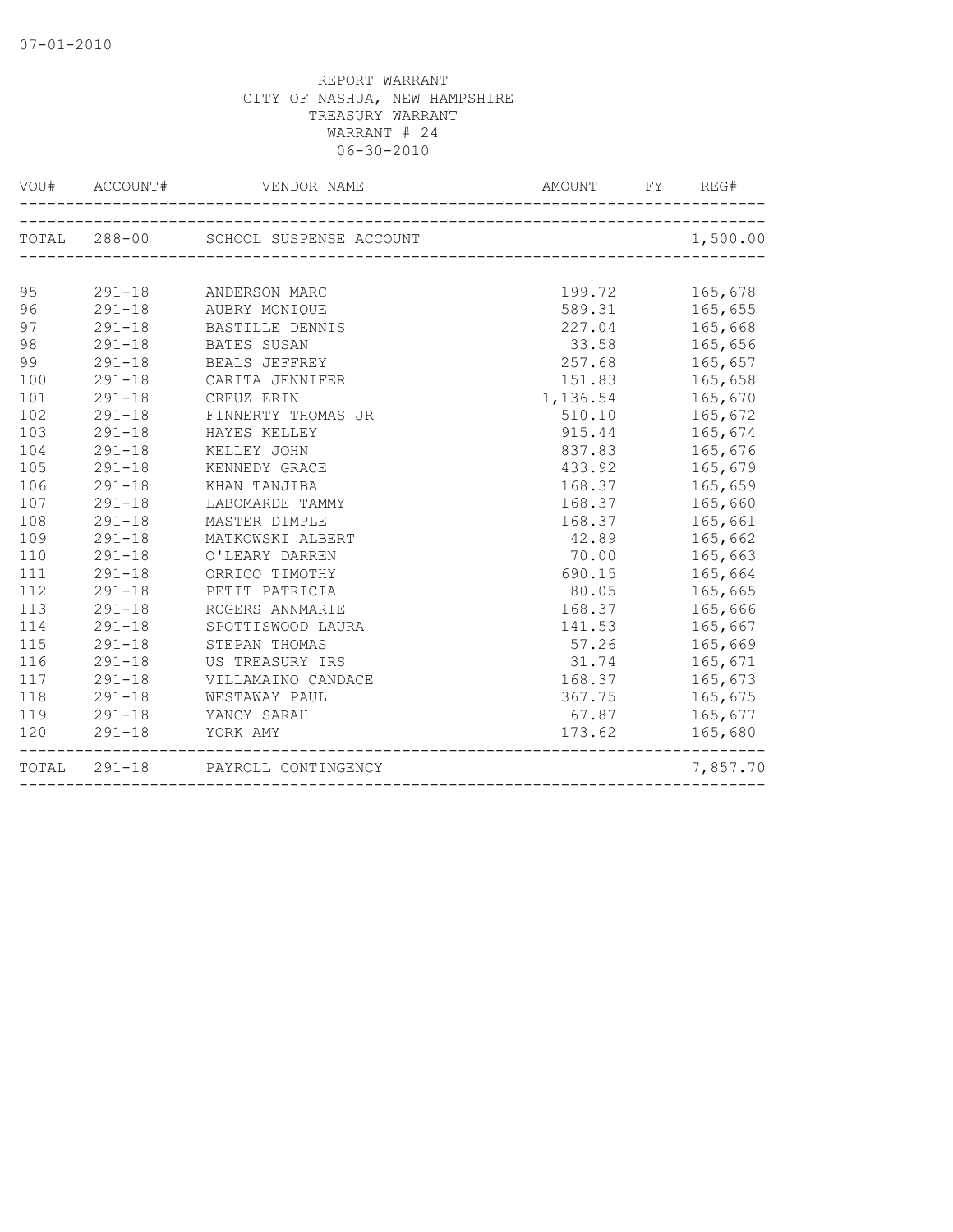|           |               | VOU# ACCOUNT# VENDOR NAME                                            | AMOUNT FY REG#                                   |                                 |                               |
|-----------|---------------|----------------------------------------------------------------------|--------------------------------------------------|---------------------------------|-------------------------------|
|           |               |                                                                      |                                                  |                                 |                               |
|           |               | TOTAL 304 ALTERNATIVE SCHOOL<br>------------------------------------ |                                                  |                                 | 715.00                        |
|           |               | 121 305-32005 PUBLIC SERVICE OF NH                                   |                                                  |                                 |                               |
| 122       | $305 - 33005$ | PENNICHUCK WATER                                                     | 248.58 165,865<br>19.73 165,804<br>15.79 165,835 |                                 |                               |
| 123       | $305 - 34015$ | METROMEDIA ENERGY INC                                                |                                                  |                                 |                               |
| 124       | 305-49075     | PETTY CASH                                                           | $144.62$ $164,681$                               |                                 |                               |
| 125       | 305-49075     | PETTY CASH                                                           | 92.28 164,689                                    |                                 |                               |
| 126       | 305-59100     | BARON SUSANNAH                                                       | 50.00 165,582                                    |                                 |                               |
| 127       | 305-59100     | COLLINS JOHN                                                         |                                                  |                                 |                               |
| 128       | 305-59100     | JEYNES MIKE                                                          | 300.00    165,144                                |                                 |                               |
| 129       | 305-59100     | KING TOM                                                             |                                                  |                                 |                               |
| 130       | 305-59100     | MCLEAN JIM                                                           | 525.00                                           |                                 | 164,963<br>164,970<br>164,791 |
| 131       | 305-59100     | O'NEIL TIM                                                           | 300.00                                           |                                 |                               |
| 132       | 305-59100     | WALLENT FRANK J                                                      | 250.00                                           |                                 |                               |
| 133       | $305 - 64030$ | ACCESS A/V                                                           | 76,494.50 164,945                                |                                 |                               |
|           | 134 305-74092 | HB COMMUNICATIONS INC                                                | 1,671.00 164,879                                 |                                 |                               |
|           |               | 135 305-94005 JOHNSON PETER                                          | 250.00 165,681                                   |                                 |                               |
|           |               | 136 305-96900 ACCESS A/V                                             | 25,876.40    164,945                             | . _ _ _ _ _ _ _ _ _ _ _ _ _ _ _ |                               |
| TOTAL 305 |               | SRF - CIVIC & COMM ACTIVITIES                                        |                                                  |                                 | 106,337.90                    |
|           |               |                                                                      |                                                  |                                 |                               |
|           |               | 137 308-40 HARVARD PILGRIM/FIRST SENIORIT 60,809.04 677              |                                                  |                                 |                               |
| 138       |               | 308-59400 ANTHEM BLUE CROSS BLUE SHIELD 74,601.00 658                |                                                  |                                 |                               |
| 139       | 308-59400     | NORTHEAST DELTA                                                      | 6,355.10 657                                     |                                 |                               |
| 140       | 308-59402     | ANTHEM BLUE CROSS BLUE SHIELD 55,425.78 658                          |                                                  |                                 |                               |
| 141       | 308-59402     | NORTHEAST DELTA                                                      | 3,461.37 657                                     |                                 |                               |
| 142       | 308-83010     | ANTHEM BLUE CROSS BLUE SHIELD 34,538.46 658                          |                                                  |                                 |                               |
| 143       | 308-83010     | ANTHEM BLUE CROSS BLUE SHIELD                                        | 41, 124. 14 671                                  |                                 |                               |
| 144       | 308-83010     | ANTHEM BLUE CROSS BLUE SHIELD                                        | 42, 441.32                                       | 676<br>691                      |                               |
| 145       | 308-83010     | ANTHEM BLUE CROSS BLUE SHIELD                                        | 42,531.32 691<br>661.47 165,876                  |                                 |                               |
| 146       | 308-83010     | NASHUA AIRPORT AUTHORITY                                             |                                                  |                                 |                               |
| 147       | 308-83011     | ANTHEM BLUE CROSS BLUE SHIELD 476.65 658                             |                                                  |                                 |                               |
| 148       | 308-83011     | ANTHEM BLUE CROSS BLUE SHIELD 273.28 671                             |                                                  |                                 |                               |
| 149       | 308-83011     | ANTHEM BLUE CROSS BLUE SHIELD                                        | 493.90 676                                       |                                 |                               |
| 150       | 308-83011     | ANTHEM BLUE CROSS BLUE SHIELD                                        | 459.64                                           |                                 | 691                           |
| 151       | 308-83012     | ANTHEM BLUE CROSS BLUE SHIELD                                        | 211,927.52                                       |                                 | 658                           |
| 152       | 308-83012     | ANTHEM BLUE CROSS BLUE SHIELD                                        | 146,260.24                                       |                                 | 671                           |
| 153       | 308-83012     | ANTHEM BLUE CROSS BLUE SHIELD                                        | 303,938.43                                       |                                 | 676                           |
| 154       | 308-83012     | ANTHEM BLUE CROSS BLUE SHIELD                                        | 152, 228.33                                      |                                 | 691                           |
| 155       | 308-83013     | ANTHEM BLUE CROSS BLUE SHIELD                                        | 162,525.68                                       |                                 | 658                           |
| 156       | 308-83013     | ANTHEM BLUE CROSS BLUE SHIELD                                        | 195,071.98                                       |                                 | 671                           |
| 157       | 308-83013     | ANTHEM BLUE CROSS BLUE SHIELD                                        | 204,584.16                                       |                                 | 676                           |
| 158       | 308-83013     | ANTHEM BLUE CROSS BLUE SHIELD                                        | 191,352.10                                       |                                 | 691                           |
| 159       | 308-83016     | HARVARD PILGRIM HEALTH CARE                                          | 56,383.66                                        |                                 | 659                           |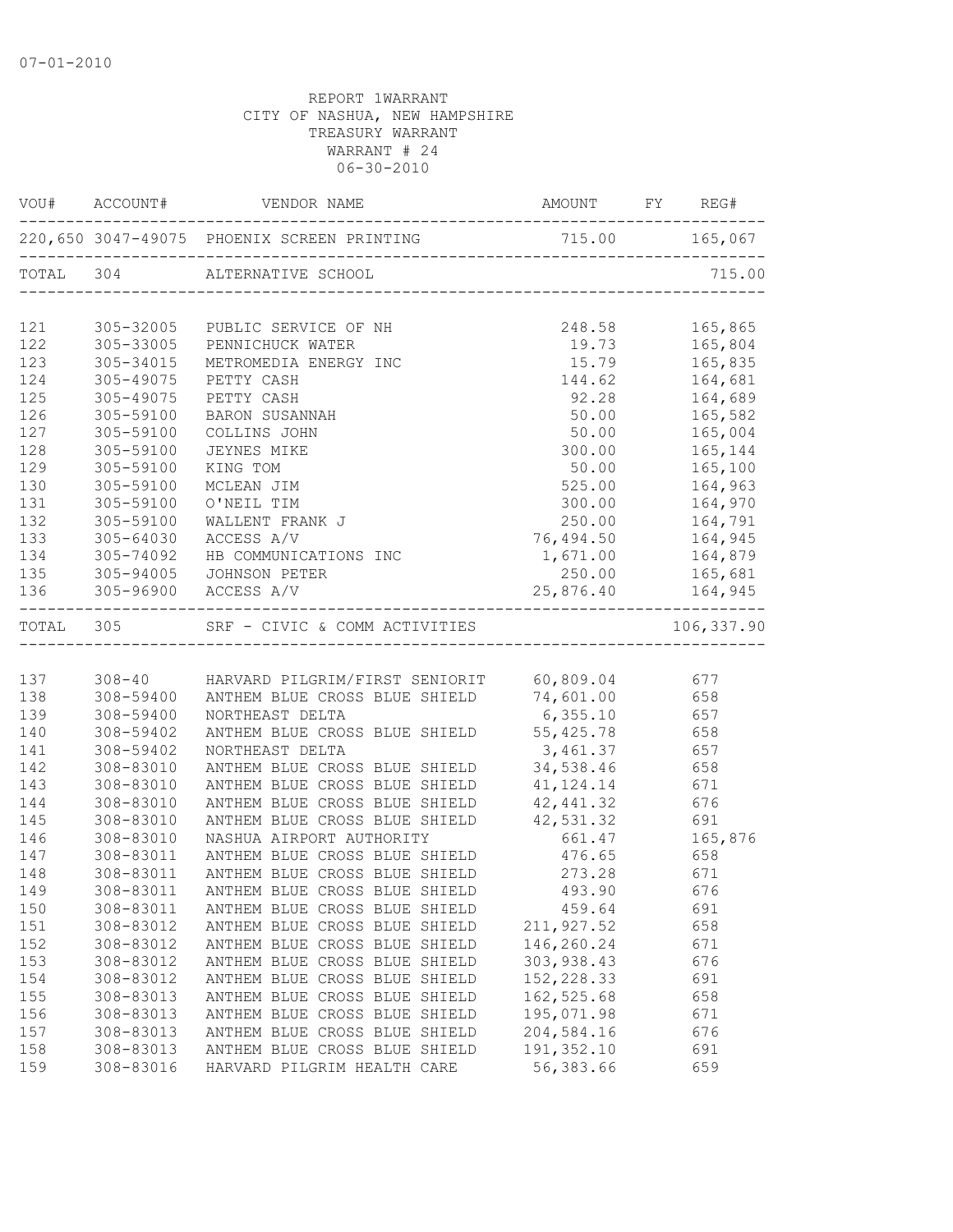| VOU# | ACCOUNT#  | VENDOR NAME                      | AMOUNT      | FY | REG#    |
|------|-----------|----------------------------------|-------------|----|---------|
| 160  | 308-83016 | HARVARD PILGRIM HEALTH CARE      | 50,676.04   |    | 670     |
| 161  | 308-83016 | HARVARD PILGRIM HEALTH CARE      | 20,198.82   |    | 679     |
| 162  | 308-83016 | HARVARD PILGRIM HEALTH CARE      | 67,278.37   |    | 693     |
| 163  | 308-83017 | HARVARD PILGRIM HEALTH CARE      | 54, 119.09  |    | 659     |
| 164  | 308-83017 | HARVARD PILGRIM HEALTH CARE      | 41,611.18   |    | 670     |
| 165  | 308-83017 | HARVARD PILGRIM HEALTH CARE      | 25, 444.46  |    | 679     |
| 166  | 308-83017 | HARVARD PILGRIM HEALTH CARE      | 41,695.60   |    | 693     |
| 167  | 308-83018 | ANTHEM BLUE CROSS BLUE SHIELD    | 163,762.15  |    | 658     |
| 168  | 308-83018 | ANTHEM BLUE CROSS BLUE SHIELD    | 35,673.83   |    | 671     |
| 169  | 308-83018 | ANTHEM BLUE CROSS BLUE SHIELD    | 47,674.13   |    | 676     |
| 170  | 308-83018 | ANTHEM BLUE CROSS BLUE SHIELD    | 53, 123. 78 |    | 691     |
| 171  | 308-83019 | ANTHEM BLUE CROSS BLUE SHIELD    | 29, 135.07  |    | 658     |
| 172  | 308-83019 | ANTHEM BLUE CROSS BLUE SHIELD    | 23,920.18   |    | 671     |
| 173  | 308-83019 | ANTHEM BLUE CROSS BLUE SHIELD    | 44,098.36   |    | 676     |
| 174  | 308-83019 | ANTHEM BLUE CROSS BLUE SHIELD    | 71,991.77   |    | 691     |
| 175  | 308-83020 | NORTHEAST DELTA                  | 17,038.84   |    | 657     |
| 176  | 308-83020 | NORTHEAST DELTA                  | 13, 125.86  |    | 681     |
| 177  | 308-83020 | NORTHEAST DELTA                  | 13, 113. 71 |    | 692     |
| 178  | 308-83021 | NORTHEAST DELTA                  | 5,826.19    |    | 657     |
| 179  | 308-83021 | NORTHEAST DELTA                  | 4,720.46    |    | 681     |
| 180  | 308-83021 | NORTHEAST DELTA                  | 8,176.85    |    | 692     |
| 181  | 308-83022 | MORAN DAVID                      | 423.36      |    | 165,580 |
| 182  | 308-83022 | NORTHEAST DELTA                  | 167,764.41  |    | 692     |
| 183  | 308-83023 | CITIZENS BANK                    | 50.00       |    | 696     |
| 185  | 308-83023 | THE HOLISTIC SELF CARE CENTER    | 750.00      |    | 164,684 |
| 184  | 308-83023 | THE HOLISTIC SELF CARE CENTER    | 1,250.00    |    | 165,120 |
| 186  | 308-83025 | FRED C CHURCH INSURANCE          | 12,124.00   |    | 688     |
| 187  | 308-83025 | JOHN R SHARRY INC                | 900.00      |    | 164,919 |
| 188  | 308-83026 | NORTHERN NEW ENGLAND BENEFIT T   | 32,468.70   |    | 694     |
| 189  | 308-83028 | BENEFIT STRATEGIES INC           | 4,560.00    |    | 682     |
| 190  | 308-83040 | CONNECTICUT UNDERWRITERS INC     | 1,107.00    |    | 165,828 |
| 191  | 308-83041 | COLLIMORE CULLEN PLLC            | 6,040.68    |    | 165,081 |
| 192  | 308-83042 | FRED C CHURCH INSURANCE          | 9,232.10    |    | 688     |
| 193  | 308-83053 | APPLE SERVICES NASHUA            | 3,261.00    |    | 164,771 |
| 194  | 308-83053 | ASSOCIATED RADIOLOGISTS PA<br>W/ | 57.00       |    | 165,008 |
| 195  | 308-83053 | BRIGHAM & WOMENS PHYSICIANS OR   | 785.00      |    | 165,003 |
| 196  | 308-83053 | FOUR SEASONS ORTHOPAEDIC CTR     | 500.00      |    | 165,036 |
| 197  | 308-83053 | LEWIS PHYSICAL MEDICINE ASSOC    | 785.00      |    | 164,695 |
| 198  | 308-83053 | NASHUA ANESTHESIA PARTNERS<br>W  | 2,300.00    |    | 165,041 |
| 199  | 308-83053 | NASHUA RADIOLOGY PA              | 45.00       |    | 165,009 |
| 200  | 308-83053 | OCCUPATIONAL HEALTH CTRS SOUTH   | 1,248.07    |    | 164,886 |
| 201  | 308-83053 | PARNELL CHIROPRACTIC/WELLNESS    | 112.00      |    | 164,840 |
| 202  | 308-83053 | PERFORMANCE REHAB INC            | 2,435.00    |    | 164,808 |
| 203  | 308-83053 | RS MEDICAL                       | 240.00      |    | 164,711 |
| 204  | 308-83053 | SJ PHYSICIAN SERVICES            | 220.00      |    | 164,699 |
| 205  | 308-83053 | SO NH REGIONAL MEDICAL CENTER    | 8,563.71    |    | 165,010 |
| 206  | 308-83053 | ST JOSEPH BUSINESS & HEALTH      | 471.00      |    | 164,871 |
| 207  | 308-83053 | ST JOSEPH'S HOSPITAL             | 2,403.35    |    | 164,762 |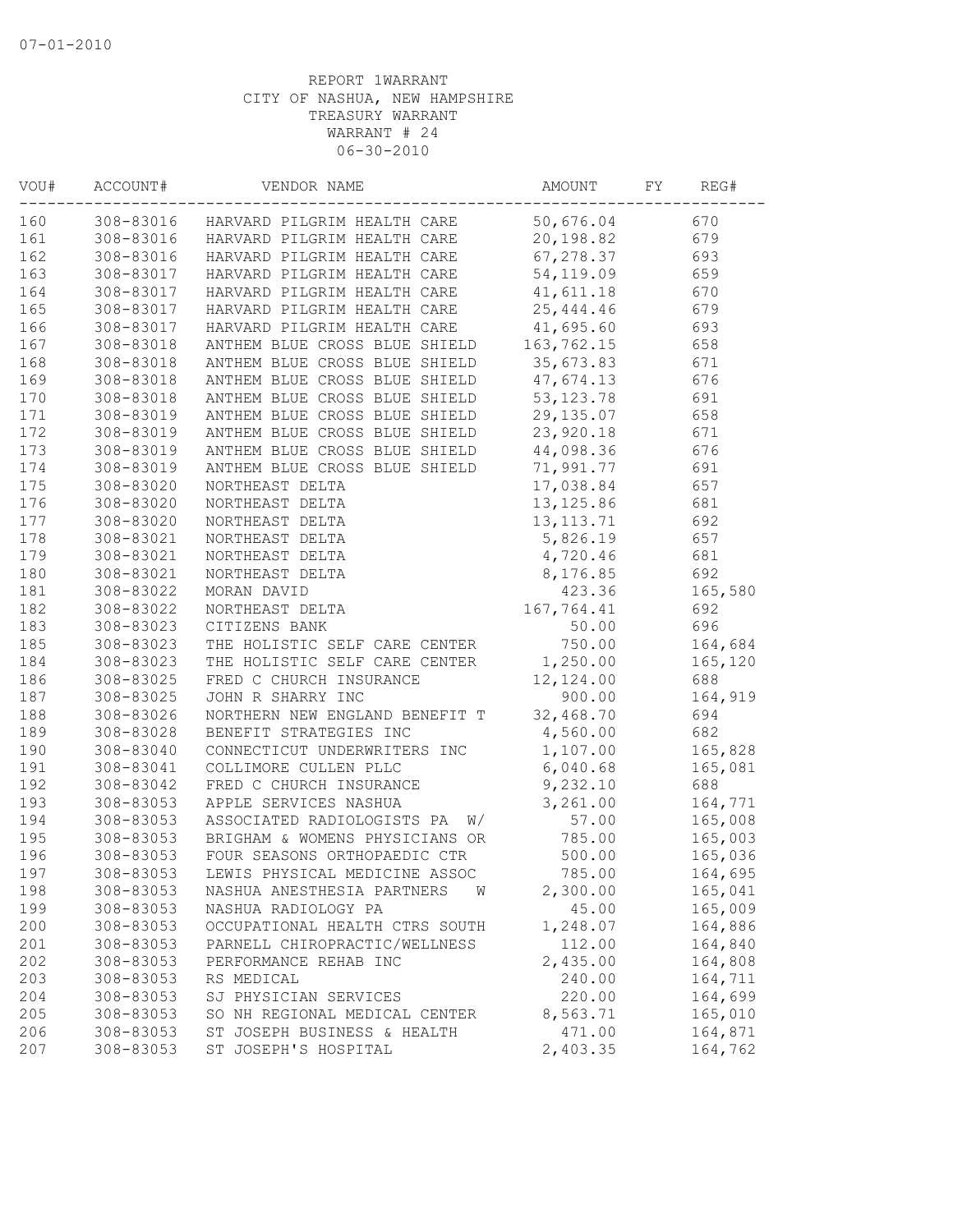| VOU#  | ACCOUNT#           | VENDOR NAME                      | AMOUNT    | FY | REG#         |
|-------|--------------------|----------------------------------|-----------|----|--------------|
| 208   | 308-83053          | STONERIVER PHARMACY SOLUTIONS    | 2,929.06  |    | 165,028      |
| 209   | 308-83054          | APPLE SERVICES NASHUA            | 1,632.00  |    | 164,771      |
| 210   | 308-83054          | ASSOCIATED RADIOLOGISTS PA<br>W/ | 55.00     |    | 165,008      |
| 211   | 308-83054          | BEALS DOUGLAS E                  | 185.50    |    | 165,470      |
| 212   | 308-83054          | BONENBERGER HOWARD J DPM PLLC    | 129.89    |    | 164,978      |
| 213   | 308-83054          | CONCORD ORTHOPAEDICS PA          | 241.00    |    | 164,889      |
| 214   | 308-83054          | DARTMOUTH-HITCHCOCK CLINIC       | 361.00    |    | 165,052      |
| 215   | 308-83054          | ENOS HOME OXYGEN THERAPY INC     | 54.00     |    | 165,483      |
| 216   | 308-83054          | FOUR SEASONS ORTHOPAEDIC CTR     | 860.00    |    | 165,036      |
| 217   | 308-83054          | GREATER NASHUA EMERGENCY PHYS    | 264.00    |    | 165,023      |
| 218   | 308-83054          | LIAO PETER MD                    | 170.00    |    | 165,494      |
| 219   | 308-83054          | NEW ENGLAND BAPTISTS HOSPITAL    | 113.00    |    | 165,476      |
| 220   | 308-83054          | OCCUPATIONAL HEALTH CTRS SOUTH   | 246.62    |    | 164,886      |
| 221   | 308-83054          | PARNELL CHIROPRACTIC/WELLNESS    | 560.00    |    | 164,840      |
| 222   | 308-83054          | PERFORMANCE REHAB INC            | 1,260.00  |    | 164,808      |
| 223   | 308-83054          | RS MEDICAL                       | 80.00     |    | 164,711      |
| 224   | 308-83054          | SO NH REGIONAL MEDICAL CENTER    | 252.28    |    | 165,010      |
| 225   | 308-83054          | ST JOSEPH BUSINESS & HEALTH      | 123.00    |    | 164,871      |
| 226   | 308-83054          | ST JOSEPH'S HOSPITAL             | 26,668.50 |    | 164,762      |
| 227   | 308-83054          | STONERIVER PHARMACY SOLUTIONS    | 1,345.18  |    | 165,028      |
| 228   | 308-83054          | WOLF RALPH R MD W/C              | 368.00    |    | 165,013      |
| 229   | 308-83055          | COVENTRY HEALTH CARE WORKERS C   | 152.20    |    | 165,005      |
| 230   | 308-83056          | OCCUPATIONAL DRUG TESTING LLC    | 620.50    |    | 164,994      |
| 231   | 308-83058          | PIONEER TREE SERVICE LLC         | 1,375.00  |    | 164,682      |
| 232   | 308-83063          | JOHNSON'S ELECTRIC INC           | 8,381.97  |    | 164,811      |
|       |                    |                                  |           |    |              |
| 233   | 308-83063          | MARVELL PLATE GLASS INC          | 168.00    |    | 165,030      |
| 234   | 308-83064          | COLLIMORE CULLEN PLLC            | 508.80    |    | 165,081      |
| 235   | 308-83064          | GEICO GENERAL INSURANCE COMPAN   | 1,357.78  |    | 164,960      |
| 236   | 308-83064          | ILLG AUTOMOTIVE CORP             | 398.32    |    | 165,472      |
| 237   | 308-83070          | TREASURER STATE OF NH            | 100.00    |    | 165,866      |
| 238   | 308-83075          | DEMONTIGNY LOUISE                | 621.00    |    | 165,532      |
| 239   | 308-83075          | HESS GEHRIS SOLUTIONS            | 550.00    |    | 165,573      |
| 240   | 308-83077          | AMERICAN STOP LOSS               | 69,519.92 |    | 672          |
| 241   | 308-83084          | JACKSON LEWIS LLP                | 4,430.50  |    | 165,474      |
| 242   | 308-83102          | KING RAYMOND T MD                | 35.00     |    | 164,719      |
| 243   | 308-91005          | CHANDLER LINDA                   | 67.47     |    | 165,683      |
| 244   | 308-91005          | DUGAS ROSS                       | 14.50     |    | 165,684      |
| 245   | 308-91005          | LIBERTY WENDY                    | 40.80     |    | 165,682      |
| 246   | 308-94005          | DUGAS ROSS                       | 7.50      |    | 165,684      |
| TOTAL | 308                | SRF - INSURANCE                  |           |    | 3,206,672.98 |
|       |                    |                                  |           |    |              |
|       | 220,651 3097-41015 | SLOSEK ODETTE                    | 13.94     |    | 165,169      |
|       | 220,652 3097-49085 | M SAUNDERS INC                   | 4,980.00  |    | 165,242      |
|       | 220,653 3097-49085 | NUTRITION PLUS VENDING           | 301.32    |    | 165,608      |
|       | 3097-82025         | NH RETIREMENT SYSTEM             | 5,399.41  |    | 665          |
|       | 220,654 3097-83004 | VISION SERVICE PLAN-NH           | 136.16    |    | 165,896      |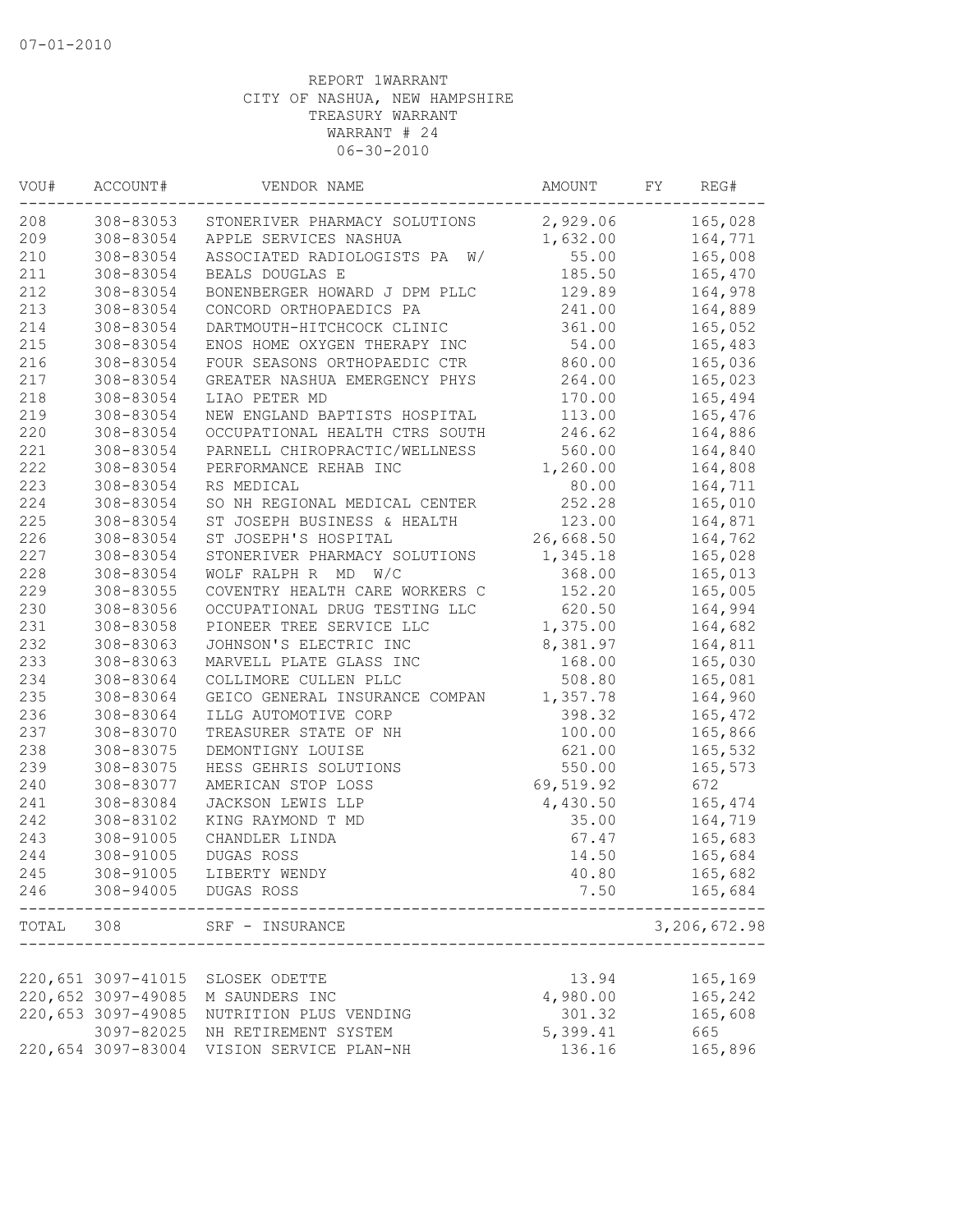| VOU#      | ACCOUNT#                                 | VENDOR NAME                         | AMOUNT           | FY REG#            |
|-----------|------------------------------------------|-------------------------------------|------------------|--------------------|
|           | 220,655 3097-91005<br>220,656 3097-91005 | AXNE EVA<br>BURGESS DOREEN          | 196.87<br>8.75   | 165,211<br>165,241 |
|           | 220,657 3097-91005                       | DONOVAN BEVERLY                     | 473.12           | 165,154            |
|           | 220,658 3097-91005                       | <b>GUSTIN KAREN</b>                 | 97.63            | 165,233            |
|           | 220,659 3097-91005                       | KIMBELL JEANETTE                    | 92.13            | 165,181            |
|           | 220,660 3097-91005                       | RALPH PAULE                         | 122.24           | 165,153            |
| TOTAL     | 309                                      | SRF - FOOD SERVICES                 |                  | 11,821.57          |
|           |                                          |                                     |                  |                    |
|           | 220,661 3100-49035                       | TOADSTOOL BOOKSHOP                  | 758.00           | 164,855            |
|           | 220,662 3100-49075                       | TINTLE MARY-FRANCES                 | 121.65           | 165,347            |
|           | 220,663 3100-49075                       | TOADSTOOL BOOKSHOP                  | 122.74           | 164,855            |
|           | 220,664 3100-53102                       | SOLUTION TREE INC                   | 28,600.00        | 165,401            |
| TOTAL     | 310                                      | TITLE I MT PLEASNT FOLLOWCHILD      |                  | 29,602.39          |
|           |                                          |                                     |                  |                    |
|           |                                          | 220,665 3110-49075 VALERI JANET     | 98.70            | 165,184            |
| TOTAL     | 311                                      | TITLE I LEDGE ST FOLLOW CHILD       |                  | 98.70              |
|           |                                          |                                     |                  |                    |
| 249       | 312-43005                                | PRINTGRAPHICS OF MAINE              | 800.00           | 663                |
| 248       | 312-43005                                | PRINTGRAPHICS OF MAINE              | 28.44            | 164,799            |
| 250       | $312 - 46025$                            | ALEC'S SHOE STORE INC               | 89.95            | 164,887            |
| 251       | 312-59182                                | PRINTGRAPHICS OF MAINE              | 135.17           | 164,799            |
| 252       | 312-64045                                | COMPUTER HUT OF N E INC             | 489.00           | 165,442            |
| 253       | $312 - 705$                              | D & R TOWING INC                    | 75.00            | 165,407            |
| 254       | $312 - 705$                              | TILDEN AUTOMOTIVE & TRUCK CTRS      | 455.00           | 164,984            |
| TOTAL     | 312                                      | SRF - FINANCIAL SERVICES            |                  | 2,072.56           |
|           |                                          |                                     |                  |                    |
|           | 220,666 3122-49050<br>220,667 3122-49075 | JOSTENS INC<br>PAPANICOLAU MICHELLE | 203.75<br>221.00 | 165,173            |
|           | 220,668 3122-49075                       |                                     |                  | 165,291            |
|           |                                          | WALMART COMMUNITY                   | 130.80           | 165, 112           |
| TOTAL 312 |                                          | ADULT ED/CONTINUING ED              |                  | 555.55             |
|           |                                          | 220,669 3153-49050 CENGAGE LEARNING | 2,096.55 165,342 |                    |
| TOTAL     |                                          | 315 NHS ACADEMY OF FINANCE          |                  | 2,096.55           |
|           |                                          |                                     |                  |                    |
| 255       |                                          | 320-53075 COLLINS FLOWERS INC       | 208.95           | 164,692            |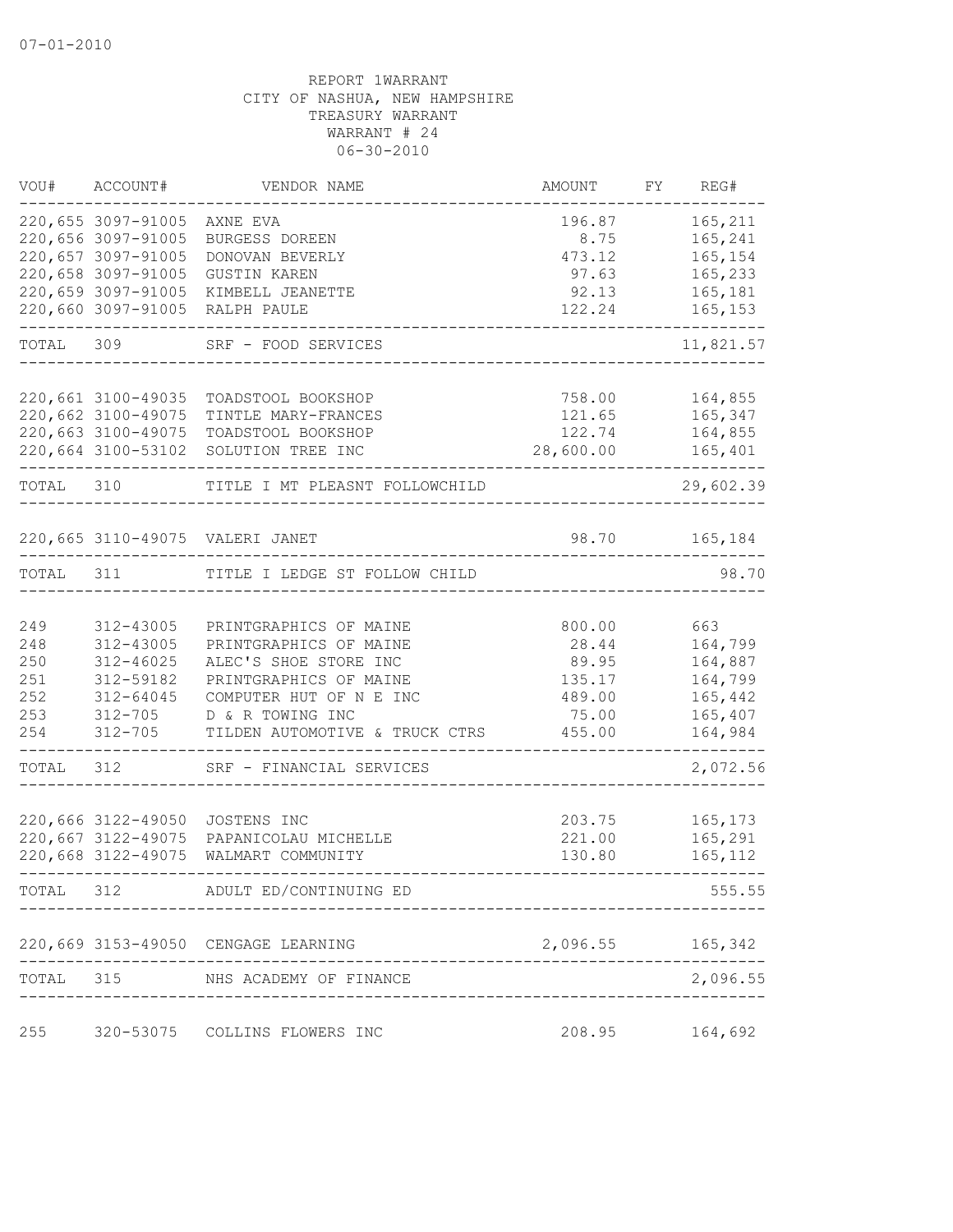|                                 |                                                               | VOU# ACCOUNT# VENDOR NAME                                                                                                      | AMOUNT                                               | FY REG#                                             |
|---------------------------------|---------------------------------------------------------------|--------------------------------------------------------------------------------------------------------------------------------|------------------------------------------------------|-----------------------------------------------------|
|                                 |                                                               | TOTAL 320 SRF - HUNT BUILDING                                                                                                  |                                                      | 208.95                                              |
|                                 |                                                               | 3245-82025 NH RETIREMENT SYSTEM                                                                                                | 251.55 665                                           |                                                     |
|                                 |                                                               | TOTAL 324 YOUTH SAFE HAVEN-PAL                                                                                                 |                                                      | 251.55                                              |
|                                 | 220,670 3247-46040 PREP GEAR                                  | 220,671 3247-49075 BENNINGTON SPORTS & GRAPHICS<br>220,672 3247-49075 NIXON CO INC                                             | 358.00<br>1,683.00 164,925                           | 165,368                                             |
|                                 |                                                               | TOTAL 324 ATHLETICS-ENTERPRISE FUND                                                                                            |                                                      | 2,181.00                                            |
|                                 |                                                               | 220,673 3248-53102 ACADEMY OF HEALTH & MARTIAL AR 525.00 165,626                                                               |                                                      |                                                     |
|                                 |                                                               | TOTAL 324 REDUCING THE RISK                                                                                                    |                                                      | 525.00                                              |
|                                 | 220,674 3250-49075 WALL DEB                                   | 220,675 3250-49075 WALMART COMMUNITY<br>220,676 3250-53100 BIKE-WALK ALLIANCE OF NH                                            | 12.27 165,636                                        | 377.23 165,112<br>875.00 165,650                    |
|                                 |                                                               | --------------------------------<br>TOTAL 325 SAFE ROUTES TO SCHOOL                                                            | ----------------------------                         | 1,264.50                                            |
|                                 |                                                               | 3260-82025 NH RETIREMENT SYSTEM                                                                                                | 286.88 665                                           |                                                     |
| TOTAL                           |                                                               | 326 NH ALTERNATE ASSESS COACH                                                                                                  |                                                      | 286.88                                              |
| 257<br>258<br>259<br>260<br>261 | 331-31050<br>331-31050<br>331-59100<br>331-64045<br>331-64045 | USA MOBILITY WIRELESS INC<br>VERIZON WIRELESS<br>COMCAST<br>ADAMSON INDUSTRIES CORP<br>MHQ MUNICIPAL VEHICLES                  | 7.59<br>412.64<br>107.00<br>546.10<br>145.25         | 165,852<br>165,834<br>165,821<br>164,955<br>164,972 |
| 262<br>263<br>264<br>265<br>266 | 331-64192<br>331-68045<br>331-68045<br>331-68045<br>331-78007 | B & H PHOTO VIDEO PRO AUDIO<br>ALLEN MELLO DODGE INC<br>MHO MUNICIPAL VEHICLES<br>NASHUA HARLEY-DAVIDSON<br>CARPARTS OF NASHUA | 19.95<br>25,990.00<br>2,649.00<br>30,498.80<br>44.27 | 164,707<br>165,412<br>164,972<br>165,685<br>164,726 |
| 267<br>268<br>269<br>270<br>271 | 331-78007<br>331-78007<br>331-82030<br>331-94005<br>331-94005 | ROBBINS AUTO PARTS<br>TOWERS MOTOR PARTS CORP<br>NH RETIREMENT SYSTEM<br>CITIZENS BANK<br>FISHER JOHN                          | 86.70<br>3.10<br>5,109.74<br>1,894.15<br>22.50       | 165,349<br>165,046<br>665<br>696<br>165,686         |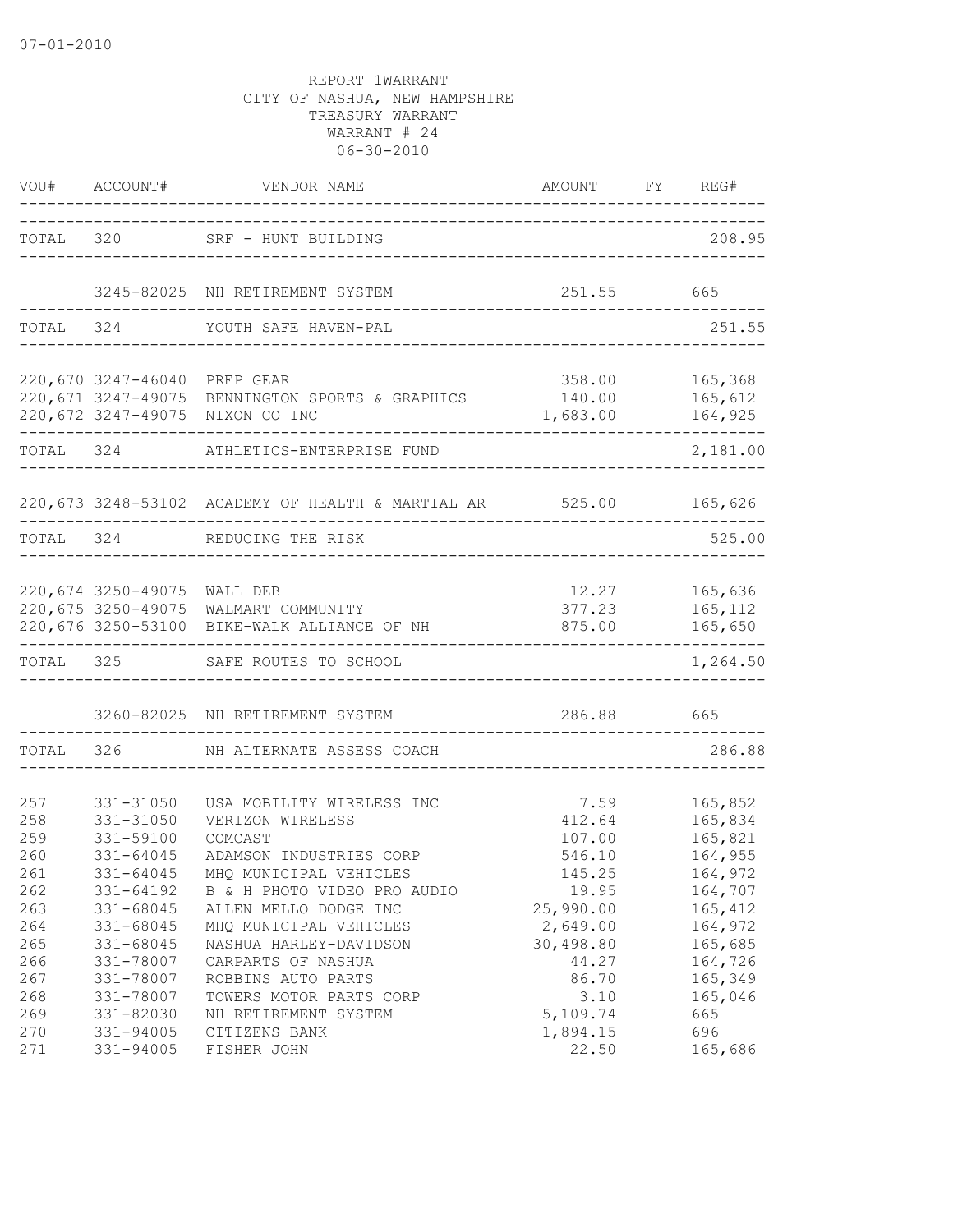| VOU#                                                 | ACCOUNT#                                                                                                                                               | VENDOR NAME                                                                                                                                                                                      | AMOUNT                                                                                      | FY | REG#                                                                                  |
|------------------------------------------------------|--------------------------------------------------------------------------------------------------------------------------------------------------------|--------------------------------------------------------------------------------------------------------------------------------------------------------------------------------------------------|---------------------------------------------------------------------------------------------|----|---------------------------------------------------------------------------------------|
| TOTAL                                                |                                                                                                                                                        | 331 SRF - POLICE DEPARTMENT                                                                                                                                                                      |                                                                                             |    | 67,536.79                                                                             |
|                                                      |                                                                                                                                                        | 220,677 3310-49075 PARADIS KELLEY I                                                                                                                                                              |                                                                                             |    | 234.87 165,174                                                                        |
| TOTAL                                                | 331                                                                                                                                                    | ARRA TITLE I SINI-FAIRGROUNDS                                                                                                                                                                    |                                                                                             |    | 234.87                                                                                |
|                                                      | 272 332-59100                                                                                                                                          | LEYTON VALERIE M<br>273 332-64192 WISE EL SANTO CO, INC                                                                                                                                          | 600.00<br>1,283.98                                                                          |    | 165,124<br>165,380                                                                    |
|                                                      | TOTAL 332                                                                                                                                              | SRF - FIRE DEPARTMENT                                                                                                                                                                            |                                                                                             |    | 1,883.98                                                                              |
|                                                      | 220,678 3320-49075<br>220,679 3320-49075<br>220,680 3320-49075<br>220,681 3320-49075<br>220,682 3320-49075<br>220,683 3320-49075<br>220,684 3320-49075 | 4 IMPRINT INC<br>INCANDESCENT STUDIOS<br>REALLY GOOD STUFF INC<br>SCHOOL SPECIALTY INC<br>STUDENT SUPPLY<br>TEAM JEDI MARKETING INC<br>UTTERO DEBBRA                                             | 592.99<br>531.25<br>989.82<br>1,494.87<br>1,100.00<br>910.00<br>99.78                       |    | 165,646<br>165,295<br>165,161<br>165,175<br>165,302<br>165,639<br>165,344             |
| TOTAL                                                | 332                                                                                                                                                    | ARRA TITLE I SINI LEDGE ST                                                                                                                                                                       |                                                                                             |    | 5,718.71                                                                              |
|                                                      |                                                                                                                                                        | 220,685 3360-49075 PREMIER AGENDAS INC<br>220,686 3360-49075 SCHOOL SPECIALTY INC                                                                                                                | 770.00<br>66.90                                                                             |    | 165,278<br>165,175                                                                    |
| TOTAL 336                                            |                                                                                                                                                        | TITLE I SINI DR.CRISP                                                                                                                                                                            |                                                                                             |    | 836.90                                                                                |
|                                                      |                                                                                                                                                        | 220,687 3380-53102 AGATI JACK<br>220,688 3380-53102 GERETY STEVE                                                                                                                                 | 267.91<br>1,200.00                                                                          |    | 165,297<br>165,296                                                                    |
| TOTAL 338                                            |                                                                                                                                                        | TITLE IV SDF YOUTH COUNCIL                                                                                                                                                                       |                                                                                             |    | 1,467.91                                                                              |
| 274<br>275<br>276<br>277<br>278<br>279<br>280<br>281 | 341-01963<br>341-01966<br>341-01969<br>341-49075<br>341-53025<br>341-64030<br>341-64030<br>341-64030                                                   | SOUTHERN NH HIV/AIDS TASK FORC<br>GREATER NASHUA MENTAL HEALTH C<br>SOUTHERN NH HIV/AIDS TASK FORC<br>MCKESSON MEDICAL-SURGICAL<br>DAVENPORT LOIS C<br>ADAPX INC<br>DELL MARKETING LP<br>PRO PAC | 6,623.00<br>18, 133. 32<br>464.00<br>1,898.80<br>180.00<br>7,073.05<br>3,774.01<br>2,706.27 |    | 164,976<br>165,847<br>164,976<br>165,348<br>164,944<br>164,999<br>164,823<br>165, 115 |
| 282<br>283                                           | 341-91025<br>341-91025                                                                                                                                 | MULCAHY SANDY<br>SCACCO BARBARA                                                                                                                                                                  | 38.50<br>43.00                                                                              |    | 165,101<br>165,687                                                                    |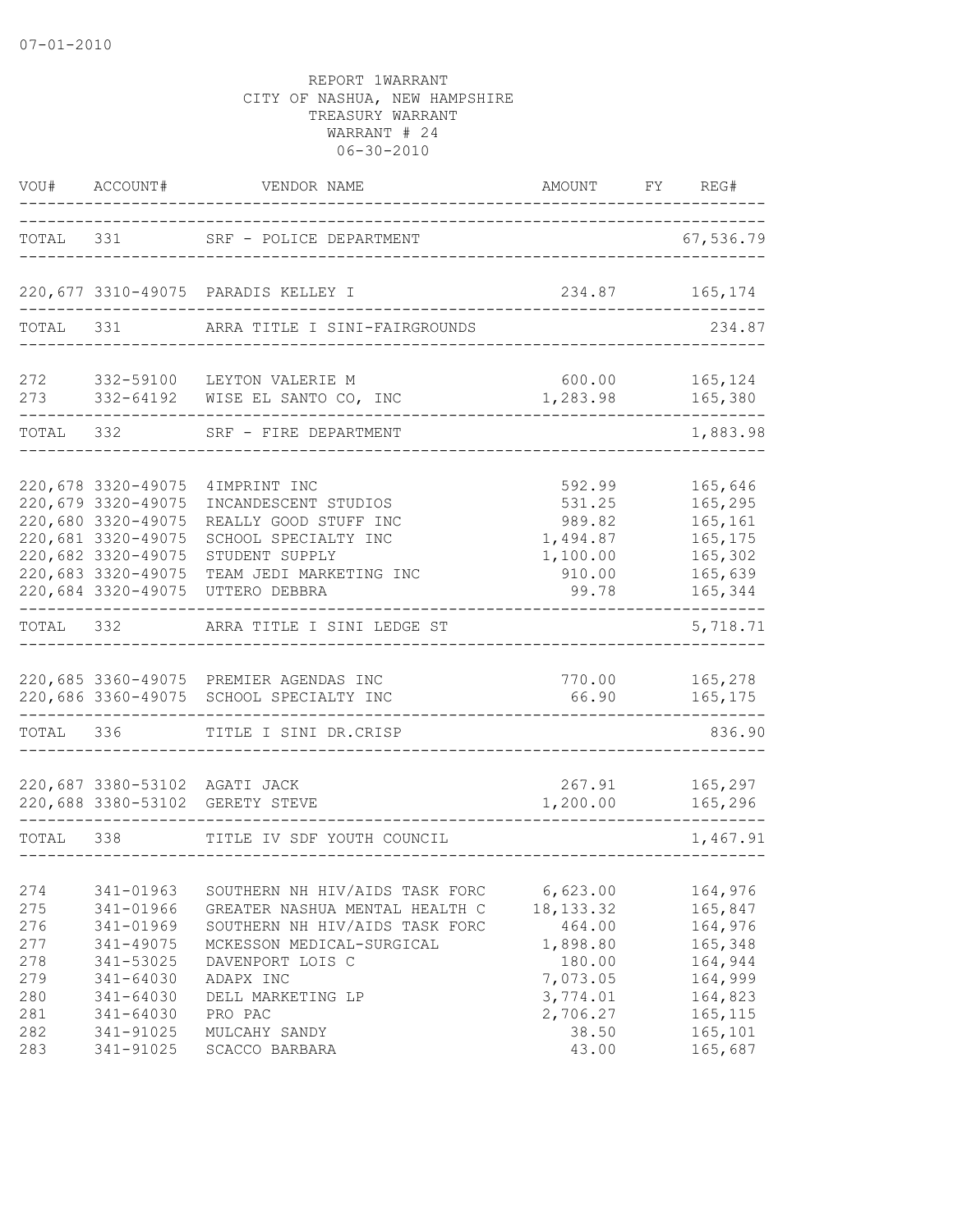|           | VOU# ACCOUNT#      |                                                                                |                  |                    |
|-----------|--------------------|--------------------------------------------------------------------------------|------------------|--------------------|
|           |                    | 284 341-94014 CONLEY ASHLEY                                                    | 255.00 165,111   |                    |
|           |                    | 284 341-94025 CONLEY ASHLEY                                                    | 840.71 165,111   |                    |
| TOTAL 341 |                    |                                                                                |                  | 42,029.66          |
|           |                    |                                                                                |                  |                    |
| 285       | 342-01940          | BAGLEY BOBBIE DENISE                                                           | 283.57           | 165,690            |
| 286       | 342-01940          | SOUTHERN NH AHEC                                                               | 4,800.46         | 165,875            |
| 287       | 342-01945          | ACCURATE PRINTING INCORPORATED                                                 | $225.00$ 165,430 |                    |
| 288       | 342-01945          | CHOICE PROMOTIONS                                                              | 1,009.90         | 165,552            |
| 289       | 342-01945          | CVS STORE #639                                                                 | 1,000.00         | 165,688            |
| 290       | 342-01945          | JACK'S PIZZA                                                                   | 300.00           | 165,053            |
| 291       | 342-01945          | MARKET BASKET                                                                  | 200.00           | 165,691            |
| 292       | 342-01945          | SHAW'S                                                                         | 1,000.00         | 165,689            |
| 293       | 342-01966          | SOUTHERN NH AHEC                                                               | 7,375.77         | 165,875            |
| 294       | 342-01966          | SOUTHERN NH SERVICES                                                           | 5,955.00         | 165,815            |
| 295       | 342-41015          | STAPLES ADVANTAGE                                                              | 541.64           | 165,105            |
| 296       | 342-47010          | LOSIER NICOLE                                                                  | 15.92            | 165,072            |
| 297       | 342-49050          | CHANNING BETE CO INC                                                           | 75.00            | 165,171            |
| 298       | 342-49070          | VWR INTERNATIONAL INC                                                          | 54.66            | 165,108            |
| 299       | 342-49075          | STAPLES ADVANTAGE                                                              | 49.99            | 165,105            |
| 300       | 342-54035          | ACCURATE PRINTING INCORPORATED 390.00                                          |                  | 165,430            |
| 301       | 342-54036          | CHOICE PROMOTIONS                                                              | 4,535.00         | 165,552            |
| 302       |                    | 342-91025 BAGLEY BOBBIE<br>342-91025 CALOPE THERESA<br>342-91025 LOSIER NICOLE | 41.40            | 164,915            |
| 303       |                    | CALOPE THERESA                                                                 | $4.25$<br>31.65  | 165,467<br>165.072 |
| 304       |                    |                                                                                |                  | 165,072            |
| 305       |                    | 342-98042 TREASURER STATE OF NH (PHL) 100.00 165,838<br>___________.           |                  |                    |
| TOTAL 342 |                    | SRF - COMMUNITY HEALTH                                                         |                  | 27,989.21          |
|           |                    |                                                                                |                  |                    |
|           |                    | 220,689 3440-49075 AC MOORE INC                                                |                  | 34.61 165,221      |
|           | 220,690 3440-49075 | CHANDLER MELISSA                                                               | 21.00            | 165,261            |
|           | 220,691 3440-49075 | COGSWELL CATHERINE                                                             | 56.82            | 165,218<br>165,266 |
|           | 220,692 3440-49075 | CROWELL LINDA                                                                  | 21.00            |                    |
|           | 220,693 3440-49075 | GARELICK FARMS-LYNN                                                            |                  | 114.54 164,991     |
|           | 220,694 3440-49075 | GINGRAS DEANNA                                                                 |                  | 21.00 164,745      |
|           |                    | 220,695 3440-49075 HAMM LINDA                                                  | 191.71           | 165,220            |
|           | 220,696 3440-49075 | KUDALIS DEBRA                                                                  | 21.00            | 165,212            |
|           | 220,697 3440-49075 | LEVESQUE KAREN                                                                 | 79.79            | 165,200            |
|           | 220,698 3440-49075 | LIQUID PLANET WATERPARK                                                        | 950.00           | 165,692            |
|           | 220,699 3440-49075 | M SAUNDERS INC                                                                 | 22.95            | 165,242            |
|           | 220,700 3440-49075 | MARKET BASKET                                                                  | 123.80           | 164,920            |
|           | 220,701 3440-49075 | MARQUIS MARIA                                                                  | 17.60            | 165,260            |
|           | 220,702 3440-49075 | SPOTTISWOOD LAURA                                                              | 21.00            | 165,367            |
|           | 220,703 3440-49075 | TREASURER STATE OF NH                                                          | 225.00           | 165,801            |
|           | 220,704 3440-49075 | WALMART COMMUNITY                                                              | 36.00            | 165, 112           |
|           | 220,705 3440-55020 | FIRST STUDENT INC                                                              | 45.50            | 165,208            |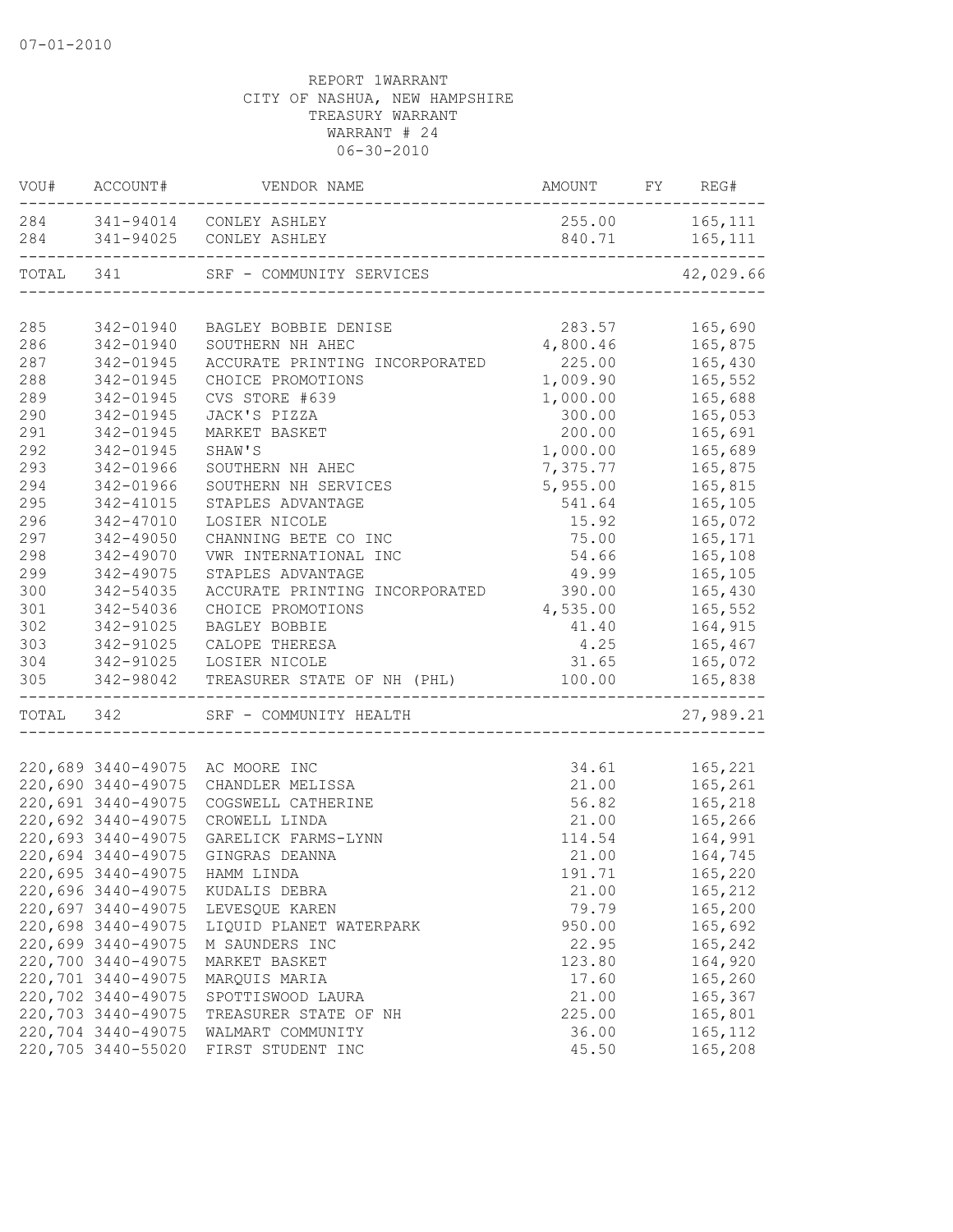|           | VOU# ACCOUNT#                                                                                            | VENDOR NAME                                                                                                                                                                  | AMOUNT FY REG#                                                      |                                                               |
|-----------|----------------------------------------------------------------------------------------------------------|------------------------------------------------------------------------------------------------------------------------------------------------------------------------------|---------------------------------------------------------------------|---------------------------------------------------------------|
|           |                                                                                                          | TOTAL 344 AFTER SCHOOL PROGRAM                                                                                                                                               | ---------------------------------                                   | 2,003.32                                                      |
|           |                                                                                                          | 3450-82025 NH RETIREMENT SYSTEM 1,589.68                                                                                                                                     |                                                                     | 665                                                           |
| TOTAL 345 |                                                                                                          | 21 ST CENTURY ELEM.AFTER SCHL                                                                                                                                                |                                                                     | 1,589.68                                                      |
|           |                                                                                                          | 220,706 3451-83004 VISION SERVICE PLAN-NH<br>--------------------------------------                                                                                          | 8.51 165,896                                                        |                                                               |
| TOTAL 345 |                                                                                                          |                                                                                                                                                                              |                                                                     | 8.51                                                          |
|           | 220,709 3460-49075<br>220,710 3460-49075                                                                 | 220,707 3460-49075 AC MOORE INC<br>220,708 3460-49075 CHUNKY'S CORPORATE OFFICES<br>TREASURER STATE OF NH<br>WALMART COMMUNITY<br>220,711 3460-49075 WHALE'S TALE WATER PARK | 33.43<br>158.90<br>48.54<br>302.71<br>300.00                        | 165,221<br>165,693<br>165,783<br>165,112<br>165,694           |
|           |                                                                                                          | TOTAL 346 21 ST CENTURY AFTER SCH MIDDLE                                                                                                                                     |                                                                     | 843.58                                                        |
|           |                                                                                                          | 220,712 3461-83004 VISION SERVICE PLAN-NH                                                                                                                                    | 8.51 165,896                                                        |                                                               |
| TOTAL 346 |                                                                                                          |                                                                                                                                                                              |                                                                     | 8.51                                                          |
|           | 220,713 3468-49075<br>3468-82025<br>220,714 3468-83004<br>3468-91040<br>3468-91040<br>220,715 3468-91040 | REYNOLDS MARGARET<br>NH RETIREMENT SYSTEM<br>VISION SERVICE PLAN-NH<br>CITIZENS BANK<br>CITIZENS BANK<br>INSTITUTE FOR EDUCATIONAL DEVE<br>220,716 3468-91040 MU ALPHA THETA | 48.98<br>655.51<br>17.02<br>1,058.70<br>5,790.00<br>995.00<br>95.00 | 165,168<br>665<br>165,896<br>696<br>698<br>165,263<br>165,897 |
|           | -----------------------                                                                                  | TOTAL 346 SMALLER LEARNING COMMUNITY                                                                                                                                         | ----------------------------------                                  | 8,660.21                                                      |
|           | 220,717 3500-53102                                                                                       | BOUCHER WILLIAM<br>220,718 3500-53102 VINCENT JANE<br>3500-82025 NH RETIREMENT SYSTEM                                                                                        | 235.39<br>500.00<br>3,713.62                                        | 165,629<br>165,631<br>665                                     |
| TOTAL 350 |                                                                                                          | TITLE IIA HQT                                                                                                                                                                |                                                                     | 4,449.01                                                      |
|           | 220,720 3509-49075                                                                                       | 220,719 3509-49035 BARNES & NOBLE INC<br>BERROCALES ROSALYN                                                                                                                  | 1,499.04<br>36.58                                                   | 164,694<br>165,333                                            |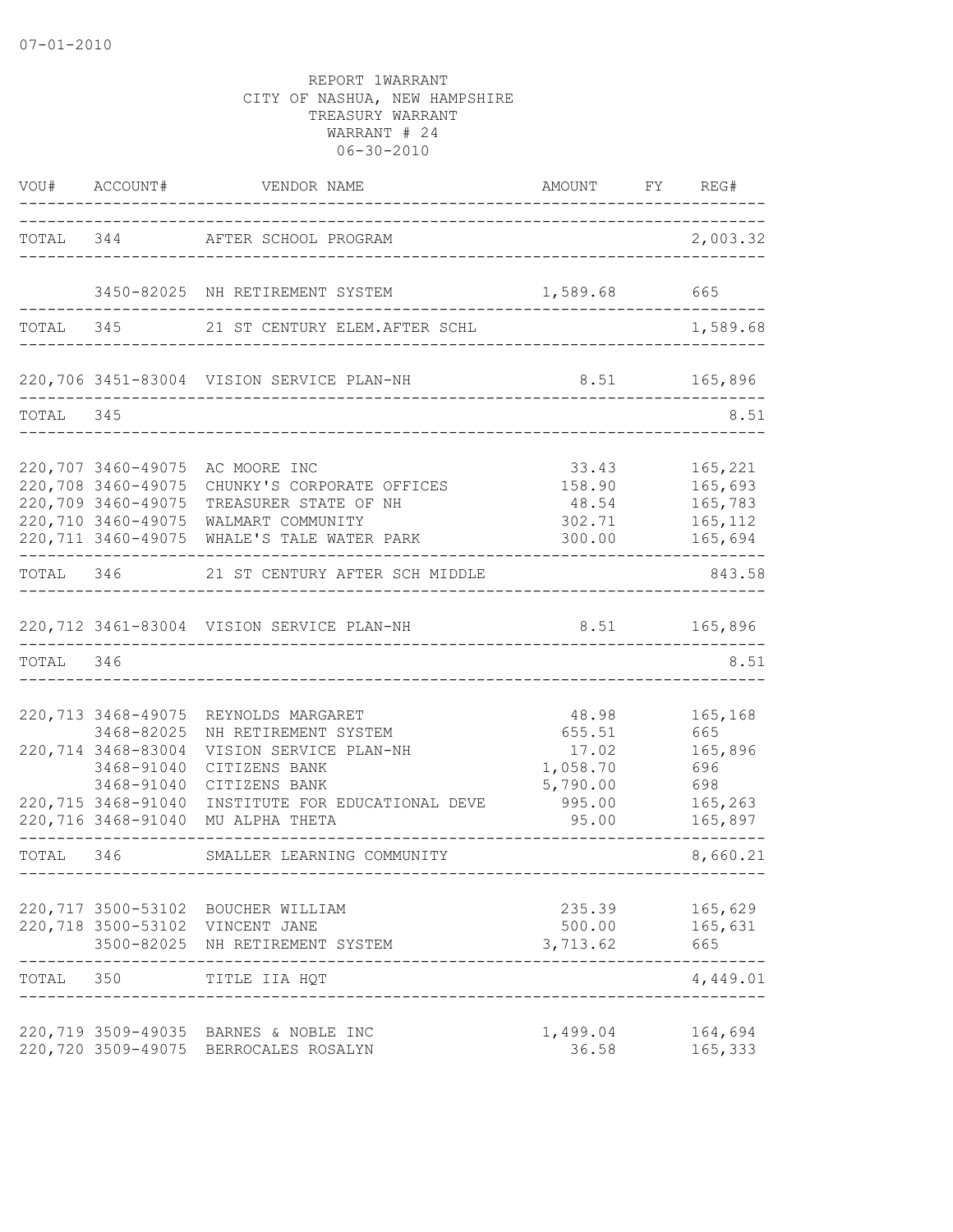|           | VOU# ACCOUNT#      | VENDOR NAME                        | AMOUNT FY                   | REG#             |
|-----------|--------------------|------------------------------------|-----------------------------|------------------|
|           |                    | 220,721 3509-53102 BOUCHER WILLIAM | 264.61 165,629              |                  |
|           |                    | 220,722 3509-53102 CONTE RALPH     | 500.00 165,630              |                  |
|           | 220,723 3509-53102 | GALOTTA EDWARD                     | 3,500.00                    | 165,303          |
|           | 220,724 3509-91040 | ARANEO EILEEN                      | 145.00                      | 165,617          |
|           | 220,725 3509-91040 | BAKER ALEXIS                       | 145.00                      | 165,288          |
|           | 220,726 3509-91040 | BONAFILIA MELISSA                  | 145.00                      | 165,616          |
|           | 220,727 3509-91040 | COLLINS MARY J                     | 145.00                      | 165,246          |
|           | 220,728 3509-91040 | FOUDRIAT ROBERT E                  | 145.00                      | 165,011          |
|           | 220,729 3509-91040 | JEAN KATHY                         | 317.00                      | 165,282          |
|           | 220,730 3509-91040 | KEABLE DONNA                       | 145.00                      | 165,615          |
|           | 220,731 3509-91040 | LEWANDOWSKI RITA                   | 176.28                      | 165,321          |
|           | 220,732 3509-91040 | MAFFATTONE ELIZABETH               | 145.00                      | 165,272          |
|           | 220,733 3509-91040 | MANDELL SETH                       | 145.00                      | 165,254          |
|           | 220,734 3509-91040 | MURPHY CATHERINE                   | 145.00                      | 165,187          |
|           | 220,735 3509-91040 | OTA JULIE                          | 145.00                      | 165,614          |
|           | 220,736 3509-91040 | RONDEAU MICHELLE                   | 145.00                      | 165,331          |
|           | 220,737 3509-91040 | STROILI MARGARET                   | 145.00                      | 165,315          |
|           |                    | 220,738 3509-91040 SWANN CHERRIE   | 145.00                      | 165, 313         |
|           |                    | 220,739 3509-91040 TORIBIO WENDY   | 145.00                      | 165,613          |
|           |                    | 220,740 3509-91040 VANCE MICHELE   | 145.00                      | 165,273          |
| TOTAL 350 |                    | TITLE 11A TEACHER QUALITY          | 'Y<br>--------------------- | 8,468.51         |
|           |                    |                                    |                             |                  |
| 310       |                    | 352-45290 M & N SPORTS LLC         | 466.20    164,907           |                  |
| 311       |                    | 352-59020 THE COACH COMPANY        | 5,314.00                    | 164,844          |
| 312       | 352-686            | LESHANE CHAD                       | 400.00 165,489              |                  |
| 313       | 352-686            | MUELLER ELIZABETH                  | 60.00                       | 165,609          |
| 314       |                    | 352-686 SKOWRON ANTHONY            | 160.00                      | 165,490          |
| 315       | $352 - 687$        | BIBB CINZIA                        | 70.00                       | 165,550          |
| 316       | 352-687            | CHEN JIANG                         | 60.00                       | 165,547          |
| 317       | $352 - 687$        | ELLIS JEANNE                       | 70.00                       | 165,564          |
| 318       | $352 - 687$        | FONG PHIROZA                       | 360.00                      | 165,569          |
| 319       | $352 - 687$        | IRELAND ALLISON                    | 90.00                       | 164,836          |
| 320       | $352 - 687$        | LOFTUS JEFF                        | 130.00                      | 165,549          |
| 321       | $352 - 687$        | PRAHALA MURALI                     | 250.00                      | 165,565          |
| 322       | $352 - 687$        | RUONALA JACQUELYN                  | 210.00                      | 165,389          |
| 323       | $352 - 705$        | ALEXANDER STEPHEN                  | 105.00                      | 165,484          |
| 324       |                    | 352-705 BREEN SUSAN                | 160.00                      | 165,471          |
| 325       |                    | 352-705 LAVOIE NIKO                | 70.00                       | 165,482<br>----- |
| TOTAL     | 352                | SRF - PARKS AND RECREATION         |                             | 7,975.20         |
|           |                    |                                    |                             |                  |
|           | 220,741 3520-53102 | CATE-WILSON JENNIFER               | 80.00                       | 165,373          |
|           | 220,742 3520-53102 | DURANT CHRISTINE                   | 71.00                       | 165,323          |
|           | 220,743 3520-53102 | EMOND MELISSA                      | 80.00                       | 165,643          |
|           | 220,744 3520-53102 | <b>GOLTSOV KATHERINE</b>           | 80.00                       | 165,645          |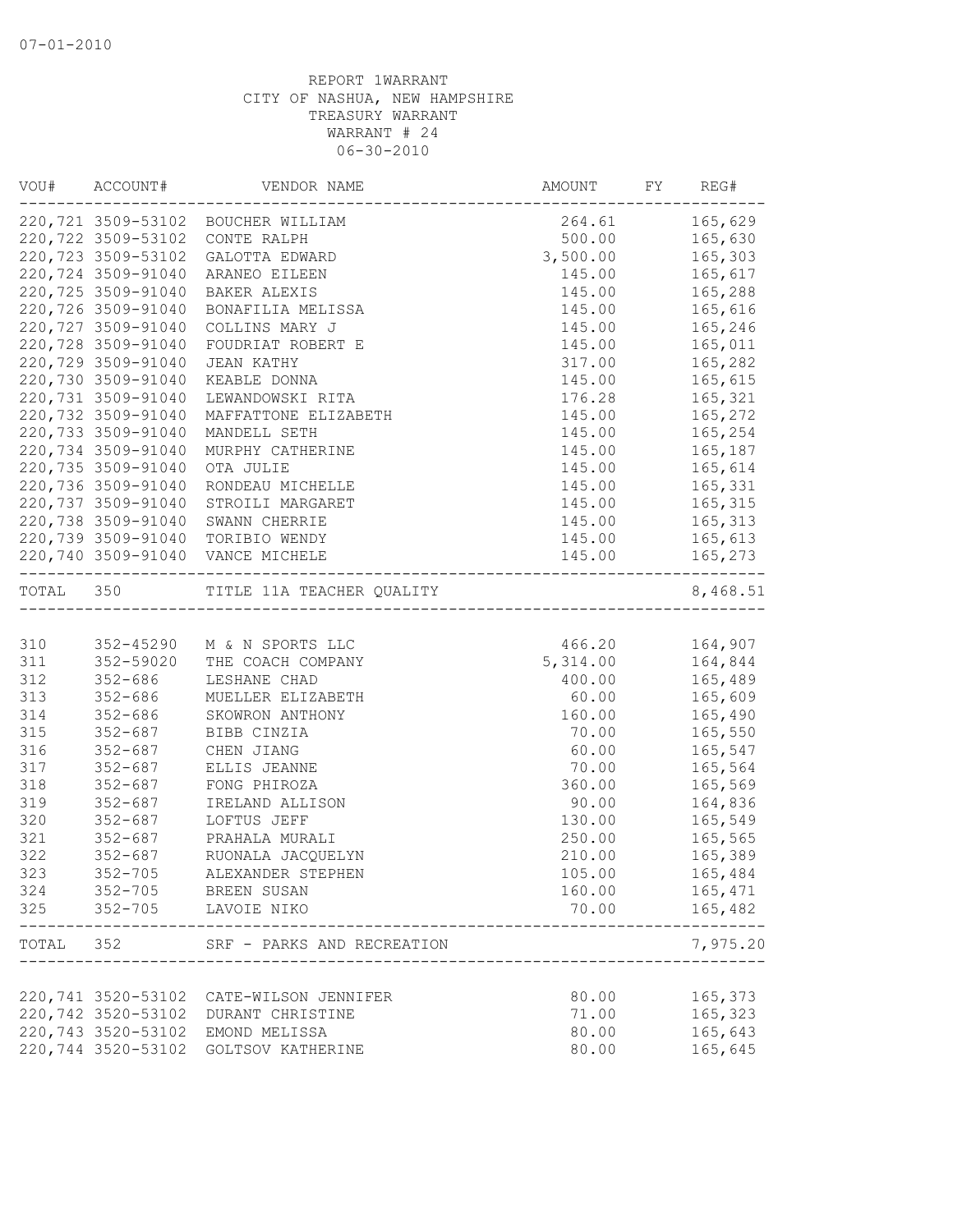| VOU#      | ACCOUNT#           | VENDOR NAME                                    | AMOUNT    | FY | REG#       |
|-----------|--------------------|------------------------------------------------|-----------|----|------------|
|           | 220,745 3520-53102 | HILTON ANGELA                                  | 80.00     |    | 165,641    |
|           | 220,746 3520-53102 | MENDEL ADELE                                   | 80.00     |    | 165,340    |
|           | 220,747 3520-53102 | MITCHELL SARAH                                 | 80.00     |    | 165,298    |
|           | 220,748 3520-53102 | MOORE MARILYN                                  | 80.00     |    | 164,767    |
|           | 220,749 3520-53102 | TERNAN CLAIRE                                  | 80.00     |    | 165,644    |
|           | 220,750 3520-53102 | THOMPSON MARYBETH                              | 80.00     |    | 165,250    |
|           | 220,751 3520-53102 | UNICOM DIV/CUSTOM COMPUTER SPE                 | 28,531.82 |    | 165,089    |
|           | 220,752 3520-53102 | WALLEY MAURA                                   | 80.00     |    | 165,324    |
|           | 220,753 3520-53102 | WEFERS MARY LOU                                | 80.00     |    | 165,642    |
|           | 220,754 3520-64045 | COMPUTER HUT OF N E INC                        | 3,450.00  |    | 165,442    |
| TOTAL     | 352                | ARRA TITLE IID 21C CLASSROOMS                  |           |    | 32,932.82  |
|           |                    | 220,755 3530-49075 EDUCATIONAL INNOVATIONS INC | 315.17    |    | 165, 150   |
|           |                    | 220,756 3530-49075 SCHOOL SPECIALTY INC        | 200.90    |    | 165,175    |
| TOTAL 353 |                    | ADULT BASIC ED DIPLOMA PROGRAM                 |           |    | 516.07     |
|           |                    |                                                |           |    |            |
|           | 220,757 3600-49050 | BARNES & NOBLE INC                             | 427.46    |    | 164,694    |
|           | 220,758 3600-49050 | SARGENT-WELCH                                  | 632.72    |    | 164,783    |
|           | 220,759 3600-49050 | SCHOOL SPECIALTY INC                           | 312.58    |    | 165, 175   |
|           | 220,760 3600-49050 | SOCIAL STUDIES SCHOOL SERVICE                  | 190.25    |    | 164,852    |
|           | 3600-82025         | NH RETIREMENT SYSTEM                           | 505.20    |    | 665        |
| TOTAL 360 |                    | DROP OUT PREVENTION/ADULT ED                   |           |    | 2,068.21   |
| 327       | 371-07508          | GREAT AMERICAN DOWNTOWN                        | 500.00    |    | 164,814    |
| 328       | 371-59100          | SHEA CONCRETE PRODUCTS INC                     | 445.10    |    | 165,033    |
|           |                    |                                                |           |    |            |
| TOTAL     | 371                | SRF - COMMUNITY DEVELOPMENT                    |           |    | 945.10     |
| 329       | 373-53025          | LOAN PACKAGING LLC                             | 920.00    |    | 164,983    |
| 330       | 373-53075          | CHISHOLM DEBORA A                              | 2,092.50  |    | 164,863    |
| 331       | 373-53075          | NASHUA REGIONAL PLANNING COMMI                 | 1,597.50  |    | 165,447    |
| 332       |                    | 373-53112 THE JORDAN INSTITUTE                 | 23,807.50 |    | 165,129    |
| TOTAL     | 373                | SRF - ECONOMIC DEVELOPMENT                     |           |    | 28, 417.50 |
|           |                    |                                                |           |    |            |
| 333       | 374-01310          | GRANITE STATE CONCRETE CO INC                  | 753.00    |    | 165,076    |
| 334       | 374-01319          | CMA ENGINEERS INC                              | 20,828.11 |    | 164,930    |
| 335       | 374-01966          | NEIGHBORHOOD HOUSING SERVICES                  | 250.00    |    | 164,941    |
| 336       | 374-07136          | GREATER NASHUA MENTAL HEALTH C                 | 1,363.67  |    | 165,392    |
| 337       | 374-07145          | NEIGHBORHOOD HOUSING SERVICES                  | 4,090.91  |    | 164,941    |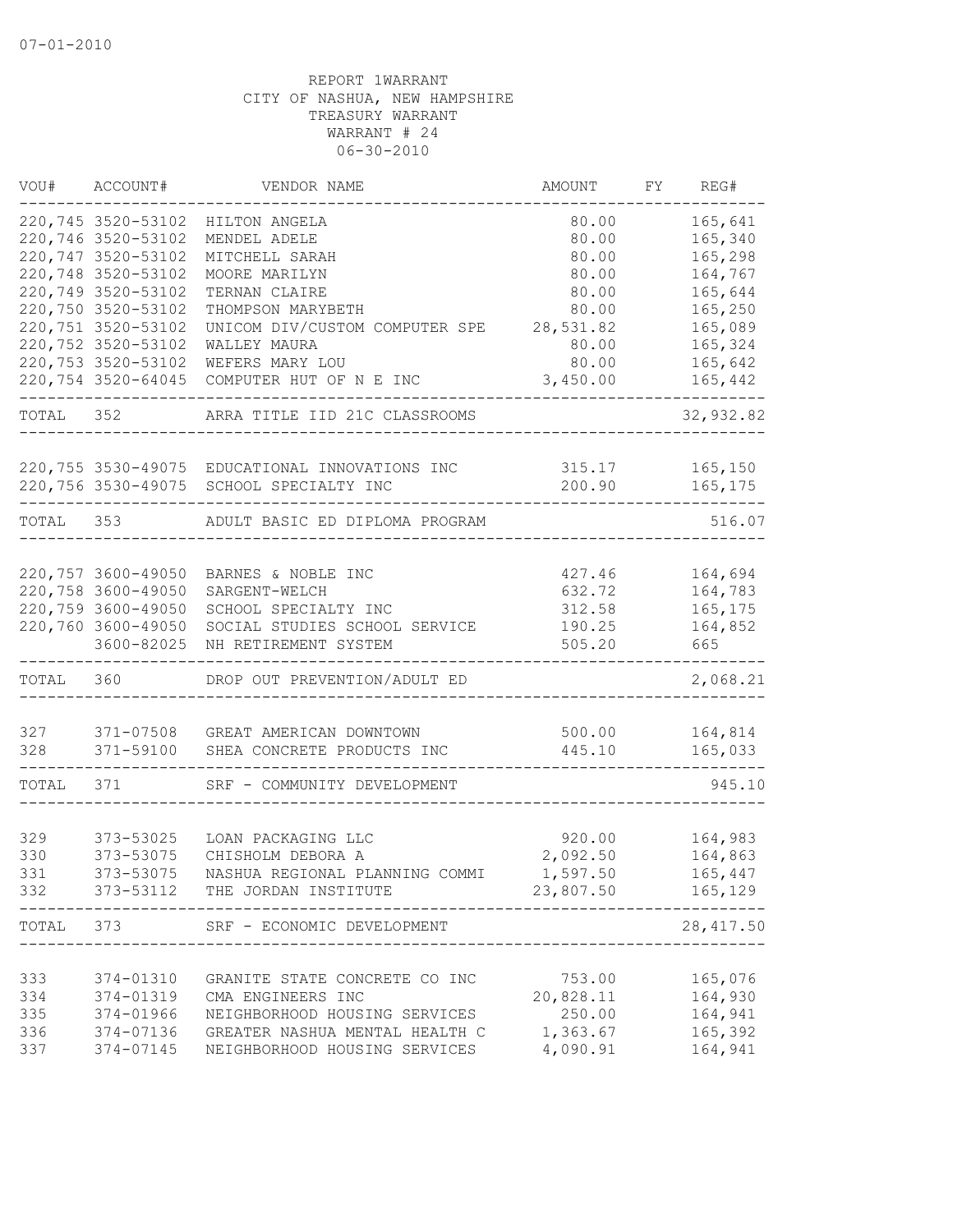| VOU# | ACCOUNT#  | VENDOR NAME                    | AMOUNT     | FY | REG#    |
|------|-----------|--------------------------------|------------|----|---------|
| 337  | 374-07188 | NEIGHBORHOOD HOUSING SERVICES  | 2,560.45   |    | 164,941 |
| 338  | 374-07265 | HARBOR HOMES INC               | 58,000.00  |    | 164,929 |
| 339  | 374-07285 | LOAN PACKAGING LLC             | 120.00     |    | 164,983 |
| 340  | 374-07298 | CREDERE ASSOCIATES             | 8,100.99   |    | 165,468 |
| 341  | 374-07340 | OKM ASSOCIATES INC             | 9,500.00   |    | 165,521 |
| 342  | 374-07340 | SCHENA CARRIE JOHNSON          | 68.55      |    | 165,695 |
| 343  | 374-07600 | 133-135 WEST HOLLIS ST LLC & A | 20,000.00  |    | 165,698 |
| 344  | 374-07600 | LOMBARD GREGORY AND CNC CONTRA | 9,650.00   |    | 165,697 |
| 345  | 374-07600 | MARSHALL SETH / CNC CONTRACTIN | 925.00     |    | 165,696 |
| 346  | 374-07600 | MIGRELA REALTY TRUST & DAD'S A | 30,000.00  |    | 165,700 |
| 347  | 374-09023 | NEW ENGLNAD SIGN SUPPLY CO     | 2,772.00   |    | 165,699 |
| 348  | 374-09023 | PETROCELLI MARKETING GROUP     | 3,693.19   |    | 164,775 |
| 349  | 374-09061 | ARAMARK UNIFORM SERVICES       | 131.08     |    | 164,841 |
| 350  | 374-09071 | GLOBAL MONTELLO GROUP CORP     | 26,539.47  |    | 165,843 |
| 351  | 374-09071 | PETTY CASH                     | 14.01      |    | 165,701 |
| 352  | 374-09081 | MICHELIN NORTH AMERICA INC     | 1,195.04   |    | 164,744 |
| 353  | 374-09091 | BALDWIN FILTERS                | 667.08     |    | 164,822 |
| 354  | 374-09091 | FASTENAL CO                    | 97.78      |    | 164,741 |
| 355  | 374-09091 | GILLIG LLC                     | 1,943.45   |    | 165,014 |
| 356  | 374-09091 | GRAINGER                       | 59.81      |    | 164,784 |
| 357  | 374-09091 | HOME DEPOT CREDIT SERVICES     | 257.37     |    | 165,796 |
| 358  | 374-09091 | NAPA AUTO PARTS                | 205.88     |    | 165,042 |
| 359  | 374-09091 | NORTHERN BUS SALES INC         | 62.15      |    | 164,884 |
| 360  | 374-09091 | PETTY CASH                     | 6.36       |    | 165,701 |
| 361  | 374-09091 | POWER WASHER SALES             | 57.84      |    | 165,096 |
| 362  | 374-09091 | PREMIER SOUTHERN TICKET CO     | 1,002.96   |    | 164,712 |
| 363  | 374-09091 | RYDER FLEET PRODUCTS.COM INC   | 101.84     |    | 165,043 |
| 364  | 374-09091 | STAPLES ADVANTAGE              | 808.94     |    | 165,105 |
| 365  | 374-09101 | PSNH                           | 1,249.92   |    | 165,860 |
| 366  | 374-09102 | PUBLIC SERVICE OF NH           | 919.73     |    | 165,865 |
| 367  | 374-09104 | PSNH                           | 265.71     |    | 165,860 |
| 368  | 374-09112 | METROMEDIA ENERGY INC          | 58.43      |    | 165,835 |
| 368  | 374-09114 | METROMEDIA ENERGY INC          | 14.95      |    | 165,835 |
| 368  | 374-09115 | METROMEDIA ENERGY INC          | 374.52     |    | 165,835 |
| 369  | 374-09115 | NATIONAL GRID                  | 59.94      |    | 165,830 |
| 370  | 374-09124 | PENNICHUCK WATER               | 43.56      |    | 165,804 |
| 370  | 374-09125 | PENNICHUCK WATER               | 72.36      |    | 165,804 |
| 371  | 374-09133 | FAIRPOINT COMMUNICATIONS       | 203.85     |    | 165,840 |
| 372  | 374-09261 | GILLETTE KRISTI                | 36.70      |    | 164,885 |
| 373  | 374-09261 | PETTY CASH                     | 21.00      |    | 165,701 |
| 373  | 374-09262 | PETTY CASH                     | 18.30      |    | 165,701 |
| 374  | 374-53075 | TF MORAN INC                   | 12,854.70  |    | 165,469 |
| 375  | 374-53095 | VANASSE HANGEN BRUSTLIN INC    | 779.16     |    | 165,858 |
| 376  | 374-53098 | SULLIVAN CREATIVE SERVICES LTD | 4,500.00   |    | 164,780 |
| 377  | 374-59188 | ATC ASSOCIATES INC             | 1,315.00   |    | 164,921 |
| 378  | 374-59188 | MARSHALL SETH / CNC CONTRACTIN | 137.50     |    | 165,696 |
| 379  | 374-94025 | INSTITUTE FOR ENVIRONMENTAL ED | 7,700.00   |    | 165,077 |
| 380  | 374-96300 | 45 PINE STREET CORPORATION INC | 209,765.43 |    | 164,687 |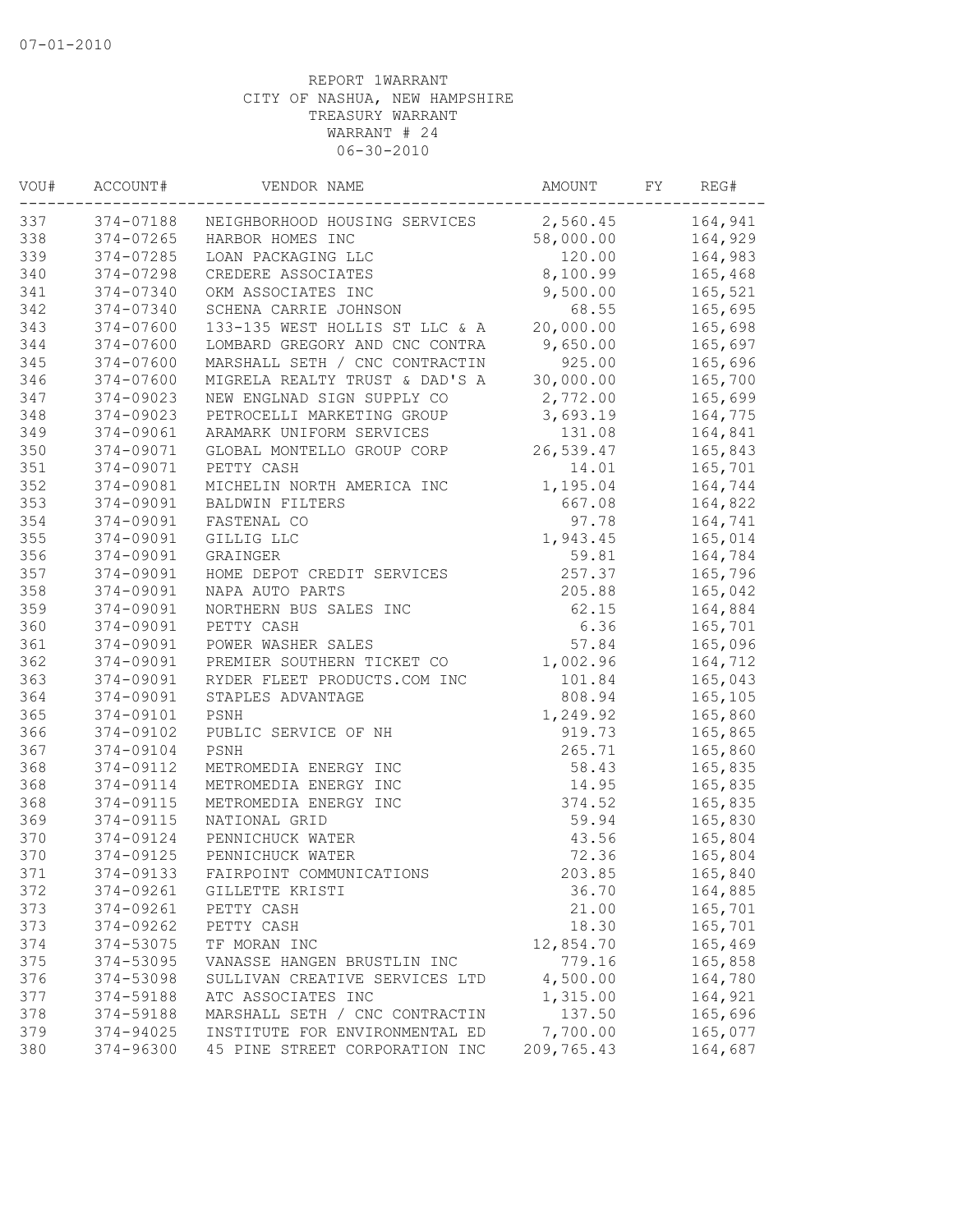|           | VOU# ACCOUNT#                    | VENDOR NAME                                                     | AMOUNT FY REG#                   |                |
|-----------|----------------------------------|-----------------------------------------------------------------|----------------------------------|----------------|
|           |                                  | 381 374-96300 45 PINE STREET CORPORATION INC 212,604.29 164,688 |                                  |                |
| TOTAL     | 374                              | SRF - URBAN PROGRAMS                                            | -------------------------------- | 658,821.98     |
| 382       | 375-45050                        | COOK MEMORIAL LIBRARY                                           | 12.00                            | 165,850        |
| 383       | $375 - 45050$                    | MANCHESTER CITY LIBRARY                                         | 10.00                            | 165,789        |
| 384       | 375-45050                        | UNIQUE MANAGEMENT SERVICES INC                                  | 393.80                           | 164,835        |
| 385       | 375-45903                        | EBSCO INFORMATION SERVICES                                      | 2,665.00                         | 165,800        |
| 386       | 375-57010                        | DEAR READER.COM                                                 | 975.00                           | 165,802        |
| 387       | $375 - 64045$                    | AMAZON                                                          | 50.92                            | 165,874        |
| 388       | 375-64045                        | CDW GOVERNMENT INC                                              | 140.00                           | 165,827        |
| 389       |                                  | 375-64045 DELL MARKETING LP                                     | 3,342.00                         | 164,823        |
| TOTAL 375 |                                  | SRF - PUBLIC LIBRARIES                                          |                                  | 7,588.72       |
|           |                                  |                                                                 |                                  |                |
|           | 220,761 3750-49035               | BENCHMARK EDUCATION CO                                          | 456.50                           | 165,243        |
|           | 220,762 3750-49035               | HEINEMANN EDUCATIONAL BOOKS                                     | 164.45                           | 164,846        |
|           | 220,763 3750-49035               | KAGAN PUBLISHING INC                                            | 352.30                           | 165,647        |
|           | 220,764 3750-49035               | STENHOUSE PUBLISHERS                                            | 28.99                            | 165,134        |
|           | 220,765 3750-49050               | LAKESHORE LEARNING MATERIALS                                    | 1,021.00                         | 164,845        |
|           | 220,766 3750-49050               | MARTIN MARILYN                                                  | 80.60                            | 165,166        |
|           | 220,767 3750-49050               | REALLY GOOD STUFF INC                                           | 241.52                           | 165,161        |
|           | 220,768 3750-49050               | REMEDIA PUBLICATIONS INC                                        | 74.72                            | 165,449        |
|           | 220,769 3750-49050               | SCHOOL SPECIALTY INC                                            | 707.08                           | 165,175        |
|           | 220,770 3750-53101               | SHEA DENISE C                                                   | 950.00                           | 165,309        |
|           | 220,771 3750-53101<br>3750-82025 | TORTORELLO NARISA M<br>NH RETIREMENT SYSTEM                     | 775.00<br>810.99                 | 165,427<br>665 |
| TOTAL 375 |                                  | TITLE I ARRA GRANT                                              |                                  | 5,663.15       |
|           |                                  |                                                                 |                                  |                |
|           | 3760-31005                       | FAIRPOINT COMMUNICATIONS                                        | 153.38                           | 165,839        |
|           | 220,772 3760-31005               | ONE COMMUNICATIONS                                              | $-18.75$                         | 165,869        |
|           | 220,773 3760-42010               | PETTY CASH                                                      | 51.95                            | 165,702        |
|           | 220,774 3760-42010               | THOMPSON BROOKS                                                 | 13.99                            | 165,226        |
|           | 220,775 3760-49035               | BARNES & NOBLE INC                                              | 1,218.47                         | 164,694        |
|           | 220,776 3760-49035               | HEINEMANN                                                       | 1,190.75                         | 165,177        |
|           | 220,777 3760-49035               | HM RECEIVABLES CO LLC                                           | 480.76                           | 165,364        |
|           | 220,778 3760-49035               | KAGAN PUBLISHING INC                                            | 289.00                           | 165,647        |
|           | 220,779 3760-49035               | NAEYC RESOURCE SALES                                            | 277.20                           | 165,264        |
|           | 220,780 3760-49035               | NORTHEAST FOUNDATION FOR CHILD                                  | 308.70                           | 165,186        |
|           | 220,781 3760-49035               | PERSONAL POWER PRESS                                            | 275.00                           | 165,638        |
|           | 220,782 3760-49035               | SAGE PUBLICATIONS                                               | 209.65                           | 165,306        |
|           | 220,783 3760-49035               | SCHOLASTIC INCORPORATED                                         | 432.85                           | 165,440        |
|           | 220,784 3760-49035               | SUNDANCE/NEWBRIDGE                                              | 204.60                           | 165,374        |
|           | 220,785 3760-49050               | BARNES & NOBLE INC                                              | 932.00                           | 164,694        |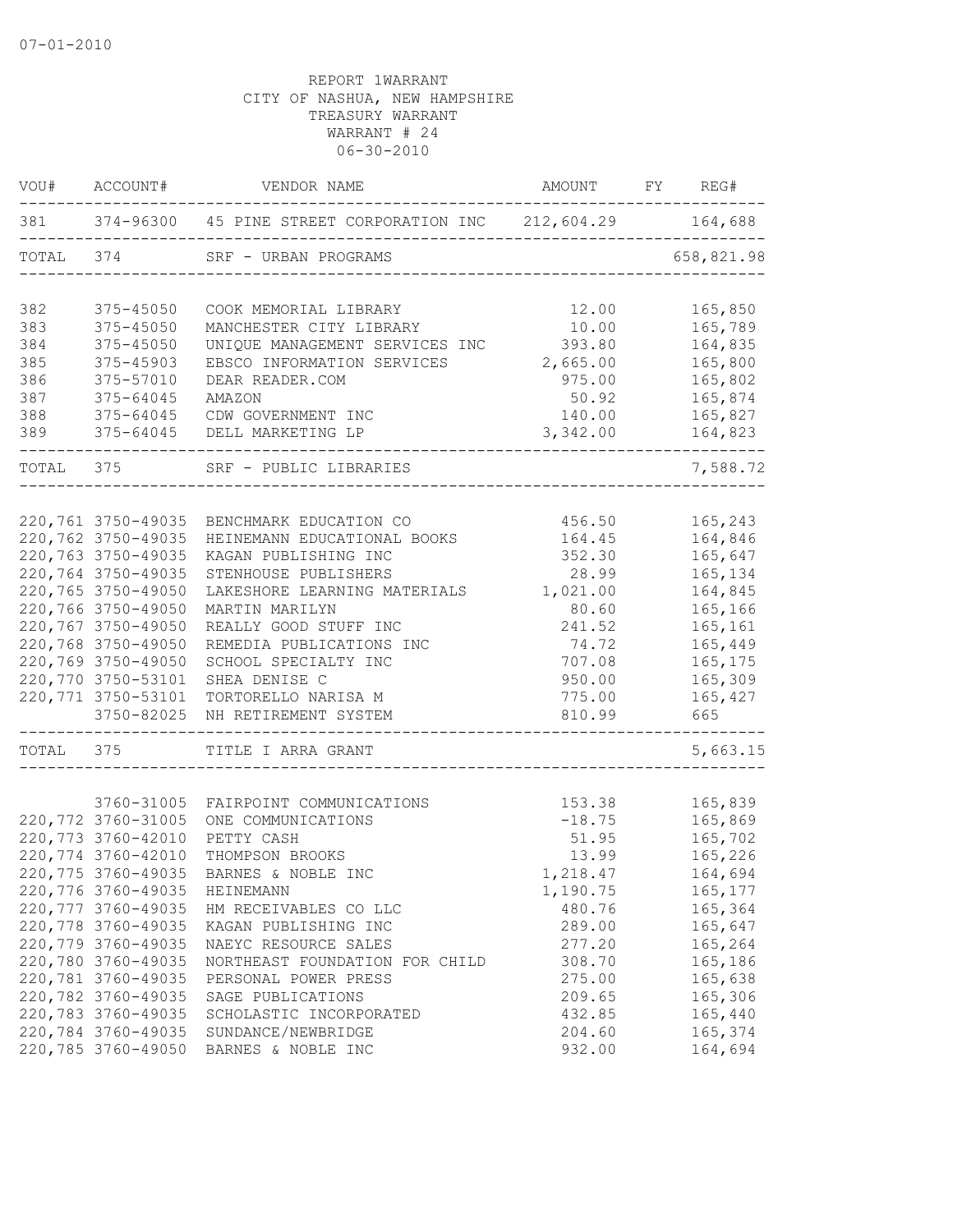| VOU#      | ACCOUNT#           | VENDOR NAME                                             | AMOUNT   | FY | REG#                   |
|-----------|--------------------|---------------------------------------------------------|----------|----|------------------------|
|           |                    | 220,786 3760-49050 BURNS PATRICIA                       | 46.00    |    | 165,152                |
|           | 220,787 3760-49050 | CHISHOLM JUNE                                           | 223.31   |    | 165,155                |
|           | 220,788 3760-49050 | FRENETTE BRENDA G                                       | 3.90     |    | 164,953                |
|           | 220,789 3760-49050 | HEINEMANN                                               | 918.50   |    | 165,177                |
|           | 220,790 3760-49050 | LAKESHORE LEARNING MATERIALS                            | 120.55   |    | 164,845                |
|           | 220,791 3760-49050 | LEWANDOWSKI RITA                                        | 71.50    |    | 165,321                |
|           | 220,792 3760-49050 | MICHAUD CYNTHIA                                         | 534.25   |    | 165,158                |
|           | 220,793 3760-49050 | PELLETIER VIVIAN                                        | 349.83   |    | 165,156                |
|           | 220,794 3760-49050 | PETTY CASH                                              | 127.90   |    | 165,702                |
|           | 220,795 3760-49050 | READ NATURALLY INC                                      | 211.20   |    | 165,276                |
|           | 220,796 3760-49050 | ROCCA SUSAN                                             | 20.94    |    | 165,159                |
|           | 220,797 3760-49050 | SCHOLASTIC INCORPORATED                                 | 98.05    |    | 165,440                |
|           | 220,798 3760-49050 | SCHOOL SPECIALTY INC                                    | 159.42   |    | 165,175                |
|           | 220,799 3760-49050 | STAPLES BUSINESS ADVANTAGE                              | 171.02   |    | 165,026                |
|           | 220,800 3760-49075 | REALLY GOOD STUFF INC                                   | 1,522.35 |    | 165,161                |
|           | 220,801 3760-49075 | SCHOOL IMPROVEMENT NETWORK                              | 2,322.30 |    | 165,345                |
|           | 220,802 3760-49075 | SCHOOL SPECIALTY INC                                    | 179.71   |    | 165,175                |
|           | 220,803 3760-49075 | STAPLES BUSINESS ADVANTAGE                              | 157.48   |    | 165,026                |
|           | 220,804 3760-53101 | ACES                                                    | 8,577.61 |    | 165,362                |
|           | 220,805 3760-53101 | ATS PROJECT SUCCESS                                     | 600.00   |    | 165,365                |
|           | 220,806 3760-53101 | BUSTEAD BRYN                                            | 1,500.00 |    | 165,606                |
|           | 220,807 3760-53101 | CLUB Z! TUTORING SERVICES                               | 1,250.60 |    | 165,360                |
|           | 220,808 3760-53101 | CROWDER LUCIE L                                         | 391.80   |    | 165,136                |
|           | 220,809 3760-53101 | EDWARDS EDUCATIONAL SERVICES,                           | 6,100.00 |    |                        |
|           |                    |                                                         |          |    | 165,329                |
|           | 220,810 3760-53101 | MCGOWAN-MACKANIC MAURA                                  | 2,000.00 |    | 165,600                |
|           | 220,811 3760-53101 | OLSON KATHLEEN                                          | 650.00   |    | 165,602                |
|           | 220,812 3760-53101 | OXFORD LEARNING                                         | 1,315.00 |    | 165,611                |
|           | 220,813 3760-53101 | SYLVAN LEARNING CENTER                                  | 495.00   |    | 165,605                |
|           | 220,814 3760-56020 | FIRST CHURCH                                            | 3,455.00 |    | 164,815                |
|           | 220,815 3760-64045 | COMPUTER HUT OF N E INC                                 | 3,025.00 |    | 165,442                |
|           | 3760-82025         | NH RETIREMENT SYSTEM                                    | 1,596.64 |    | 665                    |
|           | 220,816 3760-83004 | VISION SERVICE PLAN-NH                                  | 17.02    |    | 165,896                |
|           | 220,817 3760-94030 | JEWELL BARBARA<br>------------------------------------- | 155.00   |    | 165,622                |
| TOTAL 376 |                    | TITLE I<br>----------------------------                 |          |    | 44,386.43              |
|           |                    |                                                         |          |    |                        |
|           |                    | 220,818 3900-55035 FIRST STUDENT INC                    | 208.90   |    | 165,208                |
|           |                    | 3900-82025 NH RETIREMENT SYSTEM                         | 692.97   |    | 665                    |
|           |                    | 220,819 3900-83004 VISION SERVICE PLAN-NH               | 17.02    |    | 165,896                |
|           |                    | 220,820 3900-91040 ASSOCIATED BUILDERS & CONTRACT       | 99.00    |    | 165,426                |
|           |                    | 220,821 3900-91040 GRAHAM JAMES                         | 45.00    |    | 165, 414<br>---------- |
|           |                    | TOTAL 390 VOC ED SECONDARY PERKINS                      |          |    | 1,062.89               |
|           |                    |                                                         |          |    |                        |
|           |                    | 220,822 3927-49050 D A BUCCI & SONS INC                 | 54.00    |    | 164,747                |
|           |                    | 220,823 3927-49050 GENERAL LINEN SERVICE INC            | 490.48   |    | 165,375                |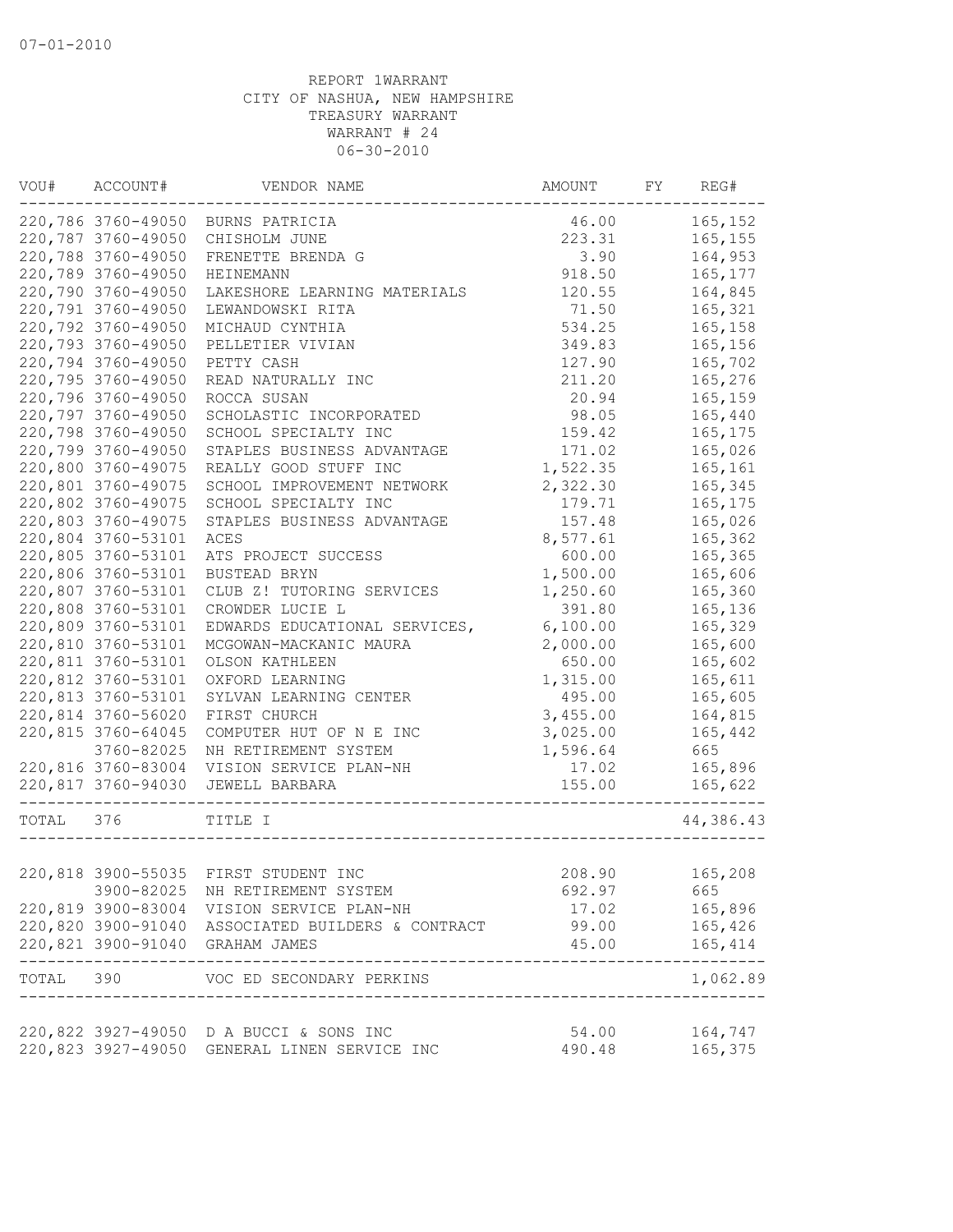| VOU#  | ACCOUNT#                     | VENDOR NAME                                                                  | AMOUNT          | FY | REG#               |
|-------|------------------------------|------------------------------------------------------------------------------|-----------------|----|--------------------|
|       | 220,824 3927-49050 HANNAFORD | 220,825 3927-49050 MARKET BASKET                                             | 264.46<br>24.77 |    | 165,080<br>164,920 |
| TOTAL | 392                          | CULINARY ARTS                                                                |                 |    | 833.71             |
|       |                              |                                                                              |                 |    |                    |
|       |                              | 220,826 3937-49050 PETTY CASH                                                | 63.70           |    | 165,703            |
|       |                              | 3937-82025 NH RETIREMENT SYSTEM<br>220,827 3937-83004 VISION SERVICE PLAN-NH | 151.18<br>17.02 |    | 665<br>165,896     |
| TOTAL | 393                          | DAY CARE                                                                     |                 |    | 231.90             |
|       |                              |                                                                              |                 |    |                    |
|       | 220,828 3940-49075           | PERKINS SCHOOL FOR THE BLIND                                                 | 684.04          |    | 164,733            |
|       | 220,829 3940-49075           | PHONAK, INC                                                                  | 1,602.99        |    | 165,256            |
|       | 220,830 3940-49075           | STAPLES BUSINESS ADVANTAGE                                                   | 79.21           |    | 165,026            |
|       | 220,831 3940-53102           | BOLICK TERESA DBA BOLICK TERES                                               | 2,100.00        |    | 165,149            |
|       | 220,832 3940-53102           | KOSNITSKY CAROL                                                              | 2,400.00        |    | 165,328            |
|       | 220,833 3940-53102           | PROMPT INSTITUTE                                                             | 7,475.00        |    | 165,620            |
|       | 3940-82025                   | NH RETIREMENT SYSTEM                                                         | 2,067.77        |    | 665                |
|       | 220,834 3940-94030           | CLARK ASSOCIATES/DEBBIE CLARK                                                | 1,560.00        |    | 164,766            |
| TOTAL | 394                          | ARRA IDEA SPEC ED                                                            |                 |    | 17,969.01          |
|       |                              |                                                                              |                 |    |                    |
|       | 220,835 3950-53109           | BOLICK TERESA DBA BOLICK TERES                                               | 5,750.00        |    | 165,149            |
|       | 220,836 3950-53109           | CARROLL CENTER FOR THE BLIND (                                               | 2,440.12        |    | 165,280            |
|       | 220,837 3950-53109           | CEGALIS NANCY                                                                | 975.00          |    | 165,358            |
|       | 220,838 3950-53109           | INTERIM HEALTH CARE                                                          | 2,233.75        |    | 164,731            |
|       | 220,839 3950-53109           | MCGURK, CAROL ANN                                                            | 340.00          |    | 165,653            |
|       | 3950-82025                   | NH RETIREMENT SYSTEM                                                         | 10,902.08       |    | 665                |
| TOTAL | 395                          | IDEA B SPECIAL EDUCATION                                                     |                 |    | 22,640.95          |
|       | 3960-82025                   | NH RETIREMENT SYSTEM                                                         | 341.40          |    | 665                |
| TOTAL | 396                          | SPECIAL EDUCATION PRE-SCHOOL                                                 |                 |    | 341.40             |
|       |                              |                                                                              |                 |    |                    |
|       |                              | 220,840 3977-53103 MCCARTNEY AMY                                             | 6,659.50        |    | 165,317            |
| TOTAL | 397                          | SPECIAL ED LOCAL                                                             |                 |    | 6,659.50           |
|       |                              |                                                                              |                 |    |                    |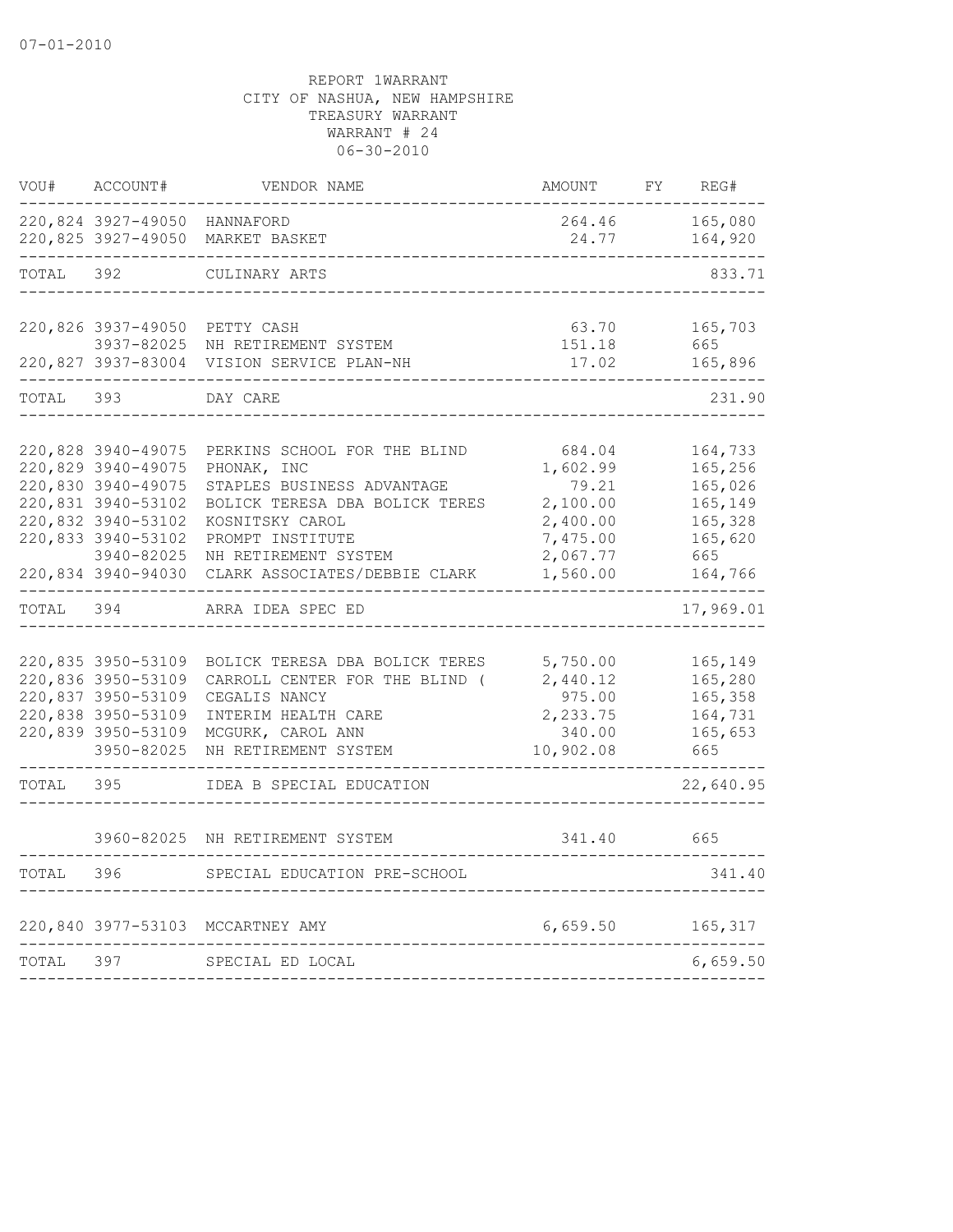| VOU#                            | ACCOUNT#                                                                | VENDOR NAME                                                                    | AMOUNT                                    | FY REG#                                             |
|---------------------------------|-------------------------------------------------------------------------|--------------------------------------------------------------------------------|-------------------------------------------|-----------------------------------------------------|
| 393<br>394<br>395<br>396        | 412-180<br>$412 - 180$<br>$412 - 180$<br>$412 - 180$                    | GUILBERT LORRAINE<br>KNAPP RICK<br>MARTUCCI APRIL<br>TAYLOR ELIZABETH          | 178.00<br>61.00<br>8.00                   | 44.00 165,561<br>165,560<br>165,562<br>165,563      |
|                                 |                                                                         | TOTAL 412-18 FINANCIAL SERVICES<br>AUTO PERMITS                                |                                           | 291.00                                              |
| 397                             |                                                                         | 413-203 TREASURER STATE OF NH                                                  | 2,850.00                                  | 165,817<br>-----                                    |
|                                 |                                                                         | TOTAL 413-20 CITY CLERK'S OFFICE<br>MARRIAGE LICENSES                          |                                           | 2,850.00                                            |
| 397                             | $413 - 303$                                                             | TREASURER STATE OF NH                                                          | 6,600.00                                  | 165,817                                             |
|                                 |                                                                         | TOTAL 413-30 CITY CLERK'S OFFICE<br>CERTIFIED COPIES                           |                                           | 6,600.00                                            |
| 398                             | $452 - 338$                                                             | MCMILLAN DAWN                                                                  | 25.00                                     | 165,518                                             |
| TOTAL                           |                                                                         | 452-33 PARKS AND RECREATION<br>WEDDINGS                                        |                                           | 25.00                                               |
| 399<br>400<br>401<br>402<br>403 | $452 - 583$<br>$452 - 583$<br>$452 - 583$<br>$452 - 583$<br>$452 - 583$ | CHICK ANNETTE<br>FINAMORE THERESA<br>NAULT DIANA<br>SANFORD SUE<br>SHEA MELINA | 20.00<br>20.00<br>20.00<br>20.00<br>40.00 | 165,543<br>165,516<br>165,545<br>165,387<br>165,388 |
|                                 | TOTAL 452-58                                                            | PARKS AND RECREATION<br>SWIMMING CLASSES/LOCKER FEES                           |                                           | 120.00                                              |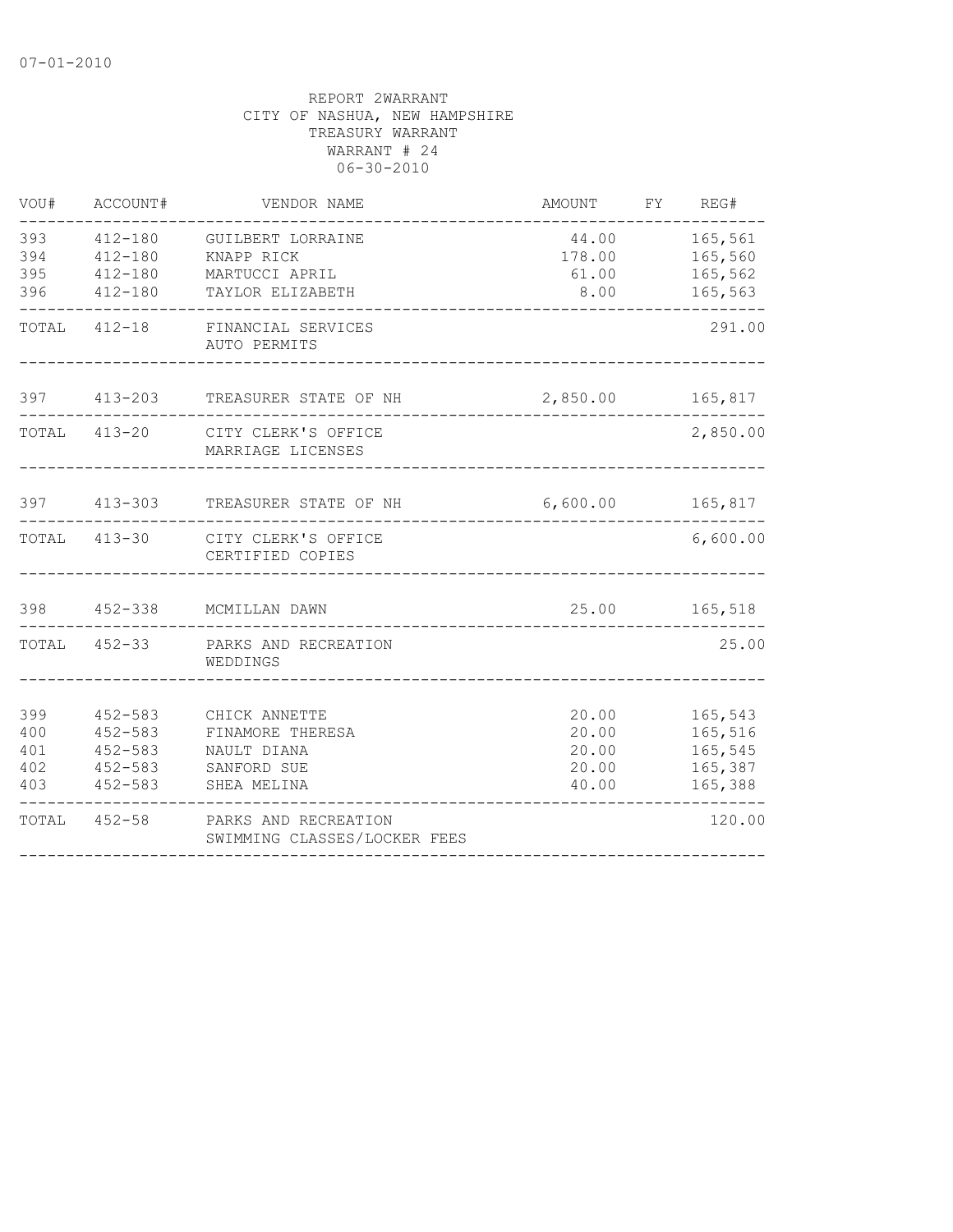| VOU#  | ACCOUNT#      | VENDOR NAME                         | AMOUNT                               | REG#<br>FY.            |
|-------|---------------|-------------------------------------|--------------------------------------|------------------------|
| 404   | $501 - 53166$ | ALUKONIS DAVID J                    | 3,500.00                             | 165,137                |
| 405   | $501 - 94005$ | CITIZENS BANK                       | 841.17                               | 696                    |
| 405   | 501-98029     | CITIZENS BANK                       | 246.61                               | 696                    |
| 406   | 501-98015     | FORTIN GAGE LTD                     | 44.90                                | 164,964                |
| 407   | 501-98015     | PETTY CASH                          | 26.95                                | 164,681                |
| 408   | 501-98015     | UNITED WAY OF GREATER NASHUA        | 245.00                               | 165,088                |
| TOTAL | 501           | MAYOR'S OFFICE                      |                                      | 4,904.63               |
|       |               |                                     |                                      |                        |
| 409   | $502 - 49025$ | LAWYERS DIARY & MANUAL              | 120.00                               | 165,791                |
| 410   | $502 - 49025$ | LEGAL FILES SOFTWARE INC            | 1,359.53                             | 165,459                |
| 411   | 502-91015     | PETTY CASH                          | 112.00                               | 164,681                |
| 412   | 502-91015     | PETTY CASH                          | 45.00                                | 164,689                |
| 413   | 502-51010     | PETTY CASH                          | 72.00                                | 165,704                |
| TOTAL | 502           | LEGAL DEPARTMENT                    |                                      | 1,708.53               |
| 414   | 503-58005     | CAMPBELL BRONWYN                    | 427.50                               | 165,054                |
|       |               |                                     |                                      |                        |
| TOTAL | 503           | BOARD OF ALDERMEN                   |                                      | 427.50                 |
| 415   | 505-81008     | ACTORSINGERS                        | 1,080.00                             | 165,706                |
| 416   | 505-81008     | CITY ARTS NASHUA INC                | 1,200.00                             | 165,708                |
| 417   | 505-81008     | COMMUNITY MUSIC SCHOOL              | 3,500.00                             | 165,707                |
| 418   | 505-81121     | NASHUA POLICE ATHLETIC LEAGUE       | 8,750.00                             | 165,082                |
| 419   | 505-81008     | NASHUA SYMPHONY ASSOCIATION         | 5,000.00                             | 165,709                |
| 420   | 505-81008     | NORTHERN BALLET THEATRE             | 5,220.00                             | 165,705                |
| 421   | 505-81007     | O'GARA DANA                         | 100.00                               | 165,570                |
| 422   | 505-81078     | ST JOSEPH COMMUNITY SERVICES I      | 1,732.50                             | 165,429                |
| TOTAL | 505           | CIVIC & COMM. ACTIVITIES            |                                      | 26,582.50              |
|       |               |                                     |                                      |                        |
| 423   | 506-31005     | AMERICAN TELECOM SERVICES LLC       | 5,607.48                             | 164,965                |
| 424   | 506-31005     | DESI TELEPHONE LABELS INC           | 224.00                               | 165,068                |
| 425   | 506-31005     | FAIRPOINT COMMUNICATIONS            | 880.36                               | 165,839                |
| 426   | 506-31005     | FAIRPOINT COMMUNICATIONS            | 463.66                               | 165,840                |
| 427   |               | 506-31005 PAETEC COMMUNICATIONS INC | 5,653.43                             | 165,782                |
| 428   |               | 506-31005 PC MALL GOV INC           | 1,116.00                             | 165,185                |
| 429   | 506-31005     | SHI INTERNATIONAL CORP              | 16,100.00                            | 165,385                |
| TOTAL |               | 506 TELECOMMUNICATIONS              | ------------------------------------ | ---------<br>30,044.93 |
| 430   | 507-82020     | NH RETIREMENT SYSTEM                | 167, 924.55                          | 665                    |
|       |               |                                     |                                      |                        |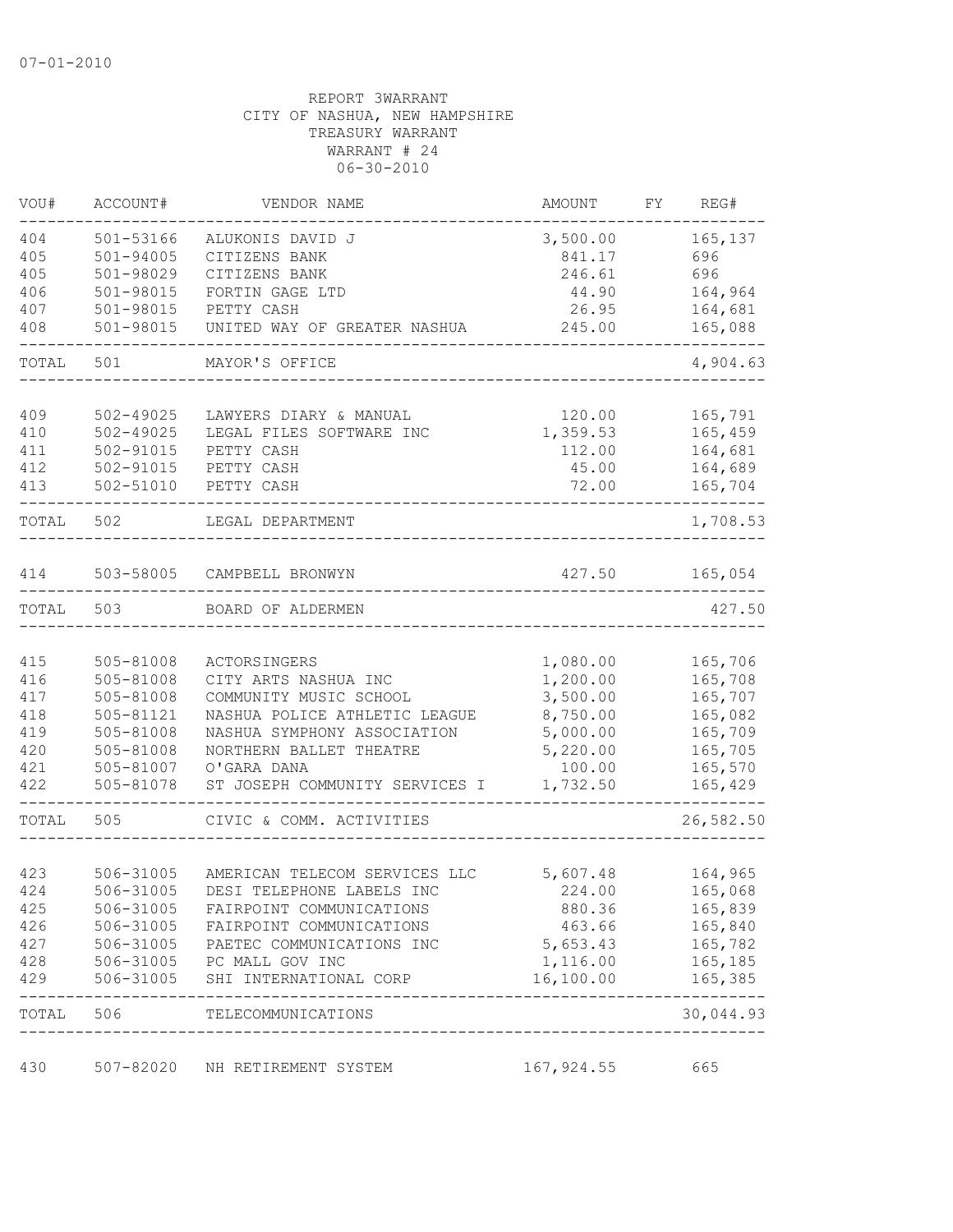| VOU#  | ACCOUNT#      | VENDOR NAME                    | AMOUNT       | FY | REG#       |
|-------|---------------|--------------------------------|--------------|----|------------|
| 430   | 507-82025     | NH RETIREMENT SYSTEM           | 94,394.55    |    | 665        |
| 430   | 507-82030     | NH RETIREMENT SYSTEM           | 145, 177. 27 |    | 665        |
| 430   | 507-82035     | NH RETIREMENT SYSTEM           | 303, 363.75  |    | 665        |
| 430   | 507-82040     | NH RETIREMENT SYSTEM           | 73,028.46    |    | 665        |
| TOTAL | 507           | PENSIONS                       |              |    | 783,888.58 |
|       |               |                                |              |    |            |
| 431   |               | 511-41015 STAPLES ADVANTAGE    | 109.66       |    | 165,105    |
| TOTAL | 511           | CITI-STAT                      |              |    | 109.66     |
|       |               |                                |              |    |            |
| 432   | 512-49120     | AMERIMARK DIRECT               | 431.38       |    | 165,079    |
| 433   | 512-41010     | BATTERIES PLUS                 | 153.93       |    | 165,069    |
| 434   | $512 - 41010$ | CITIZENS BANK                  | 237.44       |    | 696        |
| 435   | 512-91015     | PETTY CASH                     | 124.00       |    | 164,689    |
| 435   | 512-94005     | PETTY CASH                     | 40.00        |    | 164,689    |
| 437   | 512-43005     | PRINTGRAPHICS OF MAINE         | 800.00       |    | 663        |
| 436   | 512-43005     | PRINTGRAPHICS OF MAINE         | 28.44        |    | 164,799    |
| 438   | 512-59182     | PRINTGRAPHICS OF MAINE         | 765.98       |    | 164,799    |
| 439   | 512-41005     | STAPLES ADVANTAGE              | 102.06       |    | 165,105    |
| 439   | 512-41015     | STAPLES ADVANTAGE              | 77.93        |    | 165,105    |
| 440   | 512-59100     | SYSTEMS EAST INC               | 125.00       |    | 164,685    |
| TOTAL | 512           | FINANCIAL SERVICES             |              |    | 2,886.16   |
|       |               |                                |              |    |            |
| 441   | 513-59026     | BROWN'S RIVER MAROTTI CO       | 1,100.00     |    | 165,431    |
| 441   | 513-59095     | BROWN'S RIVER MAROTTI CO       | 135.00       |    | 165,431    |
| 442   | 513-41015     | PETTY CASH                     | 11.68        |    | 164,681    |
| 442   | 513-43005     | PETTY CASH                     | 1.39         |    | 164,681    |
| TOTAL | 513           | CITY CLERK'S OFFICE            |              |    | 1,248.07   |
|       |               |                                |              |    |            |
| 443   | 515-41015     | STAPLES ADVANTAGE              | 55.79        |    | 165,105    |
| 444   | 515-49025     | TPG SUBSCRIPTION SERVICE CENTE | 400.00       |    | 165,855    |
| 444   | 515-95010     | TPG SUBSCRIPTION SERVICE CENTE | 38.50        |    | 165,855    |
| TOTAL | 515           | HUMAN RESOURCES                |              |    | 494.29     |
|       |               |                                |              |    |            |
| 445   | 516-41015     | M & N SPORTS LLC               | 58.90        |    | 164,907    |
| 446   | 516-78100     | PETTY CASH                     | 30.00        |    | 164,681    |
| 447   | 516-66030     | PITNEY BOWES INC               | 1,020.00     |    | 165,104    |
| 448   | 516-72010     | RIS PAPER COMPANY INC          | 2,184.87     |    | 164,825    |
| 449   | 516-41015     | SURPLUS OFFICE EQUIPMENT INC   | 149.00       |    | 165,066    |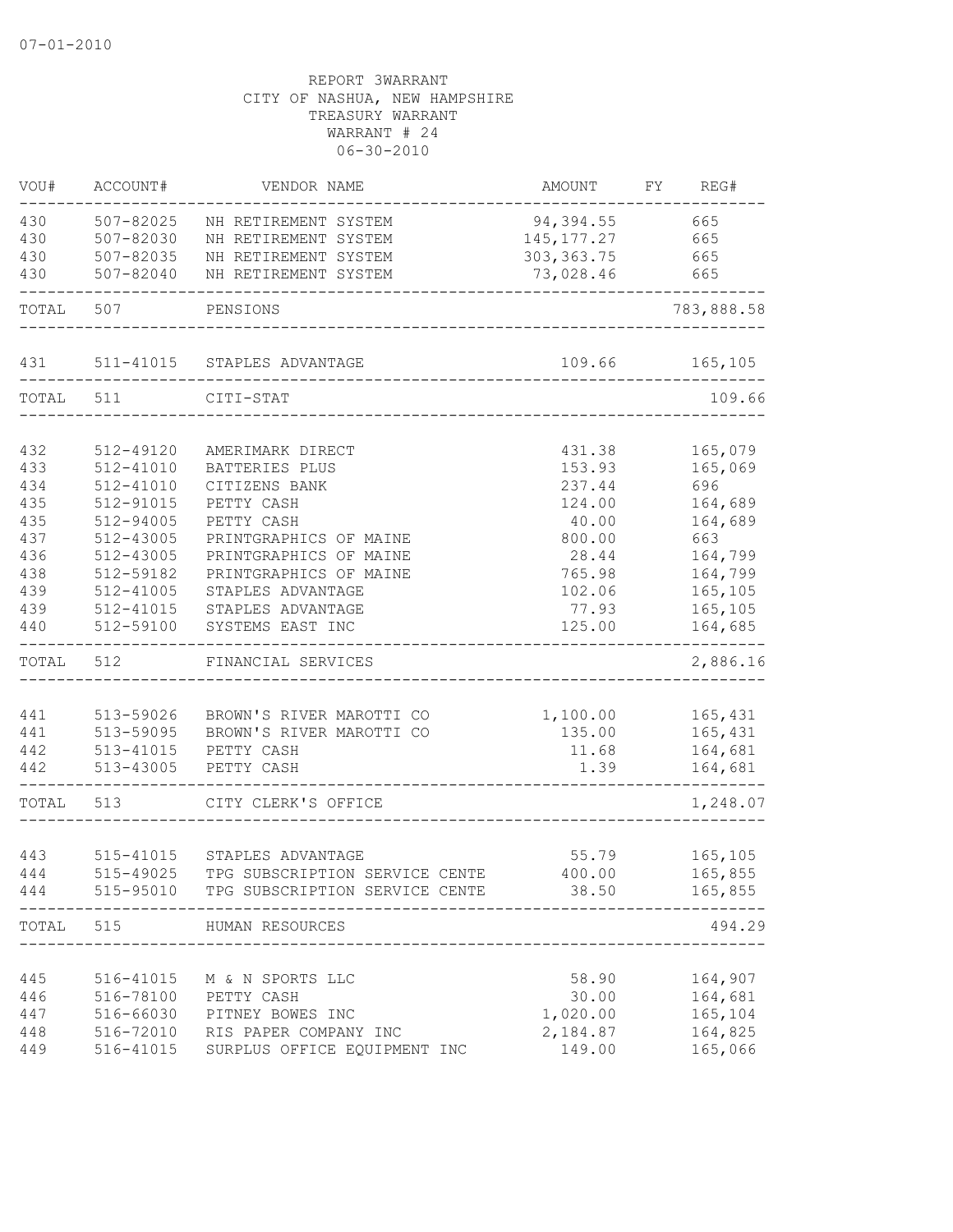| VOU#       | ACCOUNT#               | VENDOR NAME                                     | AMOUNT             | FY | REG#               |
|------------|------------------------|-------------------------------------------------|--------------------|----|--------------------|
| 450        | 516-54011              | TELEGRAPH PUBLISHING COMPANY                    | 715.65 165,434     |    |                    |
| 450        | 516-54016              | TELEGRAPH PUBLISHING COMPANY                    | 1,829.60           |    | 165,434            |
| 451        | 516-54016              | THE LOWELL PUBLISHING CO                        | 2,792.65           |    | 165,795            |
| TOTAL      | 516                    | PURCHASING DEPARTMENT                           |                    |    | 8,780.67           |
|            |                        |                                                 |                    |    |                    |
| 452<br>453 | 517-59135              | BAIN PEST CONTROL SERVICE INC                   | 150.00             |    | 165,438            |
|            | 517-75023<br>517-75023 | GIVEN MASONRY INC<br>HOME DEPOT CREDIT SERVICES | 1,725.00<br>106.90 |    | 165,478<br>165,796 |
| 454<br>455 | 517-75130              | J LAWRENCE HALL INC                             | 697.49             |    | 165,465            |
| 456        | $517 - 34015$          | METROMEDIA ENERGY INC                           |                    |    | 165,835            |
| 457        | 517-75903              | NASHUA WALLPAPER & PAINT CO                     | 1,110.88<br>149.73 |    | 164,917            |
| 458        | 517-42005              | OMEGA INDUSTRIAL SUPPLY INC                     | 648.49             |    | 164,988            |
| 459        | 517-33005              | PENNICHUCK WATER                                | 700.66             |    | 165,804            |
| 460        | 517-75160              | PENNICHUCK WATER WORKS                          | 264.54             |    | 164,839            |
| 461        | 517-78100              | PETTY CASH                                      | 30.00              |    | 164,681            |
| 462        | 517-32005              | PSNH                                            | 68.61              |    | 165,860            |
| 463        | 517-32005              | PUBLIC SERVICE OF NH                            | 7,347.19           |    | 165,865            |
| 464        | 517-75130              | VIKING CONTROLS INC                             | 477.50             |    | 164,876            |
| 465        | 517-42010              | W E AUBUCHON COMPANY INC                        | 33.24              |    | 164,732            |
| 465        | 517-75023              | W E AUBUCHON COMPANY INC                        | 8.95               |    | 164,732            |
|            |                        |                                                 |                    |    |                    |
| TOTAL      | 517                    | BUILDING MAINT - CITY ADMIN                     |                    |    | 13,519.18          |
|            |                        |                                                 |                    |    |                    |
| 466        | 519-95005              | AMERICAN SOCIETY OF APPRAISERS                  | 575.00             |    | 165,814            |
| 467        | 519-94005              | GAGNE ROBERT                                    | 551.71             |    | 165,710            |
| 468        | 519-94005              | MARINO ANGELO                                   | 470.12             |    | 165,711            |
| 469        | 519-95010              | NEW ENGLAND REAL ESTATE JOURNA                  | 139.00             |    | 165,790            |
| 470        | 519-94005              | <b>NHAAO</b>                                    | 1,140.00           |    | 165,848            |
| 471        | 519-95005              | NNEREN                                          | 54.00              |    | 165,846            |
| 472        | 519-41005              | STAPLES ADVANTAGE                               | 231.00             |    | 165,105            |
| 472        | 519-41010              | STAPLES ADVANTAGE                               | 29.02              |    | 165,105            |
| 472        | 519-41015              | STAPLES ADVANTAGE                               | 33.08              |    | 165,105            |
| 473        | 519-94005              | WALT DISNEY DOLPHIN HOTEL                       | 950.63             |    | 165,857            |
| TOTAL.     | 519                    | ASSESSORS                                       |                    |    | 4,173.56           |
|            |                        |                                                 |                    |    |                    |
| 474        | $520 - 34015$          | METROMEDIA ENERGY INC                           | 283.07             |    | 165,835            |
| 475        | 520-34015              | NATIONAL GRID                                   | 78.31              |    | 165,830            |
| 476        | 520-33005              | PENNICHUCK WATER                                | 219.03             |    | 165,804            |
| 477        | 520-32005              | PSNH                                            | 277.74             |    | 165,860            |
| TOTAL 520  |                        | HUNT BUILDING                                   |                    |    | 858.15             |
|            |                        |                                                 |                    |    |                    |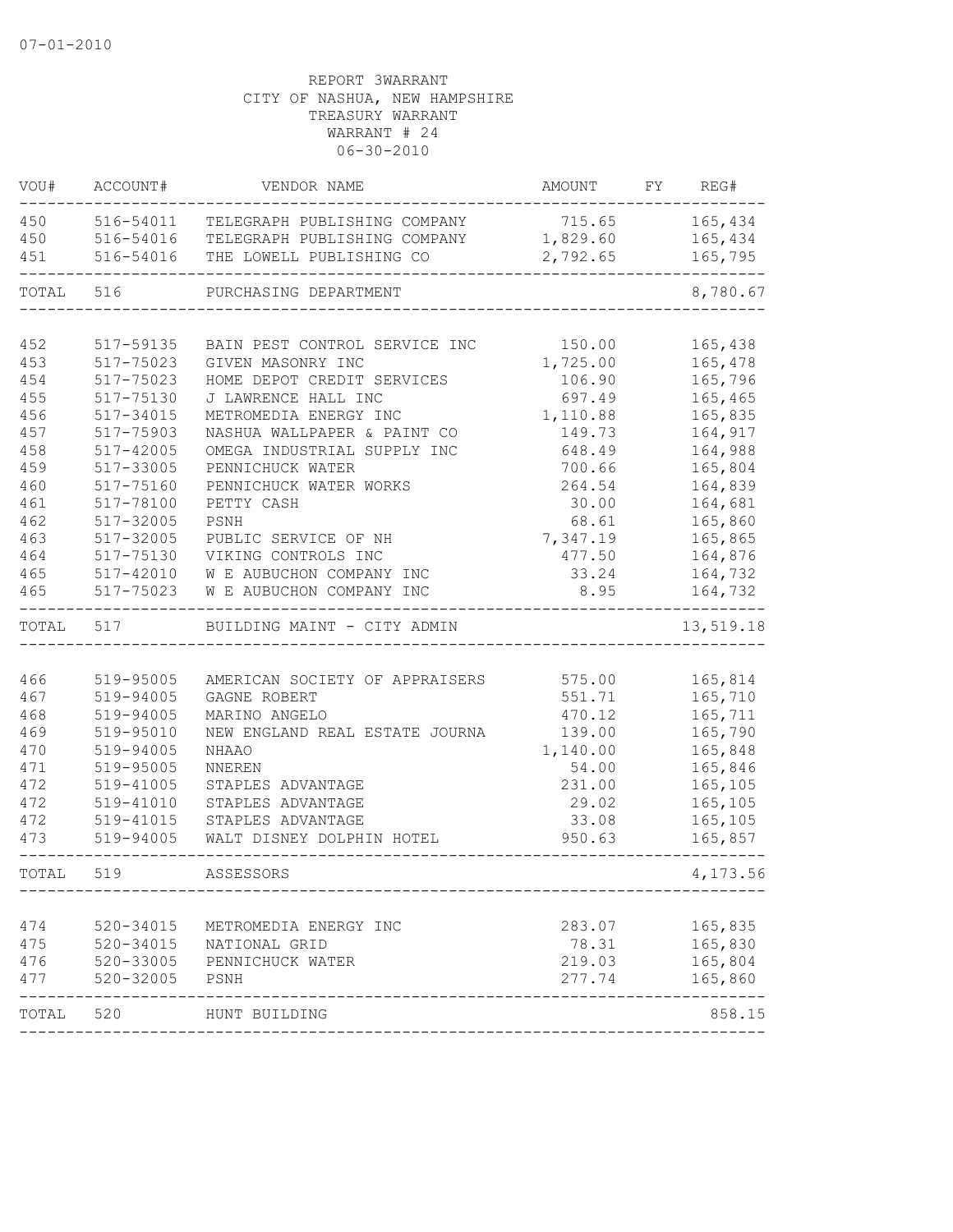| VOU#  | ACCOUNT#      | VENDOR NAME                        | AMOUNT    | FY. | REG#                   |
|-------|---------------|------------------------------------|-----------|-----|------------------------|
| 478   | 522-31050     | BLUEWATER WIRELESS                 | 34.99     |     | 164,967                |
| 479   | 522-94040     | BOSTON SIM INC                     | 655.00    |     | 165,856                |
| 480   | $522 - 45125$ | CDW GOVERNMENT INC                 | 279.63    |     | 165,170                |
| 480   | 522-74035     | CDW GOVERNMENT INC                 | 5,400.00  |     | 165,170                |
| 481   | 522-45125     | CITIZENS BANK                      | 17.99     |     | 696                    |
| 481   | $522 - 64040$ | CITIZENS BANK                      | 73.00     |     | 696                    |
| 481   | 522-94040     | CITIZENS BANK                      | 2.00      |     | 696                    |
| 482   | 522-74030     | COMPUTER HUT OF N E INC            | 489.00    |     | 165,442                |
| 483   | 522-74800     | CONWAY OFFICE PRODUCTS LLC         | 4,942.42  |     | 164,861                |
| 484   | 522-41015     | DELL MARKETING LP                  | 111.80    |     | 164,823                |
| 485   | 522-41015     | GHA TECHNOLOGIES INC               | 125.59    |     | 164,853                |
| 486   | $522 - 45125$ | GOVCONNECTION INC                  | 372.42    |     | 164,709                |
| 487   | 522-74035     | ISSUETRAK INC                      | 5,025.00  |     | 164,981                |
| 488   | 522-94040     | LLOYD NATHAN                       | 125.00    |     | 165,712                |
| 489   | $522 - 45125$ | PC MALL GOV INC                    | 63.90     |     | 165,185                |
| 490   | $522 - 41015$ | PETTY CASH                         | 5.00      |     | 164,681                |
| 490   | 522-91015     | PETTY CASH                         | 5.00      |     | 164,681                |
| 491   | 522-64040     | RON TURLEY ASSOCIATES INC          | 1,495.00  |     | 165,048                |
| 492   | 522-74040     | SOUTHWORTH-MILTON INC              | 695.44    |     | 164,728                |
| 493   | 522-41015     | STAPLES ADVANTAGE                  | 314.99    |     | 165,105<br>$- - - - -$ |
| TOTAL | 522           | INFORMATION TECHNOLOGY             |           |     | 20, 233.17             |
|       |               |                                    |           |     |                        |
| 494   | 524-64045     | BRITTON KEN                        | 119.99    |     | 165,713                |
| 495   | 524-64045     | DELL MARKETING LP                  | 3, 246.27 |     | 164,823                |
| 495   | $524 - 64053$ | DELL MARKETING LP                  | 591.09    |     | 164,823                |
| 495   | $524 - 64058$ | DELL MARKETING LP                  | 4,001.76  |     | 164,823                |
| 496   | 524-64040     | LEGAL FILES SOFTWARE INC           | 8,224.50  |     | 165,459                |
| 497   | $524 - 64053$ | RON TURLEY ASSOCIATES INC          | 3,305.00  |     | 165,048                |
| TOTAL | 524           | COMPUTERS - CITYWIDE               |           |     | 19,488.61              |
|       |               |                                    |           |     |                        |
| 498   |               | 531-75130 AIREX FILTER CORPORATION | 249.12    |     | 164,802                |
| 499   | 531-45175     | AIRGAS EAST                        | 79.74     |     | 164,779                |
| 500   | 531-46040     | ALEC'S SHOE STORE INC              | 5,851.58  |     | 164,887                |
| 500   | 531-46040     | ALEC'S SHOE STORE INC              | 272.34    |     | 164,888                |
| 500   | 531-46045     | ALEC'S SHOE STORE INC              | 79.95     |     | 164,887                |
| 501   | $531 - 46040$ | ALL SPORTS HEROES UNIFORMS,        | 270.48    |     | 164,838                |
| 501   | 531-46045     | ALL SPORTS HEROES UNIFORMS,        | 2,825.83  |     | 164,838                |
| 502   | 531-53070     | ANIMAL HOSPITAL OF NASHUA INC      | 75.34     |     | 165,025                |
| 503   | 531-79030     | ASAP FIRE & SAFETY CORPORATION     | 3,254.83  |     | 164,848                |
| 504   | 531-45920     | B & H PHOTO VIDEO PRO AUDIO        | 486.46    |     | 164,707                |
| 505   | 531-75023     | B & S LOCKSMITH INC                | 24.00     |     | 164,975                |
| 506   | 531-59100     | BAER ALEXANDRA                     | 635.00    |     | 164,931                |
| 507   | 531-78007     | BELLETETES INC                     | 2.18      |     | 164,902                |
| 508   | $531 - 46030$ | BEN'S UNIFORMS                     | 157.97    |     | 165,444                |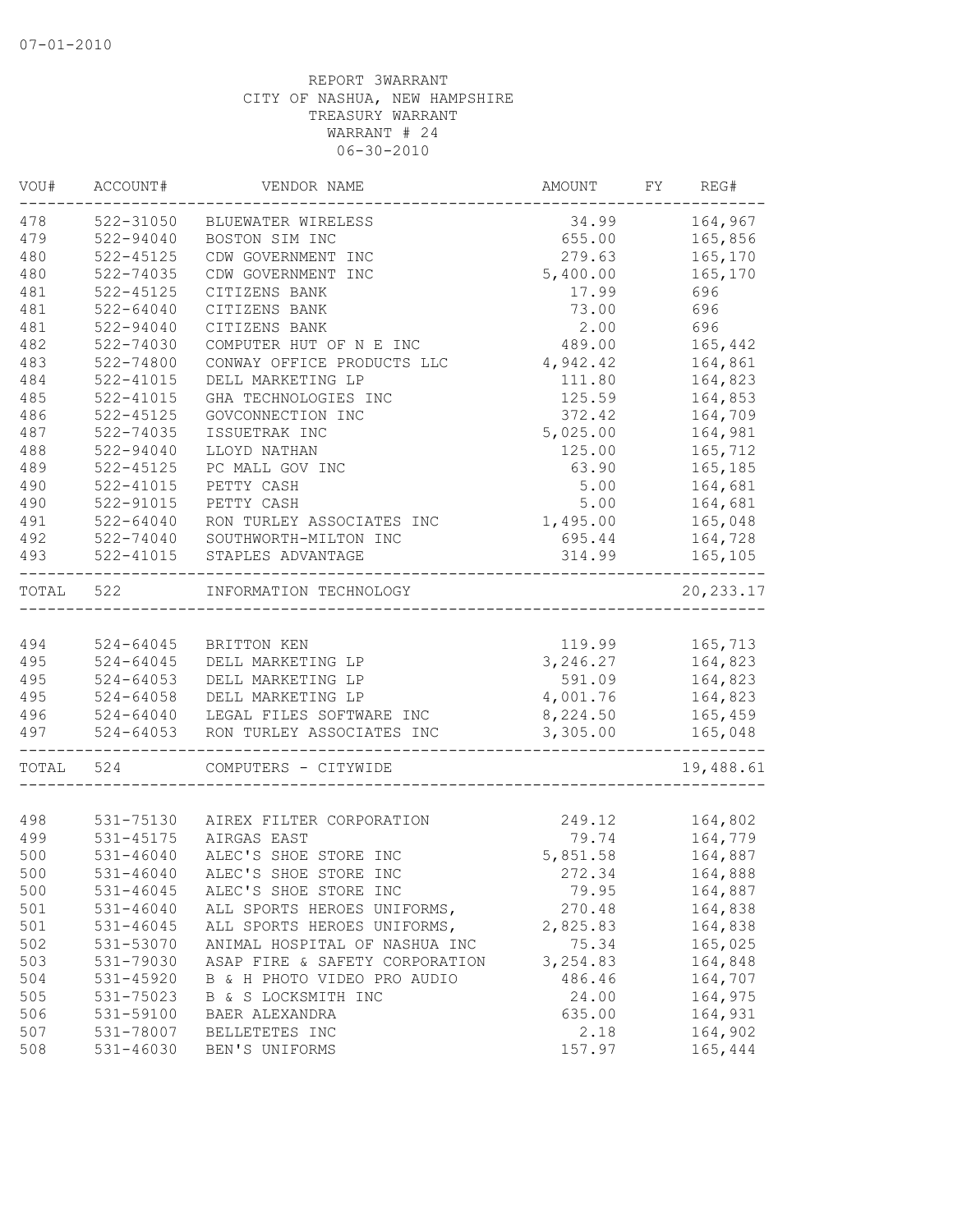| VOU# | ACCOUNT#      | VENDOR NAME                    | AMOUNT   | FY | REG#    |
|------|---------------|--------------------------------|----------|----|---------|
| 508  |               | 531-46040 BEN'S UNIFORMS       | 1,773.48 |    | 165,444 |
| 508  | $531 - 46045$ | BEN'S UNIFORMS                 | 162.00   |    | 165,444 |
| 509  | $531 - 46040$ | BERGERON THOMAS                | 367.91   |    | 165,715 |
| 510  | 531-78007     | BEST FORD/BEST CYCLE           | 115.98   |    | 164,727 |
| 511  | 531-47010     | BOUND TREE MEDICAL LLC         |          |    | 164,962 |
| 512  | 531-91025     | BOUTWELL ERIC                  | 40.00    |    | 165,718 |
| 513  | 531-59100     | CANAL ART & FRAMING/SAMANTHA T | 105.00   |    | 165,268 |
| 514  | 531-78007     | CARPARTS OF NASHUA             | 304.96   |    | 164,726 |
| 515  | 531-42000     | CENTRAL PAPER PRODUCTS CO      | 734.79   |    | 165,092 |
| 516  | 531-31025     | CINFO PETER                    | 45.96    |    | 165,722 |
| 517  | 531-94005     | CITIZENS BANK                  | 586.78   |    | 696     |
| 518  | $531 - 46040$ | CLAY NICOLE M                  | 210.44   |    | 165,725 |
| 519  | 531-91025     | COLANGELO JOHN                 | 80.00    |    | 165,736 |
| 520  | 531-31025     | COMCAST                        | 224.59   |    | 165,821 |
| 521  | 531-94005     | CONLEY DONALD                  | 140.00   |    | 165,737 |
| 522  | $531 - 46040$ | CONNORS JEFFREY                | 135.55   |    | 165,740 |
| 523  | 531-94005     | CORRIGAN LOUISE                | 40.00    |    | 165,733 |
| 524  | 531-78075     | DAVE ILLG'S COLLISION REPAIR C | 551.00   |    | 165,466 |
| 525  | 531-91025     | DAY-LEWIS IAN                  | 40.00    |    | 165,734 |
| 526  | 531-45220     | DONALDSON COMPANY INC          | 578.00   |    | 165,524 |
| 527  | 531-31020     | FAIRPOINT COMMUNICATIONS       | 203.49   |    | 165,839 |
| 528  | 531-31025     | FAIRPOINT COMMUNICATIONS       | 602.04   |    | 165,840 |
| 529  | 531-48015     | FLEET SERVICES                 | 950.76   |    | 164,956 |
| 530  | 531-53125     | FORGIONE PETER                 | 200.00   |    | 165,743 |
| 531  | 531-78007     | FREIGHTLINER OF NH INC         | 63.78    |    | 165,056 |
| 532  | 531-78007     | GATE CITY FENCE CO INC         | 740.00   |    | 164,867 |
| 533  | $531 - 46040$ | GEORGE'S APPAREL               | 821.35   |    | 164,788 |
| 534  | $531 - 46040$ | GIGGI ROBERT                   | 200.19   |    | 165,717 |
| 535  | 531-91025     | GILBERT CALEB                  | 40.00    |    | 165,726 |
| 536  | 531-78007     | GOFF'S ENTERPRISES, INC        | 792.00   |    | 165,537 |
| 537  | 531-49075     | GOOD MORNING SALES INC         | 85.00    |    | 165,103 |
| 538  | 531-53125     | GORMAN ALEXANDER               | 200.00   |    | 165,721 |
| 539  | 531-41015     | GRANITE STATE STAMPS INC       | 277.87   |    | 165,055 |
| 540  | 531-78007     | GRAPPONE AUTOMOTIVE GROUP      | 814.05   |    | 165,093 |
| 541  | 531-91025     | HALL MATTHEW                   | 80.00    |    | 165,735 |
| 542  | 531-75130     | HARRY W WELLS & SON INC        | 1,160.00 |    | 165,229 |
| 543  | 531-42000     | HOME DEPOT CREDIT SERVICES     | 48.88    |    | 165,824 |
| 544  | 531-75130     | J LAWRENCE HALL INC            | 2,390.03 |    | 165,465 |
| 545  | 531-94010     | KEW ROBERT                     | 517.50   |    | 165,724 |
| 546  | 531-91025     | KILGALLON KATELIN              | 40.00    |    | 165,731 |
| 547  | 531-91025     | LANE ANDREW                    | 40.00    |    | 165,727 |
| 548  | 531-49075     | LAW ENFORCEMENT BICYCLE ASSOC. | 125.00   |    | 165,512 |
| 549  | 531-53125     | LEVESQUE GLENN                 | 239.40   |    | 165,744 |
| 550  | 531-78007     | LIFTECH AUTOMOTIVE EQUIP       | 48.00    |    | 165,394 |
| 551  | 531-78007     | LOWE'S                         | 127.46   |    | 165,825 |
| 552  | 531-78007     | LUMENYTE INTERNATIONAL CORP    | 380.00   |    | 165,535 |
| 553  | $531 - 46040$ | MABRY SEAN                     | 121.00   |    | 165,723 |
| 554  | 531-78007     | MAC MULKIN CHEVROLET INC       | 187.57   |    | 165,409 |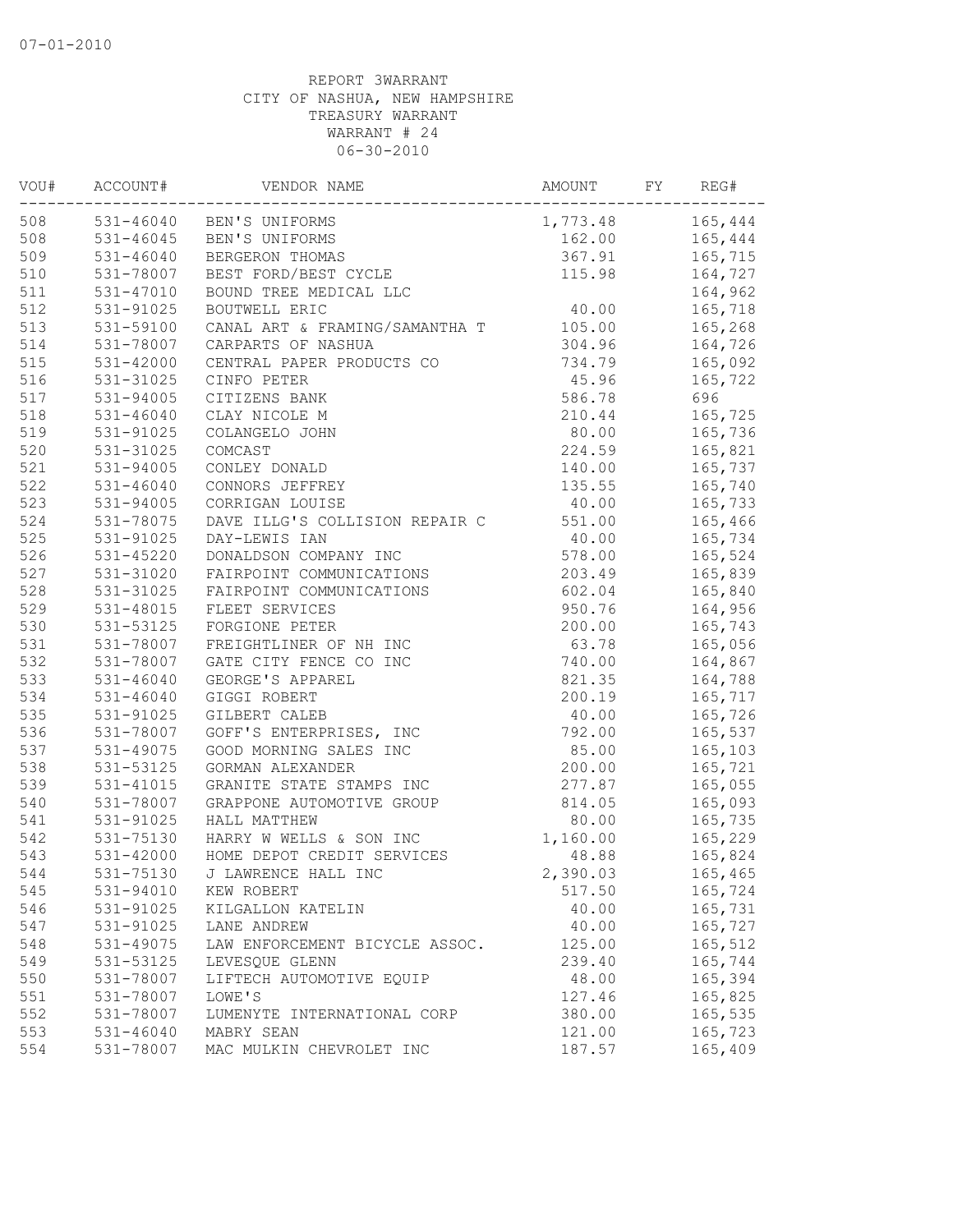| VOU# | ACCOUNT#      | VENDOR NAME                        | AMOUNT    | FY | REG#    |
|------|---------------|------------------------------------|-----------|----|---------|
| 554  |               | 531-78100 MAC MULKIN CHEVROLET INC | 84.92     |    | 165,409 |
| 555  | 531-46040     | MARTYNY TODD                       | 79.98     |    | 165,716 |
| 556  | 531-46040     | MEDEROS DANIEL                     | 253.53    |    | 165,720 |
| 557  | 531-34015     | METROMEDIA ENERGY INC              | 2,958.63  |    | 165,835 |
| 558  | 531-64360     | MHQ MUNICIPAL VEHICLES             | 899.75    |    | 164,972 |
| 559  | 531-41015     | MULTI SERVICE CORPORATION          | 59.42     |    | 165,619 |
| 560  | 531-34015     | NATIONAL GRID                      | 72.63     |    | 165,830 |
| 561  | 531-94005     | NEAL SCOTT PHOTOGRAPHY             | 250.00    |    | 165,522 |
| 562  | 531-78007     | NEW G.H. BERLIN OIL COMPANY        | 98.78     |    | 164,946 |
| 563  | 531-53065     | NEW HAMPSHIRE BAR ASSOCIATION      | 660.00    |    | 165,807 |
| 564  | 531-46040     | NEWELL JOHN T                      | 46.93     |    | 165,742 |
| 565  | 531-53065     | NHBA COURT FEES SERVICE            | 420.00    |    | 165,833 |
| 566  | $531 - 94005$ | NICHOLS FRED                       | 70.00     |    | 165,739 |
| 567  | 531-75023     | NORMAN E DAY INC                   | 412.60    |    | 164,697 |
| 568  | 531-78007     | NORTHERN FOREIGN CAR PARTS INC     | 187.20    |    | 165,501 |
| 569  | 531-78007     | NYTECH SUPPLY CO                   | 166.68    |    | 164,746 |
| 570  | 531-31040     | PAETEC COMMUNICATIONS INC          | 265.15    |    | 165,782 |
| 571  | $531 - 46040$ | PAGE ROBERT                        | 100.98    |    | 165,714 |
| 572  | 531-94005     | PEACH CHRISTOPHER                  | 200.00    |    | 165,738 |
| 573  | 531-33005     | PENNICHUCK WATER                   | 18.18     |    | 165,804 |
| 574  | 531-32035     | PSNH                               | 447.87    |    | 165,860 |
| 575  | 531-53050     | PSYCHOTHERAPY ASSOCIATES INC       | 700.00    |    | 165,193 |
| 576  | 531-32005     | PUBLIC SERVICE OF NH               | 17,152.37 |    | 165,865 |
| 576  | 531-32035     | PUBLIC SERVICE OF NH               | 422.58    |    | 165,865 |
| 577  | 531-45220     | RAY ALLEN MANUFACTURING CO INC     | 309.75    |    | 164,890 |
| 578  | $531 - 42000$ | REXEL CLS                          | 59.54     |    | 165,304 |
| 579  | $531 - 45005$ | RILEY'S SPORT SHOP INC             | 1,343.95  |    | 164,713 |
| 579  | 531-45220     | RILEY'S SPORT SHOP INC             | 546.00    |    | 164,713 |
| 580  | 531-78007     | ROBBINS AUTO PARTS                 | 160.96    |    | 165,349 |
| 581  | 531-91025     | ROY ANDREW                         | 40.00     |    | 165,728 |
| 582  | 531-45220     | SAM'S CLUB DIRECT                  | 207.76    |    | 165,812 |
| 583  | $531 - 46040$ | <b>SCHAAF MARK</b>                 | 240.43    |    | 165,741 |
| 583  | 531-91025     | SCHAAF MARK                        | 40.00     |    | 165,741 |
| 584  | 531-45920     | SHELTERS OF NEW ENGLAND            | 3,948.00  |    | 165,520 |
| 585  | 531-69025     | SNAP ON TOOLS                      | 12.05     |    | 164,757 |
| 585  | 531-78007     | SNAP ON TOOLS                      | 3,095.00  |    | 164,757 |
| 586  | 531-44005     | SOURCE 4 INC                       | 214.20    |    | 164,849 |
| 587  | 531-31025     | ST ONGE JOSHUA                     | 45.96     |    | 165,729 |
| 588  | 531-41005     | STAPLES ADVANTAGE                  | 581.30    |    | 165,105 |
| 588  | 531-41015     | STAPLES ADVANTAGE                  | 1,436.48  |    | 165,105 |
| 589  | 531-31035     | STATE OF NEW HAMPSHIRE             | 1,125.00  |    | 165,792 |
| 590  | 531-41015     | STATIONERS INC                     | 132.70    |    | 165,031 |
| 591  | 531-53125     | SULLIVAN MICHAEL                   | 200.00    |    | 165,719 |
| 592  | 531-46030     | TACTICAL & SURVIVAL SPECIALTIE     | 234.71    |    | 165,062 |
| 593  | $531 - 44005$ | TELEGRAPH PUBLISHING COMPANY       | 190.20    |    | 165,434 |
| 594  | 531-42000     | THE DURKIN CO INC                  | 586.13    |    | 164,943 |
| 595  | 531-91025     | THOMAS SEAN                        | 40.00     |    | 165,730 |
| 596  | 531-78007     | TOWERS MOTOR PARTS CORP            | 111.60    |    | 165,046 |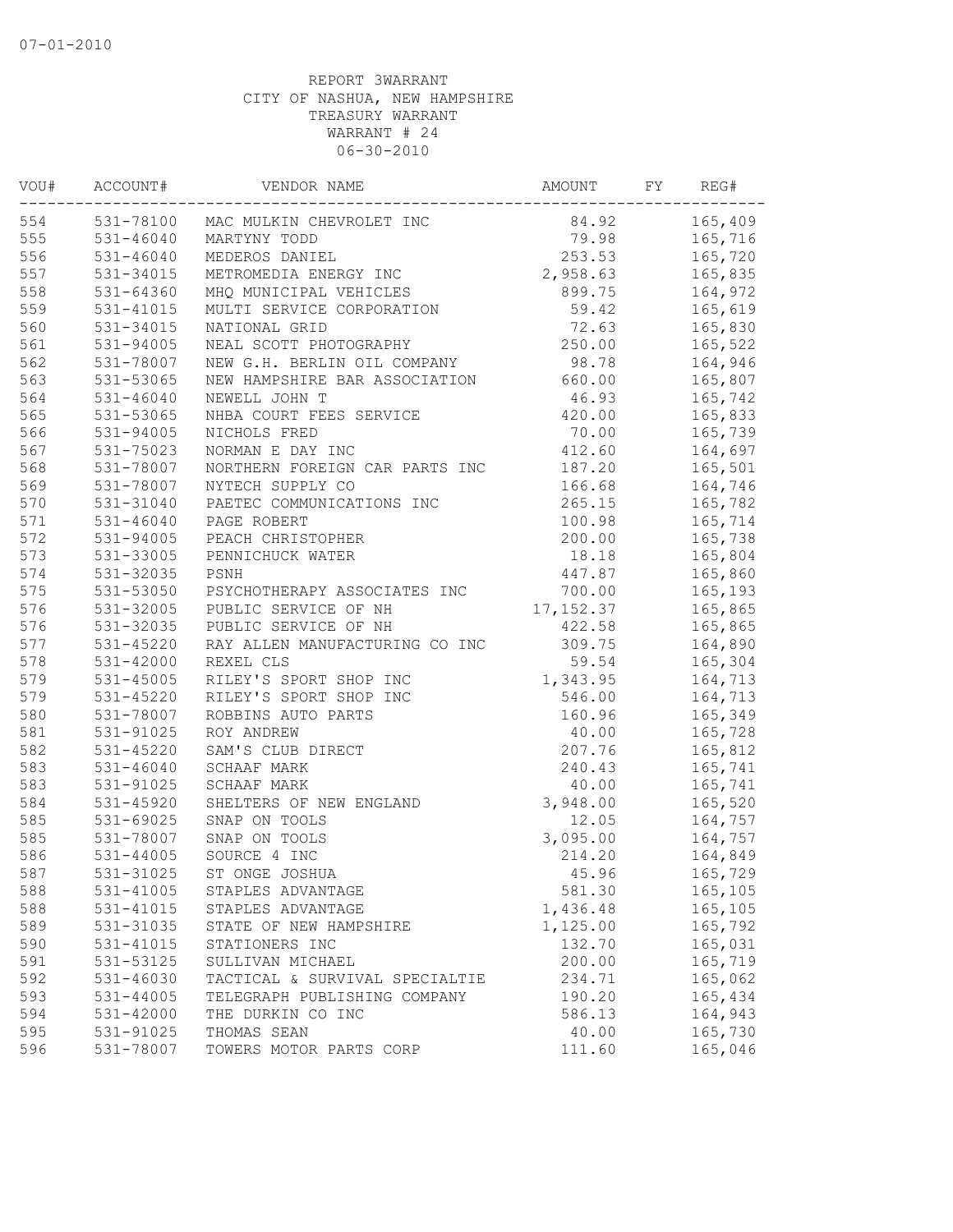| VOU#      | ACCOUNT#      | VENDOR NAME                    | AMOUNT   | FY | REG#      |
|-----------|---------------|--------------------------------|----------|----|-----------|
| 597       | 531-94005     | TURCOTTE PAULA J               | 40.00    |    | 165,732   |
| 598       | 531-31050     | USA MOBILITY WIRELESS INC      | 364.65   |    | 165,853   |
| 599       | 531-31025     | VERIZON WIRELESS               | 129.03   |    | 165,834   |
| 599       | 531-31050     | VERIZON WIRELESS               | 902.81   |    | 165,834   |
| 600       | 531-45920     | W B HUNT COMPANY, INC          | 78.26    |    | 165,039   |
| 601       | 531-49025     | WEST PAYMENT CENTER            | 311.50   |    | 164,812   |
| 601       | 531-74035     | WEST PAYMENT CENTER            | 238.20   |    | 164,812   |
| 602       | 531-46040     | WORCESTER COUNTY POLICE EQUIPM | 304.81   |    | 165,441   |
| TOTAL 531 |               | POLICE DEPARTMENT              |          |    | 75,295.79 |
|           |               |                                |          |    |           |
| 603       | 532-78075     | ADVANCED EMERGENCY PRODUCTS    | 505.11   |    | 164,901   |
| 604       | 532-46015     | AGAN WAYNE                     | 1,054.34 |    | 164,895   |
| 605       | 532-69010     | ALL STATE FIRE EQUIPMENT       | 80.00    |    | 165,283   |
| 606       | 532-94005     | ANDERSON KEITH                 | 104.00   |    | 165,748   |
| 607       | 532-94010     | AUDETTE JEREMY                 | 149.00   |    | 165,746   |
| 608       | 532-78100     | BATTERIES PLUS                 | 29.99    |    | 165,069   |
| 609       | 532-45220     | BELLETETES INC                 | 332.87   |    | 164,902   |
| 609       | 532-75023     | BELLETETES INC                 | 72.30    |    | 164,902   |
| 609       | 532-78100     | BELLETETES INC                 | 22.30    |    | 164,902   |
| 610       | 532-75105     | BRIAN MASON ELECTRIC LLC       | 475.00   |    | 164,996   |
| 611       | $532 - 49025$ | BURRIS CUSTOM PAINTING         | 150.00   |    | 164,924   |
| 612       | 532-94010     | CARRIGAN SCOTT                 | 686.00   |    | 164,696   |
| 613       | 532-53025     | DRUKTEINIS MD JD, ALBERT M     | 310.00   |    | 165,451   |
| 613       | 532-53045     | DRUKTEINIS MD JD, ALBERT M     | 2,665.00 |    | 165,451   |
| 614       | 532-46030     | INDUSTRIAL PROTECTION SERVICES | 1,025.96 |    | 164,773   |
| 615       | 532-64080     | INNOVATIVE FIRE TRAINING SOLUT | 480.85   |    | 164,850   |
| 616       | 532-75130     | J LAWRENCE HALL INC            | 125.00   |    | 165,465   |
| 617       | 532-59135     | J P PEST SERVICES              | 340.00   |    | 164,961   |
| 618       | 532-98016     | JONES & BARTLETT PUBLISHERS IN | 1,150.00 |    | 164,875   |
| 619       | 532-75105     | M & M ELECTRICAL SUPPLY CO INC | 191.97   |    | 165,402   |
| 620       | 532-34015     | METROMEDIA ENERGY INC          | 2,288.98 |    | 165,835   |
| 621       | 532-78085     | MINUTEMAN FIRE & RESCUE APPARA | 627.60   |    | 164,830   |
| 622       | 532-78100     | MINUTEMAN TRUCKS INC           | 361.29   |    | 164,959   |
| 623       | 532-94005     | MORRISSEY BRIAN                | 104.00   |    | 165,745   |
| 624       | 532-75903     | NASHUA WALLPAPER & PAINT CO    | 813.94   |    | 164,917   |
| 625       | 532-53025     | NATIONAL ENGINEERING & TESTING | 2,985.00 |    | 165,083   |
| 626       | 532-34015     | NATIONAL GRID                  | 604.84   |    | 165,830   |
| 627       | 532-75023     | NEW ENGLAND PAPER & SUPPLY     | 281.82   |    | 164,937   |
| 628       | 532-75100     | NH SAFE & LOCK CO INC          | 498.00   |    | 165,007   |
| 628       | 532-75902     | NH SAFE & LOCK CO INC          | 369.97   |    | 165,007   |
| 629       | 532-31040     | PAETEC COMMUNICATIONS INC      | 31.24    |    | 165,782   |
| 630       | 532-33005     | PENNICHUCK WATER               | 1,620.55 |    | 165,804   |
| 631       | 532-43005     | PETTY CASH                     | 44.00    |    | 165,747   |
| 631       | 532-75023     | PETTY CASH                     | 18.74    |    | 165,747   |
| 631       | 532-75050     | PETTY CASH                     | 51.50    |    | 165,747   |
|           |               |                                |          |    |           |
| 632       | 532-79020     | POWER & TEL                    | 124.00   |    | 165,398   |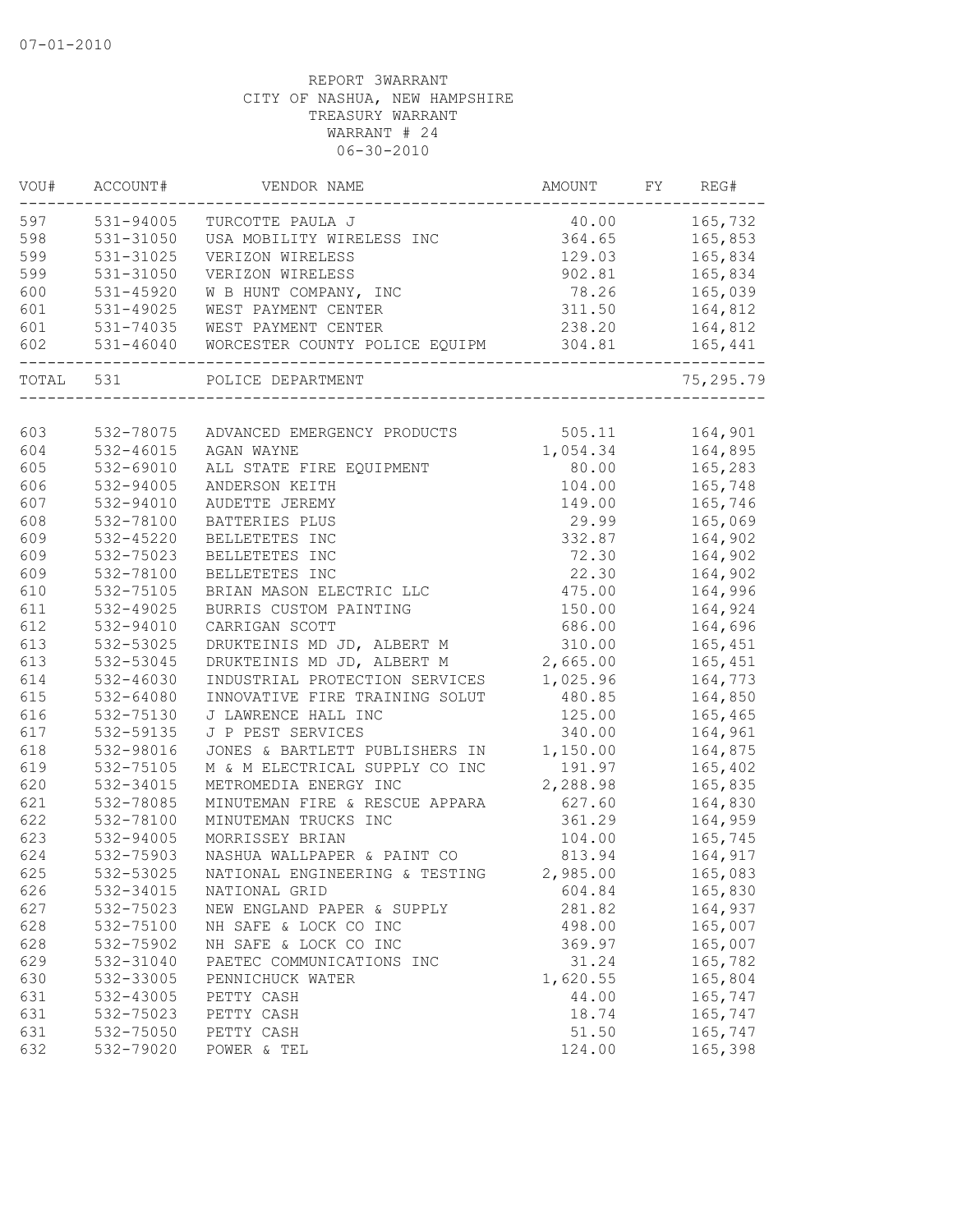| VOU#  | ACCOUNT#       | VENDOR NAME                    | AMOUNT   | REG#<br>FY. |
|-------|----------------|--------------------------------|----------|-------------|
| 633   | 532-32005      | PSNH                           | 7,001.67 | 165,860     |
| 634   | 532-79045      | RAINWISE INC                   | 37.00    | 165,051     |
| 635   | 532-94010      | RAPAGLIA MARK                  | 62.50    | 164,705     |
| 636   | 532-75050      | REEDS FERRY LUMBER CORP        | 1,200.00 | 164,761     |
| 636   | 532-75090      | REEDS FERRY LUMBER CORP        | 930.00   | 164,761     |
| 636   | 532-75180      | REEDS FERRY LUMBER CORP        | 2,500.00 | 164,761     |
| 637   | 532-79045      | REXEL CLS                      | 10.72    | 165,304     |
| 638   | 532-78007      | SANEL AUTO PARTS CO            | 74.96    | 164,908     |
| 639   | 532-46040      | SIMONS UNIFORMS                | 195.00   | 164,864     |
| 640   | 532-41015      | STAPLES ADVANTAGE              | 300.56   | 165,105     |
| 640   | 532-98030      | STAPLES ADVANTAGE              | 316.86   | 165,105     |
| 641   | 532-47010      | SYNERNET INC                   | 936.36   | 164,807     |
| 642   | 532-59100      | TRUE BLUE CLEANERS             | 173.50   | 164,958     |
| 643   | 532-98005      | W B HUNT COMPANY, INC          | 1,940.00 | 165,039     |
| 644   | 532-94010      | WHOLEY MARK                    | 417.00   | 164,813     |
| 645   | 532-46030      | WISE EL SANTO CO, INC          | 1,226.61 | 165,380     |
| 646   | 532-98030      | ZAX SIGNAGE                    | 95.34    | 164,974     |
| TOTAL | 532            | FIRE DEPARTMENT                |          | 38, 193. 24 |
| 647   | 534-64297 PSNH |                                | 2,851.33 | 165,849     |
| 648   | 534-32020      | PSNH                           | 194.55   | 165,860     |
| TOTAL | 534            | STREET LIGHTING                |          | 3,045.88    |
|       |                |                                |          |             |
| 649   |                | 535-64030 B & S LOCKSMITH INC  | 1,238.00 | 164,975     |
| 650   | 535-64030      | CDW GOVERNMENT INC             | 279.50   | 165,170     |
| TOTAL | 535            | EMERGENCY MANAGEMENT           |          | 1,517.50    |
|       |                |                                |          |             |
| 651   | 536-74150      | 2-WAY COMMUNICATIONS SERVICES, | 1,106.10 | 165,352     |
| 652   | 536-53065      | CITIZENS BANK                  | 483.40   | 696         |
| 653   | 536-78007      | GRAPPONE AUTOMOTIVE GROUP      | 173.06   | 165,093     |
| 654   | 536-75130      | J LAWRENCE HALL INC            | 435.00   | 165,465     |
| 655   | 536-78007      | MAYNARD & LESIEUR INCORPORATED | 50.00    | 165,421     |
| 656   | 536-49075      | MOTOROLA                       | 38.64    | 164,824     |
| 656   | 536-53025      | MOTOROLA                       | 1,970.00 | 164,824     |
| 656   | 536-64255      | MOTOROLA                       | 1,342.05 | 164,824     |
| 656   | 536-74150      | MOTOROLA                       | 4,667.48 | 164,824     |
| 657   | 536-32035      | PSNH                           | 1,386.33 | 165,860     |
| 658   | 536-46045      | QRST'S & R.A.W.                | 388.00   | 165,475     |
| 659   | 536-41015      | STAPLES ADVANTAGE              | 238.31   | 165,105     |
| 660   | 536-43005      | SUNNY COMMUNICATIONS,<br>INC   | 35.00    | 165,527     |
| 660   | 536-49075      | SUNNY COMMUNICATIONS, INC      | 1,480.00 | 165,527     |
| 661   | 536-64192      | TESSCO INC                     | 254.73   | 165,379     |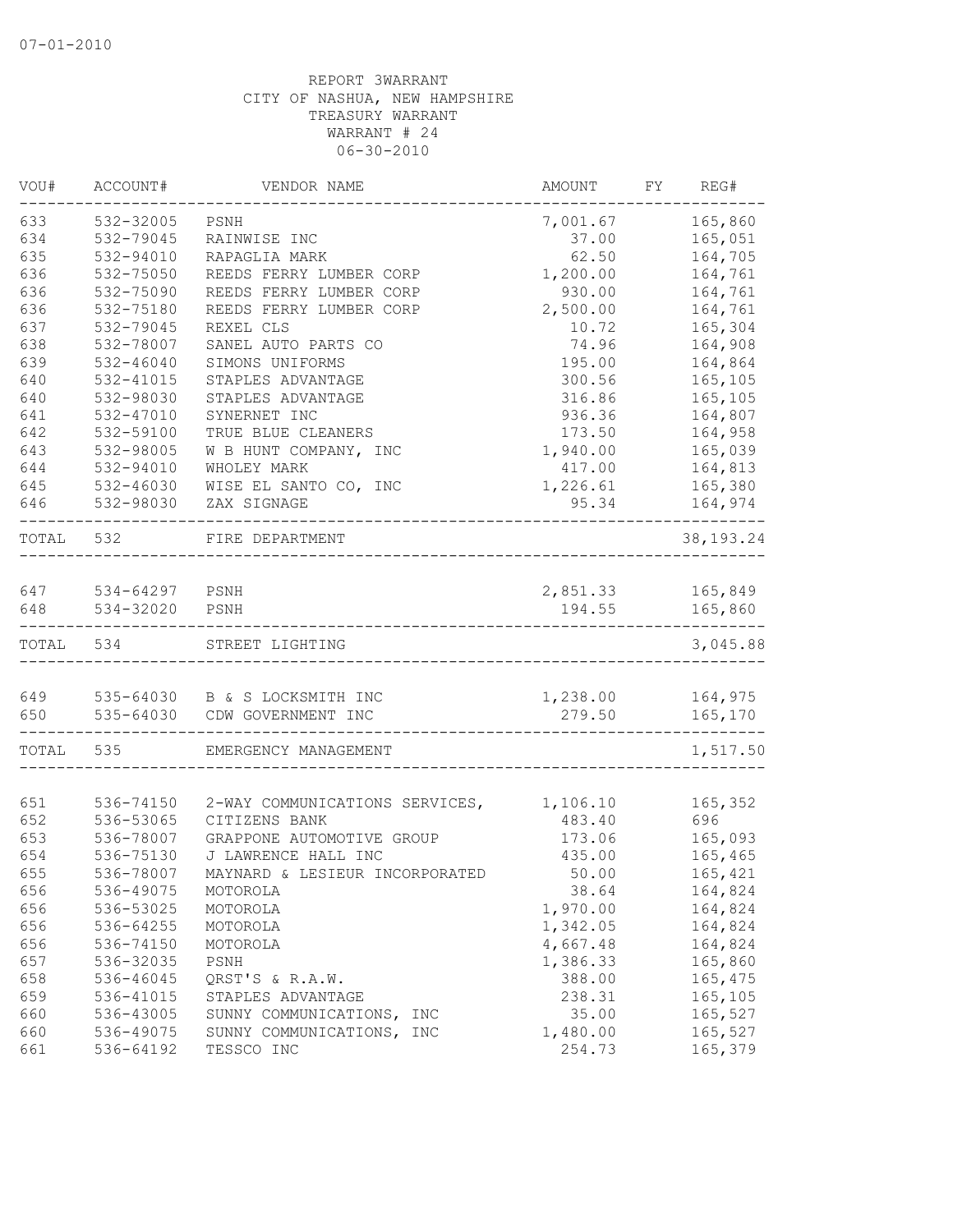| VOU#  | ACCOUNT#      | VENDOR NAME                    | <b>AMOUNT</b> | FY | REG#       |
|-------|---------------|--------------------------------|---------------|----|------------|
| 662   | 536-43005     | UNITED PARCEL SERVICE          | 38.60         |    | 165,877    |
| 663   | 536-31050     | VERIZON WIRELESS               | 128.59        |    | 165,834    |
| TOTAL | 536           | CITYWIDE COMMUNICATIONS        |               |    | 14, 215.29 |
| 664   | 541-94005     | CONLEY ASHLEY                  | 61.00         |    | 165, 111   |
| 665   | 541-94005     | LISTER CHRIS                   | 27.00         |    | 165,018    |
| 666   | 541-33005     | PENNICHUCK WATER               | 222.02        |    | 165,804    |
| 667   | 541-32005     | PUBLIC SERVICE OF NH           | 1,229.90      |    | 165,865    |
| 668   | 541-95005     | SOCIETY FOR PUBLIC HEALTH EDUC | 100.00        |    | 165,832    |
| 669   | 541-41015     | STAPLES ADVANTAGE              | 159.07        |    | 165,105    |
| TOTAL | 541           | COMMUNITY SERVICES DIVISION    |               |    | 1,798.99   |
| 670   | 542-91005     | BAGLEY BOBBIE                  | 163.60        |    | 164,915    |
| 671   | 542-95005     | CARON CHRISTINE                | 25.00         |    | 164,878    |
| 672   | 542-49025     | CHANNING BETE CO INC           | 48.50         |    | 165,171    |
| 673   | 542-41015     | STAPLES ADVANTAGE              | 80.79         |    | 165,105    |
| TOTAL | 542           | COMMUNITY HEALTH               |               |    | 317.89     |
| 674   | 543-49075     | DELL MARKETING LP              | 494.99        |    | 164,823    |
| 675   | 543-46030     | LAB SAFETY SUPPLY INC          | 190.76        |    | 164,748    |
| 676   | 543-49075     | LL BEAN INC                    | 280.22        |    | 164,820    |
| 677   | 543-91005     | LYONS MEREDITH                 | 59.50         |    | 165,073    |
| 678   | 543-41015     | STAPLES ADVANTAGE              | 224.18        |    | 165,105    |
| 679   | 543-49070     | TAYLOR TECHNOLOGIES INC        | 60.20         |    | 165,016    |
| 680   | 543-91005     | TORHAN APRIL                   | 30.00         |    | 165,000    |
| TOTAL | 543           | ENVIRONMENTAL HEALTH DEPT.     |               |    | 1,339.85   |
| 681   | 544-91005     | MACK ROBERT                    | 121.90        |    | 164,800    |
| 682   | $544 - 41015$ | STAPLES ADVANTAGE              | 133.02        |    | 165,105    |
| TOTAL | 544           | WELFARE ADMINISTRATION         |               |    | 254.92     |
| 683   | 545-97020     | 18 AMHERST ST LLC              | 585.00        |    | 164,805    |
| 684   | 545-97020     | 188 CONCORD ST LLC DBA LILLIAN | 1,995.00      |    | 164,998    |
| 685   | 545-97020     | 23-25 TEMPLE ST REALTY LLC     | 565.00        |    | 165,012    |
| 686   | 545-97020     | 28-34 RR SQUARE LLC            | 425.00        |    | 164,743    |
| 687   | 545-97020     | AM28 REAL ESTATE LLC           | 350.00        |    | 164,722    |
| 688   | 545-97020     | AMH REAL ESTATE LLC            | 700.00        |    | 164,715    |
| 689   | 545-97020     | AMHERST PARK APARTMENTS LLC    | 524.00        |    | 164,897    |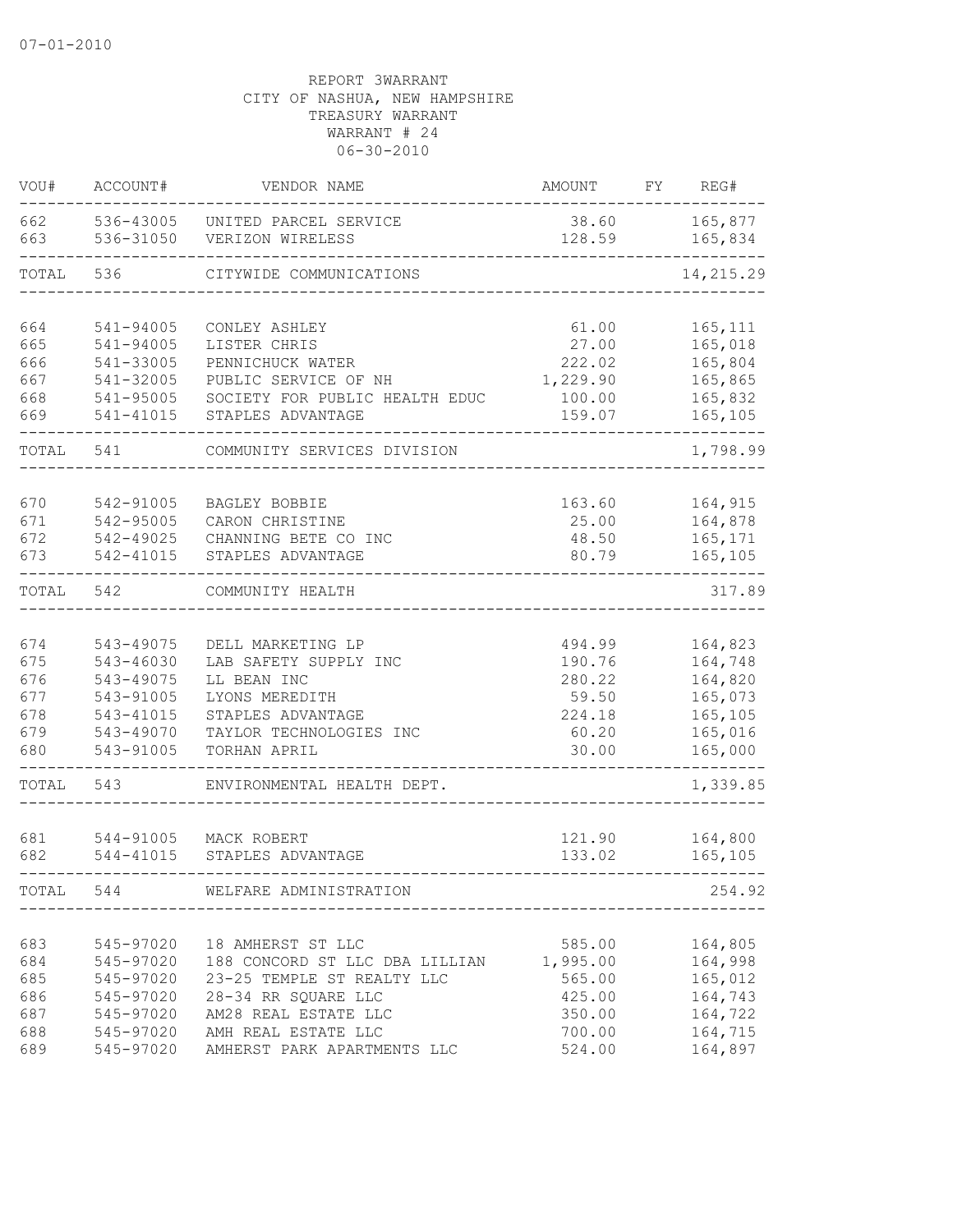| VOU# | ACCOUNT#  | VENDOR NAME                    | AMOUNT   | FY | REG#    |
|------|-----------|--------------------------------|----------|----|---------|
| 690  |           | 545-97020 BAILEY SASKIA        | 174.36   |    | 164,816 |
| 691  | 545-97020 | BISHOP PROPERTY MANAGEMENT INC | 679.40   |    | 165,019 |
| 692  | 545-97020 | BISHOP REAL ESTATE MGMT INC    | 518.40   |    | 164,891 |
| 693  | 545-97020 | BLANCHARD BLDG INVESTS/KENNETH | 200.00   |    | 164,801 |
| 694  | 545-97020 | BONNETTE STEPHEN               | 635.60   |    | 164,828 |
| 695  | 545-97020 | BRANDOLINI KIMBERLY            | 540.00   |    | 164,708 |
| 696  | 545-97020 | BUCHANAN HUBERT                | 893.00   |    | 165,119 |
| 697  | 545-97020 | CABRERA NICHOLAS J             | 600.00   |    | 164,772 |
| 698  | 545-97020 | CANTERBURY APARTMENTS          | 800.00   |    | 164,723 |
| 699  | 545-97020 | CENTRAL REALTY                 | 1,204.22 |    | 164,932 |
| 700  | 545-97020 | COUNTRY BARN MOTEL             | 238.00   |    | 164,903 |
| 701  | 545-97020 | CRONIN MARYANNE                | 490.00   |    | 165,114 |
| 702  | 545-97015 | DEMOULAS SUPERMARKETS INC      | 1,847.09 |    | 165,780 |
| 703  | 545-97020 | DIONNE JASON                   | 139.35   |    | 165,074 |
| 704  | 545-97020 | GAUTHIER REALTY/CONNIE GAUTHIE | 1,930.00 |    | 165,087 |
| 705  | 545-97020 | GRALEX PROPERTIES LLC          | 575.00   |    | 164,980 |
| 706  | 545-97020 | GULZAR-E-RAZIA LLC             | 171.43   |    | 165,123 |
| 707  | 545-97020 | ISAKOU ITAMAR                  | 446.50   |    | 165,126 |
| 708  | 545-97020 | JORDAN KAREN                   | 501.00   |    | 165,118 |
| 709  | 545-97020 | KEROUAC ROBERT E               | 527.17   |    | 164,940 |
| 710  | 545-97020 | KING MARLA                     | 893.00   |    | 165,125 |
| 711  | 545-97020 | KOLLODGE DEBORAH               | 737.00   |    | 164,842 |
| 712  | 545-97020 | LAVOIE LEO M                   | 995.08   |    | 165,040 |
| 713  | 545-97020 | LAVOIE LORRAINE                | 680.00   |    | 165,097 |
| 714  | 545-97020 | LAVOIE RONALD                  | 337.10   |    | 164,904 |
| 715  | 545-97020 | LI CHANG                       | 690.00   |    | 165,122 |
| 716  | 545-97020 | LIGHT PARTNERS                 | 968.00   |    | 164,997 |
| 717  | 545-97020 | LSB ASSOCIATES I LTD PRC       | 639.96   |    | 164,798 |
| 718  | 545-97020 | M325 REAL ESTATE LLC           | 330.00   |    | 165,110 |
| 719  | 545-97020 | MCGEE JOHN                     | 480.51   |    | 164,764 |
| 720  | 545-97020 | MOTEL 6                        | 2,685.76 |    | 165,045 |
| 721  | 545-97020 | NASHUA HOUSING AUTHORITY       | 1,202.71 |    | 165,050 |
| 722  | 545-97015 | NATIONAL GRID                  | 114.10   |    | 165,880 |
| 723  | 545-97020 | O'LEARY TIMOTHY                | 1,300.00 |    | 165,002 |
| 724  | 545-97020 | PAQUIN EDWARD                  | 345.65   |    | 164,724 |
| 725  | 545-97020 | PARENT FRANCOIS                | 360.00   |    | 165,001 |
| 726  | 545-97020 | PAUL BUTLER REMODELING LLP     | 782.77   |    | 165,121 |
| 727  | 545-97015 | PENNICHUCK WATER WORKS INC     | 446.16   |    | 165,798 |
| 728  | 545-97020 | PINE HILL GARDENS ASSOCIATION  | 563.91   |    | 164,843 |
| 729  | 545-97015 | PSNH                           | 2,978.43 |    | 165,864 |
| 730  | 545-97020 | SOUTHERN NH SERV MNGT CORP     | 100.00   |    | 164,898 |
| 731  | 545-97015 | ST JOSEPH PHARMACY             | 165.35   |    | 164,750 |
| 732  | 545-97020 | TSOUKARIS PETER M              | 194.29   |    | 165,116 |
| 733  | 545-97015 | WINGATE'S PHARMACY INC         | 6,049.12 |    | 165,781 |
| 734  | 545-97020 | ZHAO CHANG                     | 671.45   |    | 164,782 |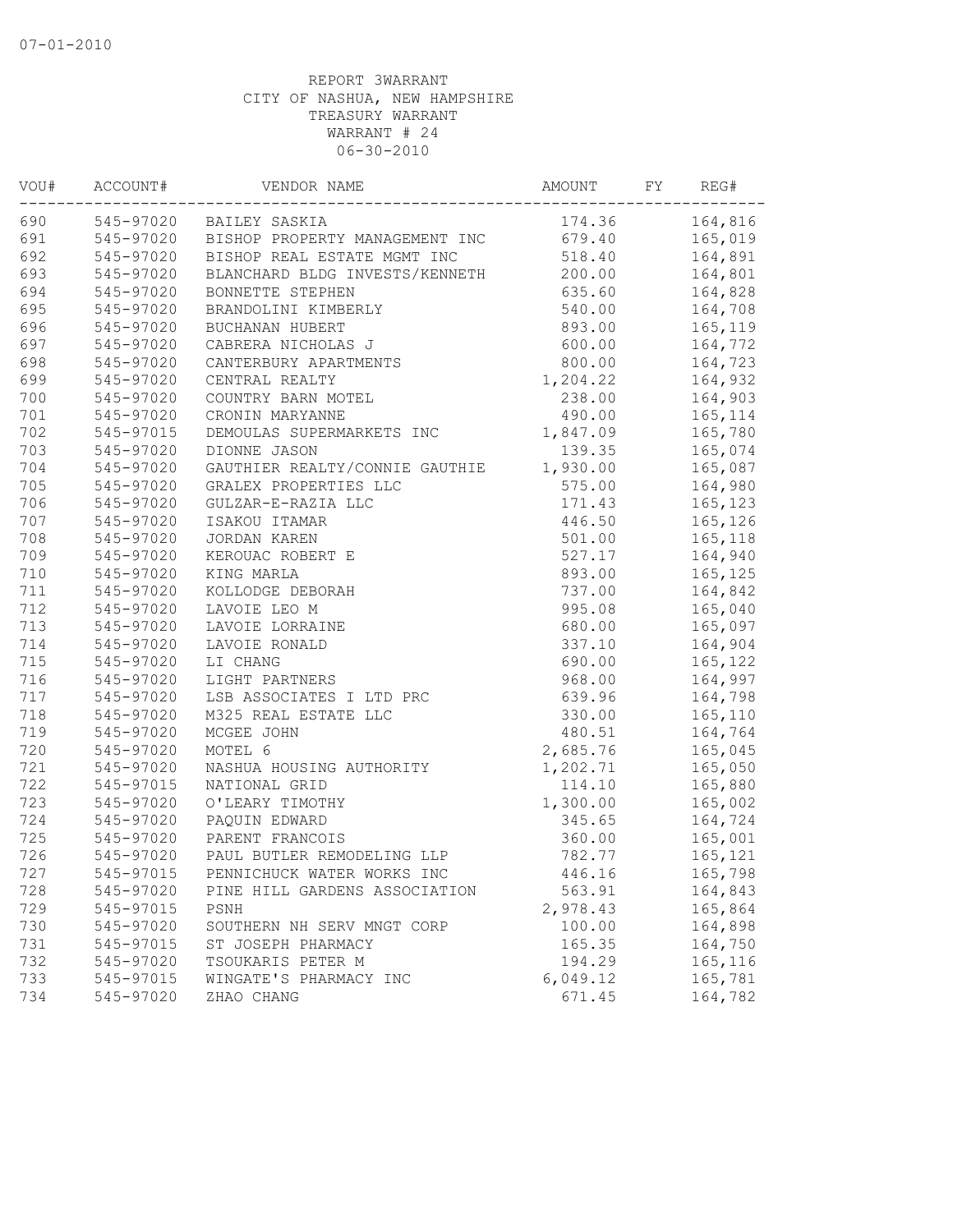|     |               |                                             |                  | REG#           |
|-----|---------------|---------------------------------------------|------------------|----------------|
|     | TOTAL 545     | WELFARE COSTS                               |                  | 42,964.87      |
| 735 | 551-59100     | AARDVARK THE DEAN OF CLEAN/KEV 2,365.00     |                  | 165,480        |
| 736 | 551-94005     | APWA                                        | 745.00           | 165,867        |
| 737 | 551-59100     | CORBETT CLEANING CO/STEPHEN CO              | 320.00           | 164,923        |
| 738 | 551-91005     | DOOKRAN STEPHEN                             | 56.50            | 165,749        |
| 739 | 551-95005     | DOOKRAN STEPHEN                             | 176.25           | 165,044        |
| 740 | 551-49075     | GRAINGER                                    | 1,296.18 164,826 |                |
| 741 | 551-75023     | J LAWRENCE HALL INC                         | 2,149.29         | 165,465        |
| 742 | $551 - 46045$ | LEHIGH OUTFITTERS                           | 164.00           | 164,880        |
| 743 | 551-64300     | LO INK SPECIALTIES                          | 779.20           | 164,971        |
| 744 | 551-49075     | M & M ELECTRICAL SUPPLY CO INC              | 144.85           | 165,402        |
| 745 | $551 - 94010$ | MENDOLA GIUSEPPE                            | 1,500.00         | 165,351        |
| 746 | 551-34015     | METROMEDIA ENERGY INC                       | 56.85            | 165,835        |
| 747 | 551-78140     | NAPA AUTO PARTS                             | $-250.00$        | 165,042        |
| 748 | $551 - 41015$ | NEW ENGLAND PAPER & SUPPLY                  | 99.64            | 164,937        |
| 749 | 551-31040     | PAETEC COMMUNICATIONS INC                   | 5.96             | 165,782        |
| 750 | 551-33005     | PENNICHUCK WATER                            | 72.35            | 165,804        |
| 751 | 551-32005     | PUBLIC SERVICE OF NH                        | 894.87 165,865   |                |
| 752 | 551-49075     | SPILLER'S                                   |                  | 166.94 165,034 |
| 753 |               | 551-41015 STAPLES ADVANTAGE                 | 786.21           | 165,105        |
| 754 | 551-91005     | WOODS MARY                                  | 7.50             | 164,777        |
|     |               | TOTAL 551 PUBLIC WORKS DIV & ENGINEERING    |                  | 11,536.59      |
|     |               |                                             |                  |                |
| 755 | 552-75021     | AMERICAN TANK MANAGEMENT INC 425.00 164,905 |                  |                |
| 756 | 552-59050     | ANDRUSKEVICH GREGORY                        | 225.00 165,285   |                |
| 757 | 552-75170     | ASAP FIRE & SAFETY CORPORATION              |                  | 53.00 164,848  |
| 757 | 552-75175     | ASAP FIRE & SAFETY CORPORATION 412.00       |                  | 164,848        |
| 758 | 552-75135     | B & S LOCKSMITH INC                         | 169.50           | 164,975        |
| 759 | 552-75135     | BELLETETES INC                              | 53.97            | 164,902        |
| 760 | 552-59178     | BLUEWATER WIRELESS                          | 909.64           | 164,967        |
| 761 | 552-59050     | BRACCI STEVE                                | 90.00            | 165,541        |
| 762 | 552-59050     | BRINK ANDREW                                | 360.00           | 165,506        |
| 763 | 552-75021     | BROX INDUSTRIES INC                         | 328.20           | 164,758        |
| 764 | 552-59050     | BURNS BRYANNA                               | 50.00            | 165,508        |
| 765 | 552-59050     | CAMPBELL BRUCE                              | 50.00            | 165,488        |
| 766 | 552-59050     | CARMONA BRITTANY                            | 262.50           | 165,487        |
| 767 | 552-75165     | CARPARTS OF NASHUA                          | 89.88            | 164,726        |
| 767 | 552-75175     | CARPARTS OF NASHUA                          | 89.88            | 164,726        |
| 767 | 552-78007     | CARPARTS OF NASHUA                          | 40.22            | 164,726        |
| 767 | 552-78100     | CARPARTS OF NASHUA                          | 41.67            | 164,726        |
| 768 | 552-53075     | COCHRAN JOHN ESO                            | 600.00           | 165,575        |
| 769 | 552-59015     | CORNETT JOAN                                | 550.00           | 164,832        |
| 770 | 552-59050     | COYLE KEVIN                                 | 480.00           | 164,765        |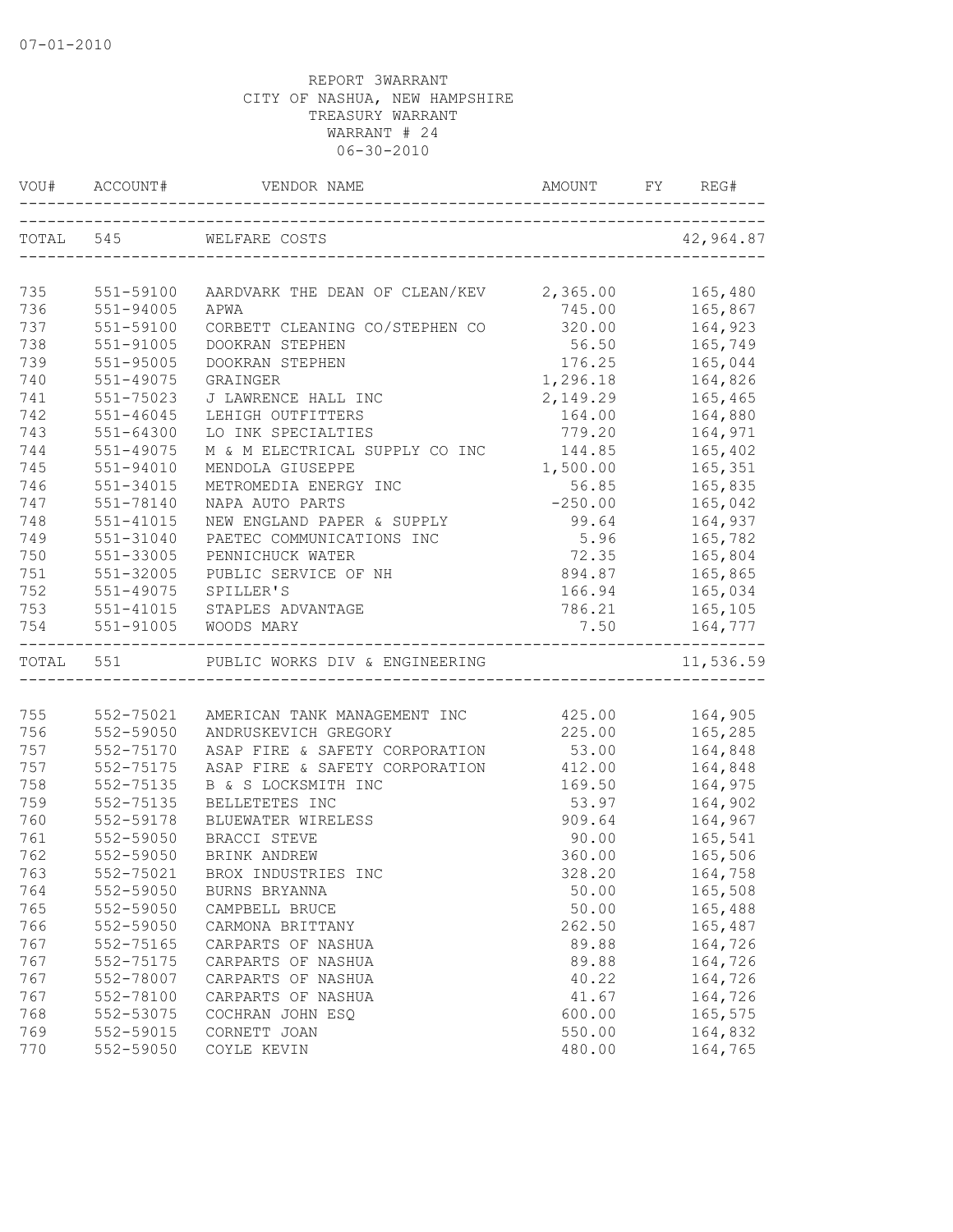| VOU# | ACCOUNT#      | VENDOR NAME                    | AMOUNT   | FY | REG#    |
|------|---------------|--------------------------------|----------|----|---------|
| 771  | 552-48015     | DENNIS K BURKE INC             | 1,413.68 |    | 165,878 |
| 772  | 552-59050     | DEVITO CHRIS                   | 280.00   |    | 164,868 |
| 773  | 552-78100     | DONOVAN SPRING COMPANY INC     | 485.10   |    | 164,756 |
| 774  | 552-59015     | DREAMWORLD BACKDROPS.COM       | 504.00   |    | 165,528 |
| 775  | 552-59050     | DUVAL CAMERON                  | 240.00   |    | 165,448 |
| 776  | 552-75021     | F W WEBB COMPANY               | 2.63     |    | 164,804 |
| 776  | 552-75135     | F W WEBB COMPANY               | 204.44   |    | 164,804 |
| 777  | $552 - 46045$ | FAULKNER MARK                  | 59.99    |    | 165,750 |
| 778  | 552-59050     | FERLAN ANTHONY                 | 90.00    |    | 165,567 |
| 779  | 552-59050     | FERLAN JOHN                    | 265.00   |    | 165,568 |
| 780  | 552-59050     | FONTAINE MARY                  | 175.00   |    | 165,510 |
| 781  | 552-75021     | FRANKLIN PAINT CO INC          | 53.90    |    | 165,203 |
| 782  | 552-59050     | FROTHINGHAM KELSEY             | 100.00   |    | 165,539 |
| 783  | 552-75021     | GATE CITY FENCE CO INC         | 2,845.00 |    | 164,867 |
| 784  | 552-59050     | GORSUCH JAMES                  | 240.00   |    | 164,770 |
| 785  | $552 - 46045$ | GRAINGER                       | 202.32   |    | 164,784 |
| 786  | 552-75021     | GRANITE STATE PRESSURE WASHING | 275.00   |    | 164,735 |
| 787  | $552 - 45200$ | HARRIS TROPHY                  | 336.75   |    | 164,872 |
| 788  | 552-42010     | HOME DEPOT CREDIT SERVICES     | 112.86   |    | 165,796 |
| 788  | $552 - 45250$ | HOME DEPOT CREDIT SERVICES     | 262.40   |    | 165,796 |
| 788  | 552-75021     | HOME DEPOT CREDIT SERVICES     | 1,838.24 |    | 165,796 |
| 788  | 552-75135     | HOME DEPOT CREDIT SERVICES     | 165.57   |    | 165,796 |
| 788  | 552-75165     | HOME DEPOT CREDIT SERVICES     | 54.51    |    | 165,796 |
| 788  | 552-75170     | HOME DEPOT CREDIT SERVICES     | 160.08   |    | 165,796 |
| 788  | 552-75175     | HOME DEPOT CREDIT SERVICES     | 39.51    |    | 165,796 |
| 789  | 552-75021     | HSBC BUSINESS SOLUTIONS        | 893.80   |    | 165,823 |
| 790  | 552-81050     | HUDSON POST #48 AMERICAN       | 600.00   |    | 164,856 |
| 791  | 552-75021     | HUDSON SMALL ENGINE            | 2,270.50 |    | 164,892 |
| 792  | 552-75021     | JOHN DEERE LANDSCAPES/LESCO    | 111.51   |    | 165,195 |
| 793  | $552 - 42010$ | JOHN R LYMAN CO                | 400.95   |    | 164,862 |
| 794  | 552-75021     | JOHNSON'S ELECTRIC INC         | 2,864.63 |    | 164,811 |
| 794  | 552-75022     | JOHNSON'S ELECTRIC INC         | 567.04   |    | 164,811 |
| 794  | 552-75135     | JOHNSON'S ELECTRIC INC         | 65.00    |    | 164,811 |
| 794  | 552-75165     | JOHNSON'S ELECTRIC INC         | 615.07   |    | 164,811 |
| 794  | 552-75175     | JOHNSON'S ELECTRIC INC         | 599.30   |    | 164,811 |
| 795  | 552-75021     | JOHNSON'S GARAGE               | 250.00   |    | 165,499 |
| 796  | 552-59050     | KARKHANIS BRANDON              | 160.00   |    | 165,493 |
| 797  | 552-59050     | LAPOINTE WILLIAM               | 280.00   |    | 165,299 |
| 798  | 552-59050     | LAROCQUE CHRISTINE             | 270.00   |    | 165,511 |
| 799  | 552-59050     | LAROCQUE MICHELLE              | 430.00   |    | 165,514 |
| 800  | 552-75021     | LOWE'S                         | 119.00   |    | 165,825 |
| 801  | 552-75021     | M & M ELECTRICAL SUPPLY CO INC | 14.80    |    | 165,402 |
| 801  | 552-75022     | M & M ELECTRICAL SUPPLY CO INC | 46.17    |    | 165,402 |
| 802  | $552 - 45290$ | M & N SPORTS LLC               | 2,983.40 |    | 164,907 |
| 802  | $552 - 46005$ | M & N SPORTS LLC               | 1,097.80 |    | 164,907 |
| 803  | 552-45285     | MARSHALL SIGNS INC             | 66.00    |    | 165,446 |
| 803  | 552-75135     | MARSHALL SIGNS INC             | 1,025.00 |    | 165,446 |
| 804  | 552-78007     | MAYNARD & LESIEUR INCORPORATED | 97.54    |    | 165,421 |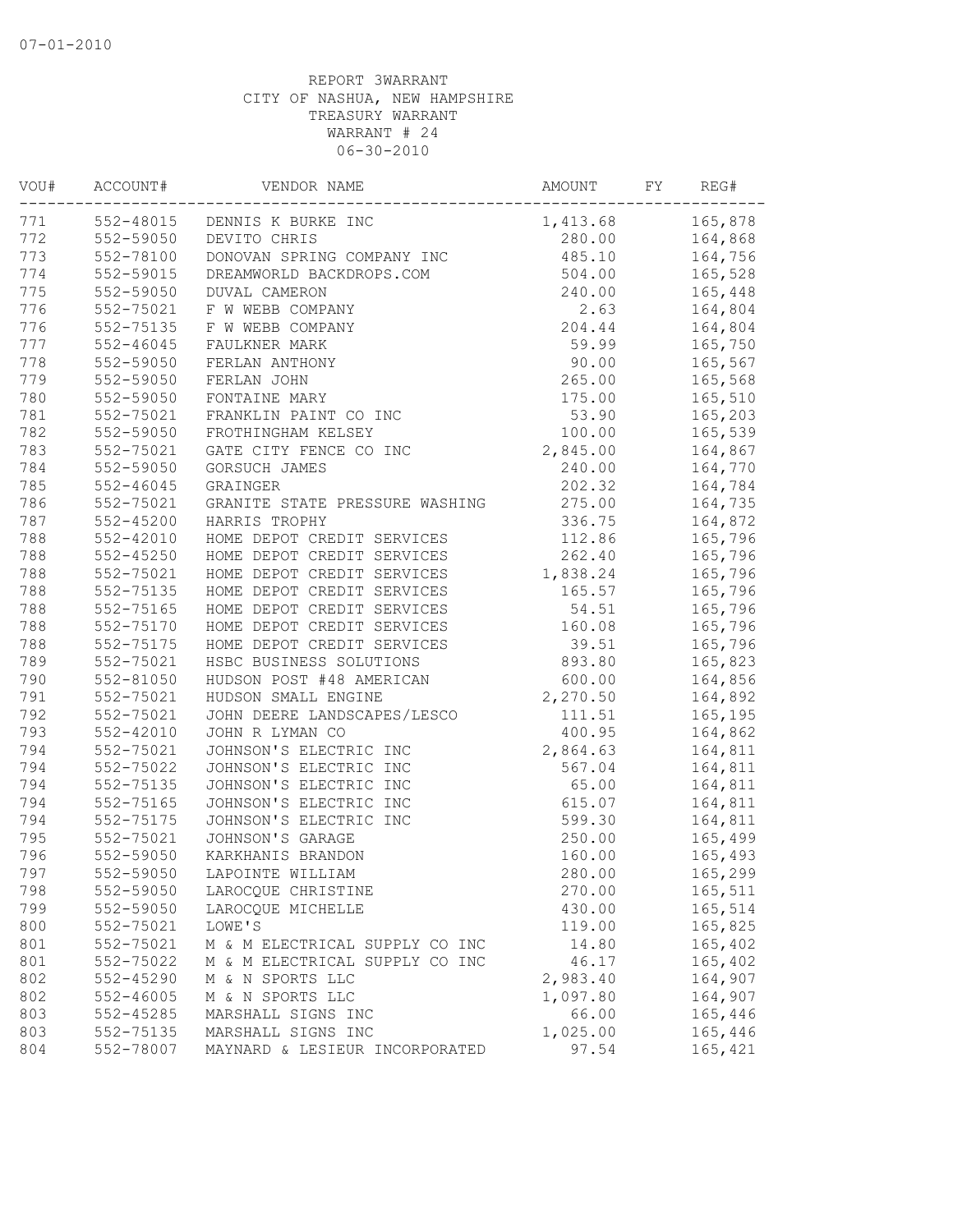| VOU# | ACCOUNT#      | VENDOR NAME                    | AMOUNT    | FY | REG#    |
|------|---------------|--------------------------------|-----------|----|---------|
| 805  | 552-34015     | METROMEDIA ENERGY INC          | 236.36    |    | 165,835 |
| 805  | 552-34045     | METROMEDIA ENERGY INC          | 257.15    |    | 165,835 |
| 806  | 552-78007     | NAPA AUTO PARTS                | $-202.26$ |    | 165,042 |
| 806  | 552-78100     | NAPA AUTO PARTS                | 56.36     |    | 165,042 |
| 807  | 552-75021     | NASHUA FARMERS EXCHANGE INC    | 339.22    |    | 165,439 |
| 808  | 552-59015     | NASHUA HIGH SCHOOL SOUTH       | 250.00    |    | 165,810 |
| 809  | 552-74092     | NASHUA OUTDOOR POWER EQUIPMENT | 200.68    |    | 164,913 |
| 809  | 552-78007     | NASHUA OUTDOOR POWER EQUIPMENT | 300.90    |    | 164,913 |
| 810  | 552-75021     | NASHUA WALLPAPER & PAINT CO    | 53.99     |    | 164,917 |
| 810  | 552-75135     | NASHUA WALLPAPER & PAINT CO    | 702.81    |    | 164,917 |
| 810  | 552-75165     | NASHUA WALLPAPER & PAINT CO    | 175.11    |    | 164,917 |
| 810  | 552-75170     | NASHUA WALLPAPER & PAINT CO    | 53.99     |    | 164,917 |
| 810  | 552-75175     | NASHUA WALLPAPER & PAINT CO    | 117.97    |    | 164,917 |
| 811  | 552-34015     | NATIONAL GRID                  | 143.99    |    | 165,830 |
| 811  | 552-34045     | NATIONAL GRID                  | 50.87     |    | 165,830 |
| 812  | 552-95005     | NEW HAMPSHIRE BABE RUTH LEAGUE | 195.00    |    | 164,914 |
| 813  | 552-31040     | PAETEC COMMUNICATIONS INC      | 21.70     |    | 165,782 |
| 814  | 552-59050     | PALANGE BOB                    | 90.00     |    | 165,377 |
| 815  | 552-33005     | PENNICHUCK WATER               | 3,005.64  |    | 165,804 |
| 815  | 552-33005     | PENNICHUCK WATER               | 1,011.90  |    | 165,805 |
| 815  | 552-33045     | PENNICHUCK WATER               | 1,154.02  |    | 165,804 |
| 816  | 552-59020     | PETTY CASH                     | 16.34     |    | 164,681 |
| 817  | 552-75021     | PIONEER MANUFACTURING COMPANY  | 4,415.00  |    | 164,769 |
| 818  | 552-32005     | PSNH                           | 1,566.01  |    | 165,860 |
| 818  | 552-32005     | PSNH                           | 4,974.16  |    | 165,861 |
| 819  | $552 - 46005$ | RED BRICK CLOTHING CO          | 4,331.10  |    | 164,969 |
| 820  | 552-59015     | ROSITA LEE MUSIC CENTERS       | 200.00    |    | 164,851 |
| 821  | 552-95005     | SALEM NH SOFTBALL LEAGUE       | 325.00    |    | 165,577 |
| 822  | 552-78007     | SANEL AUTO PARTS CO            | 104.76    |    | 164,908 |
| 822  | 552-78100     | SANEL AUTO PARTS CO            | 89.75     |    | 164,908 |
| 823  | 552-59050     | SCALZI ANTHONY                 | 225.00    |    | 164,821 |
| 824  | 552-75021     | SEASONAL SPECIALTY STORES      | 25.98     |    | 165,063 |
| 824  | 552-75170     | SEASONAL SPECIALTY STORES      | 9.90      |    | 165,063 |
| 824  | 552-75175     | SEASONAL SPECIALTY STORES      | 456.19    |    | 165,063 |
| 825  | $552 - 48005$ | SHATTUCK MALONE OIL CO         | 8,295.46  |    | 165,779 |
| 826  | 552-59050     | SMITH BRUCE                    | 360.00    |    | 164,869 |
| 827  | 552-59050     | SOUBOSKY HEIDI                 | 396.00    |    | 165,386 |
| 828  | 552-75021     | SPORT SUPPLY GROUP INC         | 1,203.29  |    | 165,223 |
| 828  | 552-75135     | SPORT SUPPLY GROUP INC         | 815.63    |    | 165,223 |
| 829  | 552-75135     | STANLEY ELEVATOR COMPANY INC   | 117.00    |    | 165,443 |
| 830  | 552-41015     | STAPLES ADVANTAGE              | 303.67    |    | 165,105 |
| 831  | 552-59015     | THE HOLLIS TOWN BAND           | 350.00    |    | 164,789 |
| 832  | 552-59050     | THORP BILL                     | 50.00     |    | 164,933 |
| 833  | 552-59050     | THORP DAVID                    | 275.00    |    | 164,936 |
| 834  | 552-78007     | TURF PRODUCTS CORP             | 144.78    |    | 165,109 |
| 834  | 552-78100     | TURF PRODUCTS CORP             | 600.55    |    | 165,109 |
| 835  | 552-59050     | ULERY JON                      | 50.00     |    | 165,566 |
| 836  | 552-46045     | UNIFIRST CORPORATION           | 49.90     |    | 165,058 |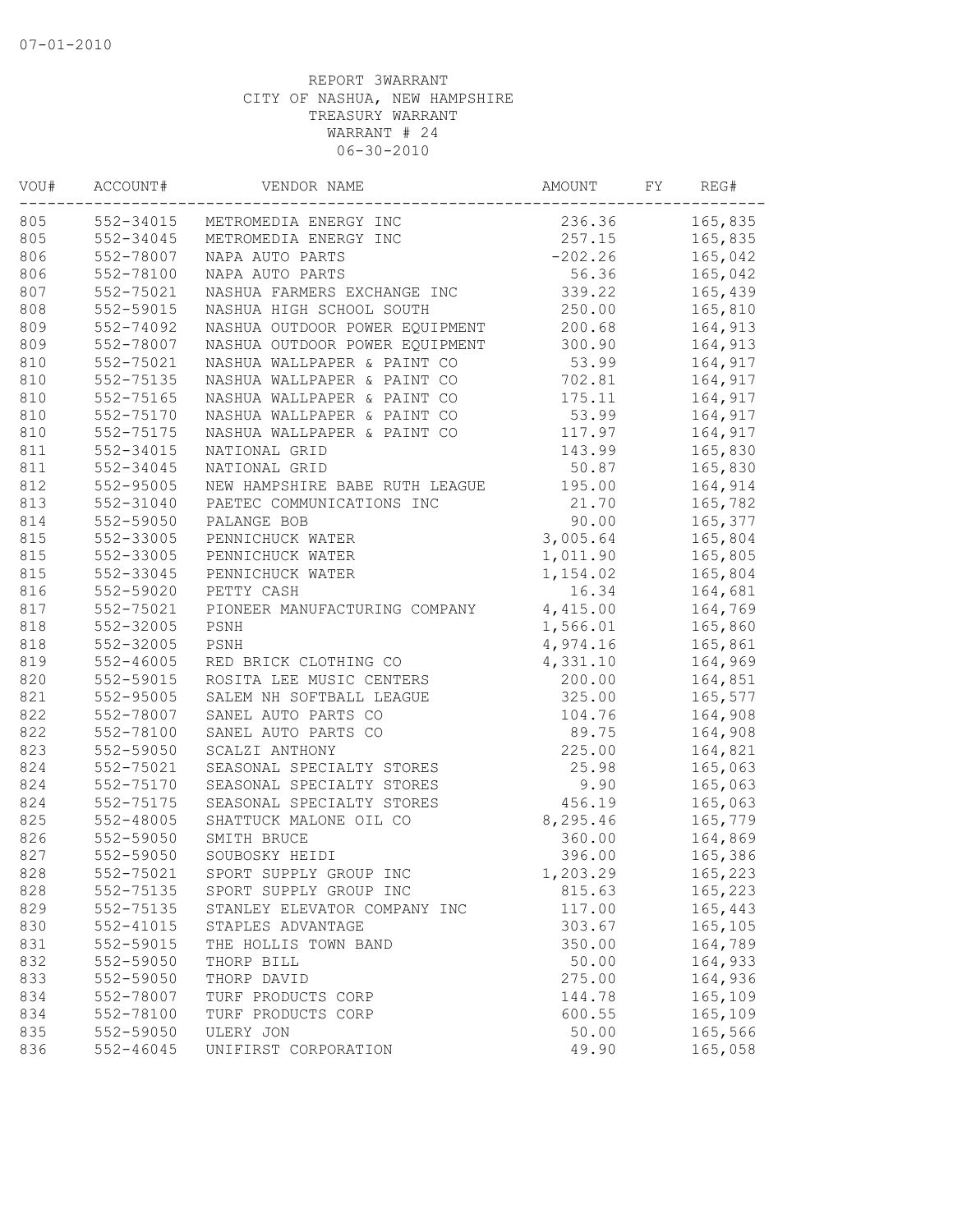|           | VOU# ACCOUNT# | VENDOR NAME                                                   | AMOUNT FY REG# |                |
|-----------|---------------|---------------------------------------------------------------|----------------|----------------|
|           |               | 837 552-66000 UNITED SITE SERVICES NORTHEAST 1,375.00 165,842 |                | 275.54 165,477 |
| TOTAL 552 |               | PARKS AND RECREATION                                          |                | 71,130.36      |
|           |               |                                                               |                |                |
| 839       | 553-42010     | BANNER SYSTEMS                                                | 66.79          | 165,098        |
| 840       | 553-49075     | BEARINGS SPECIALTY CO INC                                     | 23.45          | 165,481        |
| 841       | 553-45060     | BELLETETES INC                                                | 21.00          | 164,902        |
| 841       | 553-49075     | BELLETETES INC                                                | 17.67          | 164,902        |
| 841       | 553-69025     | BELLETETES INC                                                | 30.58          | 164,902        |
| 841       | 553-75023     | BELLETETES INC                                                | 35.12          | 164,902        |
| 842       | 553-49075     | BEST FORD/BEST CYCLE                                          | 63.28          | 164,727        |
| 842       | 553-78100     | BEST FORD/BEST CYCLE                                          | 608.24         | 164,727        |
| 843       | 553-59178     | BLUEWATER WIRELESS                                            | 1,013.71       | 164,967        |
| 844       | $553 - 45015$ | BROX INDUSTRIES INC                                           | 4,338.56       | 164,758        |
| 844       | 553-45025     | BROX INDUSTRIES INC                                           | 141.00         | 164,758        |
| 844       | 553-45190     | BROX INDUSTRIES INC                                           | 1,570.64       | 164,758        |
| 845       | 553-49075     | CCP INDUSTRIES INC                                            | 681.90         | 164,912        |
| 846       | 553-69025     | CHROMATE INDUSTRIAL CORP                                      | 67.79          | 164,854        |
| 847       | 553-45060     | CONCRETE SYSTEMS INC                                          | 5.00           | 165,464        |
| 848       | 553-45015     | CONTINENTAL PAVING INC                                        | 974.71         | 165,435        |
| 849       | 553-45060     | CORRIVEAU ROUTHIER INC                                        | 1,330.35       | 165,406        |
| 850       | 553-48015     | DENNIS K BURKE INC                                            | 20,172.09      | 165,878        |
| 851       | 553-78100     | EASTERN NEW ENGLAND HYDRAULICS                                | 1,275.00       | 165,128        |
| 852       | 553-78100     | FREIGHTLINER OF NH INC                                        | $-61.38$       | 165,056        |
| 853       | 553-75130     | G H PHILBRICK SONS INC                                        | 2,810.50       | 164,935        |
| 854       | 553-59100     | GMS HYDRAULICS INC                                            | 98.00          | 165,452        |
| 855       | 553-49075     | GRAINGER                                                      | 60.30          | 164,826        |
| 855       | 553-69025     | GRAINGER                                                      | 800.99         | 164,826        |
| 856       | 553-59100     | HOP SALES AND SERVICE                                         | 1,474.63       | 164,738        |
| 857       | 553-78100     | HOWARD P FAIRFIELD, LLC                                       | 10,274.45      | 165,290        |
| 858       | 553-59135     | J P PEST SERVICES                                             | 65.00          | 164,961        |
| 859       | 553-78100     | LIBERTY INTN'L TRUCKS OF NH LL                                | 401.61         | 165,417        |
| 860       | 553-49075     | MAC MULKIN CHEVROLET INC                                      | 3.29           | 165,409        |
| 860       | 553-78100     | MAC MULKIN CHEVROLET INC                                      | 83.79          | 165,409        |
| 861       | 553-69030     | MAC TOOLS                                                     | 70.00          | 165,433        |
| 862       | 553-78065     | MAYNARD & LESIEUR INCORPORATED                                | 780.00         | 165,421        |
| 863       | 553-34015     | METROMEDIA ENERGY INC                                         | 1,948.28       | 165,835        |
| 864       | 553-59100     | MIKE'S AUTO SERVICE                                           | 792.90         | 165,399        |
| 865       | 553-78100     | MILL METALS CORP                                              | 630.05         | 165,022        |
| 866       | 553-49075     | NAPA AUTO PARTS                                               | 166.69         | 165,042        |
| 866       | 553-69025     | NAPA AUTO PARTS                                               | 8.13           | 165,042        |
| 866       | 553-69030     | NAPA AUTO PARTS                                               | 77.72          | 165,042        |
| 866       | 553-78100     | NAPA AUTO PARTS                                               | 546.18         | 165,042        |
| 867       | 553-45060     | NASHUA FOUNDRIES INC                                          | 675.00         | 165,445        |
| 868       | 553-75023     | NEW ENGLAND SCHOOL SERVICES IN                                | 1,142.00       | 165,301        |
| 869       | 553-49075     | NH BRAGG & SONS INC                                           | 60.58          | 164,717        |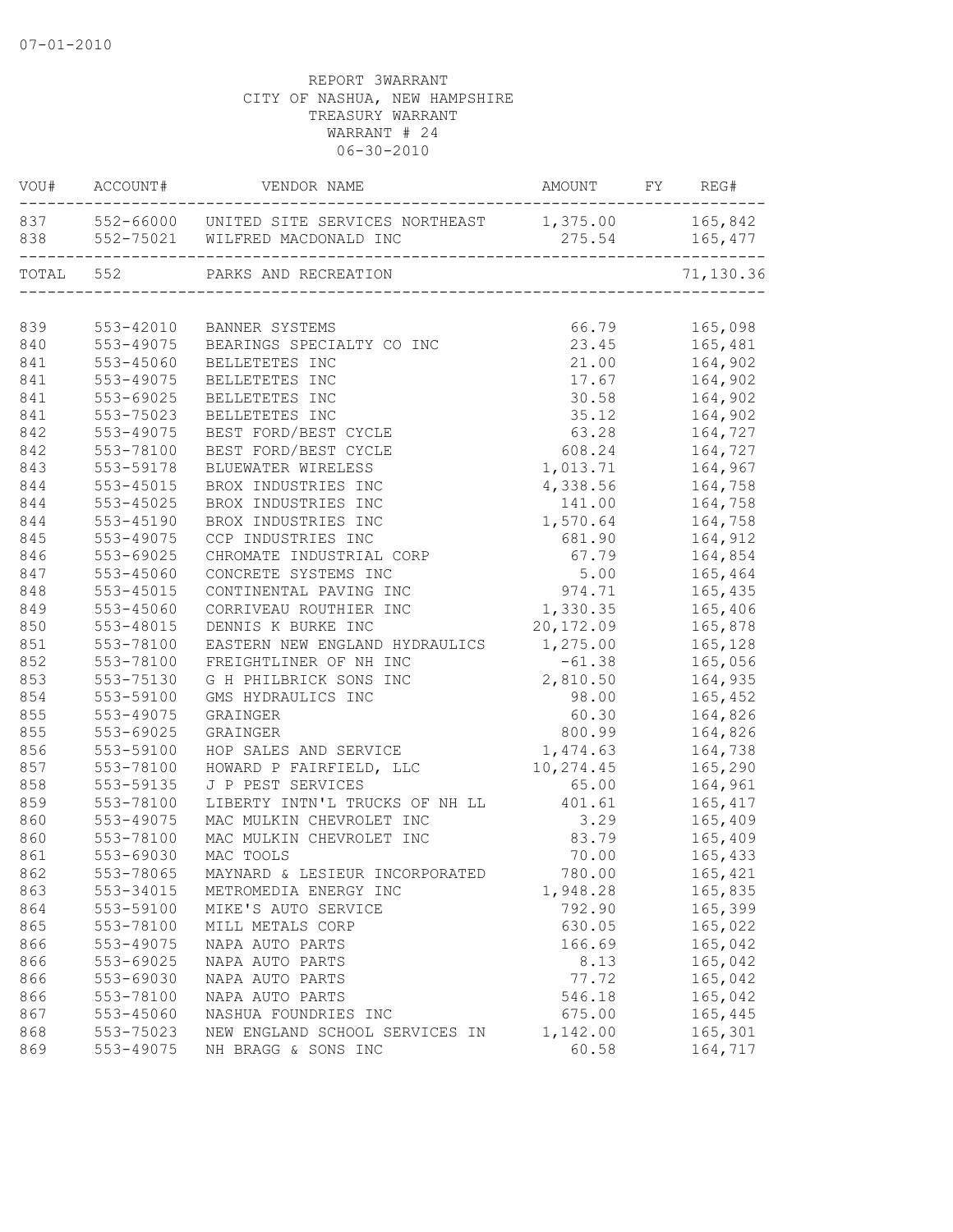| VOU#  | ACCOUNT#      | VENDOR NAME                    | AMOUNT    | FY | REG#       |
|-------|---------------|--------------------------------|-----------|----|------------|
| 870   | 553-31040     | PAETEC COMMUNICATIONS INC      | 19.89     |    | 165,782    |
| 871   | 553-43005     | PETTY CASH                     | 18.44     |    | 164,689    |
| 871   | 553-49075     | PETTY CASH                     | 8.00      |    | 164,689    |
| 872   | 553-32005     | PUBLIC SERVICE OF NH           | 3,235.15  |    | 165,865    |
| 873   | 553-49075     | R WHITE EQUIPMENT CENTER INC   | 12.00     |    | 165,423    |
| 873   | 553-69030     | R WHITE EQUIPMENT CENTER INC   | 479.90    |    | 165,423    |
| 874   | 553-45060     | REDIMIX COMPANIES INC          | 890.00    |    | 164,926    |
| 875   | 553-78100     | ROBBINS AUTO PARTS             | $-141.86$ |    | 165,349    |
| 876   | 553-59100     | ROCHETTE'S OIL SERVICE, INC    | 393.95    |    | 165,350    |
| 877   | 553-49075     | SANEL AUTO PARTS CO            | 89.85     |    | 164,908    |
| 877   | 553-78035     | SANEL AUTO PARTS CO            | 124.36    |    | 164,908    |
| 877   | 553-78100     | SANEL AUTO PARTS CO            | 434.10    |    | 164,908    |
| 878   | 553-48005     | SHATTUCK MALONE OIL CO         | 17,738.56 |    | 165,779    |
| 879   | 553-69030     | SNAP ON TOOLS                  | 1.99      |    | 164,757    |
| 880   | 553-41015     | STAPLES ADVANTAGE              | 627.04    |    | 165,105    |
| 881   | 553-78100     | TENNANT SALES & SERVICE COMPAN | 1,529.60  |    | 164,774    |
| 882   | $553 - 46045$ | UNIFIRST CORPORATION           | 437.07    |    | 165,058    |
| 883   | 553-78100     | USP OF NEW ENGLAND             | 75.24     |    | 165,032    |
| TOTAL | 553           | STREET DEPARTMENT              |           |    | 81, 318.87 |
|       |               |                                |           |    |            |
| 884   | 555-42010     | BANNER SYSTEMS OF MASSACHUSETT | 56.75     |    | 165,400    |
| 885   | 555-59178     | BLUEWATER WIRELESS             | 33.99     |    | 164,967    |
| 886   | 555-46045     | GRAINGER                       | 62.51     |    | 164,883    |
| 887   | 555-49075     | HOME DEPOT CREDIT SERVICES     | 29.93     |    | 165,797    |
| 887   | 555-69025     | HOME DEPOT CREDIT SERVICES     | 45.94     |    | 165,797    |
| 888   | 555-94005     | HUSBAND WAYNE                  | 130.00    |    | 165,751    |
| 889   | 555-45288     | M & M ELECTRICAL SUPPLY CO INC | 47.98     |    | 165,402    |
| 890   | 555-59170     | MARKINGS INC                   | 2,626.41  |    | 165,107    |
| 891   | 555-78140     | NORTH AMERICAN EQUIPMENT UPFIT | 200.00    |    | 165,006    |
| 892   | 555-31040     | PAETEC COMMUNICATIONS INC      | 19.89     |    | 165,782    |
| 893   | 555-45107     | PERMA-LINE CORP OF NEW ENGLAND | 1,806.75  |    | 164,737    |
| 893   | 555-45285     | PERMA-LINE CORP OF NEW ENGLAND | 466.25    |    | 164,737    |
| 894   | 555-32025     | PSNH                           | 1,269.91  |    | 165,861    |
| 894   | 555-32025     | PSNH                           | 1,590.91  |    | 165,862    |
| 895   | 555-64192     | RADIO SHACK                    | 171.85    |    | 165,404    |
| TOTAL | 555           | TRAFFIC DEPARTMENT             |           |    | 8,559.07   |
|       |               |                                |           |    |            |
| 896   | 557-59178     | BLUEWATER WIRELESS             | 33.99     |    | 164,967    |
| 897   | 557-49075     | HOME DEPOT CREDIT SERVICES     | 91.63     |    | 165,797    |
| 897   | 557-69030     | HOME DEPOT CREDIT SERVICES     | 57.83     |    | 165,797    |
| 897   | 557-75023     | HOME DEPOT CREDIT SERVICES     | 125.31    |    | 165,797    |
| 898   | 557-75023     | M & M ELECTRICAL SUPPLY CO INC | 12.27     |    | 165,402    |
| 899   | 557-46045     | M & N SPORTS LLC               | 135.30    |    | 164,907    |
| 900   | 557-64035     | MUNICIPAL SUPPLY SALES CO      | 1,973.25  |    | 164,989    |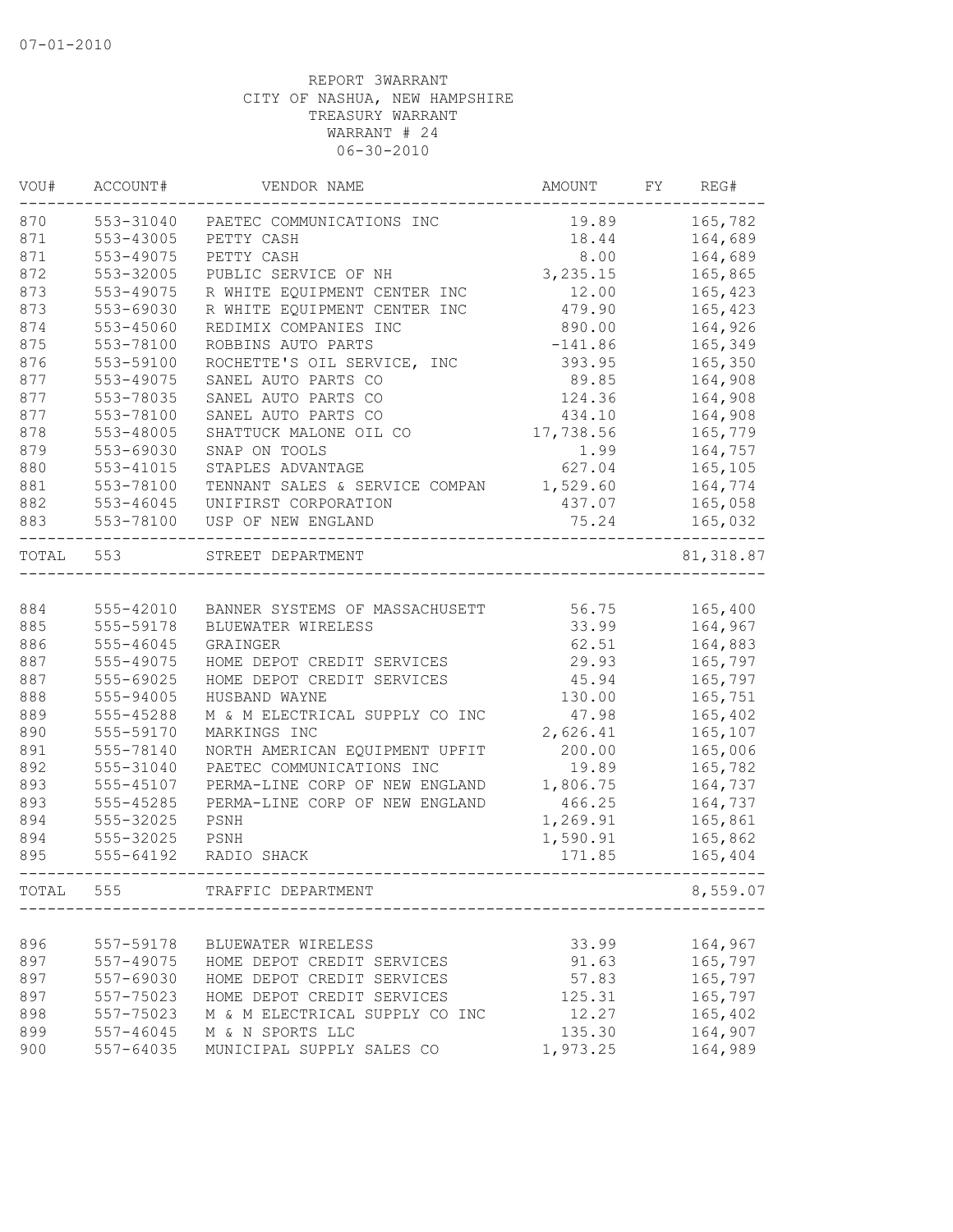| VOU#       | ACCOUNT#      | VENDOR NAME                                                 | <b>AMOUNT</b>    | FY. | REG#                  |
|------------|---------------|-------------------------------------------------------------|------------------|-----|-----------------------|
| 900        | 557-64192     | MUNICIPAL SUPPLY SALES CO                                   | 922.95           |     | 164,989               |
| 901        | 557-31040     | PAETEC COMMUNICATIONS INC                                   | 7.24             |     | 165,782               |
| 902        | 557-33005     | PENNICHUCK WATER                                            | 66.11            |     | 165,805               |
| 903        | 557-49075     | PETTY CASH                                                  | 4.98             |     | 164,681               |
| 904        | $557 - 44005$ | PRINT FACTORY                                               | 1,281.50         |     | 164,690               |
| 905        | 557-32005     | PSNH                                                        | 305.95           |     | 165,862               |
| 906        | 557-32005     | PUBLIC SERVICE OF NH                                        | 2,936.58         |     | 165,865               |
| 907        | 557-49075     | RADIOSHACK                                                  | 227.12           |     | 165,492               |
| 908        | 557-41015     | STAPLES ADVANTAGE                                           | 187.50           |     | 165,105               |
| 909        | 557-59105     | UNITED SITE SERVICES NORTHEAST                              | 55.00            |     | 165,842               |
| 910        | 557-49075     | W E AUBUCHON COMPANY INC                                    | 5.84             |     | 164,732               |
| TOTAL      | 557           | PARKING LOTS                                                |                  |     | 8,430.35              |
|            |               |                                                             |                  |     |                       |
| 911        | 561-78007     | CARPARTS OF NASHUA                                          | 42.26            |     | 164,726               |
| 912        | 561-48015     | DENNIS K BURKE INC                                          | 443.98           |     | 165,878               |
| 913        | 561-75023     | HOME DEPOT CREDIT SERVICES                                  | 70.44            |     | 165,797               |
| 914        | 561-78065     | MAYNARD & LESIEUR INCORPORATED                              | 253.97           |     | 165,421               |
| 915        | 561-74085     | NASHUA OUTDOOR POWER EQUIPMENT                              | 70.96            |     | 164,913               |
| 916        | 561-75903     | NASHUA WALLPAPER & PAINT CO                                 | 417.26           |     | 164,917               |
| 917        | 561-33005     | PENNICHUCK WATER                                            | 82.10            |     | 165,805               |
| 918        | 561-74085     | RICHEY & CLAPPER INC                                        | 87.10            |     | 164,704               |
| 919        | 561-48005     | SHATTUCK MALONE OIL CO                                      | 183.21           |     | 165,779               |
| 919        | 561-59100     | SHATTUCK MALONE OIL CO                                      | 152.92           |     | 165,779               |
| TOTAL      | 561           | EDGEWOOD CEMETERY                                           |                  |     | 1,804.20              |
| 920        | 562-33005     | PENNICHUCK WATER                                            | 100.13           |     | 165,805               |
| 921        | 562-75023     | SPLAINE TERRY                                               | 24.40            |     | 165,530               |
| TOTAL      | 562           | SUBURBAN CEMETERIES                                         |                  |     | 124.53                |
|            |               |                                                             |                  |     |                       |
| 922        | 563-48015     | DENNIS K BURKE INC                                          | 360.49           |     | 165,878               |
| 923        | 563-34015     | METROMEDIA ENERGY INC                                       | 50.01            |     | 165,835               |
| 924        | 563-74085     | NASHUA OUTDOOR POWER EQUIPMENT                              | 310.85           |     | 164,913               |
| 925        | 563-31040     | PAETEC COMMUNICATIONS INC                                   | 9.75             |     | 165,782               |
| 926        | 563-43005     | PETTY CASH                                                  | 44.00            |     | 164,689               |
| 927        | 563-32005     | PSNH                                                        | 295.27           |     | 165,863               |
| 928        | 563-78007     | SANEL AUTO PARTS CO                                         | 95.33            |     | 164,908               |
|            |               | TOTAL 563 WOODLAWN CEMETERY<br>_________________________    |                  |     | ---------<br>1,165.70 |
|            |               |                                                             |                  |     |                       |
| 929<br>930 |               | 571-59100 GAYLORD BROS INC<br>571-59100 HUFF & GAUTHIER INC | 103.82<br>750.00 |     | 165,436<br>165,084    |
|            |               |                                                             |                  |     |                       |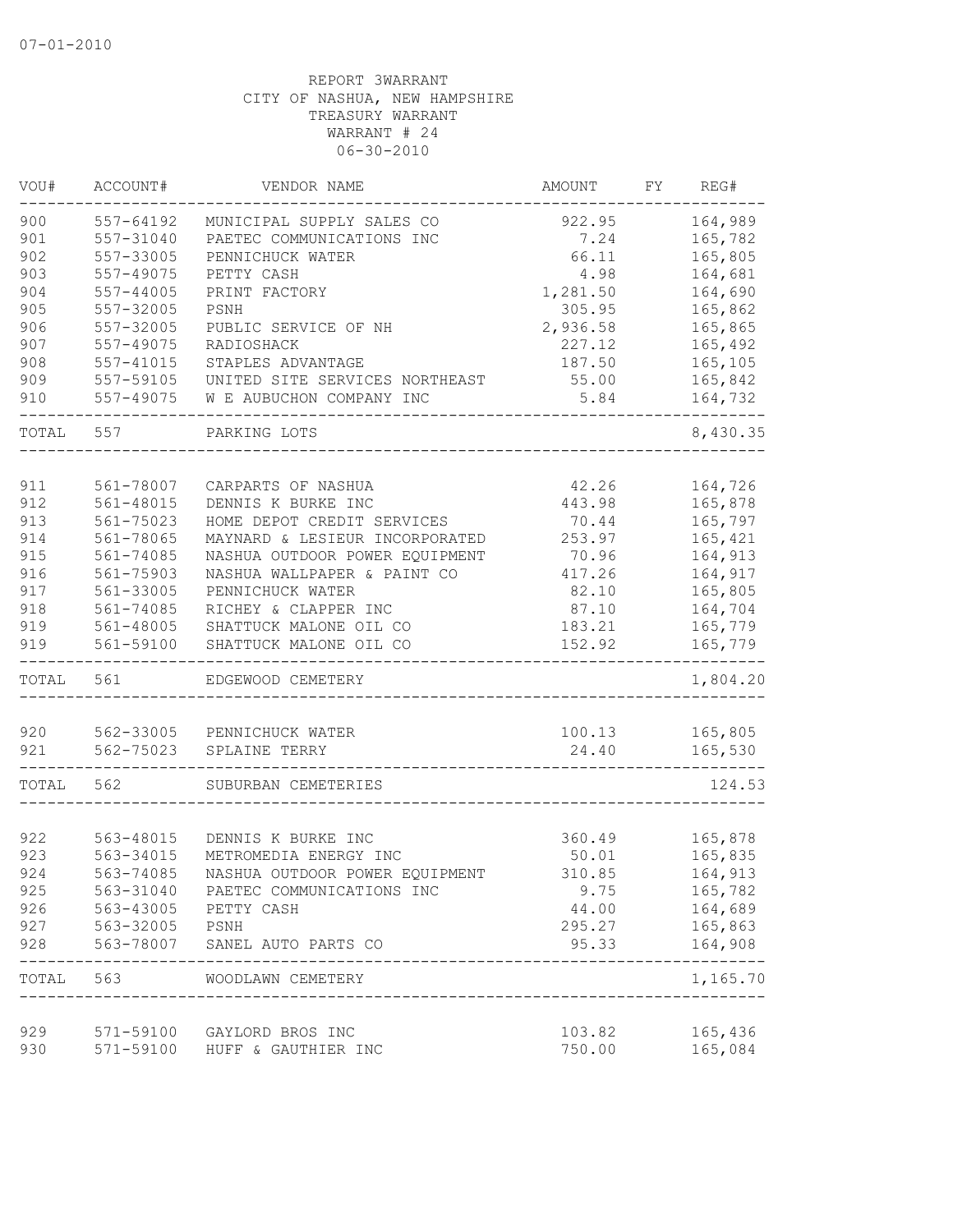| VOU#  | ACCOUNT#                | VENDOR NAME                              | AMOUNT FY REG# |          |
|-------|-------------------------|------------------------------------------|----------------|----------|
|       | 931 571-41005 SPILLER'S |                                          | $-70.62$       | 165,034  |
| 932   | 571-94005               | ST JOHN LUCY                             | 397.38         | 165,752  |
| 933   | 571-59100               | TEC                                      | 873.60         | 165,390  |
| TOTAL | 571                     | COMMUNITY DEVELOPMENT                    |                | 2,054.18 |
|       |                         |                                          |                |          |
| 934   | 572-95005               | AMERICAN CITY QUALITY FOUNDATI           | 75.00          | 165,831  |
| 935   | 572-95005               | AMERICAN PLANNING ASSOC                  | 579.00         | 165,879  |
| 936   | 572-95010               | <b>BUSINESSWEEK</b>                      | 110.00         | 165,816  |
| 937   | 572-91005               | FALK CARTER                              | 101.50         | 165,753  |
| 938   | 572-59100               | GREAT EASTERN TECHNOLOGY, INC            | 800.25         | 165,599  |
| 939   | 572-91005               | HOUSTON ROGER                            | 129.50         | 165,754  |
| 940   | 572-91005               | PETTY CASH                               | 81.75          | 164,681  |
| 941   | 572-91005               | PETTY CASH                               | 124.00         | 164,689  |
| 941   | 572-98029               | PETTY CASH                               | 27.36          | 164,689  |
| 942   | $572 - 44010$           | SPILLER'S                                | 503.00         | 165,034  |
| 943   | 572-49075               | STAPLES ADVANTAGE                        | 51.16          | 165,105  |
| 944   | 572-49025               | THE ECONOMIST                            | 137.19         | 165,822  |
| 945   | 572-49025               | THE WALL STREET JOURNAL                  | 120.88         | 165,841  |
| 946   | 572-49025               | THIS OLD HOUSE                           | 10.00          | 165,788  |
| 947   | 572-49025               | WEST COAST PUBLISHERS                    | 101.90         | 165,813  |
| TOTAL | 572                     | PLANNING DEPARTMENT                      |                | 2,952.49 |
| 948   |                         | 573-94005 GREATER NASHUA CHAMBER OF COMM | 40.00          | 165,794  |
| 948   |                         | 573-95005 GREATER NASHUA CHAMBER OF COMM | 217.50         | 165,794  |
| 949   | 573-95005               | NHCIBOR                                  | 621.92         | 165,854  |
|       |                         |                                          |                |          |
| TOTAL | 573                     | ECONOMIC DEVELOPMENT                     |                | 879.42   |
|       |                         |                                          |                |          |
| 950   | 575-45150               | AC MOORE INC                             | 16.00          | 164,938  |
| 951   | 575-45050               | ACCUITY INC                              | 927.00         | 165,818  |
| 952   | 575-45050               | AMAZON                                   | 31.95          | 165,874  |
| 952   | 575-45315               | AMAZON                                   | 19.99          | 165,874  |
| 953   |                         | 575-41015 ANCO SIGNS & STAMPS INC        | 15.60          | 165,021  |
| 954   | 575-45050               | BAKER & TAYLOR                           | 3,045.36       | 164,793  |
| 954   | 575-45050               | BAKER & TAYLOR                           | 904.89         | 164,794  |
| 954   | $575 - 45050$           | BAKER & TAYLOR                           | 831.90         | 164,795  |
| 955   | 575-45085               | BAKER & TAYLOR ENTERTAINMENT             | 107.96         | 164,785  |
| 955   | 575-45315               | BAKER & TAYLOR ENTERTAINMENT             | 2,341.69       | 164,785  |
| 956   | 575-91005               | BOLTON KATHY                             | 148.36         | 165,015  |
| 957   | 575-72060               | COCCI COMPUTER SERVICES INC              | 527.75         | 164,906  |
| 958   | 575-91015               | DESCHENES SUSAN                          | 145.00         | 165,071  |
| 959   | 575-45050               | ENFIELD PUBLISHING & DISTRIBUT           | 35.00          | 165,809  |
| 960   | 575-91005               | EYMAN CAROL                              | 37.40          | 164,749  |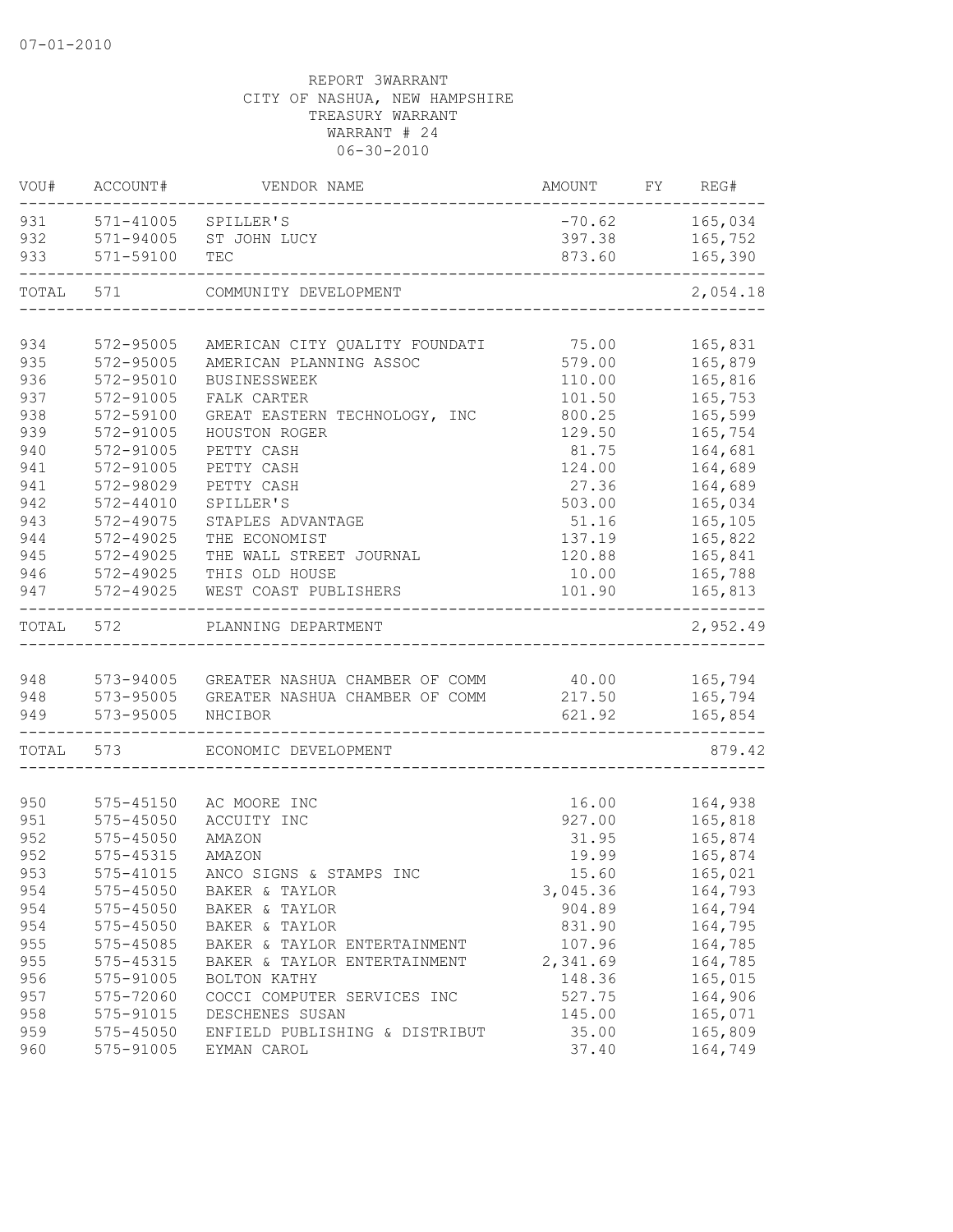| VOU#  | ACCOUNT#      | VENDOR NAME                    | AMOUNT   | FY | REG#      |
|-------|---------------|--------------------------------|----------|----|-----------|
| 961   | 575-45050     | GALE                           | 543.65   |    | 165,047   |
| 962   | 575-75023     | GRAINGER                       | 28.94    |    | 165,075   |
| 963   | 575-73015     | HIGHSMITH                      | 131.86   |    | 165,463   |
| 964   | 575-91015     | HINDERER JENNIFER              | 119.50   |    | 165,755   |
| 965   | 575-42005     | HOME DEPOT CREDIT SERVICES     | 30.98    |    | 165,797   |
| 965   | 575-42010     | HOME DEPOT CREDIT SERVICES     | 22.97    |    | 165,797   |
| 966   | 575-45050     | INFORMATION TODAY INC          | 225.05   |    | 164,806   |
| 967   | $575 - 45050$ | INGRAM LIBRARY SERVICES        | 3,000.99 |    | 165,091   |
| 968   | 575-91015     | MARKS BRUCE                    | 121.76   |    | 164,918   |
| 969   | 575-94005     | MATERA KERSTEN                 | 105.00   |    | 165,756   |
| 970   | 575-34015     | METROMEDIA ENERGY INC          | 418.55   |    | 165,835   |
| 971   | 575-45085     | MICROMARKETING LLC             | 249.14   |    | 164,899   |
| 972   | 575-45315     | MULTICULTURAL BOOKS & VIDEOS   | 106.79   |    | 164,927   |
| 973   | 575-45050     | NASHUA HIGH SCHOOL NORTH       | 75.00    |    | 165,806   |
| 974   | 575-45050     | NASHUA HIGH SCHOOL SOUTH       | 100.00   |    | 165,873   |
| 975   | $575 - 64165$ | NASHUA OUTDOOR POWER EQUIPMENT | 114.68   |    | 164,913   |
| 976   | 575-42005     | NEW ENGLAND PAPER & SUPPLY     | 285.08   |    | 164,937   |
| 976   | 575-42020     | NEW ENGLAND PAPER & SUPPLY     | 801.32   |    | 164,937   |
| 977   | 575-45085     | NEWSOUND                       | 23.34    |    | 165,353   |
| 978   | $575 - 45150$ | ORIENTAL TRADING CO INC        | 293.60   |    | 165,179   |
| 979   | 575-31040     | PAETEC COMMUNICATIONS INC      | 10.85    |    | 165,782   |
| 980   | 575-33005     | PENNICHUCK WATER               | 337.41   |    | 165,805   |
| 981   | 575-45050     | PERMA-BOUND                    | 2,795.21 |    | 165,432   |
| 982   | $575 - 45050$ | RANDOM HOUSE INC               | 35.00    |    | 165, 113  |
| 982   | 575-45085     | RANDOM HOUSE INC               | 50.00    |    | 165, 113  |
| 983   | 575-45085     | RECORDED BOOKS LLC             | 30.80    |    | 165,061   |
| 984   | 575-42015     | REXEL CLS                      | 40.99    |    | 165,304   |
| 985   | 575-45150     | SAM'S CLUB DIRECT              | 59.28    |    | 165,812   |
| 985   | 575-45315     | SAM'S CLUB DIRECT              | 194.32   |    | 165,812   |
| 986   | 575-41015     | SCHIFFMAYER PLASTICS CORP      | 303.82   |    | 165,851   |
| 987   | 575-73015     | SCHOOL OUTFITTERS              | 373.50   |    | 165,198   |
| 988   | 575-45050     | SIMON & SCHUSTER               | 64.58    |    | 164,786   |
| 989   | 575-45904     | UNION LEADER CORP              | 106.60   |    | 165,793   |
| 990   | 575-41005     | WB MASON COMPANY INC           |          |    | 164,751   |
| 991   | $575 - 46045$ | WORK'N GEAR LLC                | 28.97    |    | 164,803   |
| 992   | 575-91015     | ZAYA ALISON                    | 41.85    |    | 164,979   |
| TOTAL | 575           | PUBLIC LIBRARIES               |          |    | 20,407.23 |
|       |               |                                |          |    |           |
| 993   | 576-49075     | EMBROIDME OF NASHUA            | 775.22   |    | 165,281   |
| 994   | 576-91005     | FINDLEY MICHAEL                | 42.80    |    | 165,757   |
| 995   | 576-49025     | INTERNATIONAL CODE COUNCIL, IN | 852.25   |    | 165,085   |
| 996   | 576-49075     | PETTY CASH                     | 12.61    |    | 164,681   |
| 996   | 576-91005     | PETTY CASH                     | 41.80    |    | 164,681   |
| 997   | 576-91005     | PETTY CASH                     | 24.50    |    | 164,689   |
| 998   | 576-94005     | PETTY CASH                     | 35.00    |    | 164,681   |
| 999   | 576-91005     | TRACY WILLIAM                  | 130.00   |    | 165,758   |
|       |               |                                |          |    |           |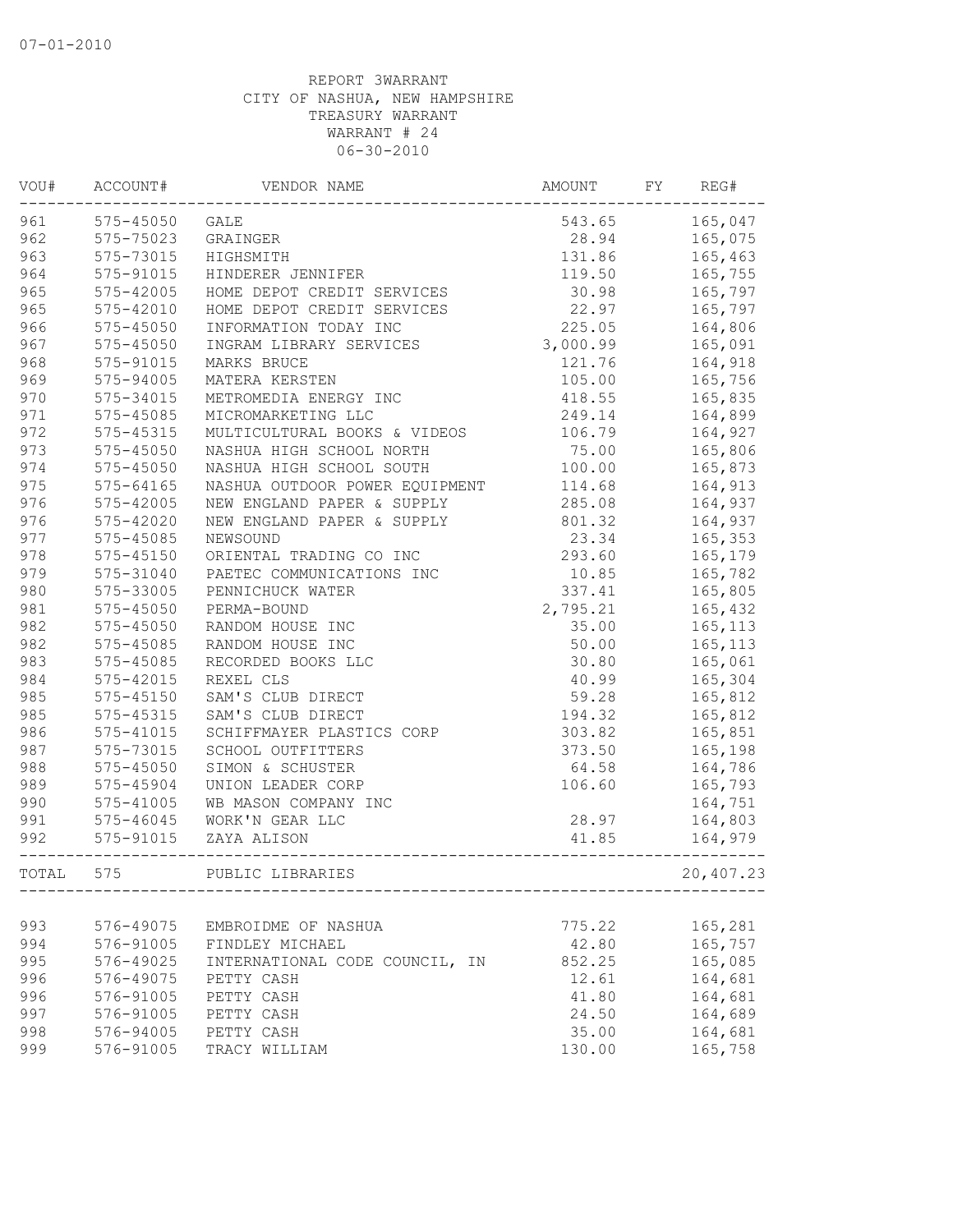| VOU# ACCOUNT#     |                                | AMOUNT    |          |
|-------------------|--------------------------------|-----------|----------|
|                   | TOTAL 576 BUILDING DEPARTMENT  |           | 1,914.18 |
|                   |                                |           |          |
| 220,841 581-49050 | ACCURATE LABEL DESIGNS INC     | 534.95    | 165,232  |
| 220,842 581-42130 | ACTION AUTHORIZED PARTS & ACCE | 81.50     | 165,279  |
| 220,843 581-53103 | ACUCARE NURSING PROFESSIONALS  | 3,758.18  | 165,162  |
| 220,844 581-53101 | ADULT LEARNING CENTER          | 447.13    | 165,060  |
| 220,844 581-84030 | ADULT LEARNING CENTER          | 26,325.00 | 165,060  |
| 220,845 581-49050 | AIA CORPORATION                | 1,380.00  | 165,635  |
| 220,846 581-42110 | ALARMAX DISTRIBUTORS INC       | 939.56    | 165,147  |
| 220,847 581-46040 | ALEC'S SHOE STORE INC          | 544.90    | 164,888  |
| 220,848 581-44005 | ALTERNATIVE COMMUNICATIONS SER | 295.00    | 165,035  |
| 220,849 581-75023 | AMERICAN TIME AND SIGNAL CO.   | 5,454.91  | 165,413  |
| 220,850 581-91005 | ANASTAS ROBERT                 | 20.63     | 165,420  |
| 220,851 581-41015 | ANCO SIGNS & STAMPS INC        | 11.75     | 165,787  |
| 220,852 581-94010 | ANTON LESLIE                   | 3,664.00  | 165,338  |
| 220,853 581-44005 | APPAREL PRINTING PROMOTIONS    | 170.00    | 165,359  |
| 220,854 581-31005 | AT&T                           | 32.73     | 165,884  |
| 220,855 581-49075 | B & S LOCKSMITH INC            | 526.92    | 164,975  |
| 220,855 581-77005 | B & S LOCKSMITH INC            | 842.97    | 164,975  |
| 220,856 581-91005 | BAGLEY MARCIA                  | 89.38     | 165,320  |
| 220,857 581-59130 | BARBERIAN MICHAEL              | 60.00     | 165,332  |
| 220,858 581-49035 | BARNES & NOBLE INC             | 397.21    | 164,694  |
| 220,858 581-49050 | BARNES & NOBLE INC             | 412.80    | 164,694  |
| 220,859 581-91005 | BATES DIANE                    | 31.50     | 165,224  |
| 220,860 581-42110 | BATTERY SPECIALISTS OF NH LLC  | 69.95     | 165,334  |
| 220,861 581-42120 | BEARINGS SPECIALTY CO INC      | 190.29    | 165,481  |
| 220,862 581-59130 | BECOTTE PAUL                   | 60.00     | 165,372  |
| 220,863 581-49050 | BELLETETES INC                 | 500.45    | 164,902  |
| 220,863 581-49075 | BELLETETES INC                 | 448.44    | 164,902  |
| 220,864 581-59130 | BOLDUC KEVIN                   | 60.00     | 165,300  |
| 220,865 581-56030 | BOYS & GIRLS CLUB OF GREATER N | 1,225.00  | 164,755  |
| 220,866 581-49050 | BRAIN POP                      | 195.00    | 165,239  |
| 220,867 581-59025 | BRIDGEPORT NATIONAL BINDERY IN | 481.75    | 165,199  |
| 220,868 581-91005 | BRIGGS DEBORAH                 | 143.00    | 165,337  |
| 220,869 581-91005 | BROWN LYNNE                    | 7.00      | 165,230  |
| 220,870 581-55010 | BUDGET CAR & TRUCK RENTAL      | 280.25    | 165,219  |
| 220,871 581-91005 | BURKE CHRISTINE                | 15.75     | 165,322  |
| 220,872 581-49050 | BURMAX CO INC                  | 940.32    | 165,238  |
| 220,873 581-49050 | C B SULLIVAN COMPANY INC       | 142.19    | 165,245  |
| 220,874 581-91005 | CALLAN KIMBERLY                | 156.75    | 165,346  |
| 220,875 581-94010 | CAMPBELL MEREDITH              | 540.00    | 165,265  |
| 220,876 581-55015 | CANTARA DEBORAH                | 720.00    | 164,829  |
| 220,877 581-42130 | CAPP INC                       | 5,619.00  | 165,131  |
| 220,878 581-49050 | CAPPS DIANE                    | 26.72     | 165,192  |
| 220,879 581-55018 | CARING HANDS TRANSPORTATION LL | 10,610.00 | 165,308  |
| 220,880 581-49050 | CARLEX                         | 746.52    | 165,132  |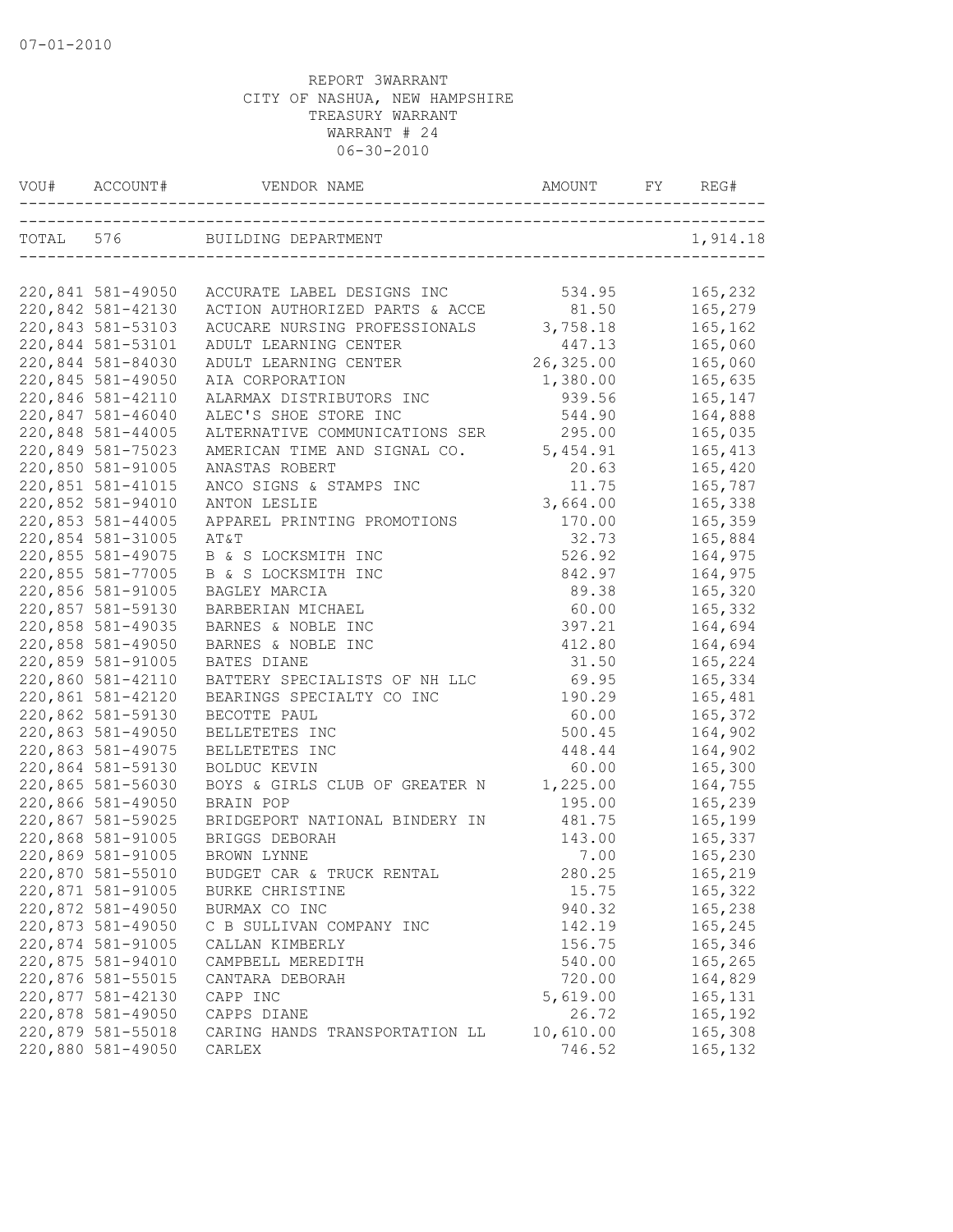| VOU#  | ACCOUNT#           | VENDOR NAME                    | AMOUNT    | FY | REG#     |
|-------|--------------------|--------------------------------|-----------|----|----------|
|       | 220,881 581-49050  | CARTRIDGE WORLD                | 1,028.91  |    | 165,286  |
|       | 220,881 581-49110  | CARTRIDGE WORLD                | 238.98    |    | 165,286  |
|       | 220,882 581-42110  | CED                            | 2, 134.25 |    | 164,700  |
|       | 220,883 581-42110  | CED                            | 1,156.00  |    | 164,787  |
|       | 220,884 581-84030  | CEDARCREST INC                 | 4,959.67  |    | 164,716  |
|       | 220,885 581-42010  | CENTRAL PAPER PRODUCTS CO      | 7,023.39  |    | 165,437  |
|       | 220,885 581-42020  | CENTRAL PAPER PRODUCTS CO      | 10,378.50 |    | 165,437  |
|       | 220,886 581-78007  | CHAPPELL TRACTOR SALES INC     | 11.22     |    | 164,760  |
|       | 220,887 581-84030  | CHILD AND FAMILY SERVICES      | 2,237.04  |    | 165,618  |
|       | 220,887 581-84055  | CHILD AND FAMILY SERVICES      | 4,359.36  |    | 165,618  |
|       | 220,888 581-41015  | CHRISTIAN PARTY RENTAL INC     | 413.00    |    | 164,916  |
|       | 220,889 581-78007  | CHUCK'S AUTO REPAIR INC        | 329.42    |    | 165,234  |
|       | 220,890 581-74092  | CITIWORKS INC                  | 820.00    |    | 165,259  |
| 1,000 | 581-49035          | CITIZENS BANK                  | 658.19    |    | 696      |
|       | 220,891 581-53101  | CLARK ASSOCIATES/DEBBIE CLARK  | 754.00    |    | 164,766  |
|       | 220,891 581-53103  | CLARK ASSOCIATES/DEBBIE CLARK  | 46,358.00 |    | 164,766  |
|       | 220,892 581-94010  | CLARK LEANNE                   | 1,440.00  |    | 165,151  |
|       | 220,893 581-91005  | CLARKE CYNTHIA                 | 750.01    |    | 165,318  |
|       | 220,894 581-49075  | COFFEE PAUSE                   | 85.00     |    | 165,381  |
|       | 220,895 581-75023  | COLLIN                         | 990.00    |    | 165,207  |
|       | 220,896 581-53103  | COMPASSIONATE STAFFING LLC     | 326.25    |    | 164,928  |
|       | 220,897 581-49050  | COMPUTER HUT OF N E INC        | 44.85     |    | 165,442  |
|       | 220,897 581-49075  | COMPUTER HUT OF N E INC        | 301.80    |    | 165,442  |
|       | 220,897 581-64192  | COMPUTER HUT OF N E INC        | 3,995.00  |    | 165,442  |
|       | 220,898 581-49050  | CONNECTICUT VALLEY BIOLOGICAL  | 530.59    |    | 165, 415 |
|       | 220,899 581-72010  | CONWAY OFFICE PRODUCTS LLC     | 33,050.60 |    | 164,861  |
|       | 220,900 581-44005  | COPY SHOP                      | 2,502.91  |    | 164,859  |
|       | 220,900 581-98030  | COPY SHOP                      | 1,800.00  |    | 164,859  |
|       | 220,901 581-91005  | COVART VIRGINIA L              | 29.65     |    | 165,354  |
|       | 220,902 581-49050  | CPO SCIENCE                    | 189.00    |    | 165,252  |
|       | 220,903 581-55015  | CRATEAU SALLY                  | 676.40    |    | 165,601  |
|       | 220,904 581-49050  | CRYSTAL ROCK BOTTLED WATER     | 172.33    |    | 165,316  |
|       | 220,905 581-78007  | D & R TOWING INC               | 461.35    |    | 165,407  |
|       | 220,906 581-53101  | DAILEANES MARK                 | 460.00    |    | 165,160  |
|       | 220,907 581-49050  | DELK ANNAMARIA                 | 79.99     |    | 165,213  |
|       | 220,908 581-59130  | DICAMPO MARK C                 | 60.00     |    | 165,037  |
|       | 220,909 581-91005  | DIONNE CLAUDIA M               | 49.30     |    | 164,954  |
|       | 220,910 581-78007  | DONOVAN EQUIPMENT CO INC       | 168.94    |    | 164,754  |
|       | 220,911 581-49050  | DREW JANE                      | 300.00    |    | 165,625  |
|       | 220,912 581-84030  | EASTER SEALS NEW HAMPSHIRE     | 9,612.72  |    | 165,064  |
|       | 220, 913 581-53100 | EBS HEALTHCARE                 | 9,555.00  |    | 165,356  |
|       | 220, 914 581-53101 | EDUCATION INC                  | 269.99    |    | 165,228  |
|       | 220, 915 581-49050 | ELECTRONIX EXPRESS             | 640.22    |    | 165,214  |
|       | 220,916 581-34015  | ENERGYNORTH PROPANE            | 177.72    |    | 165,428  |
|       | 220, 917 581-49035 | EPS/SCHOOL SPECIALTY INTERVENT | 250.95    |    | 165,621  |
|       | 220,917 581-49050  | EPS/SCHOOL SPECIALTY INTERVENT | 315.04    |    | 165,621  |
|       | 220,918 581-42130  | F W WEBB COMPANY               | 1,268.87  |    | 164,804  |
|       | 220,919 581-31005  | FAIR POINT COMMUNICATIONS INC  | 52.36     |    | 165,887  |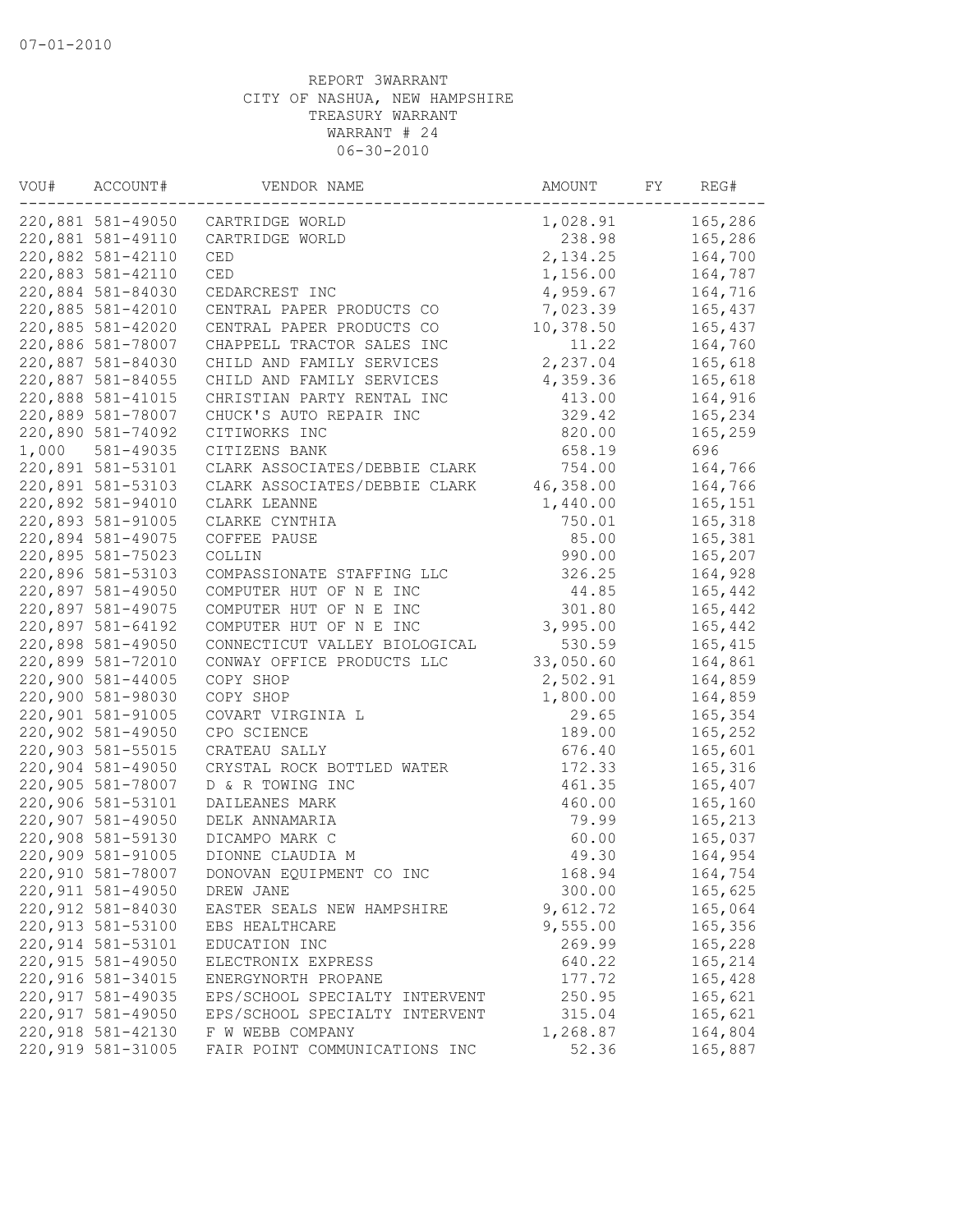| VOU#  | ACCOUNT#           | VENDOR NAME                    | AMOUNT      | FY | REG#    |
|-------|--------------------|--------------------------------|-------------|----|---------|
| 1,001 | 581-31005          | FAIRPOINT COMMUNICATIONS       | 755.05      |    | 165,839 |
|       | 220,920 581-31005  | FAIRPOINT COMMUNICATIONS INC   | 40.83       |    | 165,889 |
|       | 220, 921 581-31005 | FAIRPOINT COMMUNICATIONS INC   | 28.59       |    | 165,890 |
|       | 220, 922 581-34015 | FAIRPOINT COMMUNICATIONS INC   | 28.59       |    | 165,891 |
|       | 220,923 581-34015  | FAIRPOINT COMMUNICATIONS INC   | 31.56       |    | 165,892 |
|       | 220,924 581-34015  | FAIRPOINT COMMUNICATIONS INC   | 28.59       |    | 165,893 |
|       | 220, 925 581-31005 | FAIRPOINT COMMUNICATIONS INC   | 28.59       |    | 165,894 |
|       | 220,926 581-31005  | FAIRPOINT COMUNICATIONS INC    | 1,148.03    |    | 165,888 |
|       | 220,927 581-94010  | FALABELLA ERIN                 | 1,297.20    |    | 165,361 |
|       | 220,928 581-91005  | FARRENKOPF RICHARD             | 240.00      |    | 165,257 |
|       | 220,929 581-49075  | FASTENAL COMPANY               | 160.53      |    | 164,987 |
|       | 220,930 581-55010  | FIRST STUDENT INC              | 238.94      |    | 165,201 |
|       | 220, 931 581-41015 | FIRST STUDENT INC              | 45.50       |    | 165,208 |
|       | 220,931 581-49050  | FIRST STUDENT INC              | 415.32      |    | 165,208 |
|       | 220,931 581-55005  | FIRST STUDENT INC              | 2,455.77    |    | 165,208 |
|       | 220,931 581-55010  | FIRST STUDENT INC              | 110.12      |    | 165,208 |
|       | 220, 931 581-55015 | FIRST STUDENT INC              | 286, 929.82 |    | 165,208 |
|       | 220,931 581-55018  | FIRST STUDENT INC              | 2,717.97    |    | 165,208 |
|       | 220,931 581-55020  | FIRST STUDENT INC              | 147.38      |    | 165,208 |
|       | 220,931 581-55025  | FIRST STUDENT INC              | 111,893.75  |    | 165,208 |
|       | 220,931 581-55035  | FIRST STUDENT INC              | 1,300.00    |    | 165,208 |
|       | 220,932 581-49035  | FOLLETT LIBRARY RESOURCES      | 1,482.88    |    | 164,736 |
|       | 220,933 581-59130  | GADBOIS GERALD                 | 60.00       |    | 164,693 |
|       | 220,934 581-49050  | GALE                           | 1,979.00    |    | 165,047 |
|       | 220,935 581-49050  | GARELICK FARMS-LYNN            | 133.67      |    | 164,991 |
|       | 220,936 581-94010  | GIANNAKOPOULOS ELISABETH       | 1,524.00    |    | 165,607 |
|       | 220,937 581-49050  | GIBBS SMITH PUBLISHER          | 215.89      |    | 165,632 |
|       | 220,938 581-91005  | GOODWIN JENNIFER               | 30.63       |    | 165,157 |
|       | 220,939 581-94030  | GRADY JOHN                     | 493.00      |    | 165,178 |
|       | 220,940 581-42130  | GRAINGER                       | 1,095.88    |    | 164,826 |
|       | 220,941 581-53100  |                                | 160.00      |    |         |
|       | 220,942 581-84030  | GRANITE STATE SHUTTLE SERVICE  | 62, 112.60  |    | 165,369 |
|       |                    | GREATER LAWRENCE ED COLLABORAT |             |    | 165,222 |
|       | 220,943 581-56030  | GREATER NASHUA MENTAL HEALTH   | 11,690.40   |    | 165,837 |
|       | 220,944 581-91005  | GREENBERG ELLEN                | 377.00      |    | 165,314 |
|       | 220,945 581-59130  | HARRINGTON BRIAN               | 60.00       |    | 165,325 |
|       | 220,946 581-94010  | HARRINGTON MICHAEL             | 1,040.00    |    | 165,059 |
|       | 220,947 581-74092  | HARRIS EQUIPMENT REPAIR SERVIC | 586.50      |    | 165,419 |
|       | 220,948 581-42130  | HEATING SPECIALTIES OF NH INC  | 57.60       |    | 165,408 |
|       | 220,949 581-78007  | HEAVY DUTY TRUCK & DIESEL SERV | 479.84      |    | 165,410 |
|       | 220,950 581-49050  | <b>HEINEMANN</b>               | 577.50      |    | 165,177 |
|       | 220,951 581-94010  | HERBERT TIMOTHY                | 1,072.80    |    | 165,376 |
|       | 220,952 581-94010  | HOFFMAN GARY                   | 17.04       |    | 165,341 |
|       | 220,953 581-75023  | HOLLIS CONSTRUCTION INC        | 1,480.00    |    | 164,837 |
|       | 220,954 581-49075  | HOME DEPOT CREDIT SERVICES     | 588.66      |    | 165,189 |
|       | 220,955 581-49050  | HOME DEPOT CREDIT SERVICES     | 2,266.19    |    | 165,227 |
|       | 220,956 581-49050  | HOME DEPOT CREDIT SERVICES     | 113.95      |    | 165,271 |
|       | 220,957 581-55018  | HOOKSETT SCHOOL DISTRICT       | 500.00      |    | 165,384 |
|       | 220,957 581-84055  | HOOKSETT SCHOOL DISTRICT       | 23, 222.71  |    | 165,384 |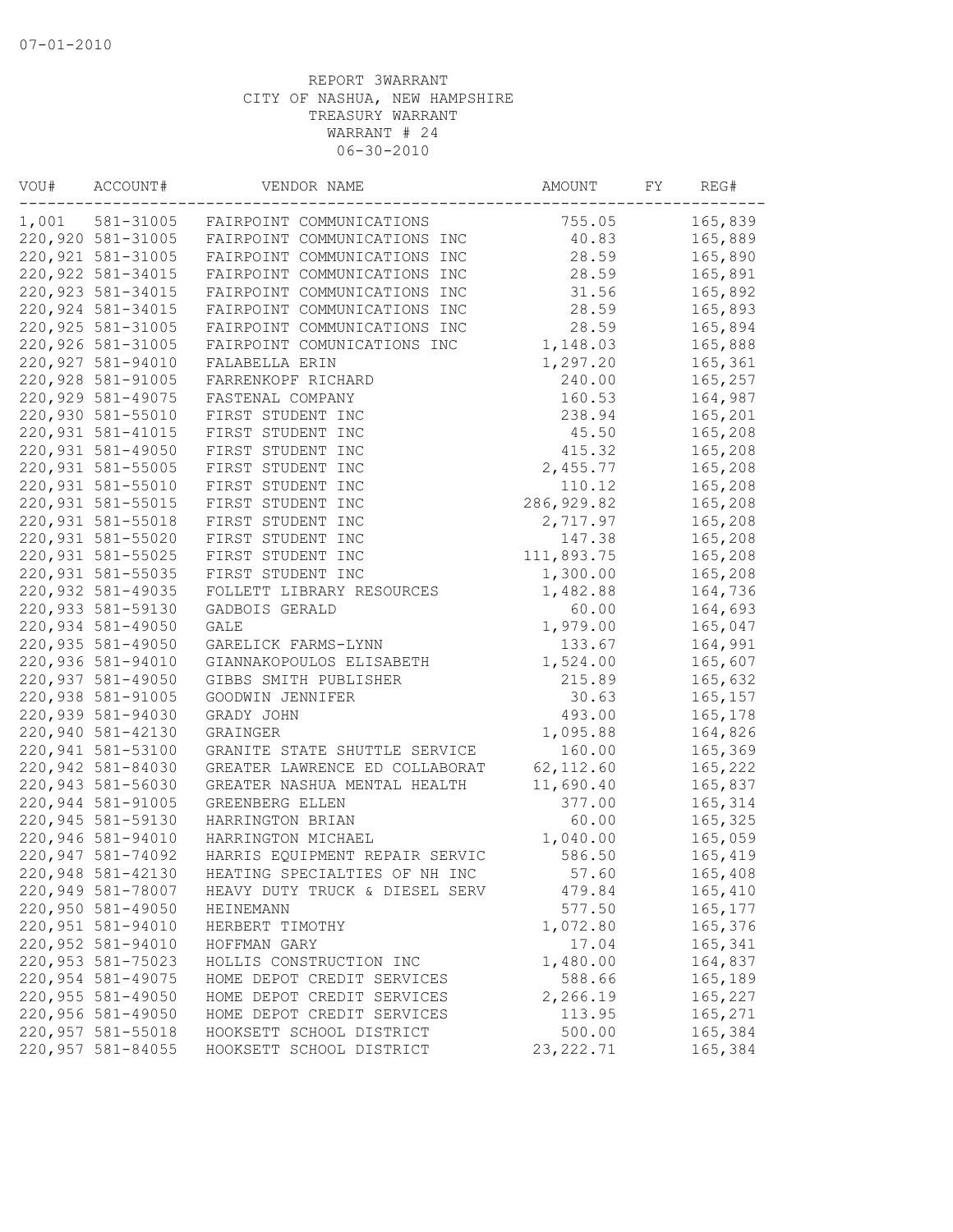| VOU# | ACCOUNT#                               | VENDOR NAME                                                | AMOUNT              | FY | REG#               |
|------|----------------------------------------|------------------------------------------------------------|---------------------|----|--------------------|
|      | 220,958 581-84030                      | INSTITUTE OF PROFESSIONAL PRAC                             | 1,422.45            |    | 165,289            |
|      | 220,959 581-41040                      | INTEGRATED OFFICE SOLUTIONS                                | 780.00              |    | 165,327            |
|      | 220,960 581-53100                      | J P CHEMICAL CO INC                                        | 1,401.00            |    | 165,145            |
|      | 220,961 581-49050                      | J W PEPPER & SON INC                                       | 1,816.11            |    | 164,831            |
|      | 220,962 581-51015                      | JACKSON LEWIS LLP                                          | 1,861.00            |    | 165,474            |
|      | 220,963 581-49910                      | JOHN DEERE LANDSCAPES/LESCO                                | 342.76              |    | 165,195            |
|      | 220,963 581-75023                      | JOHN DEERE LANDSCAPES/LESCO                                | 3,220.00            |    | 165,195            |
|      | 220,964 581-44005                      | JOSTENS INC                                                | 115.37              |    | 165, 173           |
|      | 220,965 581-56030                      | KNAPP DEBORAH                                              | 584.00              |    | 165,326            |
|      | 220,966 581-94010                      | KROM MARY                                                  | 1,248.00            |    | 165,216            |
|      | 220,967 581-49910                      | LARCHMONT ENGINEERING & IRRIGA                             | 90.33               |    | 164,870            |
|      | 220,968 581-94010                      | LARGY STEPHEN                                              | 1,072.80            |    | 165,416            |
|      | 220,969 581-91005                      | LATINA DONNA                                               | 52.13               |    | 165,225            |
|      | 220,970 581-84030                      | LEARNING CENTER FOR THE DEAF                               | 12,682.68           |    | 165,310            |
|      | 220,971 581-74092                      | LEVESQUES SEW & VAC INC                                    | 504.35              |    | 165,610            |
|      | 220,972 581-49055                      | LIBRARY VIDEO COMPANY                                      | 32.99               |    | 165,148            |
|      | 220,973 581-49075                      | LINEN & SHADE BIN INC                                      | 399.00              |    | 165,139            |
|      | 220,974 581-84055                      | LITCHFIELD SCHOOL DISTRICT                                 | 5,891.58            |    | 165,210            |
|      | 220,975 581-49050                      | LOCHHEAD PAULA                                             | 406.99              |    | 165,165            |
|      | 220,976 581-91005                      | LOFTUS JUDITH                                              | 41.75               |    | 165,172            |
|      | 220,977 581-42110                      | M & M ELECTRICAL SUPPLY CO INC                             | 4,904.45            |    | 165,402            |
|      | 220,978 581-59080                      | M & N SPORTS LLC                                           | 2,256.50            |    | 164,907            |
|      | 220,978 581-74092                      | M & N SPORTS LLC                                           | 741.90              |    | 164,907            |
|      | 220,979 581-49050                      | MAGLIO RITA                                                | 76.48               |    | 165,180            |
|      | 220,980 581-75023                      | MAGUIRE EQUIPMENT INC                                      | 609.45              |    | 165,017            |
|      | 220,981 581-84030                      | MANCHESTER SCHOOL DISTRICT                                 | 65,000.00           |    | 165,294            |
|      | 220,982 581-49050                      | MANSFIELD PAPER CO INC                                     | 297.56              |    | 165,411            |
|      | 220,983 581-49050                      | MARKET BASKET                                              | 2,064.62            |    | 164,920            |
|      | 220,984 581-94010                      | MARTEL REBECCA                                             | 2,836.80            |    | 165,649            |
|      | 220,985 581-75090                      | MARVELL PLATE GLASS INC                                    | 242.00              |    | 164,730            |
|      | 220,986 581-78007                      | MAYNARD & LESIEUR INCORPORATED                             | 289.25              |    | 165,421            |
|      | 220,987 581-53103                      | MCCARTNEY AMY                                              | 6,655.50            |    | 165,317            |
|      | 220,988 581-47010                      | MCGRAW HILL COMPANIES                                      | 20.00               |    | 164,877            |
|      | 220,988 581-49035                      | MCGRAW HILL COMPANIES                                      | 426.00              |    | 164,877            |
|      | 220,988 581-49050                      | MCGRAW HILL COMPANIES                                      | 7,095.07            |    | 164,877            |
|      | 220,989 581-49050                      | MCMAHON PATRICIA                                           | 70.96               |    | 165,236            |
|      | 220,990 581-95005                      | MENC                                                       | 117.00              |    | 165,167            |
|      | 220,991 581-55018                      | MERRIMACK SCHOOL DISTRICT                                  | 3,345.00            |    | 164,691            |
|      |                                        |                                                            |                     |    | 165, 311           |
|      | 220,992 581-84030<br>220,992 581-84055 | MERRIMACK SPECIAL EDUCATION<br>MERRIMACK SPECIAL EDUCATION | 44,484.16<br>992.95 |    | 165,311            |
|      | 220,993 581-84030                      | MERRIMACK VALLEY SCHOOL DISTRI                             | 6,750.00            |    |                    |
|      | 220,994 581-34015                      | METROMEDIA ENERGY INC                                      | 37,691.55           |    | 165,209<br>165,886 |
|      |                                        |                                                            |                     |    |                    |
|      | 220,995 581-47010                      | MFASCO                                                     | 1,419.96            |    | 164,734            |
|      | 220,996 581-75023                      | MILL METALS CORP                                           | 282.00              |    | 165,022            |
|      | 220,997 581-49050                      | MODERN SCHOOL SUPPLIES INC                                 | 41.25               |    | 164,900            |
|      | 220,998 581-53103                      | MOORE SANDRA                                               | 1,036.00            |    | 165,424            |
|      | 220,999 581-84055                      | MOUNT PROSPECT ACADEMY INC                                 | 3,955.61            |    | 165,247            |
|      | 221,000 581-53100                      | MULTI-STATE BILLING SERVICES L                             | 246.28              |    | 165,319            |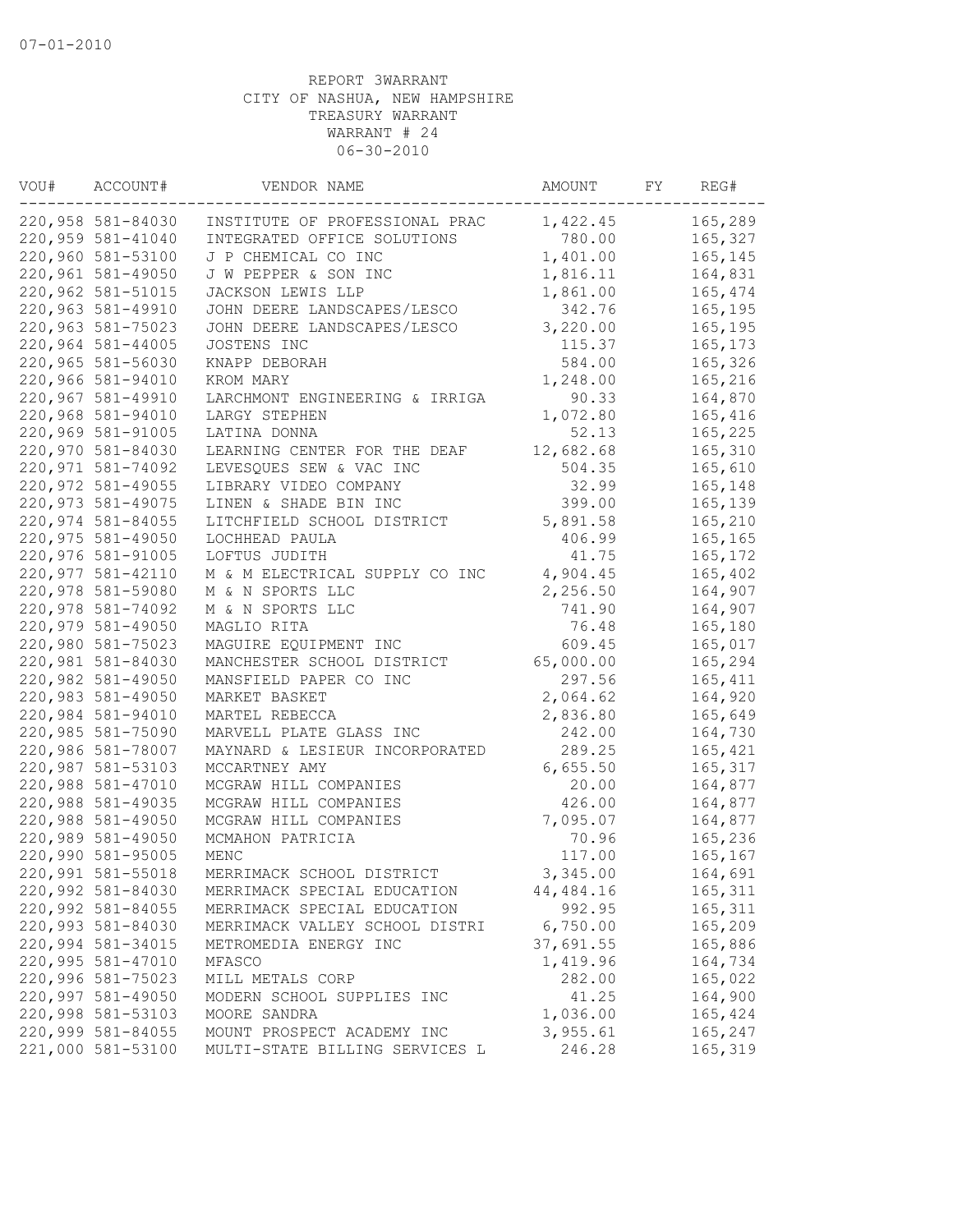| VOU#  | ACCOUNT#          | VENDOR NAME                    | AMOUNT    | FY | REG#    |
|-------|-------------------|--------------------------------|-----------|----|---------|
|       | 221,001 581-49050 | MUSIC & ART CENTERS            | 240.00    |    | 165,391 |
|       | 221,001 581-64192 | MUSIC & ART CENTERS            | 966.19    |    | 165,391 |
|       | 221,002 581-49050 | MUSIC IS ELEMENTARY            | 22.95     |    | 164,721 |
|       | 221,003 581-49910 | NARDONE SAND & GRAVEL CO INC   | 714.00    |    | 164,894 |
|       | 221,004 581-84030 | NASHOBA LEARNING GROUP         | 16,001.39 |    | 165,275 |
|       | 221,005 581-75090 | NASHUA GLASS                   | 19.00     |    | 165,403 |
|       | 221,006 581-49050 | NASHUA OUTDOOR POWER EQUIPMENT | 409.13    |    | 164,913 |
|       | 221,006 581-49910 | NASHUA OUTDOOR POWER EQUIPMENT | 458.31    |    | 164,913 |
| 1,002 | 581-45295         | NASHUA SCHOOL DISTRICT #42     | 495.00    |    | 686     |
|       | 221,007 581-49075 | NASHUA WALLPAPER & PAINT CO    | 56.50     |    | 164,917 |
|       | 221,008 581-78007 | NASHUA WHOLESALE TIRE INC      | 95.00     |    | 164,873 |
|       | 221,009 581-42010 | NATIONAL CHEMICAL LABS INC     | 40,006.20 |    | 165,215 |
|       | 221,010 581-95005 | NATIONAL COUNCIL OF TEACHERS   | 104.00    |    | 165,262 |
|       | 221,011 581-34015 | NATIONAL GRID                  | 2,824.41  |    | 165,898 |
|       | 221,012 581-49050 | NCS PEARSON INC                | 576.64    |    | 165,204 |
|       | 221,013 581-53102 | NEASC INC                      | 387.05    |    | 164,858 |
|       | 221,014 581-41015 | NELMS                          | 850.00    |    | 164,701 |
|       | 221,015 581-74092 | NELSON PIANO SERVICE/FRANK J N | 590.00    |    | 164,882 |
|       | 221,016 581-94030 | NHSDC                          | 450.00    |    | 165,651 |
|       | 221,017 581-41015 | NORDISCO                       | 189.96    |    | 165,249 |
|       | 221,018 581-49050 | NORTHCENTER FOODSERVICE        | 378.48    |    | 165,206 |
|       | 221,019 581-64192 | NORTHEAST FOOD SVC EQUIPMENT & | 458.14    |    | 164,752 |
|       | 221,020 581-91005 | O'CONNOR MARIANNE              | 52.00     |    | 165,240 |
|       | 221,021 581-49050 | OMNITRON ELECTRONICS INC       | 178.20    |    | 165,397 |
|       | 221,022 581-31005 | ONE COMMUNICATIONS             | $-506.72$ |    | 165,869 |
|       | 221,022 581-31040 | ONE COMMUNICATIONS             | 769.83    |    | 165,869 |
|       | 221,023 581-91005 | OUELLETTE MARTHA               | 30.97     |    | 165,251 |
|       | 221,024 581-91005 | PAPANICOLAOU PAULA             | 31.13     |    | 165,182 |
|       | 221,025 581-49050 | PARADIS KELLEY I               | 56.00     |    | 165,174 |
|       | 221,026 581-53100 | PARAMOUNT COMPUTERS LLC        | 500.00    |    | 165,378 |
|       | 221,027 581-49075 | PASEK                          | 56.35     |    | 164,990 |
|       | 221,028 581-49050 | PAXTON-PATTERSON               | 26.20     |    | 164,934 |
|       | 221,029 581-49050 | PEARSON EDUCATION              | 1,034.55  |    | 165,253 |
|       | 221,030 581-49035 |                                | $-392.35$ |    |         |
|       |                   | PEARSON EDUCATION              |           |    | 165,255 |
|       | 221,029 581-49050 | PEARSON EDUCATION              | 550.15    |    | 165,255 |
|       | 221,031 581-33005 | PENNICHUCK WATER WORKS INC     | 10,281.15 |    | 165,786 |
|       | 221,032 581-43005 | PETTY CASH                     | 14.04     |    | 165,759 |
|       | 221,032 581-49050 | PETTY CASH                     | 21.25     |    | 165,759 |
|       | 221,033 581-43005 | PETTY CASH                     | 12.21     |    | 165,760 |
|       | 221,034 581-43005 | PETTY CASH                     | 85.20     |    | 165,761 |
|       | 221,035 581-41015 | PETTY CASH                     | 120.90    |    | 165,762 |
|       | 221,036 581-43005 | PETTY CASH                     | 48.40     |    | 165,763 |
|       | 221,036 581-49050 | PETTY CASH                     | 10.00     |    | 165,763 |
|       | 221,037 581-49050 | PETTY CASH                     | 480.00    |    | 165,764 |
|       | 221,037 581-49075 | PETTY CASH                     | 960.00    |    | 165,764 |
|       | 221,038 581-94010 | PHAIR LUANNE                   | 1,260.80  |    | 165,604 |
|       | 221,039 581-84055 | PINE HAVEN BOYS CENTER         | 3,061.00  |    | 165,143 |
|       | 221,040 581-53100 | PITNEY BOWES INC               | 465.00    |    | 165,104 |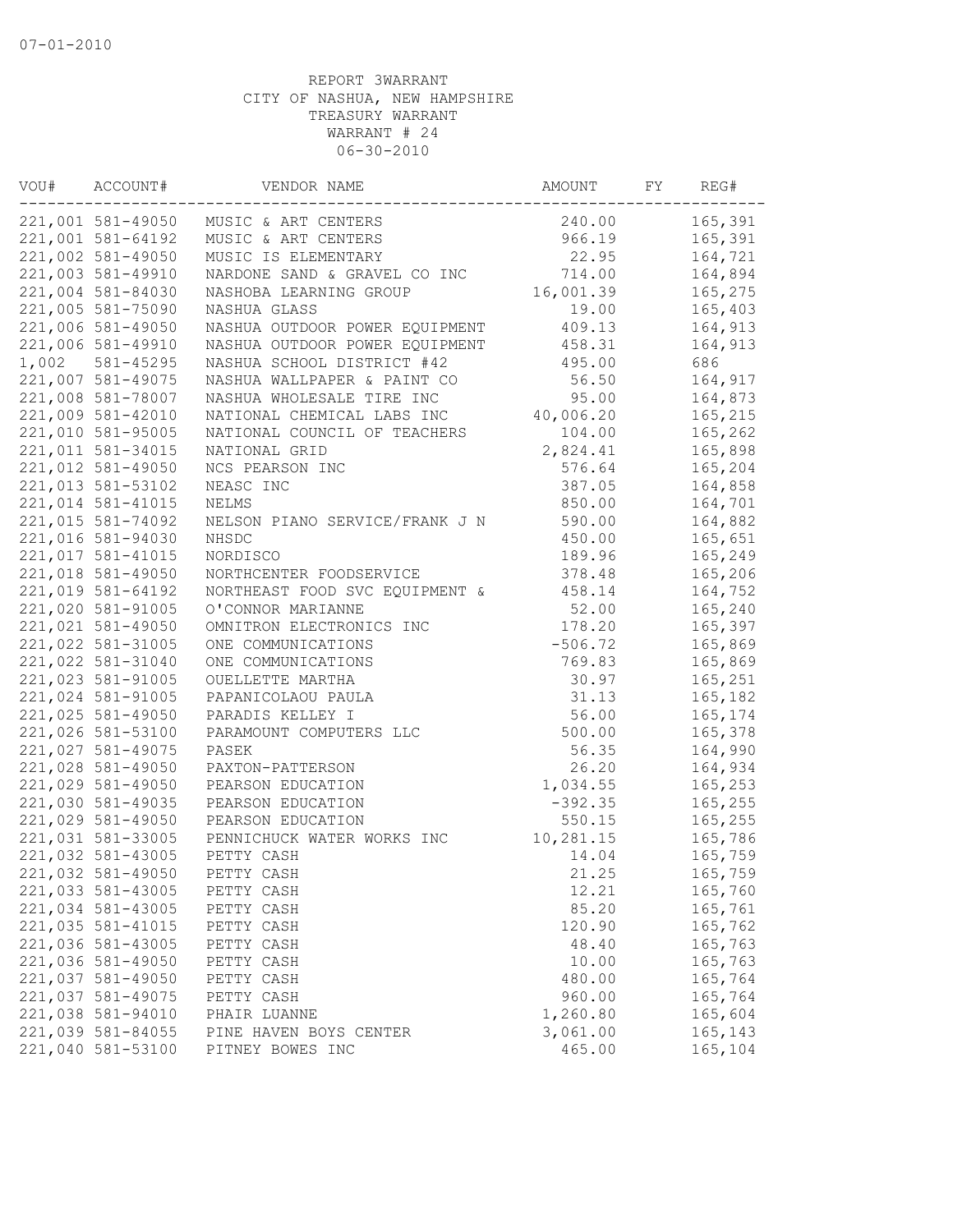| VOU# | ACCOUNT#          | VENDOR NAME                    | AMOUNT    | FY | REG#     |
|------|-------------------|--------------------------------|-----------|----|----------|
|      | 221,041 581-49050 | PITSCO INC                     | 29.25     |    | 164,698  |
|      | 221,042 581-49035 | PLACE PATRICIA                 | 78.94     |    | 165,163  |
|      | 221,042 581-91005 | PLACE PATRICIA                 | 85.15     |    | 165,163  |
|      | 221,043 581-49050 | POULIN CATHERINE               | 520.50    |    | 165,197  |
|      | 221,044 581-49910 | POWER WASHER SALES             | 13.74     |    | 165,096  |
|      | 221,045 581-44005 | PREMIER AGENDAS INC            | 2,420.00  |    | 165,278  |
|      | 221,046 581-64192 | PRO AV SYSTEMS INC             | 5,942.62  |    | 165,287  |
|      | 221,047 581-53100 | PROGRESSUS THERAPY LLC         | 6,915.00  |    | 165,366  |
|      | 221,048 581-84030 | PROTESTANT GUILD FOR HUMAN SVC | 14,363.94 |    | 165,383  |
|      | 221,049 581-53100 | PROVENCHER JEANNE              | 1,600.00  |    | 165,343  |
|      | 221,050 581-55015 | PROVIDER ENTERPRISES INC (THE) | 20,754.00 |    | 165,190  |
|      | 221,050 581-55018 | PROVIDER ENTERPRISES INC (THE) | 35,902.00 |    | 165,190  |
|      | 221,051 581-32005 | PSNH                           | 1,584.58  |    | 165,868  |
|      | 221,052 581-32005 | PUBLIC SERVICE OF NH           | 59,749.98 |    | 165,865  |
|      | 221,053 581-53085 | QUIMBY EYE CARE INC            | 257.50    |    | 165,141  |
|      | 221,054 581-49050 | RASMUSSEN VERONICA             | 45.56     |    | 165,258  |
|      | 221,055 581-49050 | RAYMOND GEDDES & CO INC        | 242.76    |    | 165,307  |
|      | 221,056 581-53103 | READYNURSE STAFFING SERVICES   | 1,890.76  |    | 164,819  |
|      | 221,057 581-49050 | REALLY GOOD STUFF INC          | 267.33    |    | 165,161  |
|      | 221,058 581-18088 | RED JACKET MOUNTAIN VIEW       | 377.00    |    | 164,939  |
|      | 221,059 581-84030 | REGIONAL SERVICES & EDUCATION  | 38,608.46 |    | 164,720  |
|      | 221,060 581-42110 | REXEL CLS                      | 166.47    |    | 165,304  |
|      | 221,061 581-49050 | ROCHESTER 100 INC              | 570.00    |    | 165,270  |
|      | 221,062 581-91005 | RONDEAU MARCIA                 | 1.82      |    | 165,293  |
|      | 221,063 581-91005 | RONDEAU MARICIA B              | 22.20     |    | 165,292  |
|      | 221,064 581-59130 | RUSSELL RYAN                   | 60.00     |    | 165,396  |
|      | 221,065 581-91005 | RYAN DAVID                     | 70.70     |    | 165,305  |
|      | 221,066 581-78007 | SANEL AUTO PARTS CO            | 154.16    |    | 164,908  |
|      | 221,067 581-49050 | SARGENT-WELCH                  | 516.90    |    | 164,783  |
|      | 221,068 581-74092 | SAULNIER ALLAN                 | 120.00    |    | 164,947  |
|      | 221,069 581-59130 | SCHIANA ROBERT                 | 80.00     |    | 165,634  |
|      | 221,070 581-49050 | SCHOLASTIC INCORPORATED        | 51.88     |    | 165,440  |
|      | 221,071 581-41015 | SCHOOL SPECIALTY INC           | 285.52    |    | 165, 175 |
|      | 221,071 581-41015 | SCHOOL SPECIALTY INC           | 15.80     |    | 165,176  |
|      | 221,071 581-49050 | SCHOOL SPECIALTY INC           | 8,180.96  |    | 165,175  |
|      | 221,071 581-49050 |                                |           |    |          |
|      |                   | SCHOOL SPECIALTY INC           | 3,468.56  |    | 165,176  |
|      | 221,072 581-84030 | SEACOAST LEARNING COLLABORATIV | 13,873.50 |    | 165,284  |
|      | 221,073 581-84030 | SERESC                         | 17,397.38 |    | 164,718  |
|      | 221,074 581-49075 | SHIFFLER EQUIPMENT SALES INC   | 3,631.20  |    | 165,142  |
|      | 221,075 581-91005 | SICILIA KATHRYN                | 214.12    |    | 165,312  |
|      | 221,076 581-91005 | SILLICH MOLLY                  | 97.25     |    | 165,202  |
|      | 221,077 581-72060 | SIMPLEXGRINNELL                | 435.00    |    | 164,714  |
|      | 221,078 581-94030 | SKILLPATH SEMINARS             | 199.00    |    | 165,871  |
|      | 221,079 581-53100 | SOUTHERN NH SPEECH-LANGUAGE    | 212.50    |    | 165,336  |
|      | 221,080 581-84030 | SPAULDING YOUTH CENTER         | 4,289.67  |    | 164,702  |
|      | 221,081 581-94030 | SPEIDEL KATHY                  | 99.00     |    | 165,624  |
|      | 221,082 581-55015 | SPIRO AMANDA                   | 700.00    |    | 165,382  |
|      | 221,083 581-75023 | STANLEY ACCESS TECH            | 320.54    |    | 165,274  |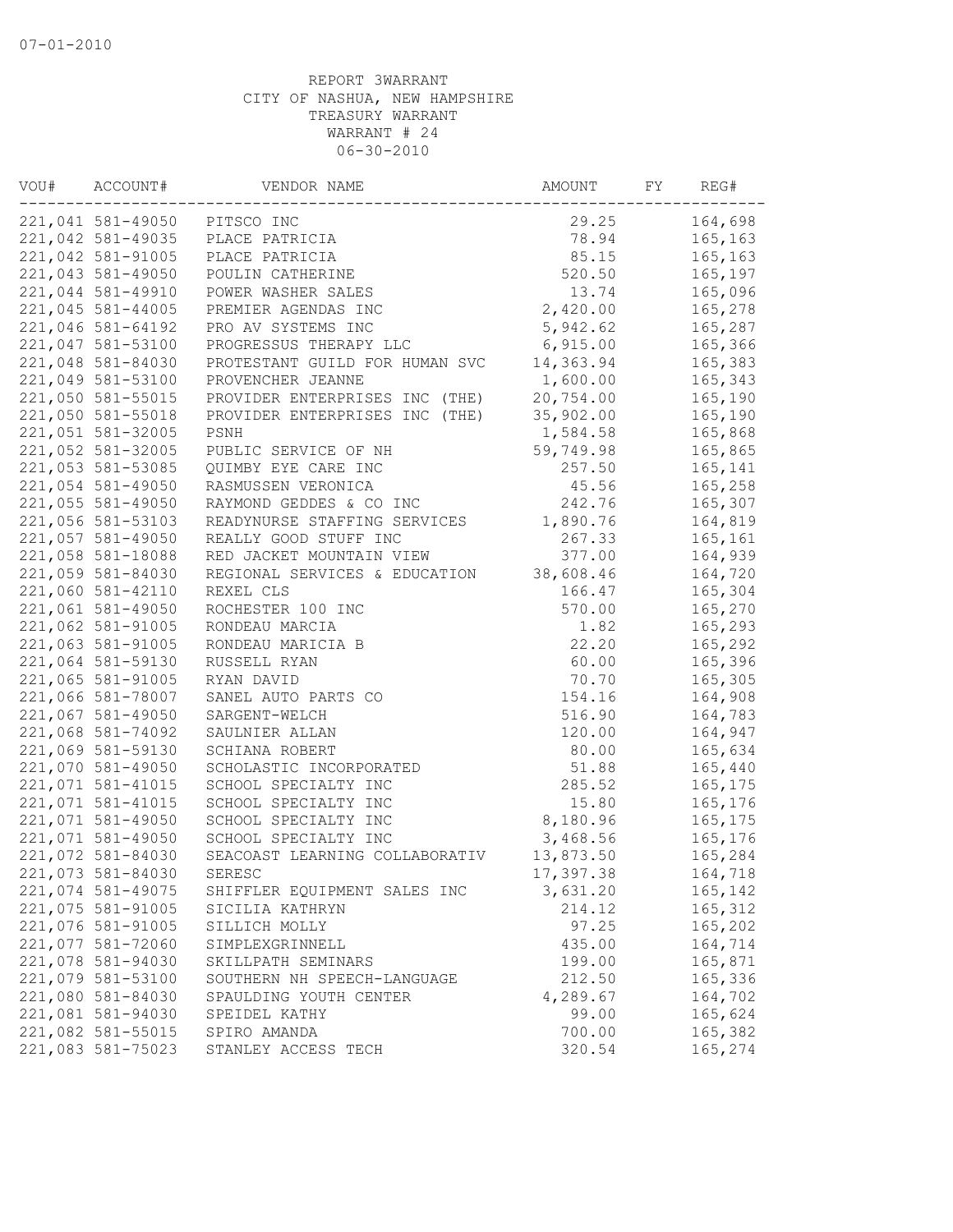| VOU#      | ACCOUNT#           | VENDOR NAME                                   | AMOUNT    | FY<br>REG#         |
|-----------|--------------------|-----------------------------------------------|-----------|--------------------|
|           | 221,084 581-74092  | STANLEY ELEVATOR COMPANY INC                  | 740.52    | 165,443            |
|           | 221,085 581-41015  | STAPLES BUSINESS ADVANTAGE                    | 1,571.24  | 165,026            |
|           | 221,085 581-41015  | STAPLES BUSINESS ADVANTAGE                    | 34.81     | 165,027            |
|           | 221,085 581-41040  | STAPLES BUSINESS ADVANTAGE                    | 1,420.19  | 165,026            |
|           | 221,085 581-41045  | STAPLES BUSINESS ADVANTAGE                    | 33.85     | 165,026            |
|           | 221,085 581-49050  | STAPLES BUSINESS ADVANTAGE                    | 4,818.51  | 165,026            |
|           | 221,085 581-49050  | STAPLES BUSINESS ADVANTAGE                    | 1,793.68  | 165,027            |
|           | 221,085 581-49110  | STAPLES BUSINESS ADVANTAGE                    | 463.93    | 165,026            |
|           | 221,086 581-49050  | STONE HALLIE                                  | 175.00    | 165,355            |
|           | 221,087 581-44005  | SUNSHINE STATE PROMOTIONS                     | 182.25    | 165,425            |
|           | 221,088 581-55015  | SUTHERLAND DONNA M                            | 331.10    | 165,648            |
|           | 221,089 581-94010  | SWANN CHERRIE                                 | 2,728.40  | 165, 313           |
|           | 221,090 581-49050  | TEACHER'S DISCOVERY                           | 263.77    | 165,191            |
|           | 221,091 581-49035  | TOADSTOOL BOOKSHOP                            | 33.58     | 164,855            |
|           | 221,091 581-49050  | TOADSTOOL BOOKSHOP                            | 524.25    | 164,855            |
|           | 221,092 581-49050  | TOLEDO P E SUPPLY CO                          | 116.91    | 165,188            |
|           | 221,093 581-59130  | TORR MARK                                     | 80.00     | 165,633            |
|           | 221,094 581-42120  | TOTAL AIR SUPPLY INC                          | 99.70     | 165,020            |
|           | 221,095 581-78007  | TOWERS MOTOR PARTS CORP                       | 67.28     | 165,046            |
|           | 221,096 581-75015  | TRANE US INC                                  | 4,608.51  | 165,164            |
|           | 221,097 581-43005  | UNITED PARCEL SERVICE                         | 16.15     | 165,140            |
|           | 221,098 581-42120  | UNITED SUPPLY INC                             | 93.85     | 165,235            |
|           | 221,099 581-49095  | UNIVERSITY OF OREGON                          | 65.00     | 165,357            |
|           | 221,100 581-43005  | UPS FREIGHT                                   | 35.00     | 165,845            |
|           | 221,101 581-94030  | VALADE COLETTE                                | 509.00    | 165,196            |
|           | 221,102 581-49035  | VANDERBILT UNIVERSITY                         | 140.00    | 165,628            |
|           | 221,103 581-59130  | VELINO JAMES L                                | 80.00     | 165,038            |
|           | 221,104 581-56030  | VERIZON WIRELESS ARENA                        | 7,472.50  | 165,652            |
|           | 221,105 581-84030  | VERMONT CTR FOR THE DEAF &                    | 29,733.20 | 165,330            |
|           | 221,106 581-75180  | VIKING ROOFING, INC.                          | 402.57    | 165,277            |
|           | 221,107 581-83004  | VISION SERVICE PLAN-NH                        | 187.22    | 165,896            |
|           | 221,108 581-47010  | VOSE ANN                                      | 20.00     | 165,623            |
|           | 221,109 581-49075  | W E AUBUCHON CO INC                           | 100.81    | 165,883            |
|           | 221,110 581-49050  | WALMART COMMUNITY                             | 584.91    | 165, 112           |
|           | 221, 111 581-55018 | WALTHAM CENTRAL SCHOOL                        | 420.00    | 165,405            |
|           | 221, 112 581-94010 | WARD LINDSAY                                  | 1,111.38  | 165,335            |
|           | 221, 113 581-41040 | WB MASON COMPANY INC                          | 236.25    | 164,751            |
|           | 221, 113 581-41045 | WB MASON COMPANY INC                          | 4,534.95  | 164,751            |
|           | 221, 114 581-59130 | WHITTLE KENDRICK                              | 180.00    | 165,370            |
|           | 221, 115 581-49050 | WILLIAM V. MACGILL & COMPANY                  | 701.17    | 164,857            |
|           | 221, 116 581-59130 | WRISLEY WILLIAM                               | 80.00     | 165,371            |
|           | 221, 117 581-42010 | ZAX SIGNAGE                                   | 92.80     | 164,974            |
| TOTAL 581 |                    | SCHOOL DEPARTMENT                             |           | 1,373,305.68       |
|           |                    |                                               |           |                    |
|           |                    | 1,003 590-23532 CABELA'S MKTG & BRAND MGT INC | 397.83    | 164,874<br>164,968 |
| 1,004     | 590-23532          | DIVER'S DEN DIVE SHOP INC                     | 1,013.95  |                    |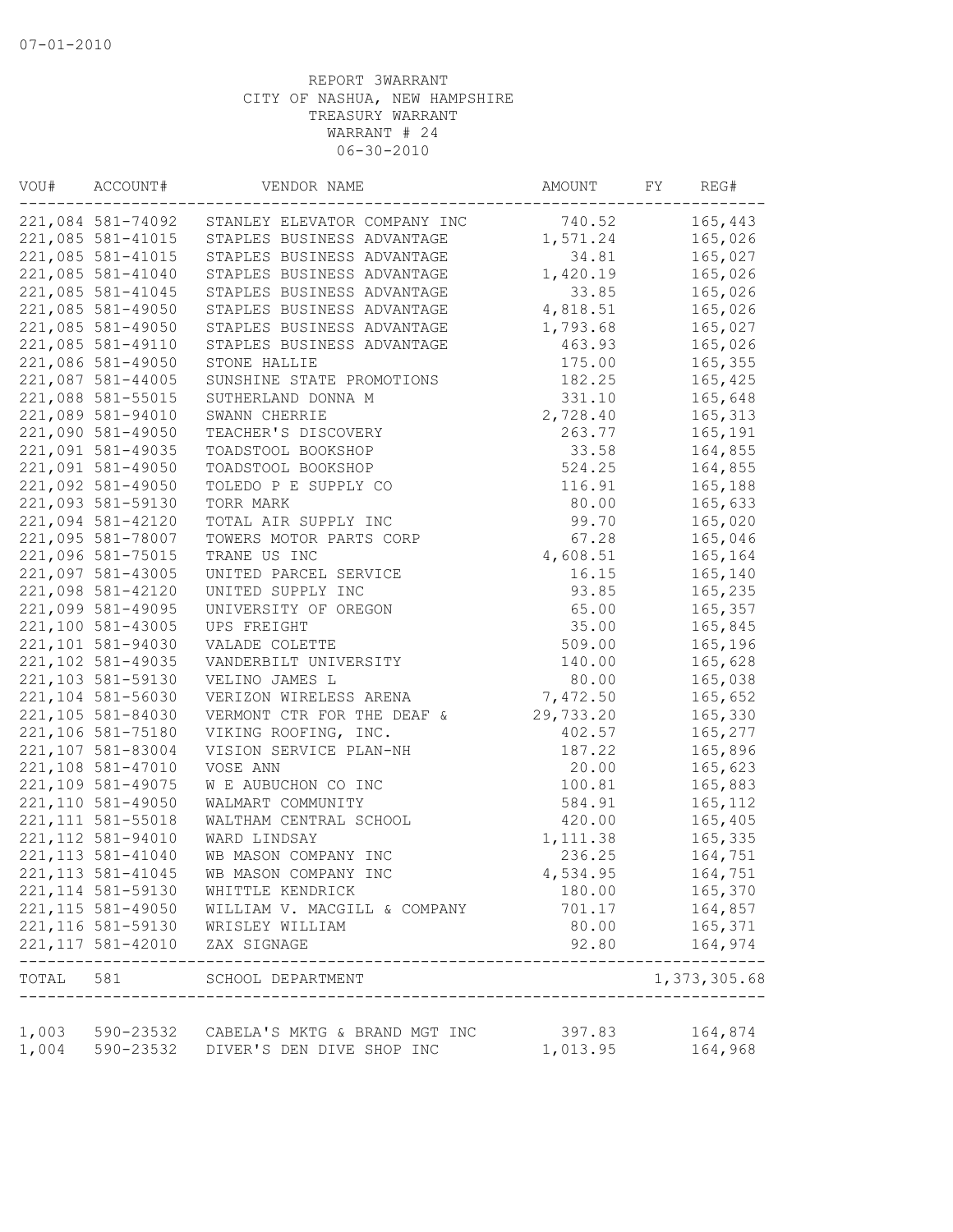| WOU#      | ACCOUNT#           | VENDOR NAME                                              | AMOUNT                              | FY | REG#     |
|-----------|--------------------|----------------------------------------------------------|-------------------------------------|----|----------|
|           | 221, 118 590-24581 | AMERICAN SPORT FLOORS INC<br>--------------------------- | 500.00<br>------------------------- |    | 165,895  |
| TOTAL     | 590                | PRIOR YEAR OBLIGATIONS                                   |                                     |    | 1,911.78 |
|           |                    |                                                          |                                     |    |          |
| 1,005     | 595-22015          | AUGHEY DAVID                                             | 8.40                                |    | 165,587  |
| 1,006     | 595-22015          | BAKER GLEN & KAREN                                       | 12.54                               |    | 165,581  |
| 1,007     | 595-22015          | BAWA ANN                                                 | 41.00                               |    | 165,523  |
| 1,008     | 595-22015          | BELL COREY & AMANDA FOOTE                                | 6.27                                |    | 165,571  |
| 1,009     | 595-22015          | COOPER JAMES                                             | 17.28                               |    | 165,593  |
| 1,010     | 595-22015          | COSTA MARY GRACE                                         | 4.54                                |    | 165,515  |
| 1,011     | 595-22015          | COX BRIAN & NANCY                                        | 109.72                              |    | 165,589  |
| 1,012     | 595-22015          | FERNANDEZ OMER & JOSE                                    | 21.60                               |    | 165,583  |
| 1,013     | 595-22015          | GODTFREDSEN ARNE & JUDY NESSET                           | 62.70                               |    | 165,579  |
| 1,014     | 595-22015          | JUBERT ROBERT                                            | 37.24                               |    | 165,519  |
| 1,015     | 595-22015          | JUBERT ROBERT                                            | 20.90                               |    | 165,572  |
| 1,016     | 595-22015          | KOUTROBIS JOHN & CHRISTINE                               | 39.89                               |    | 165,517  |
| 1,017     | 595-22015          | LEE WINFRED                                              | 31.80                               |    | 165,591  |
| 1,018     | 595-22015          | LIBERTY SIMON STREET LLC                                 | 1,153.28                            |    | 165,513  |
| 1,019     | 595-22015          | LIN WEI                                                  | 16.80                               |    | 165,585  |
| 1,020     | 595-22015          | NESSET JUDY                                              | 56.75                               |    | 165,505  |
| 1,021     | 595-22015          | O'NEIL BRIAN J                                           | 6.33                                |    | 165,509  |
| 1,022     | 595-22015          | PARK DAVID & JEANNINE CAILLER                            | 22.99                               |    | 165,574  |
| 1,023     | 595-22015          | PRAKASH JAYA & PRIYA VARMA                               | 37.80                               |    | 165,597  |
| 1,024     | 595-22015          | RHODES LAUREN                                            | 16.72                               |    | 165,576  |
| 1,025     | 595-22015          | TACELLI CYNTHIA                                          | 16.80                               |    | 165,578  |
| 1,026     | 595-22015          | WANG KANG & XU                                           | 14.70                               |    | 165,503  |
| 1,027     | 595-22015          | WILSON GAIL                                              | 15.89                               |    | 165,507  |
| 1,028     | 595-22015          | WITZIG WILLIAM & JOANNE                                  | 20.90                               |    | 165,595  |
| 1,029     | 595-22025          | REEKS WESLEY G MAI                                       | 4,500.00                            |    | 164,725  |
| TOTAL     | 595                | OVERLAY                                                  |                                     |    | 6,292.84 |
|           |                    |                                                          |                                     |    |          |
| 1,030     | 599-64045          | BATTERIES PLUS                                           | 58.49                               |    | 165,069  |
| 1,031     | 599-64045          | CDW GOVERNMENT INC                                       | 344.13                              |    | 165,827  |
| 1,032     | 599-64045          | CITIZENS BANK                                            | 1,900.00                            |    | 700      |
| 1,033     | 599-64045          | PROVANTAGE                                               | 182.43                              |    | 165,090  |
| TOTAL 599 |                    | "CERF" - EQUIPMENT PURCHASES                             |                                     |    | 2,485.05 |
|           |                    |                                                          |                                     |    |          |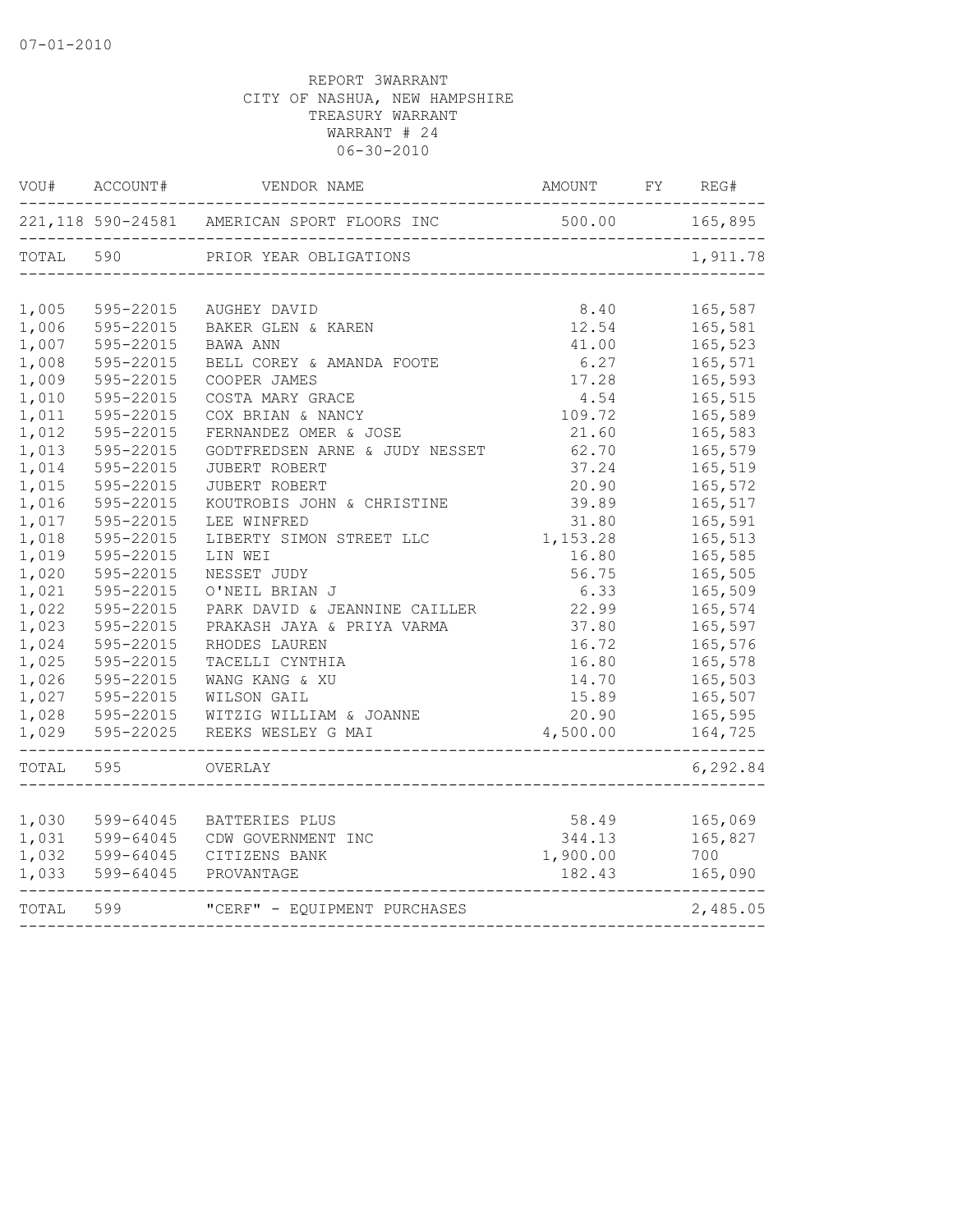| VOU#                                      | ACCOUNT#                                       | VENDOR NAME                                                                                            | <b>AMOUNT</b>                                          | FΥ | REG#                                             |
|-------------------------------------------|------------------------------------------------|--------------------------------------------------------------------------------------------------------|--------------------------------------------------------|----|--------------------------------------------------|
| 1,034<br>1,035                            | $617 - 01$<br>$617 - 01$                       | COLBY COMPANY, LLC<br>D L KING & ASSOCIATES INC                                                        | 22,653.75<br>4,716.00                                  |    | 165,486<br>164,776                               |
| TOTAL                                     | $617 - 01$                                     | CAP IMP - BUILDING MAINT<br>GENERAL REPAIRS - CITY HALL                                                |                                                        |    | 27,369.75                                        |
| 1,036<br>1,037                            | $622 - 06$<br>$622 - 06$                       | AIR GRAPHICS<br>HEWLETT PACKARD COMPANY                                                                | 29,590.00<br>1,280.00                                  |    | 165,485<br>164,827                               |
| TOTAL                                     | $622 - 06$                                     | CAP IMP - INFORMATION TECH<br>ELECTRONIC RECORDS MANAGEMENT                                            |                                                        |    | 30,870.00                                        |
| 1,038                                     | $632 - 08$                                     | THERIAULT & SONS INC                                                                                   | 16,150.00                                              |    | 165,217                                          |
| TOTAL                                     | $632 - 08$                                     | CAP IMP - FIRE<br>DEFERRED BUILDING MAINT FY08                                                         |                                                        |    | 16,150.00                                        |
| 1,039<br>1,040                            | $653 - 22$<br>$653 - 22$                       | CORRIVEAU ROUTHIER INC<br>GRANITE STATE CONCRETE CO INC                                                | 653.60<br>753.00                                       |    | 165,406<br>165,076                               |
| TOTAL                                     | $653 - 22$                                     | CAP IMP - STREET DEPT<br>SIDEWALK PROGRAM FY09                                                         |                                                        |    | 1,406.60                                         |
| 1,041                                     | $653 - 37$                                     | WETLAND CONSULTING SRVS/ROBERT                                                                         | 805.00                                                 |    | 164,710                                          |
| TOTAL                                     | $653 - 37$                                     | CAP IMP - STREET DEPT<br>NORTHEASTERN BLVD AT HARRIS                                                   |                                                        |    | 805.00                                           |
| 1,042<br>1,043<br>1,044<br>1,045<br>1,046 | 699-07<br>699-07<br>699-07<br>699-07<br>699-07 | C W DOWNER & CO<br>CITIZENS BANK<br>R W BECK INC<br>RATH YOUNG & PIGNATELLI PC<br>UPTON & HATFIELD LLP | 25, 951.77<br>717.82<br>1,697.15<br>8,953.15<br>600.00 |    | 165, 117<br>696<br>164,957<br>165,094<br>164,742 |
| TOTAL                                     | 699-07                                         | OTHER EXPENSES<br>WATER SUPPLY ACQUISITION                                                             |                                                        |    | 37,919.89                                        |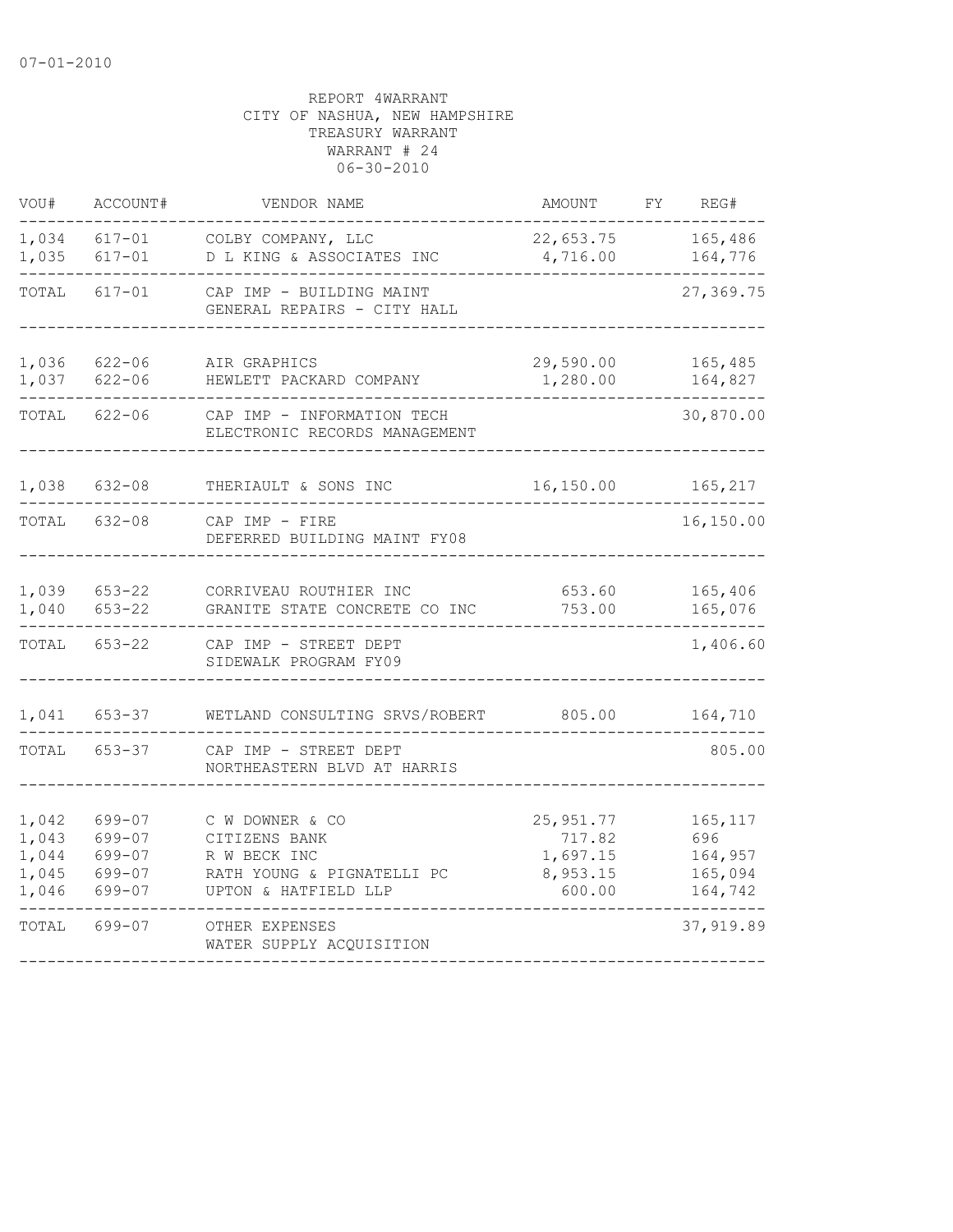| VOU#  | ACCOUNT#      | PROGRAM<br>VENDOR NAME                                    | AMOUNT     | FY REG# |
|-------|---------------|-----------------------------------------------------------|------------|---------|
| 1,047 | 722-41060     | 3735 CITIZENS BANK                                        | 44.99      | 696     |
| 1,048 | 722-41060     | 3735 HUFF & GAUTHIER INC                                  | 895.00     | 165,084 |
| 1,049 | 722-53140     | 3735 BERRY DUNN MCNEIL & PARKER                           | 21,568.00  | 165,244 |
| 1,050 | 722-53140     | 3735 CAREER CONNECTIONS                                   | 3,092.36   | 164,860 |
| 1,051 | 722-56050     | 3735 CITIZENS BANK                                        | 166.06     | 696     |
| 1,052 | $722 - 64040$ | 3735 LAWSON SOFTWARE AMERICAS-USD                         | 687,084.00 | 165,526 |
| 1,053 | 722-91025     | 3735 CITIZENS BANK                                        | 25.00      | 696     |
| 1,054 | 722-91025     | 3735 PETTY CASH                                           | 41.00      | 164,681 |
| 1,055 | 722-91075     | 3735 CITIZENS BANK                                        | $-181.06$  | 696     |
| TOTAL |               | 722 CPF-INFORMATION TECHNOLOGY                            | 712,735.35 |         |
|       |               |                                                           |            |         |
| 1,056 |               | 753-53030 3713 CLD CONSULTING ENGINEERS INC 1,277.30      |            | 164,781 |
| 1,057 |               | 753-53075  3740 NASHUA REGIONAL PLANNING COMMI  21,890.19 |            | 165,447 |
| TOTAL |               | 753 CPF-STREET DEPT                                       | 23, 167.49 |         |
| 1,058 | 792-53030     | 3746 FAY SPOFFORD & THORNDIKE LLC                         | 18,458.05  | 164,740 |
| 1,059 | 792-53030     | 3745 HAYNER/SWANSON INC                                   | 16,484.97  | 164,768 |
| 1,059 | 792-53030     | 3791 HAYNER/SWANSON INC                                   | 16,484.97  | 164,768 |
| 1,060 | 792-53030     | 3742 HAYNER/SWANSON INC                                   | 9,937.43   | 165,237 |
| 1,061 | 792-53030     | 3797 WRIGHT PIERCE                                        | 18,039.98  | 165,479 |
| 1,062 | 792-53075     | 3791 SEA CONSULTANTS                                      | 16,656.66  | 164,986 |
| 1,063 | 792-53183     | 3794 RD EDMUNDS & SONS INC                                | 2,500.00   | 164,753 |
| 1,064 | 792-59231     | 3744 E J PRESCOTT INC                                     | 22, 167.65 | 164,809 |
| 1,065 | 792-59232     | 3742 PARK CONSTRUCTION/RETAINAGE                          | 12, 153.10 | 673     |
| TOTAL | 792           | CPF-WASTEWATER USER FUND                                  | 132,882.81 |         |
|       |               |                                                           |            |         |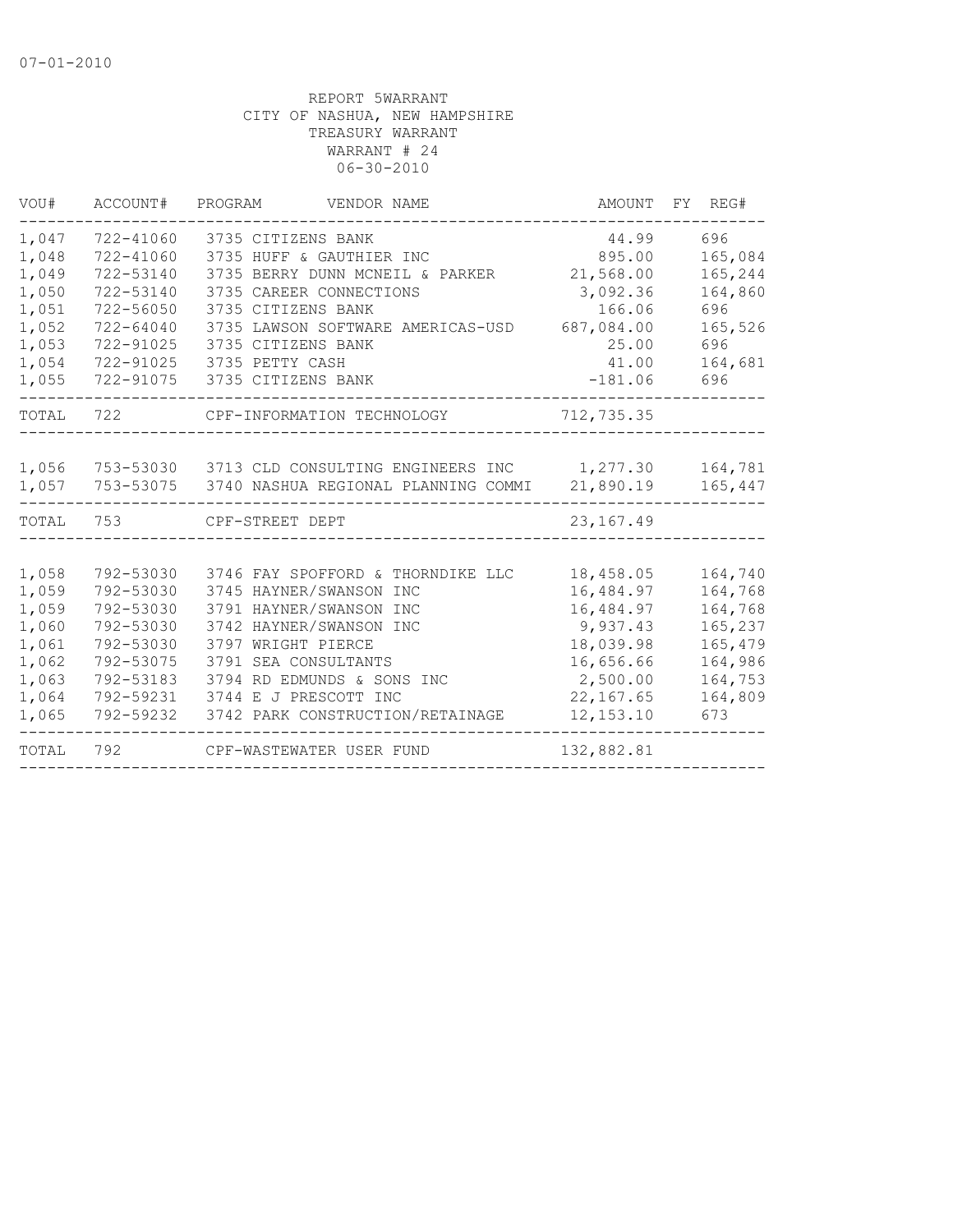| VOU#               | ACCOUNT#  | VENDOR NAME                    | AMOUNT    | FY | REG#     |
|--------------------|-----------|--------------------------------|-----------|----|----------|
| 1,066<br>801-31005 |           | FAIRPOINT COMMUNICATIONS       | 28.59     |    | 165,840  |
| 1,067              | 801-31040 | PAETEC COMMUNICATIONS INC      | 9.94      |    | 165,782  |
| 1,068              | 801-32005 | PSNH                           | 255.91    |    | 165,863  |
| 1,069              | 801-32005 | PUBLIC SERVICE OF NH           | 881.38    |    | 165,865  |
| 1,070              | 801-41015 | STAPLES ADVANTAGE              | 196.83    |    | 165,105  |
| 1,071              | 801-42000 | BANNER SYSTEMS OF MASSACHUSETT | 250.96    |    | 165,400  |
| 1,072              | 801-42000 | NEW ENGLAND PAPER & SUPPLY     | 154.58    |    | 164,937  |
| 1,073              | 801-43005 | FEDEX                          | 406.23    |    | 165,785  |
| 1,074              | 801-46030 | LEHIGH OUTFITTERS              | 82.00     |    | 164,880  |
| 1,074              | 801-46030 | LEHIGH OUTFITTERS              | 149.95    |    | 164,880  |
| 1,075              | 801-46030 | TEXAS AMERICA SAFETY COMPANY   | 1,618.00  |    | 164,792  |
| 1,076              | 801-46045 | CCP INDUSTRIES INC             | 252.70    |    | 164,912  |
| 1,077              | 801-48005 | SHATTUCK MALONE OIL CO         | 8,567.05  |    | 165,779  |
| 1,077              | 801-48005 | SHATTUCK MALONE OIL CO         | 9,852.10  |    | 165,779  |
| 1,077              | 801-48005 | SHATTUCK MALONE OIL CO         | 2,945.73  |    | 165,779  |
| 1,077              | 801-49040 | SHATTUCK MALONE OIL CO         | 52.73     |    | 165,779  |
| 1,078              | 801-49075 | RIS PAPER COMPANY INC          | 397.44    |    | 164,825  |
| 1,079              | 801-53030 | DAVIS ALAN                     | 1,430.00  |    | 165,502  |
| 1,080              | 801-53030 | SANBORN HEAD & ASSOCIATES INC  | 4,000.00  |    | 165,844  |
| 1,081              | 801-53075 | USDA APHIS                     | 10,883.34 |    | 165,808  |
| 1,082              | 801-53082 | ACTION KING SERVICES           | 125.00    |    | 164,833  |
| 1,082              | 801-53088 | ACTION KING SERVICES           | 125.00    |    | 164,833  |
| 1,083              | 801-53109 | INTEGRATED PAPER RECYCLERS     | 64,861.32 |    | 165,533  |
| 1,084              | 801-53130 | COLUMBIA ANALYTICAL SERVICES I | 807.00    |    | 164,949  |
| 1,085              | 801-59100 | CREATIVE INFORMATION SYSTEMS   | 3,407.25  |    | 164,948  |
| 1,086              | 801-59100 | FIRESAFE EQUIPMENT INC         | 461.50    |    | 165,450  |
| 1,087              | 801-59100 | <b>NRRA</b>                    | 539.50    |    | 165,829  |
| 1,088              | 801-59100 | PETTY CASH                     | 37.23     |    | 164,681  |
| 1,089              | 801-59100 | UNITED SITE SERVICES NORTHEAST | 49.50     |    | 165,842  |
| 1,090              | 801-59100 | UNIVERSAL RECYCLING TECH LLC   | 6, 565.00 |    | 165,462  |
| 1,091              | 801-59178 | BLUEWATER WIRELESS             | 943.73    |    | 164,967  |
| 1,092              | 801-59245 | D & R TOWING INC               | 150.00    |    | 165,407  |
| 1,093              | 801-64045 | COMCAST                        | 72.48     |    | 165,820  |
| 1,094              | 801-64192 | NASHUA OUTDOOR POWER EQUIPMENT | 999.00    |    | 164,913  |
| 1,095              | 801-75023 | BELLETETES INC                 | 139.82    |    | 164,902  |
| 1,096              | 801-75023 | LOWE'S                         | 427.29    |    | 165,825  |
| 1,097              | 801-75023 | PETTY CASH                     | 12.00     |    | 164,681  |
| 1,098              | 801-75023 | PRO BARK INC                   | 981.00    |    | 164,729  |
| 1,099              | 801-75085 | BELLETETES INC                 | 2.15      |    | 164,902  |
| 1,100              | 801-77020 | BAYNE MACHINE WORKS            | 1,544.87  |    | 164,893  |
| 1,101              | 801-77020 | CHADWICK-BAROSS INC            | 602.60    |    | 164,759  |
| 1,102              | 801-77020 | CN WOOD CO INC                 | 3,650.03  |    | 165,269  |
| 1,103              | 801-77020 | EASTERN NE HYDRAULICS INC      | 590.00    |    | 165,099  |
| 1,104              | 801-77020 | GRANITE STATE GLASS            | 360.00    |    | 164,995  |
| 1,105              | 801-77020 | LIBERTY INTN'L TRUCKS OF NH LL | 508.00    |    | 165, 417 |
| 1,106              | 801-77020 | MCDEVITT TRUCKS INC            | 153.86    |    | 165,799  |
| 1,107              | 801-77020 | MIKE'S AUTO SERVICE            | 976.95    |    | 165,399  |
| 1,108              | 801-77020 | PATSY'S INC                    | 2,700.00  |    | 165,029  |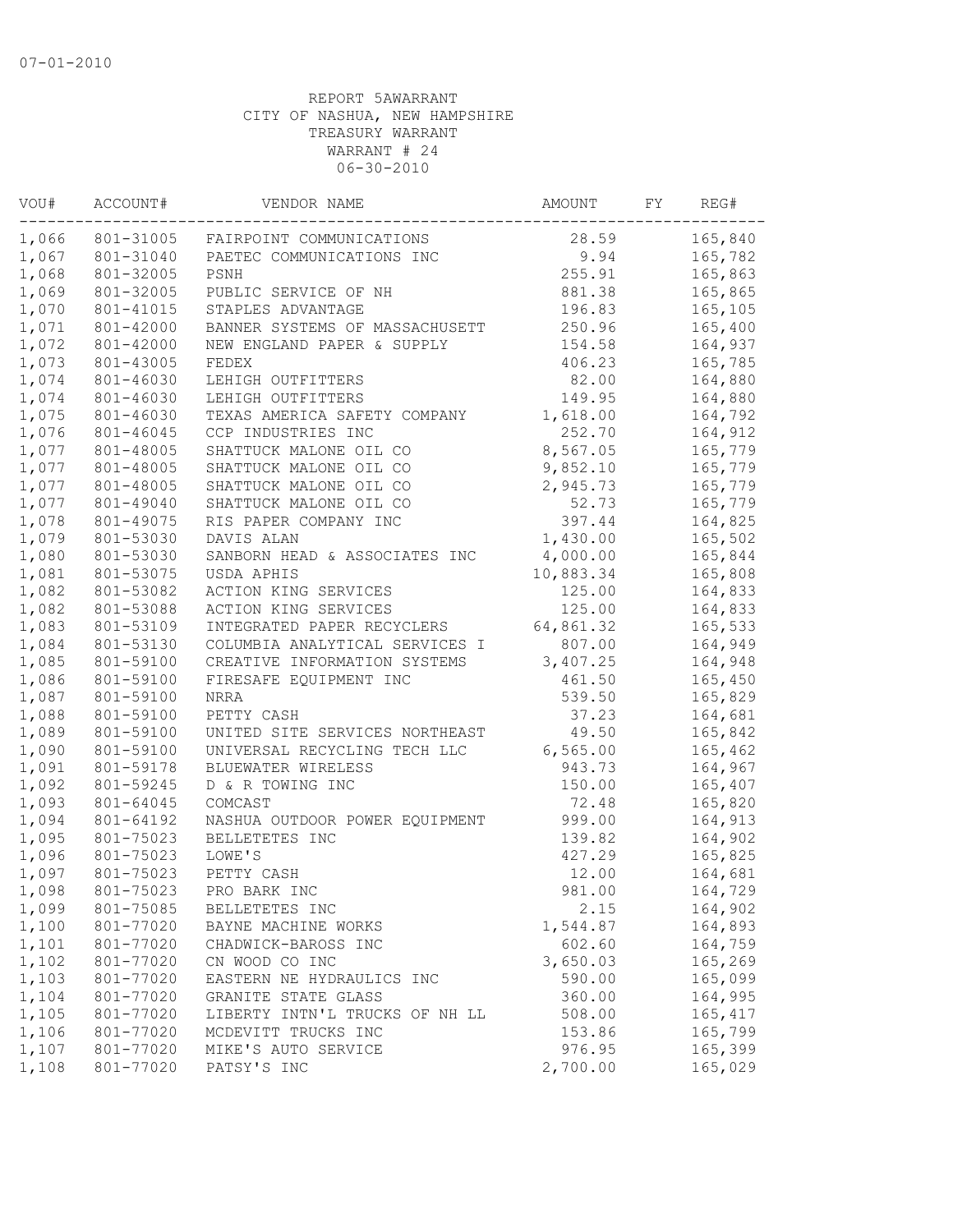|           | VOU# ACCOUNT#    | VENDOR NAME                                  | AMOUNT FY | REG#                 |
|-----------|------------------|----------------------------------------------|-----------|----------------------|
|           | 1,109 801-77020  | POWERPLAN                                    | 815.77    | 165,078              |
| 1,110     | 801-77020        | SOUTHWORTH-MILTON INC                        | 1,147.08  | 164,728              |
| 1,111     | 801-77020        | TAYLOR & LLOYD INC                           | 941.46    | 164,977              |
| 1,112     | 801-78065        | MAYNARD & LESIEUR INCORPORATED 5,010.12      |           | 165,421              |
| 1,113     | 801-78065        | SULLIVAN TIRE INC                            | 306.50    | 164,739              |
| 1,114     | 801-78100        | DONOVAN EQUIPMENT CO INC                     | 215.25    | 164,754              |
| 1,115     | 801-78100        | DONOVAN SPRING COMPANY INC                   | 2,062.58  | 164,756              |
| 1,116     | 801-78100        | FREIGHTLINER OF NH INC                       | 106.86    | 165,056              |
| 1,117     | 801-78100        | NAPA AUTO PARTS                              | 209.10    | 165,042              |
| 1,117     | 801-78100        | NAPA AUTO PARTS                              | 1,083.53  | 165,042              |
| 1,118     | 801-78100        | NEW G.H. BERLIN OIL COMPANY                  | 300.00    | 164,946              |
| 1,119     | 801-78100        | SANEL AUTO PARTS CO                          | 321.38    | 164,908              |
| 1,119     | 801-78100        | SANEL AUTO PARTS CO                          | 134.21    | 164,908              |
| 1,119     | 801-78100        | SANEL AUTO PARTS CO                          | 136.56    | 164,908              |
| 1,120     | 801-78100        | TST EQUIPMENT INC                            | 145.40    | 164,866              |
| 1,120     | 801-78100        | TST EQUIPMENT INC                            | 271.00    | 164,866              |
| 1,121     | 801-82025        | NH RETIREMENT SYSTEM                         | 68.84     | 665                  |
| 1,121     | 801-82025        | NH RETIREMENT SYSTEM                         | 413.44    | 665                  |
| 1,122     | 801-94005        | FAUTEUX LISA                                 | 258.49    | 165,765              |
| 1,123     | 801-94005        | LAFLEUR JEFF                                 | 193.77    | 165,766              |
| 1,124     | 801-95010        | APWA PUBLICATIONS                            | 352.50    | 165,872              |
|           | 1,125 801-95010  | SWANA                                        | 512.00    | 165,803              |
|           | 1,126 801-95010  | UMASS LOWELL<br>---------------------------- | 300.00    | 165,826<br>--------- |
| TOTAL 801 |                  | SOLID WASTE DISPOSAL                         |           | 149,513.38           |
|           |                  |                                              |           |                      |
|           |                  | 1,127 802-215-00 ABSOLUTE TITLE LLC          | 47.69     | 165,146              |
| 1,128     | 802-215-00       | APC CONSTRUCTION & PROJECT MGT               | 33.79     | 165,586              |
| 1,129     | 802-215-00       | BRAY RONALD R                                | 34.95     | 165,138              |
| 1,130     | 802-215-00       | CHAPARIAN ALBERT P                           | 65.95     | 165,525              |
| 1,131     | 802-215-00       | FARMER PAUL                                  | 52.00     | 165,500              |
| 1,132     | 802-215-00       | IANNOCONE RICHARD                            | 96.81     | 165,594              |
| 1,133     | 802-215-00       | LAW OFFICES OF ANDREW SCHULTZ                | 84.55     | 165,538              |
| 1,134     | 802-215-00       | MCCULLOCH GINA                               | 45.80     | 165,531              |
| 1,135     | $802 - 215 - 00$ | MERRIMACK VALLEY FEDERAL CREDI               | 34.95     | 165,536              |
| 1,136     | 802-215-00       | OAKMONT BUILDING & DEVELOPMENT               | 24.10     | 165,534              |
| 1,137     | 802-215-00       | PENASACK JOHN P                              | 52.00     | 165,592              |
| 1,138     | $802 - 215 - 00$ | PETTIGREW MARK N                             | 153.65    | 165,596              |
| 1,139     | 802-215-00       | PHENIX TITLE SERVICES                        | 31.85     | 164,950              |
| 1,140     | $802 - 215 - 00$ | PUTNAM KEVIN J                               | 94.27     | 165,598              |
| 1,141     | $802 - 215 - 00$ | REMIS JUSTIN A                               | 45.76     | 165,588              |
| 1,142     | $802 - 215 - 00$ | TITLE NEW HAMPSHIRE LLC                      | 36.50     | 165,590              |
| 1,143     | $802 - 215 - 00$ | VIJAYAKRISHNA KACHINTHAYA                    | 44.25     | 165,584              |
| 1,144     | 802-215-00       | ZIS SWEENEY FUNERAL HOME INC                 | 272.21    | 165,057              |
| 1,145     | 802-31005        | BLUEWATER WIRELESS                           | 174.95    | 164,967              |
| 1,146     | 802-31005        | FAIRPOINT COMMUNICATIONS                     | 674.80    | 165,839              |
| 1,147     | 802-31040        | PAETEC COMMUNICATIONS INC                    | 7.49      | 165,782              |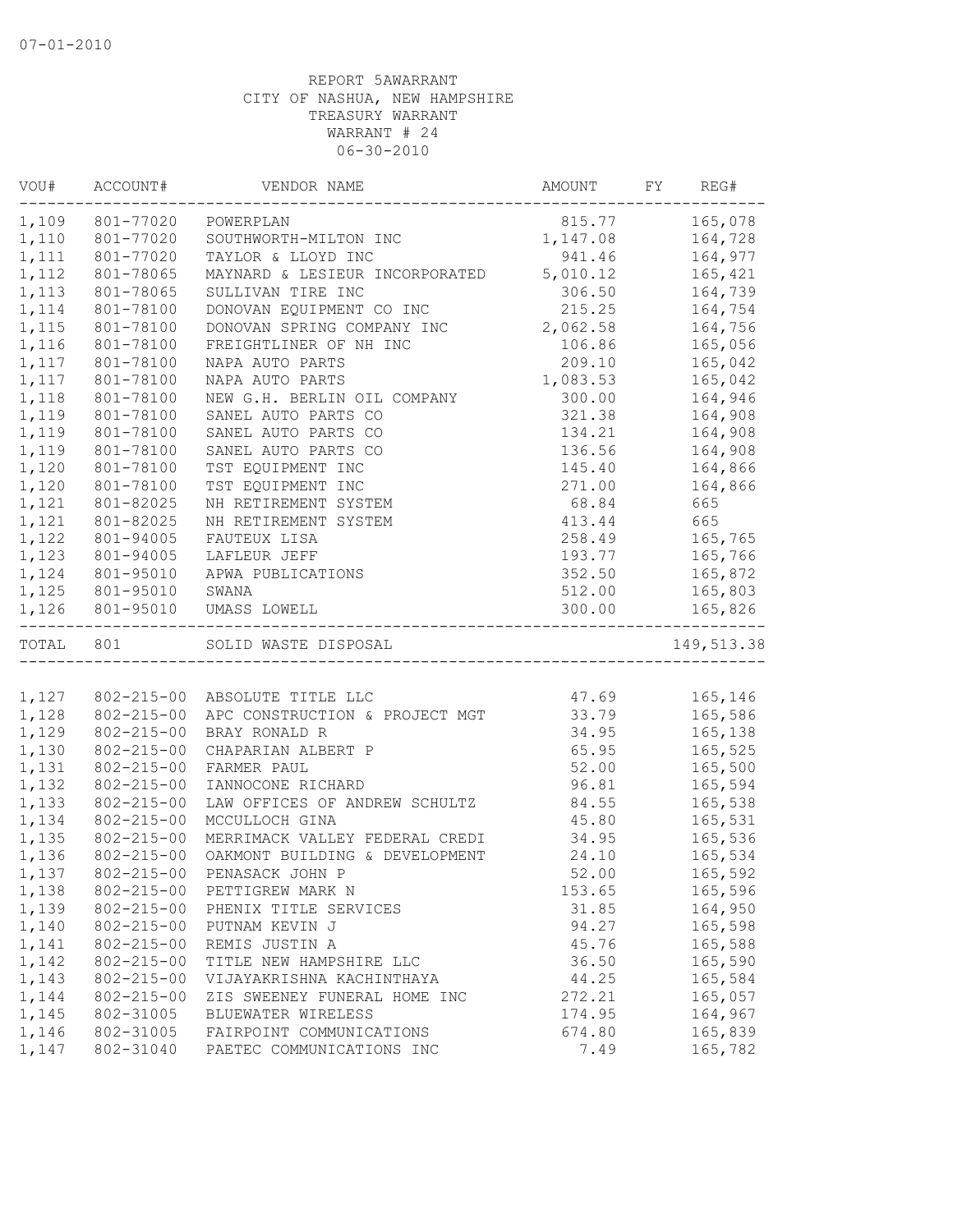| VOU#  | ACCOUNT#  | VENDOR NAME                    | AMOUNT     | FY | REG#    |
|-------|-----------|--------------------------------|------------|----|---------|
| 1,148 | 802-32005 | PSNH                           | 1,476.24   |    | 165,863 |
| 1,149 | 802-32005 | PUBLIC SERVICE OF NH           | 48, 157.58 |    | 165,865 |
| 1,150 | 802-33005 | PENNICHUCK WATER               | 1,086.52   |    | 165,805 |
| 1,151 | 802-34015 | METROMEDIA ENERGY INC          | 3,926.56   |    | 165,835 |
| 1,152 | 802-34015 | NATIONAL GRID                  | 903.70     |    | 165,830 |
| 1,153 | 802-41015 | STAPLES ADVANTAGE              | 338.54     |    | 165,106 |
| 1,153 | 802-41015 | STAPLES ADVANTAGE              | $-58.80$   |    | 165,106 |
| 1,154 | 802-42010 | FASTENAL COMPANY               | 13.19      |    | 164,987 |
| 1,155 | 802-45103 | JCI JONES CHEMICALS INC        | 6,719.68   |    | 165,457 |
| 1,156 | 802-45105 | HOLLAND COMPANY INC            | 5,829.60   |    | 164,834 |
| 1,157 | 802-45106 | KEMIRA WATER SOLUTIONS INC     | 2,939.17   |    | 164,942 |
| 1,158 | 802-46045 | FERNANDEZ MARIO D              | 82.00      |    | 164,922 |
| 1,159 | 802-46045 | LECLERC MARIO                  | 79.99      |    | 165,768 |
| 1,160 | 802-46045 | UNIFIRST CORPORATION           | 106.18     |    | 165,058 |
| 1,160 | 802-46045 | UNIFIRST CORPORATION           | 647.16     |    | 165,058 |
| 1,161 | 802-48015 | DENNIS K BURKE INC             | 443.81     |    | 165,878 |
| 1,161 | 802-48015 | DENNIS K BURKE INC             | 443.80     |    | 165,878 |
| 1,162 | 802-49070 | ENVIRONMENTAL RESOURCE ASSOCIA | 1,293.80   |    | 164,763 |
| 1,163 | 802-49070 | HACH COMPANY                   | 1,690.95   |    | 165,049 |
| 1,164 | 802-49070 | IDEXX DISTRIBUTION INC         | 485.18     |    | 164,966 |
| 1,165 | 802-49070 | LAB SAFETY SUPPY INC           | 130.55     |    | 165,102 |
| 1,166 | 802-49070 | NCL OF WISCONSIN INC           | 76.66      |    | 165,491 |
| 1,167 | 802-49070 | PETTY CASH                     | 43.96      |    | 164,689 |
| 1,168 | 802-49070 | VWR INTERNATIONAL INC          | 1,634.55   |    | 165,108 |
| 1,169 | 802-49075 | CUES                           | 2,865.00   |    | 164,865 |
| 1,170 | 802-49075 | HOME DEPOT CREDIT SERVICES     | 125.68     |    | 165,797 |
| 1,171 | 802-49075 | J F MCDERMOTT CORP             | 1,535.00   |    | 164,847 |
| 1,172 | 802-49075 | RADIO SHACK                    | 17.98      |    | 165,784 |
| 1,173 | 802-53030 | CHEMSERVE ENVIRONMENTAL ANALYS | 423.19     |    | 165,024 |
| 1,174 | 802-53030 | ENVIROSYSTEMS INC              | 1,025.00   |    | 164,810 |
| 1,175 | 802-53075 | RYAN MICHAEL C ESQ             | 750.00     |    | 165,070 |
| 1,176 | 802-59100 | KENT CLEAN SEPTIC LLC          | 750.00     |    | 164,973 |
| 1,177 | 802-59225 | RESOURCE MANAGEMENT INC        | 49,975.42  |    | 165,473 |
| 1,178 | 802-59230 | BROX INDUSTRIES INC            | 2,325.66   |    | 164,758 |
| 1,179 | 802-59230 | CORRIVEAU ROUTHIER INC         | 1,268.89   |    | 165,406 |
| 1,180 | 802-59230 | E J PRESCOTT INC               | 801.82     |    | 164,809 |
| 1,181 | 802-59230 | HUDSON SMALL ENGINE            | 558.00     |    | 164,892 |
| 1,182 | 802-59265 | CITIZENS BANK NH               | 2,199.40   |    | 683     |
| 1,183 | 802-59265 | CITIZENS BANK NH               | 763.24     |    | 684     |
| 1,184 | 802-59320 | BEARINGS SPECIALTY CO INC      | 23.45      |    | 165,065 |
| 1,185 | 802-59320 | CN WOOD CO INC                 | 19,999.08  |    | 165,269 |
| 1,186 | 802-59320 | HOWARD P FAIRFIELD, LLC        | 9,563.56   |    | 165,290 |
| 1,187 | 802-59320 | MAC MULKIN CHEVROLET INC       | 48.12      |    | 165,409 |
| 1,188 | 802-59320 | MAYNARD & LESIEUR INCORPORATED | 637.26     |    | 165,421 |
| 1,189 | 802-59320 | MCMASTER-CARR SUPPLY CO        | 431.81     |    | 164,896 |
| 1,190 | 802-59320 | MINUTEMAN TRUCKS INC           | 18.40      |    | 164,959 |
| 1,191 | 802-59320 | PINE MOTOR PARTS               | 51.22      |    | 165,422 |
| 1,192 | 802-59320 | SANEL AUTO PARTS CO            | 164.19     |    | 164,908 |
|       |           |                                |            |    |         |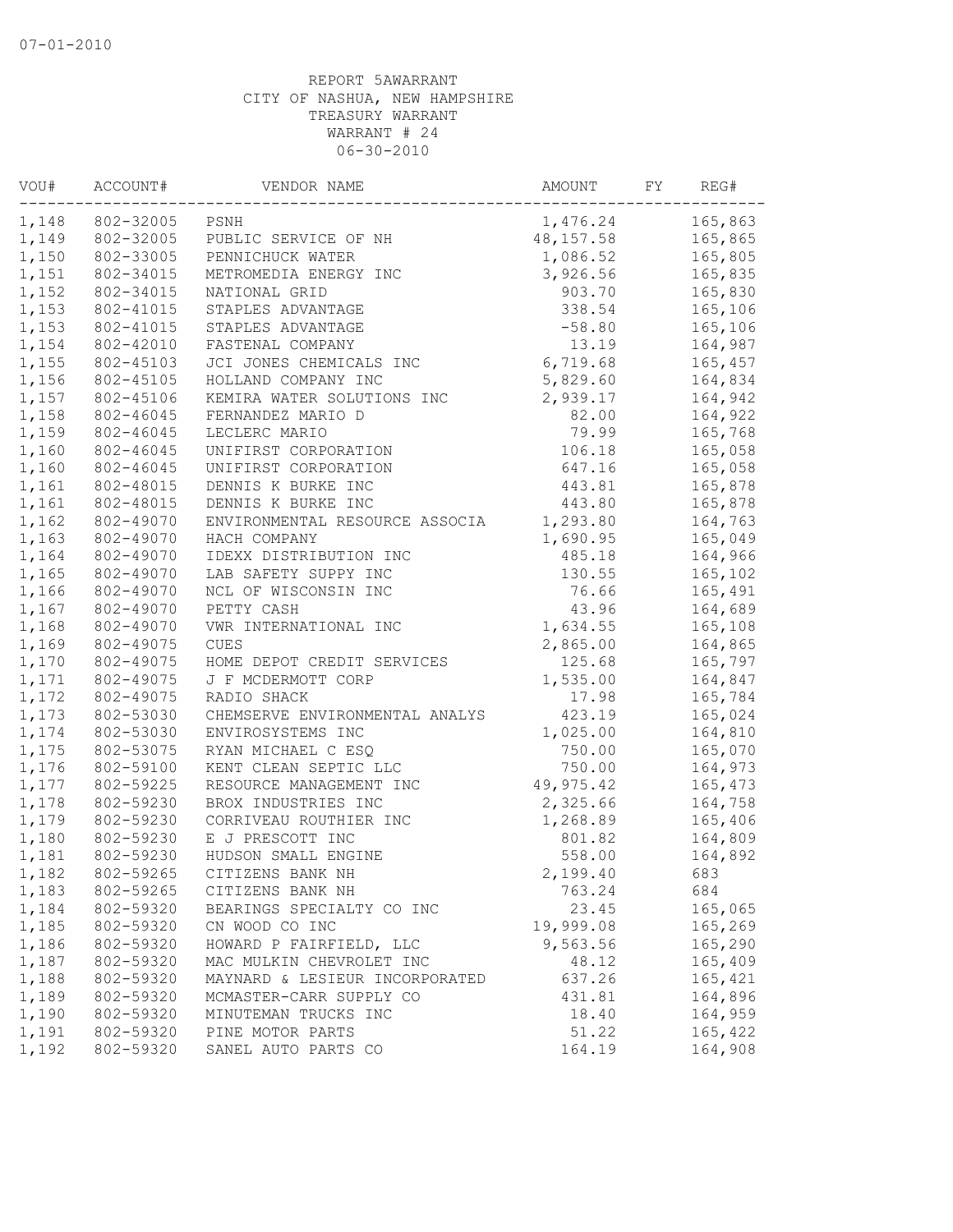| VOU#  | ACCOUNT#                 | VENDOR NAME                    | AMOUNT   | FY | REG#       |
|-------|--------------------------|--------------------------------|----------|----|------------|
| 1,192 | 802-59320                | SANEL AUTO PARTS CO            | 98.52    |    | 164,909    |
| 1,193 | 802-64192                | FASTENAL COMPANY               | 873.84   |    | 164,987    |
| 1,194 | 802-64192                | GRAINGER                       | 48.00    |    | 164,826    |
| 1,195 | 802-64192                | HOME DEPOT CREDIT SERVICES     | 40.86    |    | 165,797    |
| 1,195 | 802-64192                | HOME DEPOT CREDIT SERVICES     | 34.95    |    | 165,797    |
| 1,196 | 802-64192                | M & B MACHINING AND WELDING    | 336.00   |    | 165,418    |
| 1,197 | 802-64192                | NH BRAGG & SONS INC            | 109.34   |    | 164,717    |
| 1,198 | 802-64192                | OMEGA INDUSTRIAL SUPPLY INC    | 368.67   |    | 164,988    |
| 1,199 | 802-64192                | PINE MOTOR PARTS               | 14.58    |    | 165,422    |
| 1,200 | 802-64192                | R WHITE EQUIPMENT CENTER INC   | 519.95   |    | 165,423    |
| 1,201 | 802-77050                | BELLETETES INC                 | 32.11    |    | 164,902    |
| 1,202 | 802-77050                | FASTENAL COMPANY               | 161.28   |    | 164,987    |
| 1,203 | 802-77050                | M & B MACHINING AND WELDING    | 101.00   |    | 165,418    |
| 1,204 | 802-77050                | SANEL AUTO PARTS CO            | 89.75    |    | 164,909    |
| 1,205 | 802-77065                | FASTENAL COMPANY               | 8.76     |    | 164,987    |
| 1,205 | 802-77067                | FASTENAL COMPANY               | 868.93   |    | 164,987    |
| 1,206 | 802-77067                | M & M ELECTRICAL SUPPLY CO INC | 332.56   |    | 165,402    |
| 1,207 | 802-77068                | GRAINGER                       | 76.95    |    | 164,826    |
| 1,208 | 802-77069                | ARCSOURCE INC                  | 19.09    |    | 164,910    |
| 1,209 | 802-77069                | FASTENAL COMPANY               | 1,621.82 |    | 164,987    |
| 1,210 | 802-77069                | GRAINGER                       | 668.70   |    | 164,826    |
| 1,211 | 802-77069                | M & M ELECTRICAL SUPPLY CO INC | 349.58   |    | 165,402    |
| 1,212 | 802-77069                | MCMASTER-CARR SUPPLY CO        | 43.62    |    | 164,896    |
| 1,213 | 802-77069                | PINE MOTOR PARTS               | 135.35   |    | 165,422    |
| 1,214 | 802-77070                | WINDWARD PETROLEUM             | 1,457.85 |    | 164,790    |
| 1,215 | 802-77072                | HIGHLAND POWER                 | 3,376.62 |    | 165,086    |
| 1,216 | 802-82025                | NH RETIREMENT SYSTEM           | 120.32   |    | 665        |
| 1,216 | 802-82025                | NH RETIREMENT SYSTEM           | 684.24   |    | 665        |
| 1,217 | 802-91010                | DOOKRAN STEPHEN                | 19.00    |    | 165,767    |
| 1,218 | 802-94005                | ADIE JOHN                      | 183.05   |    | 164,778    |
| 1,219 | 802-94005                | LESIEUR NANCY                  | 377.00   |    | 165,770    |
| 1,220 | 802-94005                | MANDRA RANDY                   | 586.65   |    | 165,769    |
| 1,221 | 802-94005                | NEIWPCC-TRAINING               | 290.00   |    | 165,819    |
| 1,222 | 802-96004                | HORIZON SOLUTIONS CORP         | 4,802.02 |    | 164,706    |
| 1,223 | 802-96004                | M & M ELECTRICAL SUPPLY CO INC | 645.25   |    | 165,402    |
| 1,224 | 802-96080<br>----------- | GRAINGER                       | 1,045.50 |    | 164,826    |
| TOTAL | 802                      | SEWERAGE DISPOSAL SYSTEM       |          |    | 197,461.97 |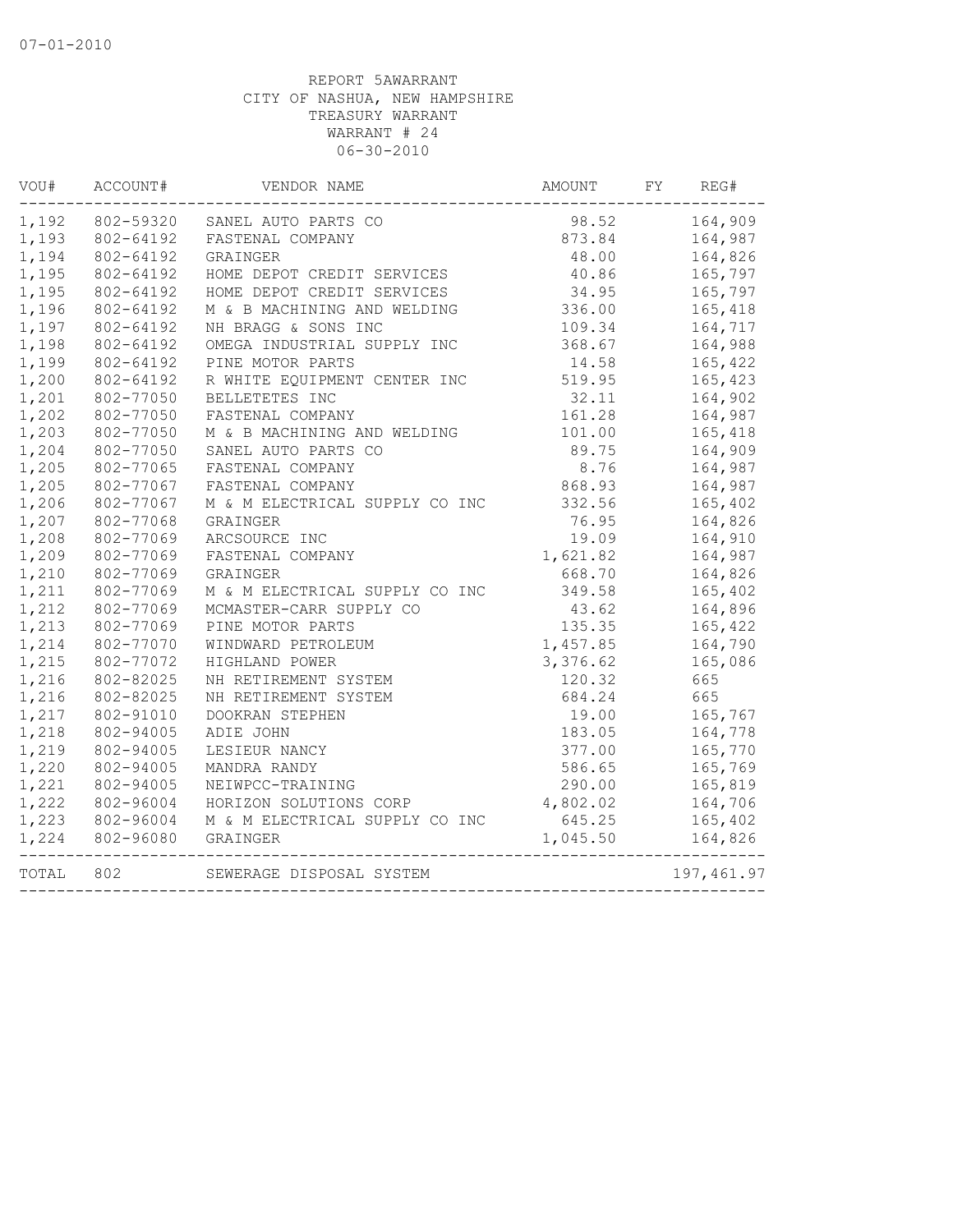| VOU#           | ACCOUNT#                   | VENDOR NAME                                           | AMOUNT          | FY | REG#               |
|----------------|----------------------------|-------------------------------------------------------|-----------------|----|--------------------|
| 1,225          | 941-05050                  | EARLY CHILDHOOD ADVENTURES/ALC                        | 1,300.00        |    | 165,776            |
| 1,226          | 941-05050                  | GINGERBREAD HOUSE OF HUDSON                           | 350.00          |    | 165,777            |
| 1,227          | 941-05050                  | HUMPTY DUMPTY LEARNING CENTER                         | 450.00          |    | 165,773            |
| 1,228          | 941-05050                  | MARGUERITE'S PLACE                                    | 350.00          |    | 165,772            |
| 1,229          | $941 - 05050$              | MINDS IN MOTION                                       | 1,000.00        |    | 165,774            |
| 1,230          | $941 - 05050$              | SOUTHERN NH SERVICES CDC                              | 1,500.00        |    | 165,771            |
| 1,231          | 941-98029                  | PETTY CASH                                            | 77.38           |    | 165,775            |
| TOTAL          | 941                        | HEALTH & COMM SVCS TRUST FUND                         |                 |    | 5,027.38           |
| 1,232          | $951 - 22$                 | SLAVIN JOHN                                           | 5,766.00        |    | 165,495            |
|                |                            |                                                       |                 |    |                    |
| TOTAL          | 951                        | PWD & ENG TRUST FUND                                  |                 |    | 5,766.00           |
|                |                            |                                                       |                 |    |                    |
| 1,233          | 952-05054                  | BREAKING GROUND                                       | 3,000.00        |    | 165,498            |
| 1,234          | $952 - 05058$              | B & S LOCKSMITH INC                                   | 118.50          |    | 164,975            |
| 1,234<br>1,235 | 952-05058<br>$952 - 05058$ | B & S LOCKSMITH INC<br>UNITED SITE SERVICES NORTHEAST | 20.00<br>165.00 |    | 164,975            |
| 1,236          | $952 - 45065$              | GATE CITY FENCE CO INC                                | 785.00          |    | 165,842<br>164,867 |
| 1,237          | $952 - 46005$              | M & N SPORTS LLC                                      | 581.50          |    | 164,907            |
| 1,237          | $952 - 46005$              | M & N SPORTS LLC                                      | 875.00          |    | 164,907            |
| 1,238          | 952-59020                  | JEANNOTTE'S MARKET                                    | 69.42           |    | 164,817            |
| 1,239          | 952-75021                  | BELLETETES INC                                        | 53.94           |    | 164,902            |
| 1,240          | 952-75021                  | CORRIVEAU ROUTHIER INC                                | 54.85           |    | 165,406            |
| 1,241          | 952-75021                  | HOME DEPOT CREDIT SERVICES                            | 75.43           |    | 165,797            |
| 1,242          | 952-75021                  | JOHN DEERE LANDSCAPES/LESCO                           | 844.50          |    | 165,195            |
| 1,243          | 952-75021                  | NASHUA WALLPAPER & PAINT CO                           | 129.44          |    | 164,917            |
| 1,244          | 952-75021                  | PIONEER TREE SERVICE LLC                              | 2,100.00        |    | 165,194            |
| 1,245          | 952-75021                  | UNITED RENTALS NORTH AMERICA I                        | 898.41          |    | 165,339            |
| 1,246          | 952-75022                  | AFFILIATED HVAC SERVICES LLC                          | 487.05          |    | 164,881            |
| TOTAL          | 952                        | PARK & RECREATION TRUST FUND                          |                 |    | 10,258.04          |
|                |                            |                                                       |                 |    |                    |
| 1,247          | 961-05069                  | <b>JUST LIGHTS</b>                                    | 168.98          |    | 165,231            |
| TOTAL          | 961                        | EDGEWOOD CEMETERY TRUST FUND                          |                 |    | 168.98             |
| 1,248          | 963-34005                  | MCLAUGHLIN OIL COMPANY                                | 373.58          |    | 164,818            |
| TOTAL          | 963                        | WOODLAWN CEMETERY TRUST FUND                          |                 |    | 373.58             |
|                |                            |                                                       |                 |    |                    |
|                | 1,249 975-32005            | PSNH                                                  | 50.23           |    | 165,863            |
| 1,250          | 975-33005                  | PENNICHUCK WATER                                      | 18.18           |    | 165,805            |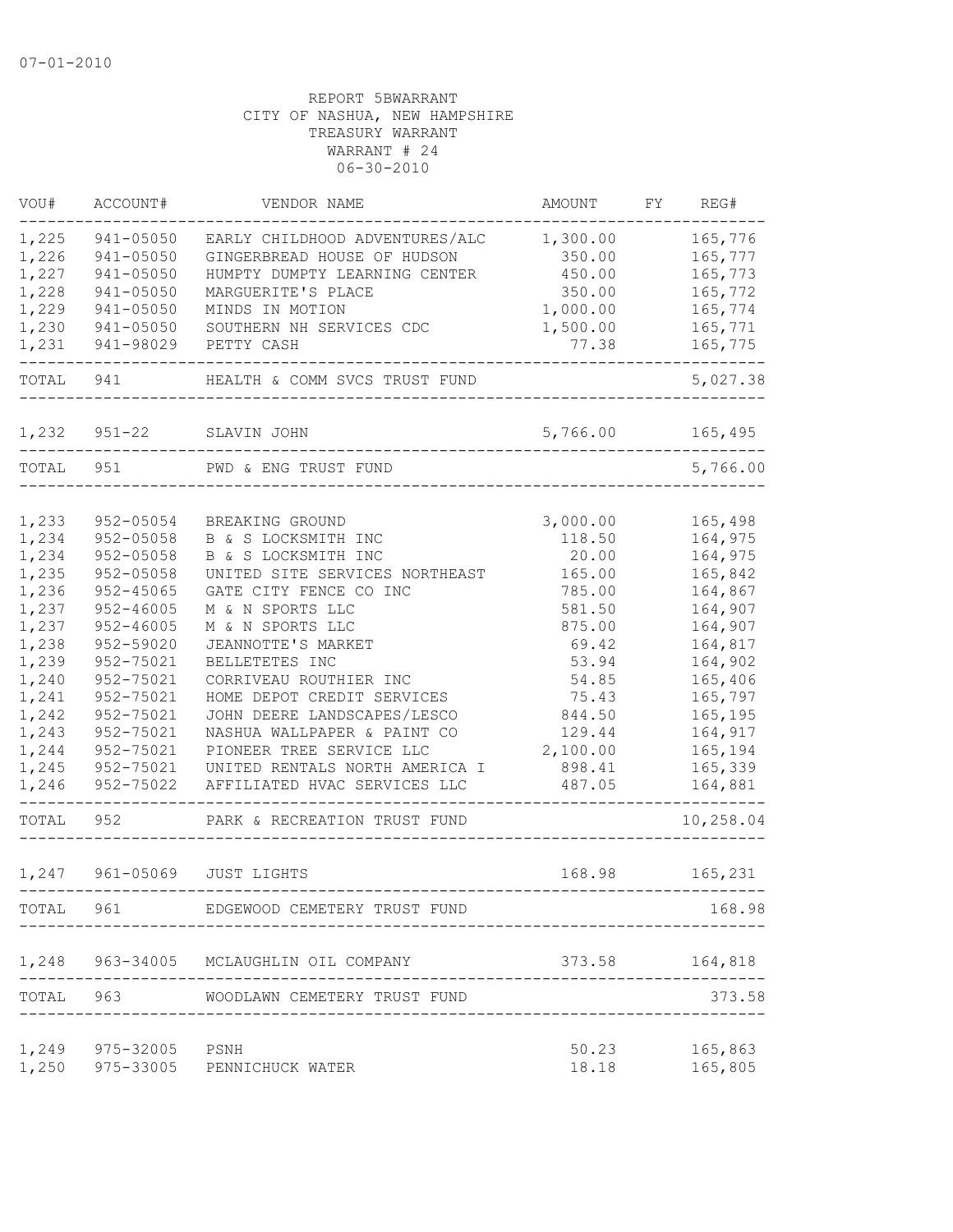|                                           | VOU# ACCOUNT#                                                   | VENDOR NAME                                                                                                                                               | AMOUNT FY REG#                         |                                                     |
|-------------------------------------------|-----------------------------------------------------------------|-----------------------------------------------------------------------------------------------------------------------------------------------------------|----------------------------------------|-----------------------------------------------------|
| 1,251<br>1,252<br>1,252<br>1,252<br>1,253 | 975-34015<br>975-45050<br>$975 - 45050$<br>975-45050            | METROMEDIA ENERGY INC<br>132.61<br>61.36<br>BAKER & TAYLOR<br>949.90<br>BAKER & TAYLOR<br>804.92<br>BAKER & TAYLOR<br>50.90<br>975-59100 PBS DISTRIBUTION |                                        | 165,835<br>164,795<br>164,796<br>164,797<br>165,882 |
|                                           |                                                                 | TOTAL 975 LIBRARY TRUST FUND                                                                                                                              |                                        | 2,068.10                                            |
| 1,254<br>221,12                           | 981-05052<br>221, 11 981-49075<br>981-64045<br>221,12 981-95010 | CHARLOTTE AVENUE SCHOOL PTO<br>ROCHESTER 100 INC<br>COMPUTER HUT OF N E INC<br>WEEKLY READER CORP                                                         | 590.00<br>95.00<br>1,435.90<br>279.25  | 165,778<br>165,270<br>165,442<br>165,183            |
|                                           |                                                                 | TOTAL 981 SCHOOL TRUST FUND                                                                                                                               |                                        | 2,400.15                                            |
| TOTAL                                     |                                                                 | 1,255 982-05053 MORLEY KERT                                                                                                                               |                                        | 14.00 165,504<br>14.00                              |
|                                           |                                                                 |                                                                                                                                                           | ______________________________________ |                                                     |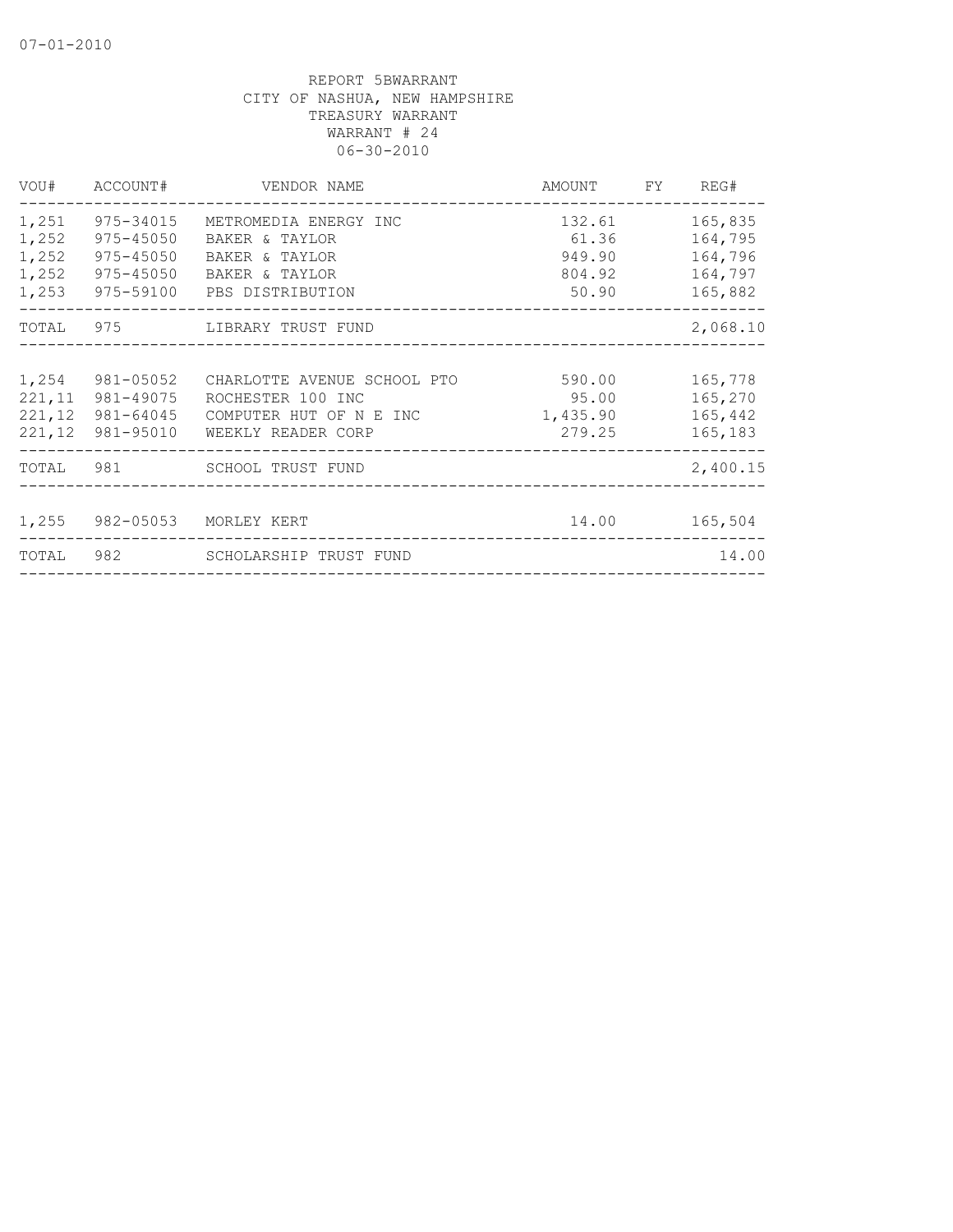|           | ACCOUNT# PAYROLL WEEK ENDING |  |  | AMOUNT |  |
|-----------|------------------------------|--|--|--------|--|
|           |                              |  |  |        |  |
| TOTAL 952 |                              |  |  |        |  |
|           |                              |  |  |        |  |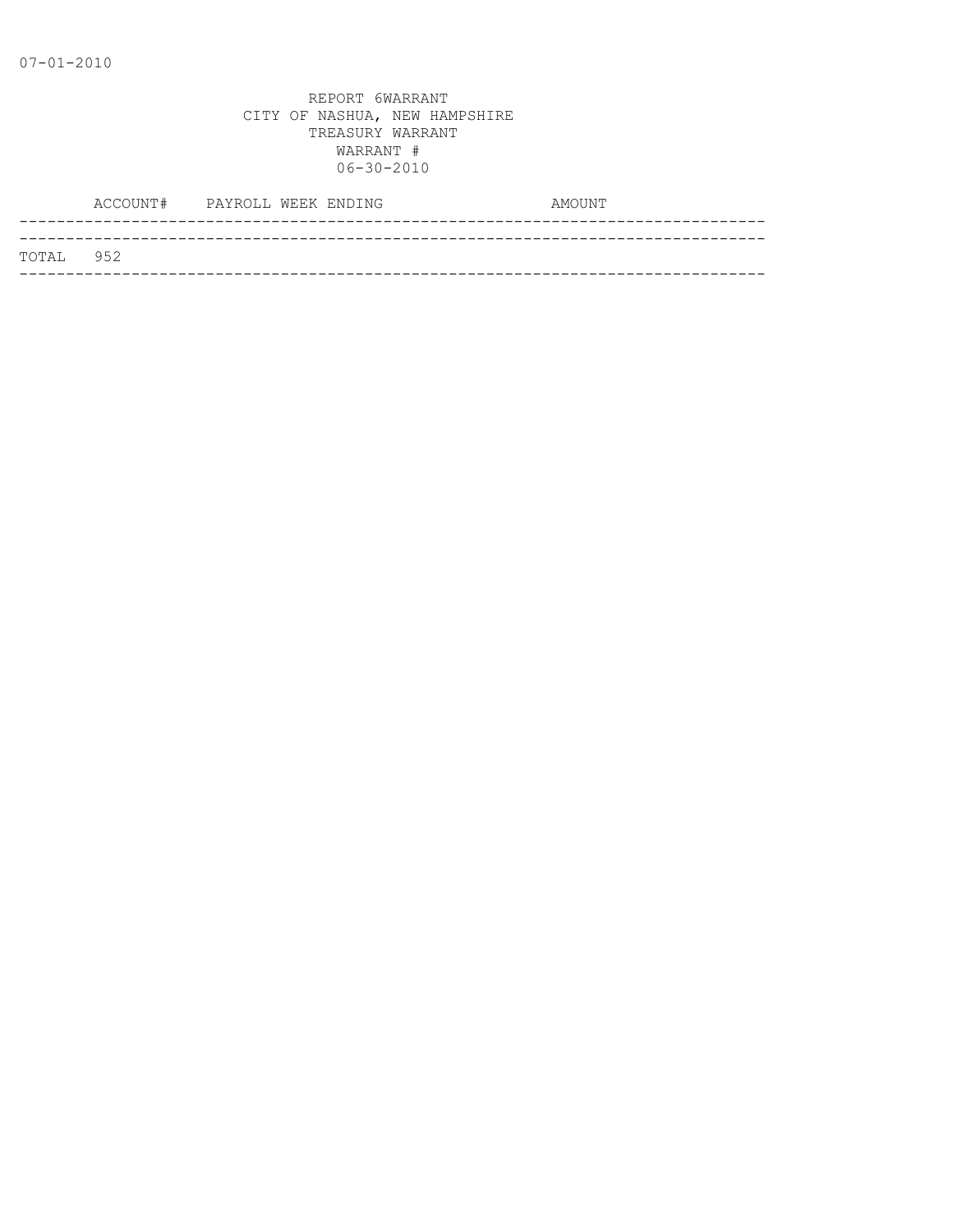|           |            | ACCOUNT# PAYROLL WEEK ENDING  | AMOUNT    |           |
|-----------|------------|-------------------------------|-----------|-----------|
|           |            | 305-11125  12-JUN-2010        | 929.81    |           |
|           |            | 305-11125  19-JUN-2010        | 929.81    |           |
|           |            | 305-11239  12-JUN-2010        | 1,044.26  |           |
|           |            | 305-11239  19-JUN-2010        | 1,044.26  |           |
| TOTAL 305 |            | SRF - CIVIC & COMM ACTIVITIES |           | 3,948.14  |
|           |            |                               |           |           |
|           | 308-11130  | 12-JUN-2010                   | 833.86    |           |
|           | 308-11130  | 19-JUN-2010                   | 833.85    |           |
|           | 308-11418  | 12-JUN-2010                   | 477.91    |           |
|           |            | 308-11418  19-JUN-2010        | 477.92    |           |
|           |            | 308-11441  12-JUN-2010        | 1,404.69  |           |
|           | 308-11441  | 19-JUN-2010                   | 1,404.69  |           |
|           | 308-11446  | 12-JUN-2010                   | 670.47    |           |
|           | 308-11446  | 19-JUN-2010                   | 670.47    |           |
|           | 308-11540  | 12-JUN-2010                   | 1,047.51  |           |
|           | 308-11540  | 19-JUN-2010                   | 1,047.51  |           |
|           | 308-11578  | 12-JUN-2010                   | 964.37    |           |
|           | 308-11578  | 19-JUN-2010                   | 964.36    |           |
|           | 308-11589  |                               |           |           |
|           |            | 12-JUN-2010                   | 1,044.25  |           |
|           | 308-11589  | 19-JUN-2010                   | 1,044.26  |           |
|           | 308-11608  | 12-JUN-2010                   | 952.10    |           |
|           | 308-11608  | 19-JUN-2010                   | 952.10    |           |
|           | 308-83051  | 12-JUN-2010                   | 3,012.26  |           |
|           | 308-83051  | 19-JUN-2010                   | 3,513.71  |           |
|           | 308-83052  | 12-JUN-2010                   | 2,971.13  |           |
|           | 308-83052  | 19-JUN-2010                   | 2,318.31  |           |
|           | 308-83102  | 12-JUN-2010                   | 2,615.58  |           |
|           |            | 308-83102  19-JUN-2010        | 2,474.16  |           |
| TOTAL 308 |            | SRF - INSURANCE               |           | 31,695.47 |
|           |            |                               |           |           |
|           |            | 3097-11162  12-JUN-2010       | 627.00    |           |
|           |            | 3097-11162  19-JUN-2010       | 627.00    |           |
|           |            | 3097-11408 12-JUN-2010        | 665.40    |           |
|           | 3097-11408 | 19-JUN-2010                   | 602.20    |           |
|           | 3097-12112 | $12 - JUN - 2010$             | 586.28    |           |
|           | 3097-12112 | 19-JUN-2010                   | 539.02    |           |
|           | 3097-12830 | 12-JUN-2010                   | 42.32     |           |
|           | 3097-12830 | 19-JUN-2010                   | 20.08     |           |
|           | 3097-19138 | 12-JUN-2010                   | 3,011.20  |           |
|           | 3097-19139 | 12-JUN-2010                   | 12,807.61 |           |
|           |            |                               |           |           |
|           | 3097-19140 | 12-JUN-2010                   | 8,972.96  |           |
|           | 3097-19140 | 19-JUN-2010                   | 9,630.95  |           |
|           | 3097-19540 | 12-JUN-2010                   | 22,092.35 |           |
|           | 3097-19540 | 19-JUN-2010                   | 22,647.83 |           |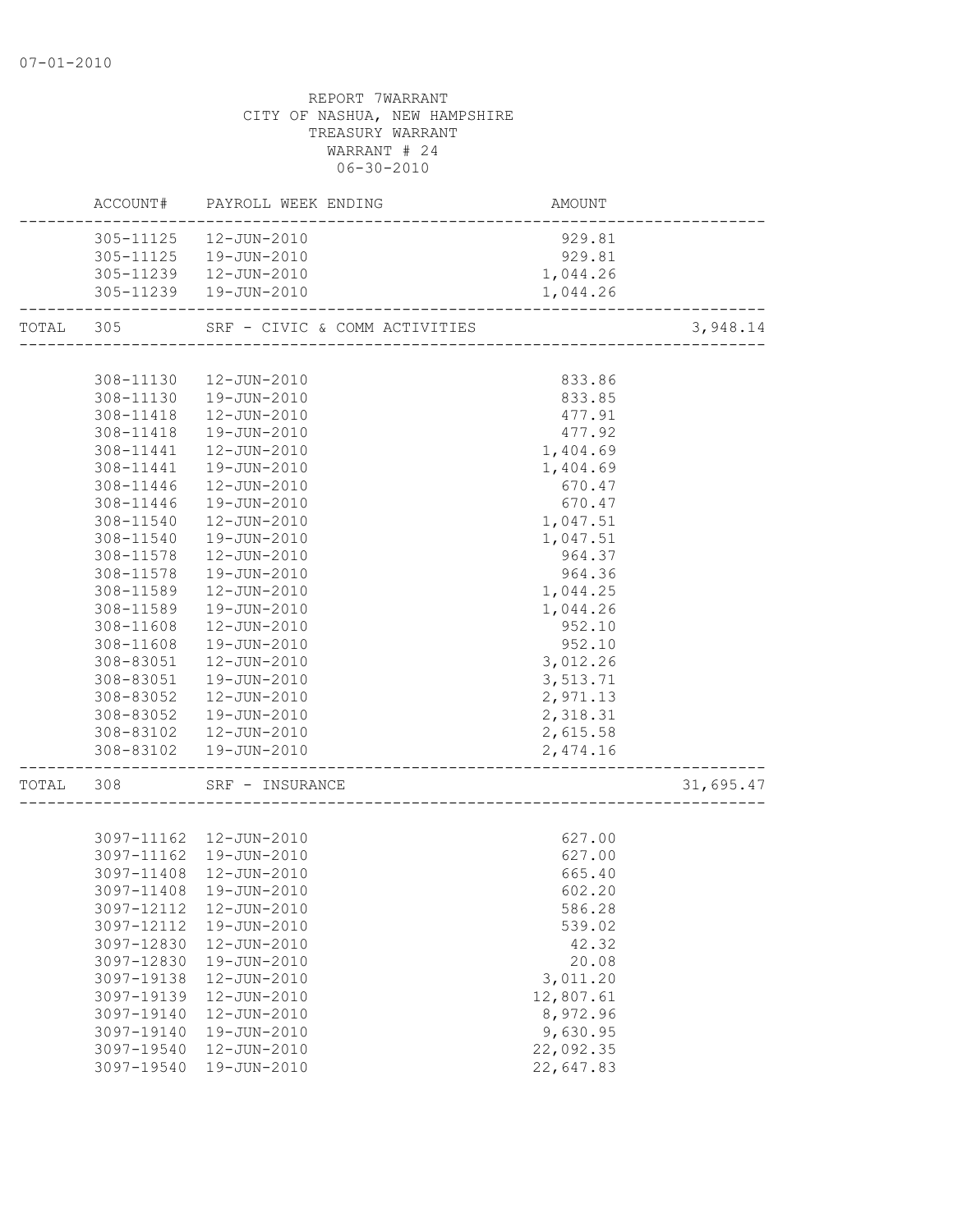|           |                        | ACCOUNT# PAYROLL WEEK ENDING                                         | AMOUNT                             |           |
|-----------|------------------------|----------------------------------------------------------------------|------------------------------------|-----------|
|           |                        | 3097-19544 12-JUN-2010                                               | 682.32                             |           |
|           |                        | 3097-19544 19-JUN-2010                                               | 708.90                             |           |
|           |                        | 3097-19545 12-JUN-2010                                               | 2,003.81                           |           |
|           |                        | 3097-19545 19-JUN-2010<br>---------------------                      | 1,311.49                           |           |
|           | TOTAL 309              | SRF - FOOD SERVICES                                                  |                                    | 87,578.72 |
|           |                        | 3098-13004 12-JUN-2010                                               | 1,056.43                           |           |
|           |                        | 3098-13004 19-JUN-2010                                               | 406.28                             |           |
|           |                        | -------------------------<br>TOTAL 309 FRESH FRUIT & VEGETABLE GRANT |                                    | 1,462.71  |
|           |                        | 3100-13133  12-JUN-2010                                              | 900.00                             |           |
|           | TOTAL 310              | TITLE I MT PLEASNT FOLLOWCHILD                                       |                                    | 900.00    |
|           |                        |                                                                      |                                    |           |
|           |                        | 3117-12006 12-JUN-2010<br>3117-12006 19-JUN-2010                     | 975.00<br>315.72                   |           |
| TOTAL 311 |                        | DRIVER'S EDUCATION                                                   | ---------------------------------- | 1,290.72  |
|           |                        |                                                                      |                                    |           |
|           |                        | 312-11165  12-JUN-2010                                               | 922.45                             |           |
|           |                        | 312-11165  19-JUN-2010                                               | 739.70                             |           |
|           |                        | 312-11167  12-JUN-2010                                               | 282.69                             |           |
|           | 312-11167              | 19-JUN-2010                                                          | 282.70                             |           |
|           | 312-11191              | 12-JUN-2010                                                          | 807.83                             |           |
|           | 312-11191              | 19-JUN-2010                                                          | 807.84                             |           |
|           | 312-11547              | 12-JUN-2010                                                          | 2,170.11                           |           |
|           | 312-11547              | 19-JUN-2010                                                          | 2,170.10                           |           |
|           | 312-12052              | 19-JUN-2010                                                          | 228.45                             |           |
|           | 312-12116              | 12-JUN-2010                                                          | 614.87                             |           |
|           | 312-12116              | 19-JUN-2010                                                          | 614.87                             |           |
|           | 312-13004<br>312-13004 | 12-JUN-2010<br>19-JUN-2010                                           | 587.30<br>1,200.62                 |           |
|           |                        |                                                                      |                                    |           |
|           |                        | TOTAL 312 SRF - FINANCIAL SERVICES                                   |                                    | 11,429.53 |
|           |                        | 3122-12006 12-JUN-2010                                               | 1,512.50                           |           |
|           |                        | TOTAL 312 ADULT ED/CONTINUING ED                                     | _______________________________    | 1,512.50  |
|           |                        | 3130-13133 12-JUN-2010                                               | 1,275.00                           |           |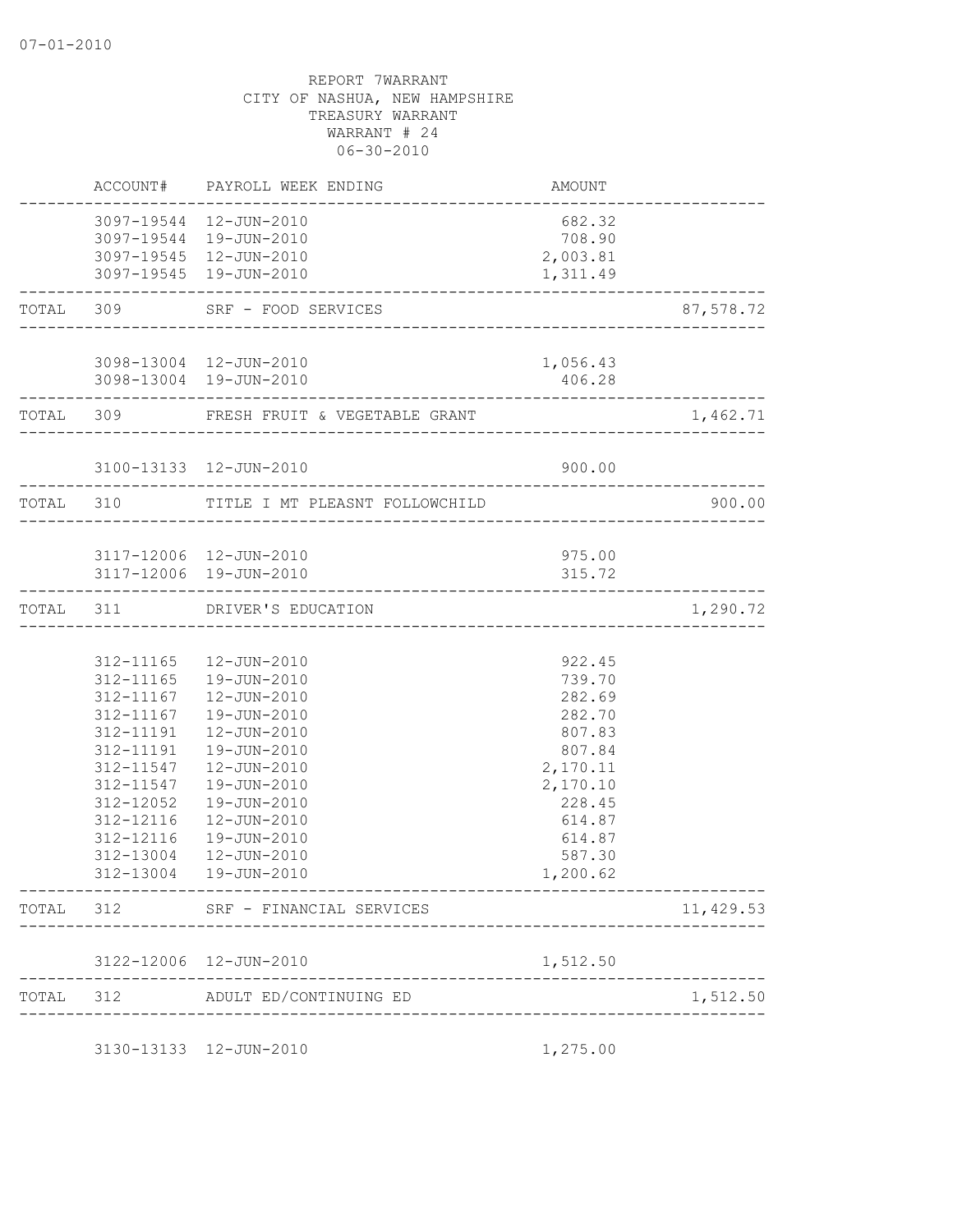|           |                                                  | ACCOUNT# PAYROLL WEEK ENDING                                                              | AMOUNT                                      |           |
|-----------|--------------------------------------------------|-------------------------------------------------------------------------------------------|---------------------------------------------|-----------|
|           |                                                  | TOTAL 313 FIFTH BLOCK OJDDP                                                               |                                             | 1,275.00  |
|           |                                                  | 3245-11860  12-JUN-2010                                                                   | 1,373.08                                    |           |
|           |                                                  | TOTAL 324 YOUTH SAFE HAVEN-PAL                                                            |                                             | 1,373.08  |
|           |                                                  | 3260-11726 12-JUN-2010                                                                    | 9,575.60                                    |           |
|           |                                                  | TOTAL 326 NH ALTERNATE ASSESS COACH                                                       |                                             | 9,575.60  |
|           | 331-11561                                        | 331-11250  12-JUN-2010<br>331-11250  19-JUN-2010<br>12-JUN-2010                           | 699.94<br>699.95<br>1,145.27                |           |
|           | 331-11561<br>331-12115<br>331-12115              | 19-JUN-2010<br>12-JUN-2010<br>19-JUN-2010                                                 | 1,145.27<br>570.25<br>570.25                |           |
|           | 331-13005<br>331-13005<br>331-13038              | 12-JUN-2010<br>19-JUN-2010<br>19-JUN-2010                                                 | 186.37<br>184.06<br>414.69                  |           |
|           | 331-13044                                        | 12-JUN-2010<br>331-13044  19-JUN-2010<br>331-15002  19-JUN-2010<br>331-18036  12-JUN-2010 | 2,803.40<br>2,121.48<br>229.05<br>13,880.15 |           |
|           | . _ _ _ _ _ _ _ _ _ _ _ _                        | 331-18036  19-JUN-2010                                                                    | 9,599.92                                    |           |
|           |                                                  | TOTAL 331 SRF - POLICE DEPARTMENT                                                         |                                             | 34,250.05 |
|           |                                                  | 332-13004  12-JUN-2010<br>332-13004  19-JUN-2010                                          | 104.17<br>108.32                            |           |
| TOTAL 332 |                                                  | SRF - FIRE DEPARTMENT                                                                     | ___________________                         | 212.49    |
|           | 341-01210<br>341-01210                           | 12-JUN-2010<br>19-JUN-2010                                                                | 435.31<br>435.31                            |           |
|           | 341-11024<br>341-11024<br>341-11235              | 12-JUN-2010<br>19-JUN-2010<br>12-JUN-2010                                                 | 380.86<br>380.86<br>1,167.80                |           |
|           | 341-11235<br>341-11484<br>341-11484<br>341-11563 | 19-JUN-2010<br>12-JUN-2010<br>19-JUN-2010<br>12-JUN-2010                                  | 1,167.80<br>1,160.00<br>1,160.00<br>966.25  |           |
|           | 341-11563                                        | 19-JUN-2010                                                                               | 966.24                                      |           |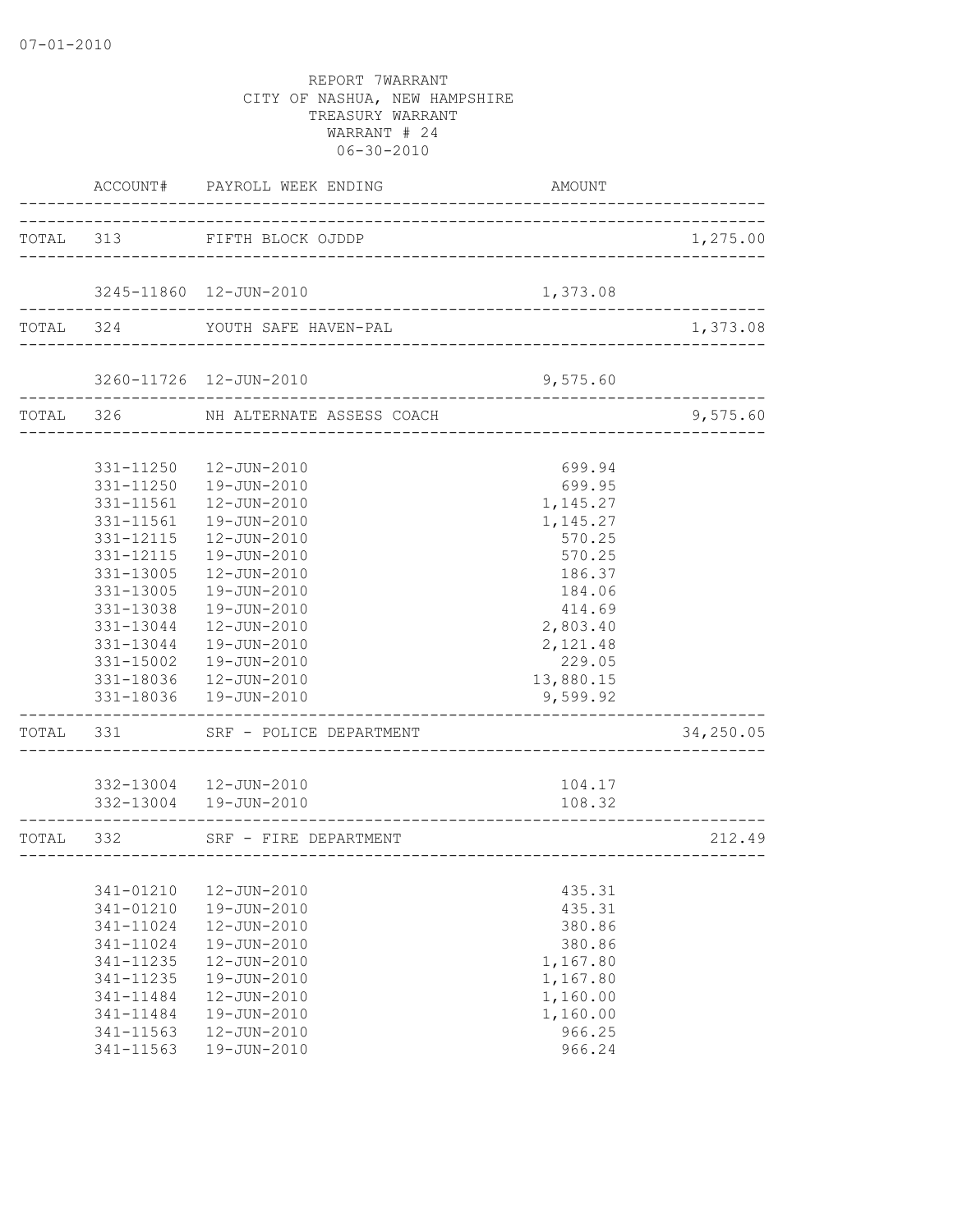|       | ACCOUNT#  | PAYROLL WEEK ENDING                                | AMOUNT               |           |
|-------|-----------|----------------------------------------------------|----------------------|-----------|
|       | 341-12037 | 12-JUN-2010                                        | 107.27               |           |
|       | 341-12037 | 19-JUN-2010                                        | 107.27               |           |
|       | 341-12101 | 12-JUN-2010                                        | 171.67               |           |
|       |           | 341-12101  19-JUN-2010                             | 171.67               |           |
|       | 341-31050 | 19-JUN-2010                                        | 80.00                |           |
| TOTAL | 341       | SRF - COMMUNITY SERVICES                           |                      | 8,858.31  |
|       |           |                                                    |                      |           |
|       | 342-11499 | 12-JUN-2010                                        | 1,064.00             |           |
|       | 342-11499 | 19-JUN-2010                                        | 1,064.00             |           |
|       | 342-11584 | 12-JUN-2010                                        | 1,569.74             |           |
|       | 342-11584 | 19-JUN-2010                                        | 1,569.74             |           |
|       | 342-12000 | 12-JUN-2010                                        | 654.03               |           |
|       | 342-12000 | 19-JUN-2010                                        | 654.03               |           |
|       |           | 342-12081  19-JUN-2010                             | 61.00                |           |
| TOTAL | 342       | SRF - COMMUNITY HEALTH                             |                      | 6,636.54  |
|       |           |                                                    |                      |           |
|       |           | 3440-12006 12-JUN-2010                             | 786.00               |           |
|       |           | 3440-12006 19-JUN-2010                             | 387.50               |           |
|       |           | 3440-12078  12-JUN-2010                            | 1,544.00             |           |
| TOTAL | 344       | AFTER SCHOOL PROGRAM                               |                      | 2,717.50  |
|       |           |                                                    |                      |           |
|       |           | 3450-11162  12-JUN-2010                            | 657.75               |           |
|       |           | 3450-11162  19-JUN-2010                            | 657.75               |           |
|       |           | 3450-11860 12-JUN-2010                             | 8,066.87             |           |
| TOTAL | 345       | 21 ST CENTURY ELEM. AFTER SCHL                     |                      | 9,382.37  |
|       |           |                                                    |                      |           |
|       |           | 3460-11860 12-JUN-2010                             | 3,195.87             |           |
|       |           | 3460-12006 12-JUN-2010                             | 1,225.00             |           |
| TOTAL | 346       | 21 ST CENTURY AFTER SCH MIDDLE                     |                      | 4,420.87  |
|       |           |                                                    | 647.90               |           |
|       |           | 3468-11162  12-JUN-2010<br>3468-11162  19-JUN-2010 | 627.00               |           |
|       |           | 3468-11870  12-JUN-2010                            |                      |           |
|       |           | 3468-19230 12-JUN-2010                             | 4,461.44<br>8,138.98 |           |
| TOTAL | 346       | SMALLER LEARNING COMMUNITY                         |                      | 13,875.32 |
|       |           |                                                    |                      |           |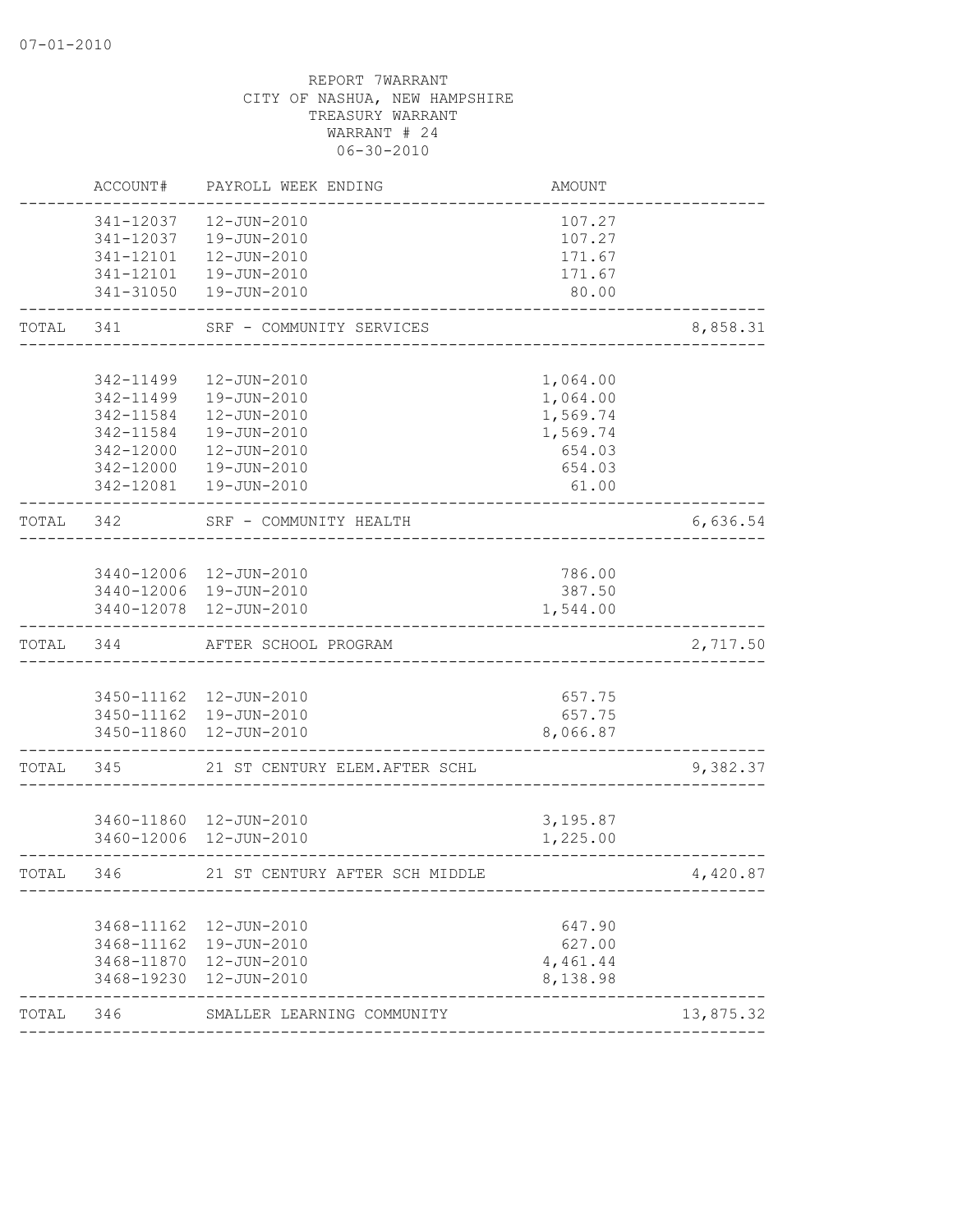|           | ACCOUNT#  | PAYROLL WEEK ENDING                              | <b>AMOUNT</b>                          |           |
|-----------|-----------|--------------------------------------------------|----------------------------------------|-----------|
|           |           | 3500-11726 12-JUN-2010<br>3500-11805 12-JUN-2010 | 73,482.13<br>7,191.35                  |           |
|           |           | 3500-12201 12-JUN-2010                           | 496.00                                 |           |
|           | TOTAL 350 | -----------------------------<br>TITLE IIA HQT   |                                        | 81,169.48 |
|           |           | 3509-13133 12-JUN-2010                           | 450.00                                 |           |
|           | TOTAL 350 | TITLE 11A TEACHER QUALITY                        |                                        | 450.00    |
|           |           |                                                  | ______________________________________ |           |
|           |           | 352-11562  12-JUN-2010<br>352-11562  19-JUN-2010 | 410.15<br>415.30                       |           |
| TOTAL 352 |           | SRF - PARKS AND RECREATION                       |                                        | 825.45    |
|           |           |                                                  |                                        |           |
|           |           | 3530-11870  12-JUN-2010                          | 325.00                                 |           |
|           |           | 3530-13032 12-JUN-2010<br>3530-13032 19-JUN-2010 | 334.50<br>334.50                       |           |
|           |           | TOTAL 353 ADULT BASIC ED DIPLOMA PROGRAM         |                                        | 994.00    |
|           |           | 3600-11515 12-JUN-2010                           | 3,372.50                               |           |
|           | TOTAL 360 | DROP OUT PREVENTION/ADULT ED                     |                                        | 3,372.50  |
|           |           | 371-12154  19-JUN-2010                           | 1,080.00                               |           |
|           | TOTAL 371 | SRF - COMMUNITY DEVELOPMENT                      |                                        | 1,080.00  |
|           |           |                                                  |                                        |           |
|           |           | 374-01126  12-JUN-2010                           | 936.79                                 |           |
|           |           | 374-01126  19-JUN-2010                           | 1,191.80                               |           |
|           |           | 374-01210  12-JUN-2010                           | 537.15                                 |           |
|           | 374-01210 | 19-JUN-2010                                      | 537.15                                 |           |
|           | 374-0705M | 19-JUN-2010                                      | 390.00                                 |           |
|           | 374-0705P | 12-JUN-2010                                      | 1,281.71                               |           |
|           | 374-0705P | 19-JUN-2010                                      | 1,281.71                               |           |
|           | 374-07235 | 12-JUN-2010                                      | 1,564.25                               |           |
|           | 374-07235 | 19-JUN-2010                                      | 1,564.25                               |           |
|           | 374-0734R | 12-JUN-2010                                      | 120.24                                 |           |
|           | 374-0734R | 19-JUN-2010                                      | 120.24                                 |           |
|           | 374-09003 | 12-JUN-2010                                      | 537.16                                 |           |
|           | 374-09003 | 19-JUN-2010                                      | 537.16                                 |           |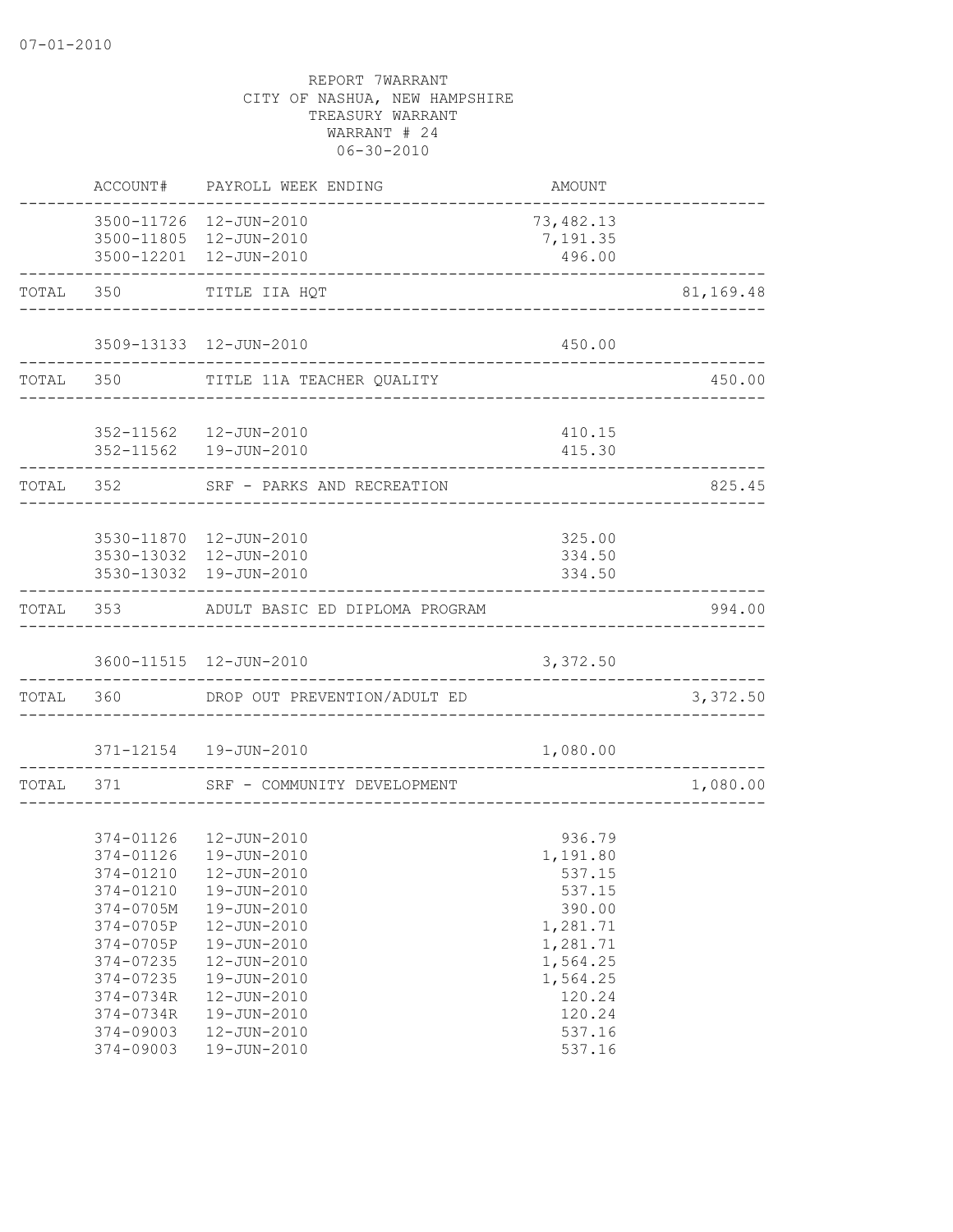|       | ACCOUNT#   | PAYROLL WEEK ENDING    | AMOUNT                          |            |
|-------|------------|------------------------|---------------------------------|------------|
|       | 374-11131  | 12-JUN-2010            | 644.96                          |            |
|       | 374-11131  | 19-JUN-2010            | 644.96                          |            |
|       | 374-11149  | 12-JUN-2010            | 1,886.16                        |            |
|       | 374-11149  | 19-JUN-2010            | 1,886.16                        |            |
|       | 374-11168  | 12-JUN-2010            | 952.10                          |            |
|       | 374-11168  | 19-JUN-2010            | 952.10                          |            |
|       | 374-11653  | 12-JUN-2010            | 240.49                          |            |
|       | 374-11653  | 19-JUN-2010            | 240.49                          |            |
|       | 374-11676  | 12-JUN-2010            | 902.76                          |            |
|       | 374-11676  | 19-JUN-2010            | 902.76                          |            |
|       | 374-11677  | 12-JUN-2010            | 761.50                          |            |
|       | 374-11677  | 19-JUN-2010            | 761.50                          |            |
|       | 374-11679  | 12-JUN-2010            | 902.42                          |            |
|       | 374-11679  | 19-JUN-2010            | 902.42                          |            |
|       | 374-11680  | 12-JUN-2010            | 814.27                          |            |
|       | 374-11680  | 19-JUN-2010            | 814.27                          |            |
|       | 374-11683  | 12-JUN-2010            | 1,711.98                        |            |
|       | 374-11683  | 19-JUN-2010            | 1,711.98                        |            |
|       | 374-11688  | 12-JUN-2010            | 604.92                          |            |
|       | 374-11688  | 19-JUN-2010            | 604.92                          |            |
|       | 374-11751  | 12-JUN-2010            | 1,293.12                        |            |
|       | 374-11751  | 19-JUN-2010            | 1,293.12                        |            |
|       | 374-12188  | 19-JUN-2010            | 148.02                          |            |
|       | 374-13004  | 19-JUN-2010            | 183.22                          |            |
|       | 374-31050  | 19-JUN-2010            | 17.00                           |            |
| TOTAL | 374        | SRF - URBAN PROGRAMS   |                                 | 32, 377.21 |
|       |            |                        |                                 |            |
|       | 3750-11726 | 12-JUN-2010            | 6,894.99                        |            |
|       | 3750-11870 | 12-JUN-2010            | 750.00                          |            |
|       | 3750-11870 | 19-JUN-2010            | 450.00                          |            |
|       | 3750-12111 | 12-JUN-2010            | 1,449.30                        |            |
|       | 3750-12111 | 19-JUN-2010            | 1,633.65                        |            |
|       | 3750-12135 | 12-JUN-2010            | 278.40                          |            |
|       | 3750-12135 | 19-JUN-2010            | 278.40                          |            |
|       | 3750-12198 | 12-JUN-2010            | 48,986.04                       |            |
|       |            | 3750-13133 12-JUN-2010 | 1,600.00                        |            |
|       |            | 3750-19000 12-JUN-2010 | 1,750.00<br>___________________ |            |
| TOTAL | 375        | TITLE I ARRA GRANT     |                                 | 64,070.78  |
|       |            |                        |                                 |            |
|       | 3760-11726 | 12-JUN-2010            | 8,135.93                        |            |
|       | 3760-11802 | 12-JUN-2010            | 2,011.53                        |            |
|       | 3760-11805 | 12-JUN-2010            | 1,383.57                        |            |
|       | 3760-11870 | 12-JUN-2010            | 2,843.02                        |            |
|       | 3760-12111 | 12-JUN-2010            | 5,710.71                        |            |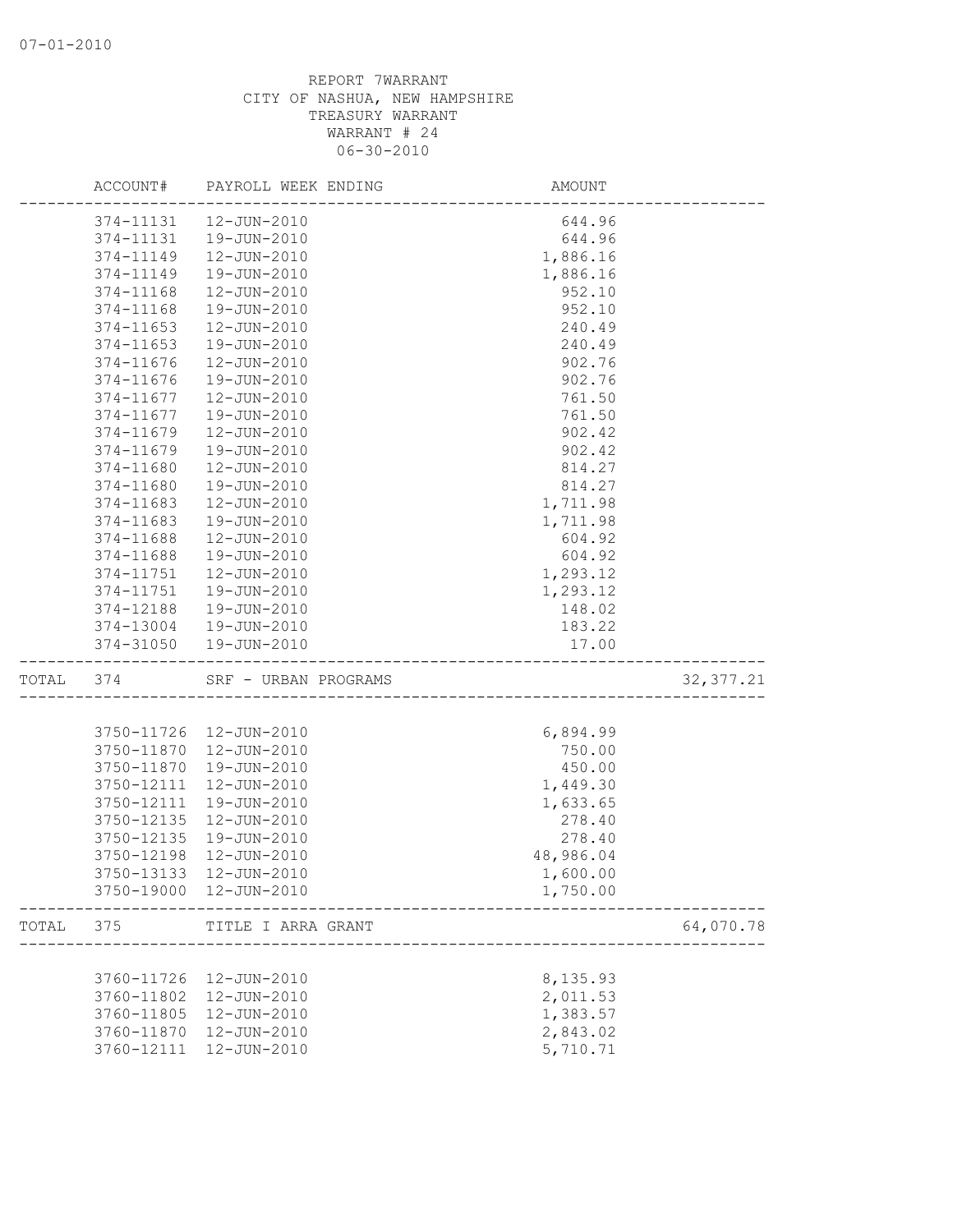|       | ACCOUNT#   | PAYROLL WEEK ENDING             | AMOUNT       |            |
|-------|------------|---------------------------------|--------------|------------|
|       | 3760-12111 | 19-JUN-2010                     | 4,834.85     |            |
|       | 3760-12126 | 12-JUN-2010                     | 598.33       |            |
|       | 3760-12126 | 19-JUN-2010                     | 598.33       |            |
|       | 3760-12198 | 12-JUN-2010                     | 144, 154. 13 |            |
|       | 3760-12201 | 12-JUN-2010                     | 2,595.60     |            |
|       | 3760-12201 | 19-JUN-2010                     | 1,346.56     |            |
|       | 3760-13133 | 12-JUN-2010                     | 3,793.75     |            |
|       | 3760-13133 | 19-JUN-2010                     | 53.31        |            |
|       | 3760-19000 | 12-JUN-2010                     | 11,844.87    |            |
|       | 3760-19000 | 19-JUN-2010                     | 1,650.01     |            |
| TOTAL | 376        | TITLE I                         |              | 191,554.50 |
|       |            |                                 |              |            |
|       | 3770-11515 | 12-JUN-2010                     | 2,087.50     |            |
|       | 3770-11515 | 19-JUN-2010                     | 425.00       |            |
|       | 3770-12078 | 12-JUN-2010                     | 1,587.50     |            |
|       | 3770-12078 | 19-JUN-2010                     | 400.00       |            |
| TOTAL | 377        | TITLE III ENHANCE ENG. LANGUAGE |              | 4,500.00   |
|       |            |                                 |              |            |
|       |            | 3900-11726 12-JUN-2010          | 2,356.85     |            |
|       | 3900-12111 | 12-JUN-2010                     | 418.17       |            |
|       | 3900-12111 | 19-JUN-2010                     | 418.16       |            |
|       | 3900-13133 | 12-JUN-2010                     | 150.00       |            |
|       | 3900-19000 | 12-JUN-2010                     | 1,569.23     |            |
| TOTAL | 390        | VOC ED SECONDARY PERKINS        |              | 4,912.41   |
|       |            | 3927-13133 12-JUN-2010          | 150.00       |            |
|       |            |                                 |              |            |
| TOTAL | 392        | CULINARY ARTS                   |              | 150.00     |
|       |            | 3937-19000 12-JUN-2010          | 825.20       |            |
| TOTAL | 393        | DAY CARE                        |              | 825.20     |
|       |            |                                 |              |            |
|       | 3940-11726 | $12 - JUN - 2010$               | 41,377.69    |            |
|       | 3940-11803 | 12-JUN-2010                     | $-7, 263.75$ |            |
|       | 3940-12111 | $12 - JUN - 2010$               | 15,094.69    |            |
|       | 3940-12111 | 19-JUN-2010                     | 17,387.50    |            |
|       | 3940-12198 | 12-JUN-2010                     | 2,307.80     |            |
|       | 3940-12201 | 12-JUN-2010                     | 62.00        |            |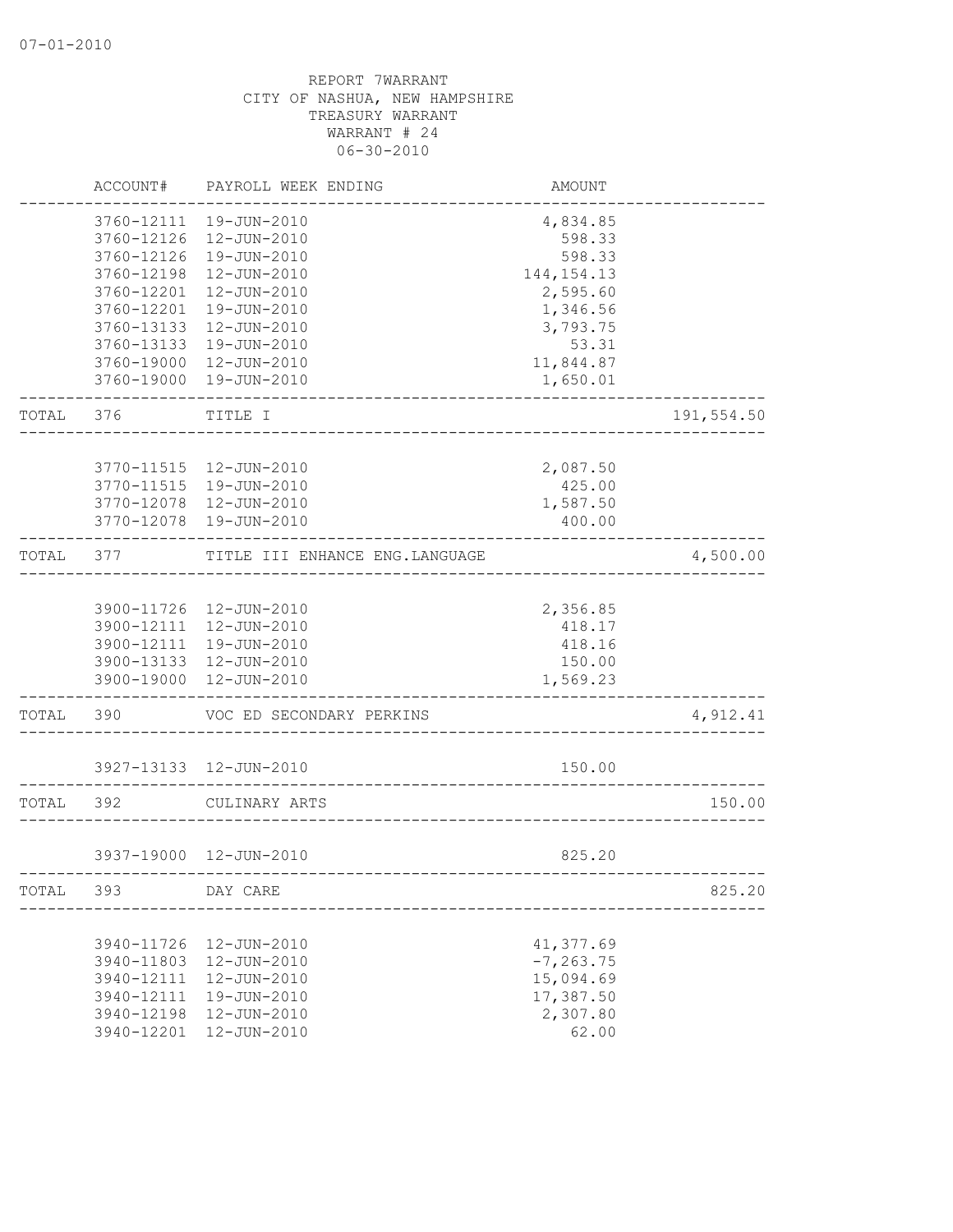|  | ACCOUNT# PAYROLL WEEK ENDING                                                                         | AMOUNT                                       |            |
|--|------------------------------------------------------------------------------------------------------|----------------------------------------------|------------|
|  | TOTAL 394 ARRA IDEA SPEC ED                                                                          |                                              | 68,965.93  |
|  | 3950-11726 12-JUN-2010<br>3950-12201 12-JUN-2010<br>3950-12201 19-JUN-2010<br>3950-13133 12-JUN-2010 | 157, 371.85<br>186.00<br>124.00<br>17,000.00 |            |
|  | TOTAL 395 IDEA B SPECIAL EDUCATION                                                                   |                                              | 174,681.85 |
|  | 3960-11726 12-JUN-2010                                                                               | 2,279.03                                     |            |
|  | TOTAL 396 SPECIAL EDUCATION PRE-SCHOOL                                                               |                                              | 2,279.03   |
|  | 3970-11803 12-JUN-2010                                                                               | 9,089.40                                     |            |
|  | TOTAL 397 SPEC ED FOCUSED MONITORING                                                                 |                                              | 9,089.40   |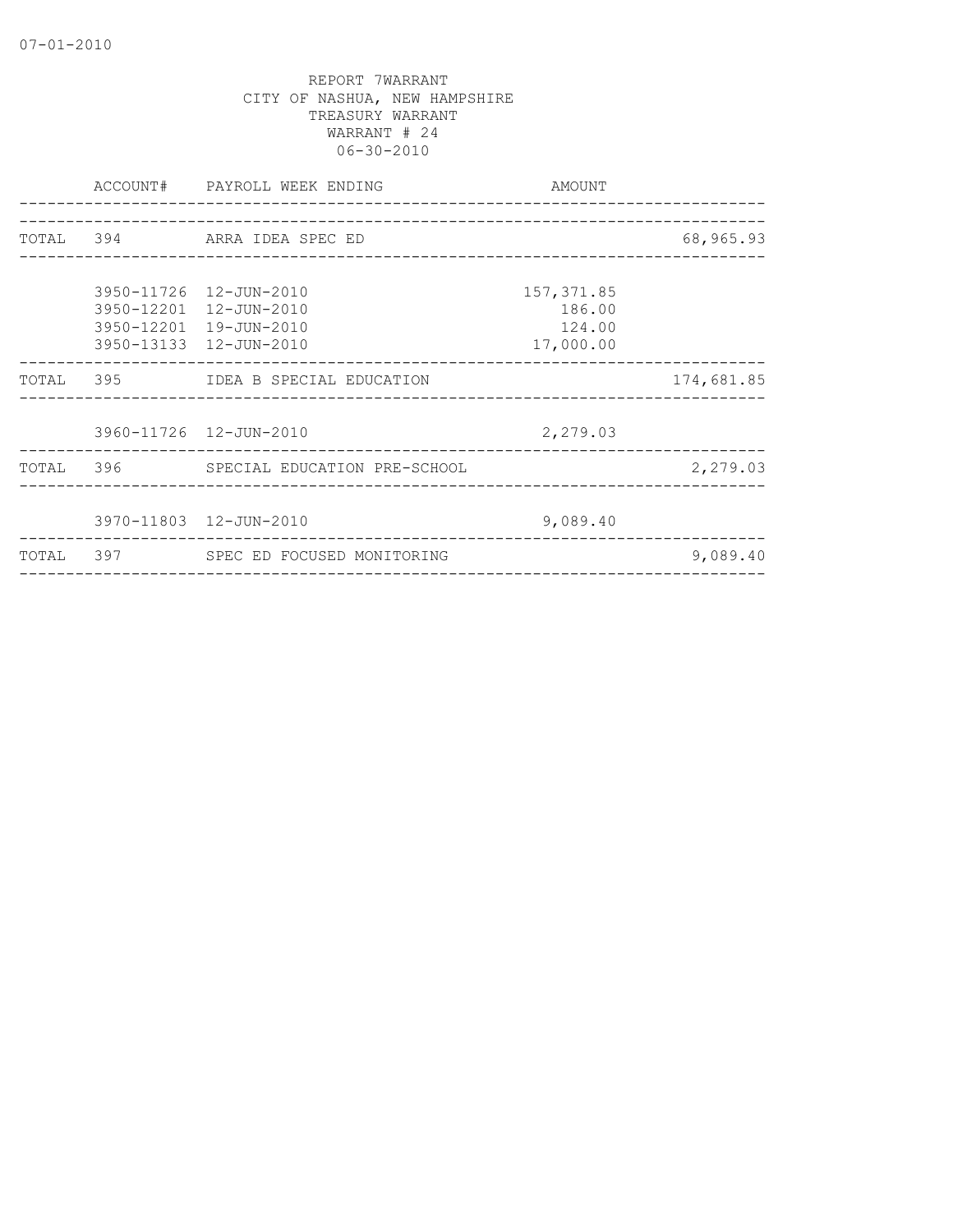|       | ACCOUNT#               | PAYROLL WEEK ENDING    | AMOUNT           |           |
|-------|------------------------|------------------------|------------------|-----------|
|       | 501-11033              | 12-JUN-2010            | 827.74           |           |
|       | 501-11033              | 19-JUN-2010            | 827.74           |           |
|       | 501-11463              | 12-JUN-2010            | 598.73           |           |
|       | 501-11463              | 19-JUN-2010            | 598.73           |           |
|       | 501-11470              | 12-JUN-2010            | 852.14           |           |
|       | 501-11470              | 19-JUN-2010            | 852.14           |           |
|       | 501-11471              | 12-JUN-2010            | 1,990.00         |           |
|       | 501-11471              | 19-JUN-2010            | 1,990.00         |           |
|       | $501 - 31050$          | 19-JUN-2010            | 80.00            |           |
| TOTAL | 501                    | MAYOR'S OFFICE         |                  | 8,617.22  |
|       |                        |                        |                  |           |
|       | 502-11113              | 12-JUN-2010            | 1,571.36         |           |
|       | 502-11113              | 19-JUN-2010            | 1,571.34         |           |
|       | 502-11195              | 12-JUN-2010            | 2,059.24         |           |
|       | 502-11195              | 19-JUN-2010            | 2,059.23         |           |
|       | 502-11219              | 12-JUN-2010            | 1,819.33         |           |
|       | 502-11219              | 19-JUN-2010            | 1,819.34         |           |
|       | 502-11518              | 12-JUN-2010            | 1,716.88         |           |
|       | 502-11518              | 19-JUN-2010            | 1,716.88         |           |
| TOTAL | 502                    | LEGAL DEPARTMENT       |                  | 14,333.60 |
|       |                        |                        |                  |           |
|       | 503-11071              | 12-JUN-2010            | 1,240.67         |           |
|       | 503-11071              | 19-JUN-2010            | 1,240.67         |           |
|       | 503-12092              | 12-JUN-2010            | 505.03           |           |
|       | 503-12092              | 19-JUN-2010            | 505.03           |           |
|       | 503-58005              | 12-JUN-2010            | 244.09           |           |
|       | 503-58005              | 19-JUN-2010            | 101.00           |           |
| TOTAL | 503                    | BOARD OF ALDERMEN      |                  | 3,836.49  |
|       |                        |                        |                  |           |
|       |                        | 507-82010  19-JUN-2010 | 381.59           |           |
| TOTAL | 507                    | PENSIONS               |                  | 381.59    |
|       |                        | 12-JUN-2010            |                  |           |
|       | 511-11247<br>511-11247 | 19-JUN-2010            | 666.36<br>666.36 |           |
|       | 511-11248              | 12-JUN-2010            | 1,401.23         |           |
|       | 511-11248              | 19-JUN-2010            | 1,401.23         |           |
| TOTAL | 511                    | CITI-STAT              |                  | 4,135.18  |
|       |                        |                        |                  |           |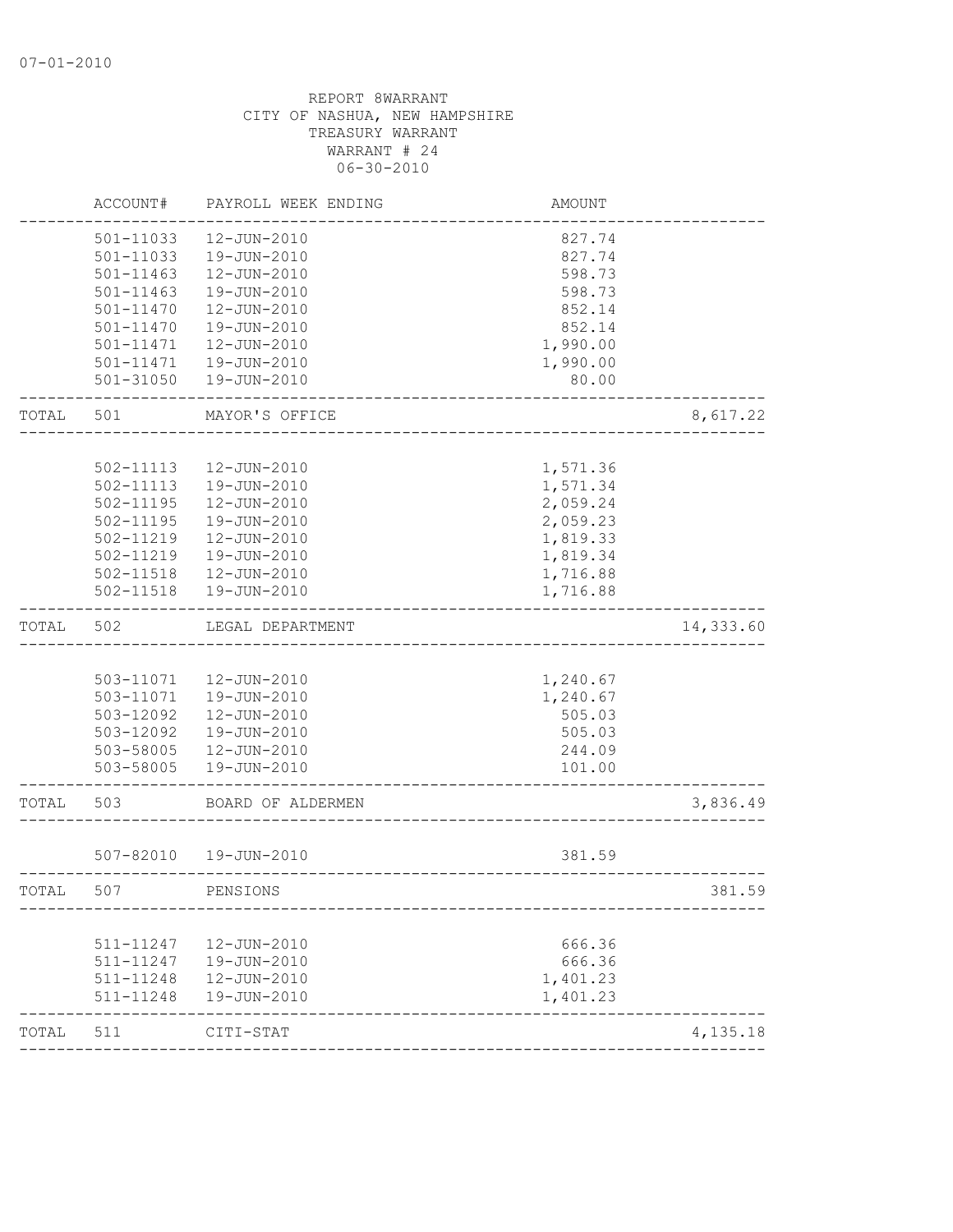| ACCOUNT#               | PAYROLL WEEK ENDING        | AMOUNT             |  |
|------------------------|----------------------------|--------------------|--|
| 512-11005              | 12-JUN-2010                | 902.42             |  |
| 512-11005              | 19-JUN-2010                | 902.41             |  |
| 512-11050              | 12-JUN-2010                | 721.04             |  |
| 512-11050              | 19-JUN-2010                | 721.04             |  |
| 512-11064              | 12-JUN-2010                | 983.28             |  |
| 512-11064              | 19-JUN-2010                | 983.28             |  |
| 512-11073              | 12-JUN-2010                | 1,585.81           |  |
| 512-11073              | 19-JUN-2010                | 1,585.81           |  |
| 512-11134              | 12-JUN-2010                | 773.25             |  |
| 512-11134              | 19-JUN-2010                | 773.25             |  |
| $512 - 11165$          | 12-JUN-2010                | 1,882.11           |  |
| 512-11165              | 19-JUN-2010                | 1,882.12           |  |
| 512-11167              | 12-JUN-2010                | 282.69             |  |
| 512-11167              | 19-JUN-2010                | 282.69             |  |
| 512-11173              | 12-JUN-2010                | 1,404.70           |  |
| 512-11173              | 19-JUN-2010                | 1,404.69           |  |
| 512-11177              | 12-JUN-2010                | 1,941.86           |  |
| 512-11177              | 19-JUN-2010                | 1,941.85           |  |
| 512-11222              | 12-JUN-2010                | 985.73             |  |
| 512-11222              | 19-JUN-2010                | 985.73             |  |
| 512-11224              | 12-JUN-2010                | 981.20             |  |
| 512-11224              | 19-JUN-2010                | 981.20             |  |
| 512-11232              | 12-JUN-2010                | 1,035.98           |  |
| 512-11232              | 19-JUN-2010                | 1,035.99           |  |
| 512-11265              | 12-JUN-2010                | 858.43             |  |
| 512-11265              | 19-JUN-2010                | 858.44             |  |
| 512-11431              | 12-JUN-2010                | 2,129.70           |  |
| 512-11431              | 19-JUN-2010                | 2,129.70           |  |
| 512-11531              | 12-JUN-2010                | 1,746.69           |  |
| 512-11531              | 19-JUN-2010                | 1,746.69           |  |
| 512-11684              | 12-JUN-2010                | 852.14             |  |
| 512-11684<br>512-11714 | 19-JUN-2010                | 852.14             |  |
| 512-11714              | 12-JUN-2010                | 929.81             |  |
| 512-11740              | 19-JUN-2010<br>12-JUN-2010 | 929.81<br>1,622.11 |  |
| 512-11740              | 19-JUN-2010                | 1,622.11           |  |
| 512-12033              | 12-JUN-2010                | 598.30             |  |
| 512-12033              | 19-JUN-2010                | 598.30             |  |
| 512-12052              | 12-JUN-2010                | 560.13             |  |
| 512-12052              | 19-JUN-2010                | 560.13             |  |
| 512-12056              | 12-JUN-2010                | 353.36             |  |
| 512-12056              | 19-JUN-2010                | 353.37             |  |
| 512-12749              | 12-JUN-2010                | 607.37             |  |
| 512-12749              | 19-JUN-2010                | 607.37             |  |
| 512-13004              | 12-JUN-2010                | 103.42             |  |
| 512-13004              | 19-JUN-2010                | 638.23             |  |
|                        |                            |                    |  |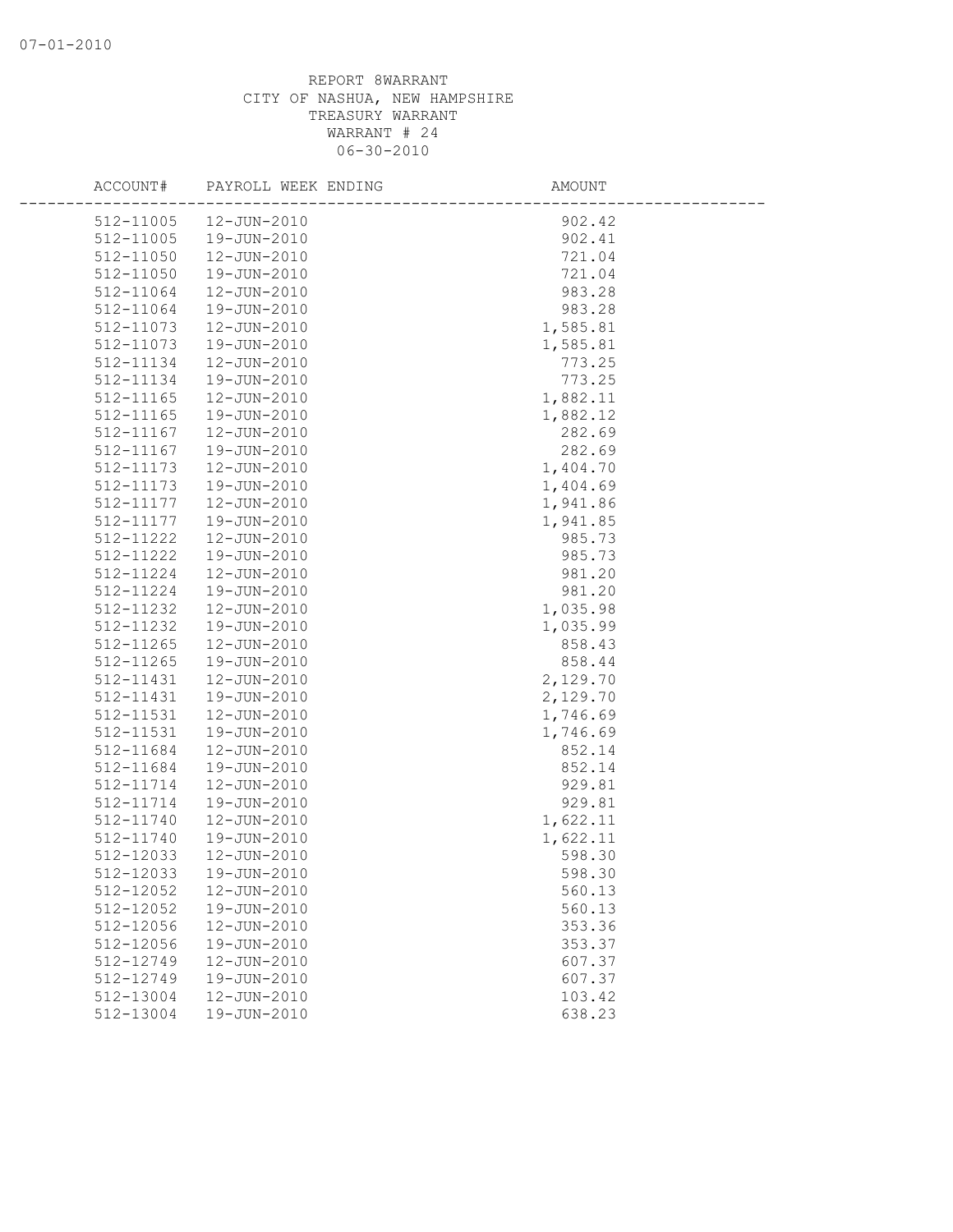|           | ACCOUNT#  | PAYROLL WEEK ENDING          | AMOUNT                      |            |
|-----------|-----------|------------------------------|-----------------------------|------------|
|           |           | TOTAL 512 FINANCIAL SERVICES |                             | 48, 217.88 |
|           |           |                              |                             |            |
|           |           | 513-11117  12-JUN-2010       | 1,579.18                    |            |
|           |           | 513-11117  19-JUN-2010       | 1,579.18                    |            |
|           | 513-11171 | 12-JUN-2010                  | 2,634.50                    |            |
|           | 513-11171 | 19-JUN-2010                  | 2,634.50                    |            |
|           | 513-11213 | 12-JUN-2010                  | 1,255.87                    |            |
|           | 513-11213 | 19-JUN-2010                  | 1,255.87                    |            |
|           | 513-11223 | 12-JUN-2010                  | 755.86                      |            |
|           | 513-11223 | 19-JUN-2010                  | 755.86                      |            |
|           | 513-18018 | 19-JUN-2010                  | 131.25                      |            |
|           |           | 513-18021  19-JUN-2010       | 156.25                      |            |
|           |           | 513-18024  19-JUN-2010       | 131.25                      |            |
| TOTAL 513 |           | CITY CLERK'S OFFICE          |                             | 12,869.57  |
|           |           |                              | -----------------------     |            |
|           |           | 515-11031  12-JUN-2010       | 1,075.15                    |            |
|           |           | 515-11031  19-JUN-2010       | 1,075.15                    |            |
|           | 515-11350 | 12-JUN-2010                  | 929.81                      |            |
|           | 515-11350 | 19-JUN-2010                  | 929.81                      |            |
|           | 515-11446 | 12-JUN-2010                  | 223.49                      |            |
|           | 515-11446 | 19-JUN-2010                  | 223.49                      |            |
|           | 515-12028 | 12-JUN-2010                  | 592.27                      |            |
|           |           | 515-12028  19-JUN-2010       | 592.27                      |            |
| TOTAL 515 |           | HUMAN RESOURCES              | ___________________________ | 5,641.44   |
|           |           |                              |                             |            |
|           |           | 516-11147   12-JUN-2010      | 620.14                      |            |
|           | 516-11147 | 19-JUN-2010                  | 620.14                      |            |
|           | 516-11148 | 12-JUN-2010                  | 961.94                      |            |
|           | 516-11148 | 19-JUN-2010                  | 961.94                      |            |
|           | 516-11459 | 12-JUN-2010                  | 1,240.67                    |            |
|           | 516-11459 | 19-JUN-2010                  | 1,240.67                    |            |
|           | 516-11573 | 12-JUN-2010                  | 917.02                      |            |
|           | 516-11573 | 19-JUN-2010                  | 917.02                      |            |
| TOTAL     | 516       | PURCHASING DEPARTMENT        |                             | 7,479.54   |
|           |           |                              |                             |            |
|           | 517-11198 | 12-JUN-2010                  | 1,102.39                    |            |
|           | 517-11198 | 19-JUN-2010                  | 1,102.39                    |            |
|           | 517-11266 | 12-JUN-2010                  | 626.08                      |            |
|           | 517-11266 | 19-JUN-2010                  | 626.08                      |            |
|           | 517-11420 | 12-JUN-2010                  | 722.90                      |            |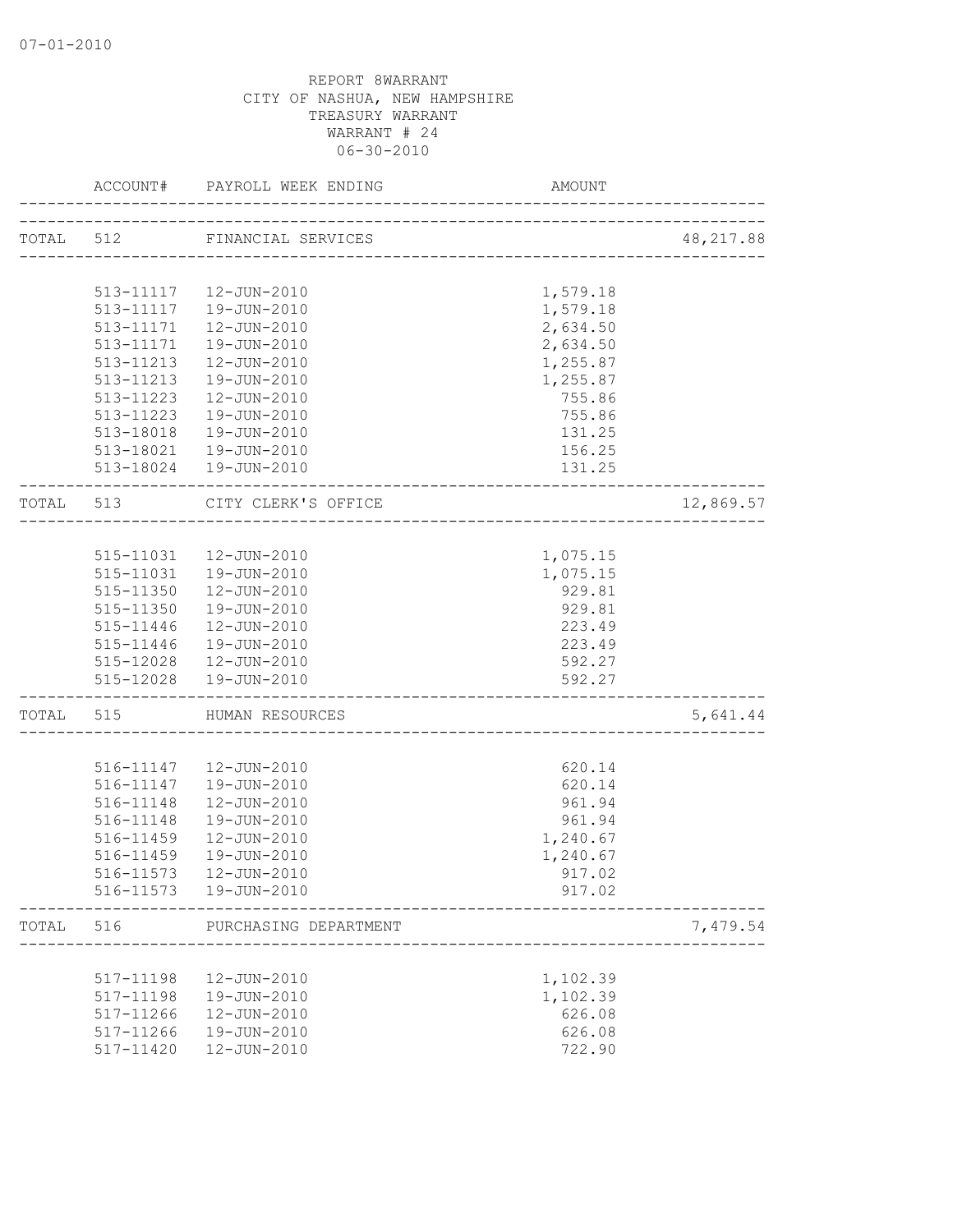|           |               | ACCOUNT# PAYROLL WEEK ENDING | AMOUNT   |           |
|-----------|---------------|------------------------------|----------|-----------|
|           |               | 517-11420  19-JUN-2010       | 722.90   |           |
|           |               | 517-12063  12-JUN-2010       | 290.48   |           |
|           |               | 517-12063  19-JUN-2010       | 290.48   |           |
| TOTAL 517 |               | BUILDING MAINT - CITY ADMIN  |          | 5,483.70  |
|           |               |                              |          |           |
|           | 519-11014     | 12-JUN-2010                  | 1,095.79 |           |
|           | 519-11014     | 19-JUN-2010                  | 1,095.79 |           |
|           | 519-11016     | 12-JUN-2010                  | 961.95   |           |
|           | 519-11016     | 19-JUN-2010                  | 961.95   |           |
|           | 519-11017     | 12-JUN-2010                  | 803.69   |           |
|           | 519-11017     | 19-JUN-2010                  | 803.69   |           |
|           | 519-11115     | 12-JUN-2010                  | 1,929.25 |           |
|           | 519-11115     | 19-JUN-2010                  | 1,929.25 |           |
|           | 519-11146     | 12-JUN-2010                  | 837.27   |           |
|           | 519-11146     | 19-JUN-2010                  | 837.27   |           |
|           | 519-11153     | 12-JUN-2010                  | 604.92   |           |
|           | 519-11153     | 19-JUN-2010                  |          |           |
|           | 519-11154     | 12-JUN-2010                  | 634.65   |           |
|           | 519-11154     | 19-JUN-2010                  | 634.65   |           |
|           | 519-11205     | 12-JUN-2010                  | 796.04   |           |
|           | 519-11205     | 19-JUN-2010                  | 796.04   |           |
|           | 519-11241     | 12-JUN-2010                  | 1,367.60 |           |
|           |               | 519-11241  19-JUN-2010       | 1,367.59 |           |
|           |               | 519-18006  19-JUN-2010       | 375.00   |           |
|           | TOTAL 519     | ASSESSORS                    |          | 17,832.39 |
|           |               | 520-12077  12-JUN-2010       | 266.12   |           |
|           |               | 520-12077  19-JUN-2010       | 266.12   |           |
|           |               |                              |          |           |
| TOTAL 520 |               | HUNT BUILDING                |          | 532.24    |
|           |               |                              |          |           |
|           |               | 522-11127  12-JUN-2010       | 1,674.49 |           |
|           |               | 522-11127  19-JUN-2010       | 1,674.48 |           |
|           | 522-11128     | 12-JUN-2010                  | 1,124.40 |           |
|           | $522 - 11128$ | 19-JUN-2010                  | 1,124.40 |           |
|           | 522-11286     | 12-JUN-2010                  | 591.62   |           |
|           | 522-11286     | 19-JUN-2010                  | 591.62   |           |
|           | 522-11356     | 12-JUN-2010                  | 952.10   |           |
|           | 522-11356     | 19-JUN-2010                  | 952.10   |           |
|           | 522-11429     | $12 - JUN - 2010$            | 1,819.33 |           |
|           | 522-11429     | 19-JUN-2010                  | 1,819.33 |           |
|           | 522-11641     | $12 - JUN - 2010$            | 1,375.56 |           |
|           | 522-11641     | 19-JUN-2010                  | 1,375.56 |           |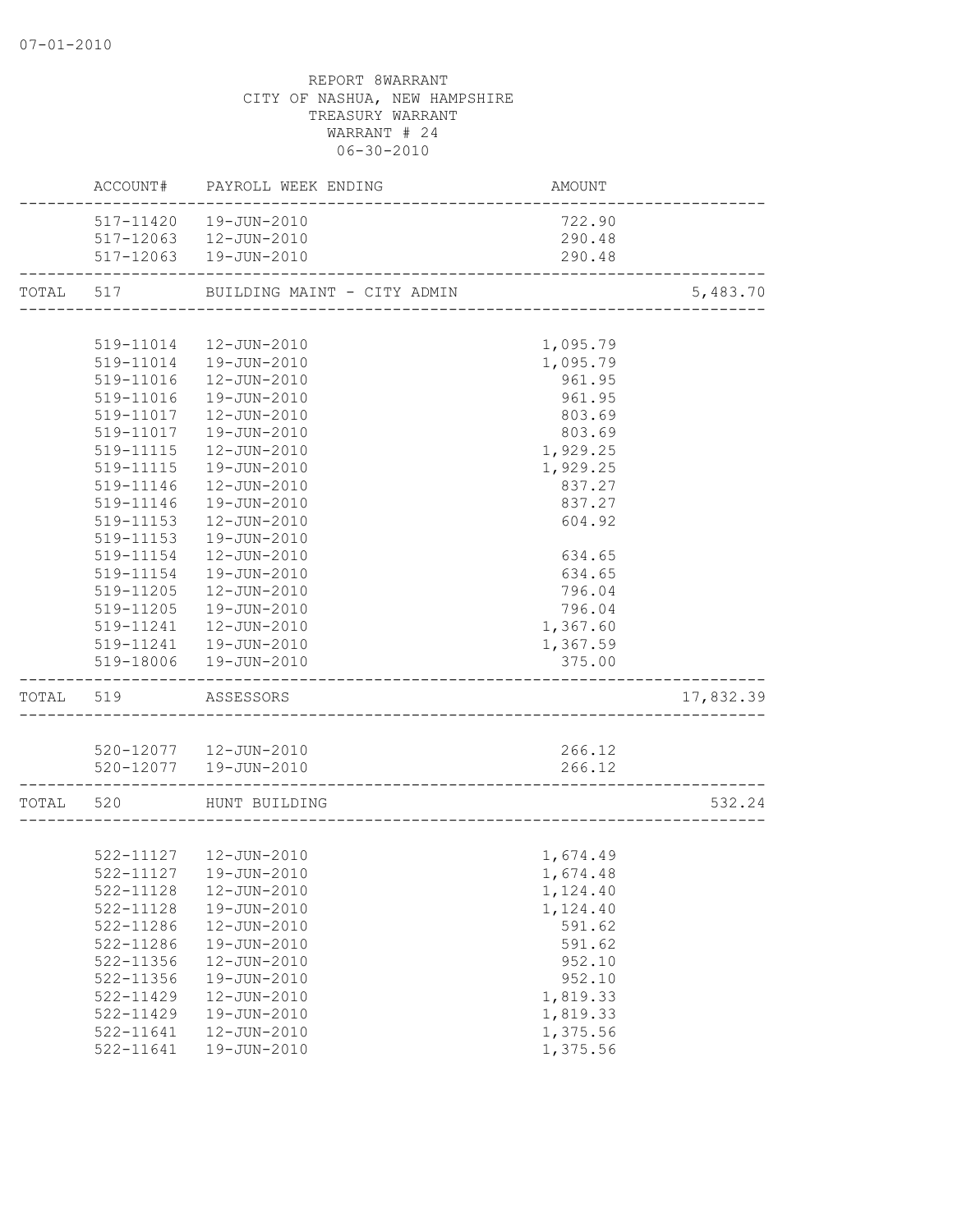|           | ACCOUNT#      | PAYROLL WEEK ENDING    | AMOUNT                                 |           |
|-----------|---------------|------------------------|----------------------------------------|-----------|
|           | 522-11652     | 12-JUN-2010            | 1,446.40                               |           |
|           | $522 - 11652$ | 19-JUN-2010            | 1,446.40                               |           |
|           | 522-11721     | 12-JUN-2010            | 1,518.76                               |           |
|           | 522-11721     | 19-JUN-2010            | 1,518.77                               |           |
|           | 522-11724     | 12-JUN-2010            | 1,331.47                               |           |
|           | 522-11724     | 19-JUN-2010            | 1,331.47                               |           |
|           | 522-11725     | 12-JUN-2010            | 974.61                                 |           |
|           | 522-11725     | 19-JUN-2010            | 974.61                                 |           |
|           | 522-11729     | 12-JUN-2010            | 2,177.09                               |           |
|           |               | 522-11729  19-JUN-2010 | 2,177.10                               |           |
|           |               | 522-31050  19-JUN-2010 | 177.00                                 |           |
| TOTAL 522 |               | INFORMATION TECHNOLOGY | <u> 1988 - 1989 - 1989 - 1989 - 19</u> | 30,148.67 |
|           |               |                        |                                        |           |
|           |               | 523-11332  12-JUN-2010 | 981.52                                 |           |
|           |               | 523-11332  19-JUN-2010 | 981.51                                 |           |
| TOTAL     | 523           | GIS                    |                                        | 1,963.03  |
|           |               |                        |                                        |           |
|           | 531-11065     | 12-JUN-2010            | 1,110.43                               |           |
|           | 531-11065     | 19-JUN-2010            | 1,110.43                               |           |
|           | 531-11085     | 12-JUN-2010            | 899.54                                 |           |
|           | 531-11085     | 19-JUN-2010            | 899.54                                 |           |
|           | 531-11114     | 12-JUN-2010            | 2,297.83                               |           |
|           | 531-11114     | 19-JUN-2010            | 2,297.83                               |           |
|           | 531-11129     | 12-JUN-2010            | 1,331.19                               |           |
|           | 531-11129     | 19-JUN-2010            | 1,331.19                               |           |
|           | 531-11164     | 12-JUN-2010            | 1,149.90                               |           |
|           | 531-11164     | 19-JUN-2010            | 1,149.90                               |           |
|           | 531-11166     | 12-JUN-2010            | 2,515.44                               |           |
|           | 531-11166     | 19-JUN-2010            | 2,515.44                               |           |
|           | 531-11170     | 12-JUN-2010            | 1,474.44                               |           |
|           | 531-11170     | 19-JUN-2010            | 1,474.44                               |           |
|           | 531-11201     | 12-JUN-2010            | 659.34                                 |           |
|           | 531-11201     | 19-JUN-2010            | 659.33                                 |           |
|           | 531-11203     | 12-JUN-2010            | 659.67                                 |           |
|           | 531-11203     | 19-JUN-2010            | 659.67                                 |           |
|           | 531-11226     | 12-JUN-2010            | 750.00                                 |           |
|           | 531-11226     | 19-JUN-2010            | 750.00                                 |           |
|           | 531-11242     | 12-JUN-2010            | 1,119.60                               |           |
|           | 531-11242     | 19-JUN-2010            | 1,119.60                               |           |
|           | 531-11245     | 12-JUN-2010            | 621.25                                 |           |
|           | 531-11245     | 19-JUN-2010            | 621.26                                 |           |
|           | 531-11257     | 12-JUN-2010            | 2,673.80                               |           |
|           | 531-11257     | 19-JUN-2010            | 2,673.80                               |           |
|           | 531-11287     | 12-JUN-2010            | 846.15                                 |           |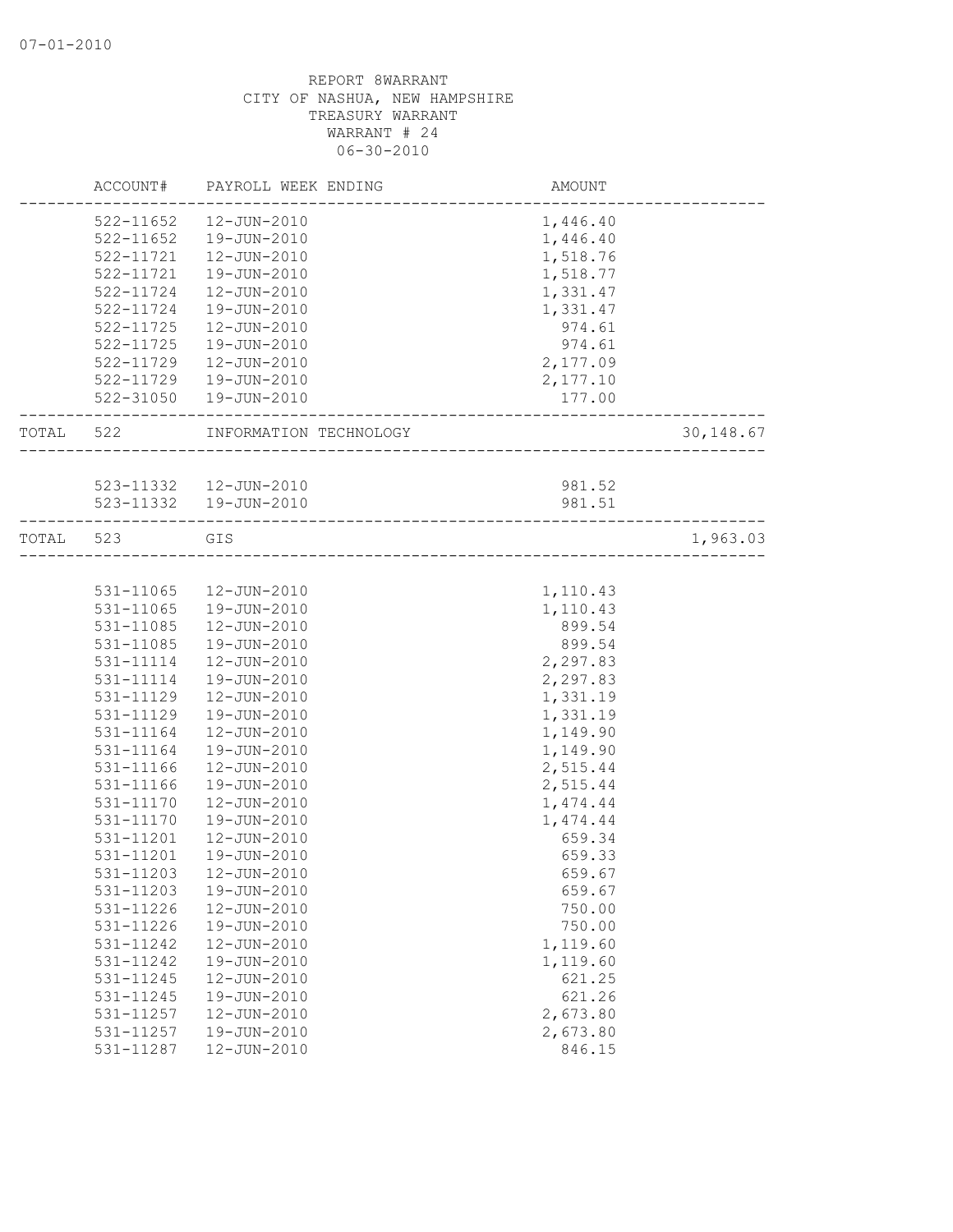| ACCOUNT#      | PAYROLL WEEK ENDING | AMOUNT      |
|---------------|---------------------|-------------|
| 531-11287     | 19-JUN-2010         | 846.15      |
| 531-11398     | 12-JUN-2010         | 624.40      |
| 531-11398     | 19-JUN-2010         | 624.40      |
| 531-11477     | 12-JUN-2010         | 1,337.73    |
| 531-11477     | 19-JUN-2010         | 1,337.73    |
| 531-11487     | 12-JUN-2010         | 1,366.19    |
| 531-11487     | 19-JUN-2010         | 1,366.19    |
| $531 - 11495$ | 12-JUN-2010         | 1,011.98    |
| 531-11495     | 19-JUN-2010         | 1,011.98    |
| 531-11498     | 12-JUN-2010         | 856.76      |
| 531-11498     | 19-JUN-2010         | 856.76      |
| 531-11516     | 12-JUN-2010         | 854.66      |
| 531-11516     | 19-JUN-2010         | 854.66      |
| 531-11534     | 12-JUN-2010         | 1,460.11    |
| 531-11534     | 19-JUN-2010         | 1,460.12    |
| $531 - 11535$ | 12-JUN-2010         | 13,054.58   |
| 531-11535     | 19-JUN-2010         | 13,054.59   |
| 531-11537     | 12-JUN-2010         | 14, 132. 13 |
| 531-11537     | 19-JUN-2010         | 14, 132. 11 |
| 531-11538     | 12-JUN-2010         | 899.54      |
| 531-11538     | 19-JUN-2010         | 899.54      |
| 531-11539     | 12-JUN-2010         | 1,533.61    |
| 531-11539     | 19-JUN-2010         | 1,533.61    |
| 531-11544     | 12-JUN-2010         | 4,164.50    |
| 531-11544     | 19-JUN-2010         | 4,164.50    |
| 531-11549     | 12-JUN-2010         | 9,830.29    |
| 531-11549     | 19-JUN-2010         | 9,830.25    |
| 531-11550     | 12-JUN-2010         | 934.00      |
| 531-11550     | 19-JUN-2010         | 934.00      |
| 531-11552     | 12-JUN-2010         | 18,776.51   |
| 531-11552     | 19-JUN-2010         | 18,776.51   |
| 531-11555     | 12-JUN-2010         | 27,051.08   |
| 531-11555     | 19-JUN-2010         | 27, 278.40  |
| 531-11558     | $12 - JUN - 2010$   | 77,973.08   |
| 531-11558     | 19-JUN-2010         | 77,973.07   |
| 531-11561     | 12-JUN-2010         | 13,743.07   |
| 531-11561     | 19-JUN-2010         | 12,597.82   |
| 531-11567     | 12-JUN-2010         | 33, 353.40  |
| 531-11567     | 19-JUN-2010         | 33, 353.40  |
| 531-11569     | 12-JUN-2010         | 1,184.40    |
| 531-11569     | 19-JUN-2010         | 1,184.40    |
| 531-11618     | 12-JUN-2010         | 2,829.75    |
| 531-11618     | 19-JUN-2010         | 2,829.75    |
| 531-11622     | 12-JUN-2010         | 2,977.00    |
| 531-11622     | 19-JUN-2010         | 2,976.98    |
| 531-11636     | $12 - JUN - 2010$   | 988.60      |
| 531-11636     | 19-JUN-2010         | 988.60      |
| 531-11664     | 12-JUN-2010         | 1,142.62    |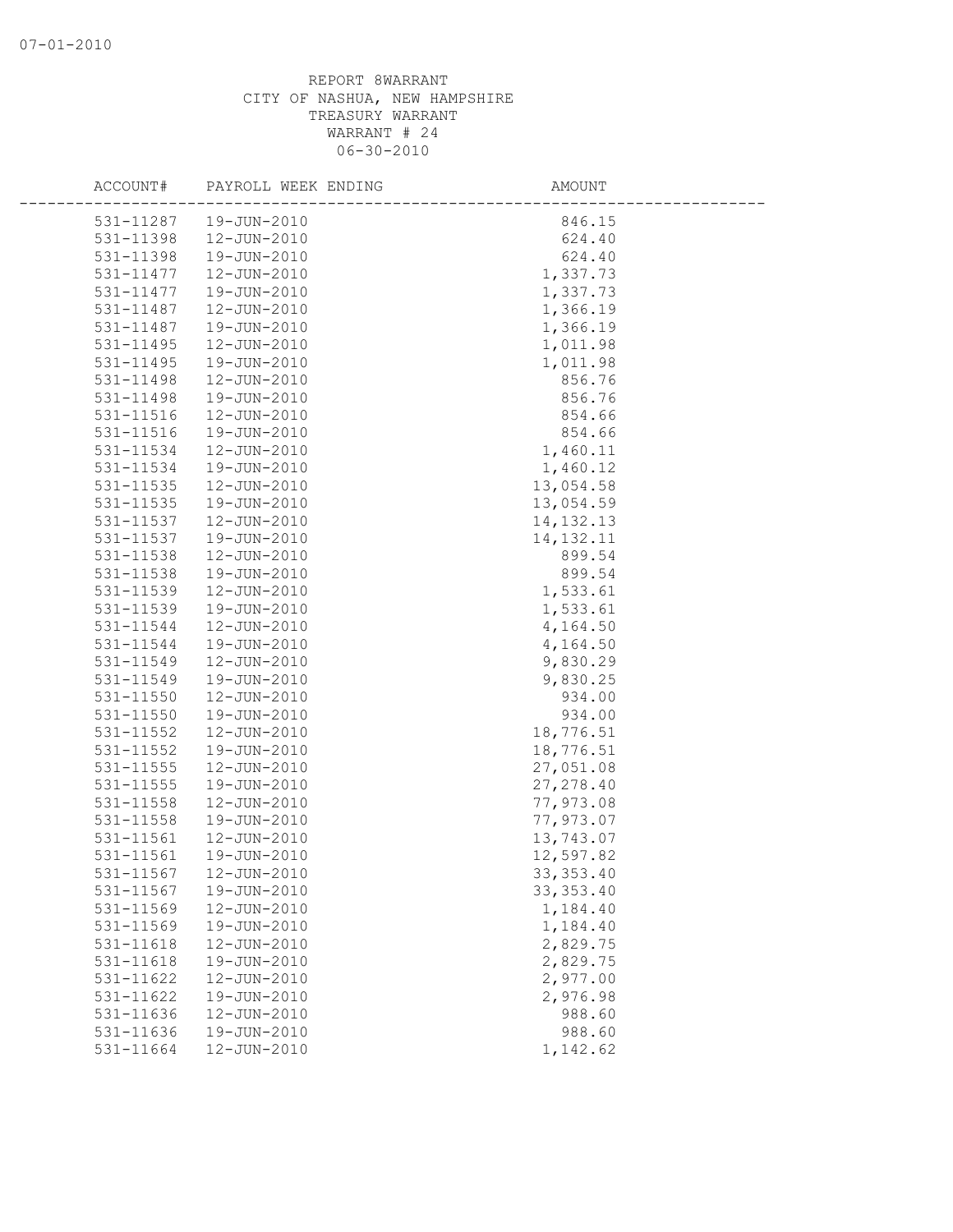|       | ACCOUNT#  | PAYROLL WEEK ENDING    | AMOUNT    |             |
|-------|-----------|------------------------|-----------|-------------|
|       | 531-11664 | 19-JUN-2010            | 1,142.62  |             |
|       | 531-11665 | 12-JUN-2010            | 782.01    |             |
|       | 531-11665 | 19-JUN-2010            | 782.01    |             |
|       | 531-11719 | 12-JUN-2010            | 926.12    |             |
|       | 531-11719 | 19-JUN-2010            | 926.12    |             |
|       | 531-11732 | 12-JUN-2010            | 6,490.60  |             |
|       | 531-11732 | 19-JUN-2010            | 6,490.60  |             |
|       | 531-12020 | 12-JUN-2010            | 951.68    |             |
|       | 531-12020 | 19-JUN-2010            | 951.68    |             |
|       | 531-12042 | 12-JUN-2010            | 1,512.13  |             |
|       | 531-12042 | 19-JUN-2010            | 2,263.78  |             |
|       | 531-12066 | 12-JUN-2010            | 684.11    |             |
|       | 531-12066 | 19-JUN-2010            | 684.11    |             |
|       | 531-12068 | 12-JUN-2010            | 752.56    |             |
|       | 531-12068 | 19-JUN-2010            | 752.56    |             |
|       | 531-12071 | 12-JUN-2010            | 258.96    |             |
|       | 531-12071 | 19-JUN-2010            | 258.97    |             |
|       | 531-12119 | 12-JUN-2010            | 1,130.25  |             |
|       | 531-12119 | 19-JUN-2010            | 1,130.25  |             |
|       | 531-13004 | 12-JUN-2010            | 1,954.08  |             |
|       | 531-13004 | 19-JUN-2010            | 3,374.83  |             |
|       | 531-13038 | 12-JUN-2010            | 347.04    |             |
|       | 531-13038 | 19-JUN-2010            | 664.87    |             |
|       | 531-13040 | 12-JUN-2010            | 3,829.83  |             |
|       | 531-13040 | 19-JUN-2010            | 4,451.64  |             |
|       | 531-13044 | 12-JUN-2010            | 993.75    |             |
|       | 531-13044 | 19-JUN-2010            | 2,071.59  |             |
|       | 531-13047 | 12-JUN-2010            | 8,862.04  |             |
|       | 531-13047 | 19-JUN-2010            | 13,883.43 |             |
|       | 531-13048 | 12-JUN-2010            | 3,276.24  |             |
|       | 531-13048 | 19-JUN-2010            | 4,966.17  |             |
|       | 531-15002 | 19-JUN-2010            | 39,088.24 |             |
|       | 531-17006 | 19-JUN-2010            | 4,500.00  |             |
| TOTAL | 531       | POLICE DEPARTMENT      |           | 619, 451.39 |
|       |           |                        |           |             |
|       |           | 532-11024  12-JUN-2010 | 2,060.38  |             |
|       | 532-11024 | 19-JUN-2010            | 1,339.35  |             |
|       | 532-11036 | 12-JUN-2010            | 1,873.48  |             |
|       | 532-11036 | 19-JUN-2010            | 1,873.48  |             |
|       | 532-11063 | 12-JUN-2010            | 1,439.92  |             |
|       | 532-11063 | 19-JUN-2010            | 1,343.44  |             |
|       | 532-11066 | 12-JUN-2010            | 1,330.14  |             |
|       | 532-11066 | 19-JUN-2010            | 1,330.14  |             |
|       | 532-11069 | 12-JUN-2010            | 2,770.06  |             |
|       | 532-11069 | 19-JUN-2010            | 2,700.58  |             |
|       | 532-11111 | 12-JUN-2010            | 2,183.76  |             |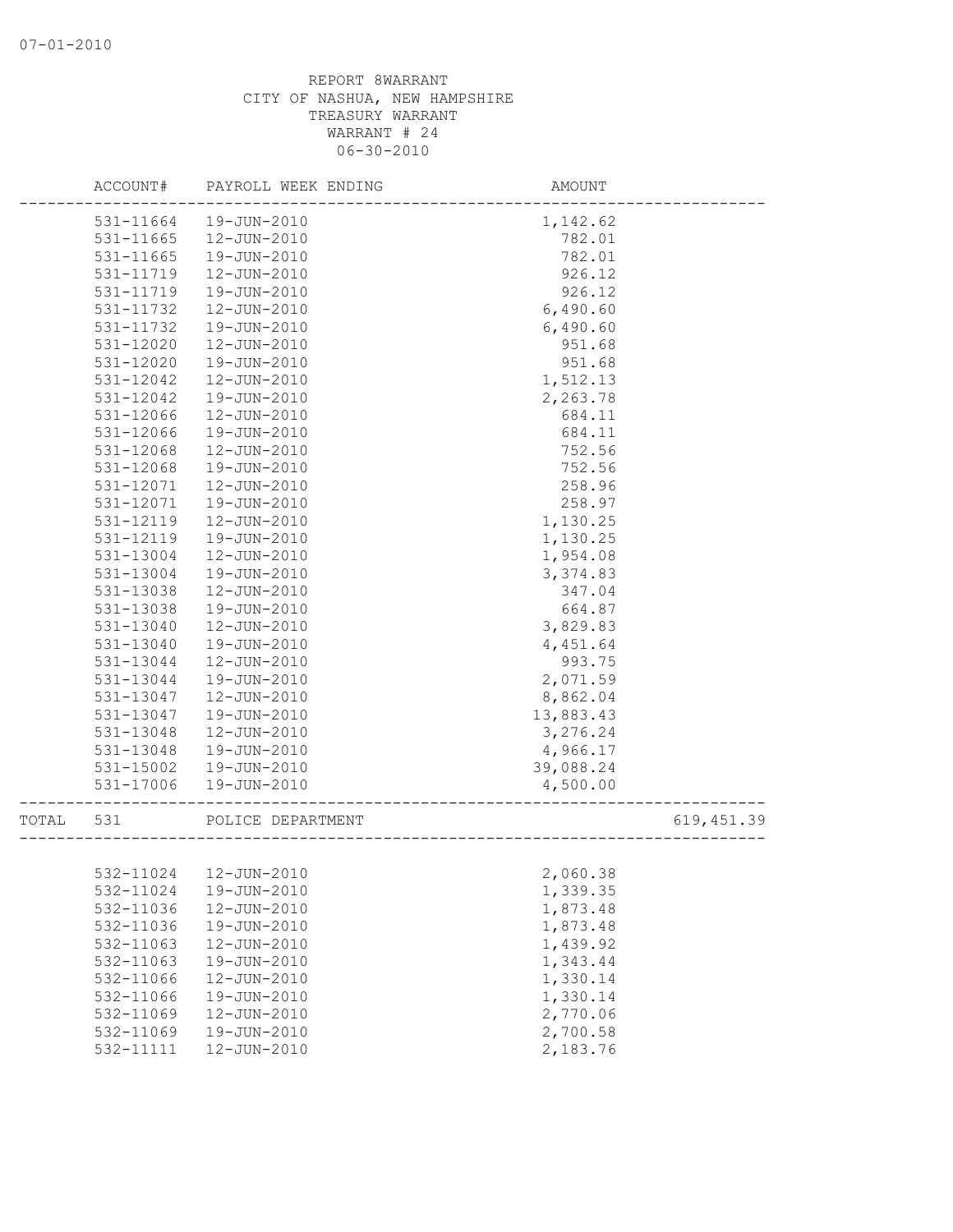| ACCOUNT#  | PAYROLL WEEK ENDING | AMOUNT     |
|-----------|---------------------|------------|
| 532-11111 | 19-JUN-2010         | 2,183.76   |
| 532-11207 | 12-JUN-2010         | 6,697.95   |
| 532-11207 | 19-JUN-2010         | 6, 299.26  |
| 532-11281 | 12-JUN-2010         | 981.65     |
| 532-11281 | 19-JUN-2010         | 981.65     |
| 532-11285 | 12-JUN-2010         | 8,222.77   |
| 532-11285 | 19-JUN-2010         | 8,222.77   |
| 532-11291 | 12-JUN-2010         | 6,744.20   |
| 532-11291 | 19-JUN-2010         | 7,161.27   |
| 532-11298 | 12-JUN-2010         | 1,361.22   |
| 532-11298 | 19-JUN-2010         | 964.20     |
| 532-11300 | 12-JUN-2010         | 35,639.75  |
| 532-11300 | 19-JUN-2010         | 35,639.75  |
| 532-11303 | 12-JUN-2010         | 1,203.00   |
| 532-11303 | 19-JUN-2010         | 1,203.00   |
| 532-11305 | 12-JUN-2010         | 4,800.07   |
| 532-11305 | 19-JUN-2010         | 4,800.07   |
| 532-11309 | 12-JUN-2010         | 106,293.27 |
| 532-11309 | 19-JUN-2010         | 106,391.18 |
| 532-11660 | 12-JUN-2010         | 1,513.38   |
| 532-11660 | 19-JUN-2010         | 1,513.38   |
| 532-11663 | 12-JUN-2010         | 1,483.58   |
| 532-11663 | 19-JUN-2010         | 1,483.57   |
| 532-11666 | 12-JUN-2010         | 1,498.40   |
| 532-11666 | 19-JUN-2010         | 1,498.40   |
| 532-11669 | 12-JUN-2010         | 1,498.40   |
| 532-11669 | 19-JUN-2010         | 1,498.40   |
| 532-12070 | 12-JUN-2010         | 25,834.01  |
| 532-12070 | 19-JUN-2010         | 28,991.28  |
| 532-13003 | 19-JUN-2010         | 398.69     |
| 532-13004 | 12-JUN-2010         | 263.04     |
| 532-13004 | 19-JUN-2010         | 125.89     |
| 532-13018 | 12-JUN-2010         | 1,850.27   |
| 532-13018 | 19-JUN-2010         | 3,858.41   |
| 532-13024 | 19-JUN-2010         | 420.86     |
| 532-13050 | 12-JUN-2010         | 9,455.80   |
| 532-13050 | 19-JUN-2010         | 9,050.41   |
| 532-19231 | 12-JUN-2010         | 1,383.23   |
| 532-19231 | 19-JUN-2010         | 1,383.23   |
| 532-19232 | 12-JUN-2010         | 2,017.61   |
| 532-19232 | 19-JUN-2010         | 2,017.61   |
| 532-19233 | 12-JUN-2010         | 3,002.27   |
| 532-19233 | 19-JUN-2010         | 3,002.27   |
| 532-19234 | 12-JUN-2010         | 1,895.62   |
| 532-19234 | 19-JUN-2010         | 1,895.62   |
| 532-46045 | 12-JUN-2010         | 2,411.68   |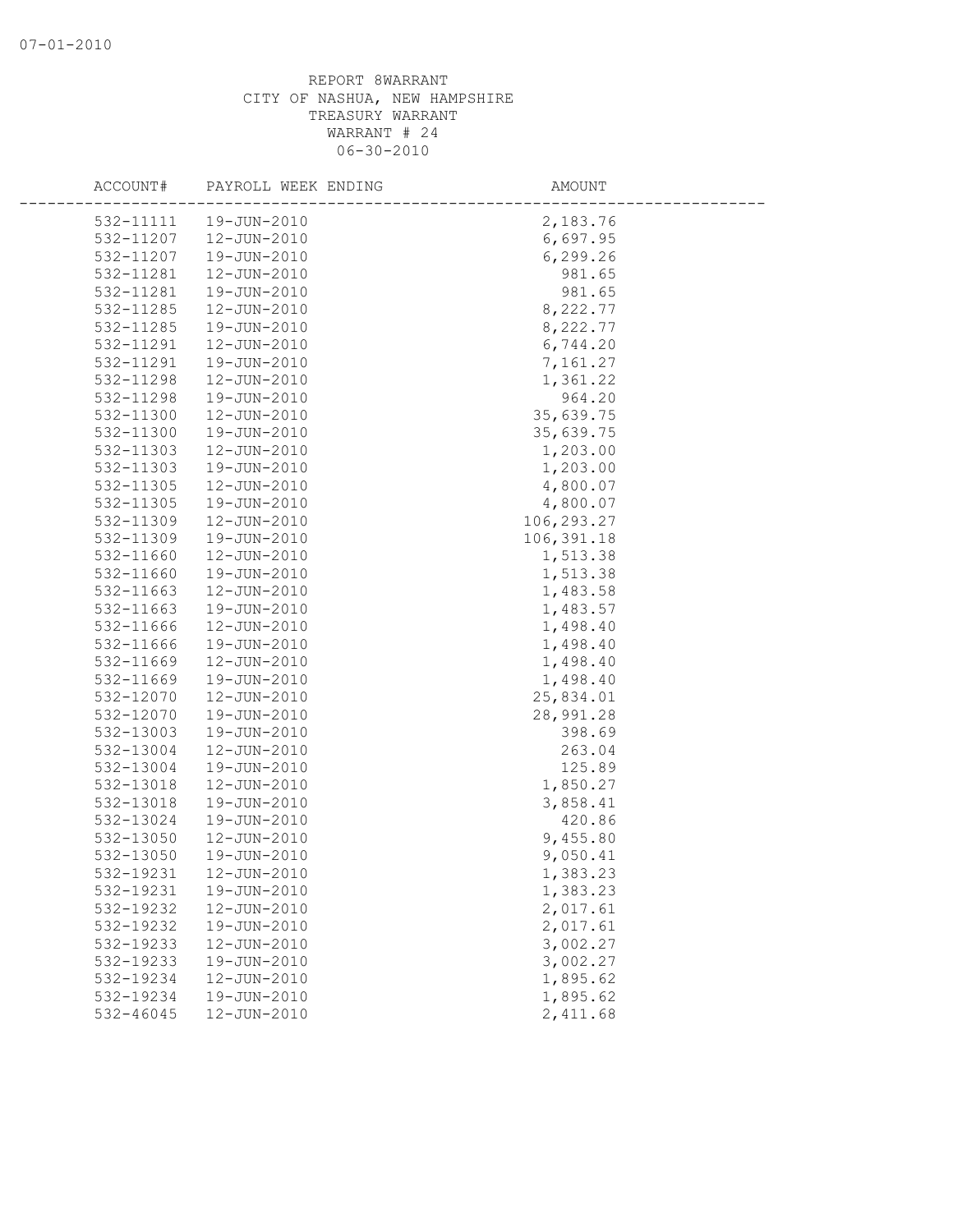|           |                        | ACCOUNT# PAYROLL WEEK ENDING          | AMOUNT                             |            |
|-----------|------------------------|---------------------------------------|------------------------------------|------------|
|           |                        | TOTAL 532 FIRE DEPARTMENT             |                                    | 477,280.83 |
|           |                        |                                       | __________________________________ |            |
|           |                        | 535-19230  12-JUN-2010                | 96.15                              |            |
|           |                        | 535-19230  19-JUN-2010                | 96.15                              |            |
|           |                        | 535-31050  19-JUN-2010                | 80.00                              |            |
|           |                        | TOTAL 535 EMERGENCY MANAGEMENT        |                                    | 272.30     |
|           |                        |                                       |                                    |            |
|           |                        | 536-11200  12-JUN-2010                | 1,414.23                           |            |
|           |                        | 536-11200  19-JUN-2010                | 1,414.23                           |            |
|           |                        | 536-12137  12-JUN-2010                | 1,200.12                           |            |
|           |                        | 536-12137  19-JUN-2010                | 1,200.12                           |            |
| TOTAL 536 |                        | CITYWIDE COMMUNICATIONS               |                                    | 5,228.70   |
|           |                        |                                       |                                    |            |
|           |                        | 541-11024  12-JUN-2010                | 253.91                             |            |
|           |                        | 541-11024  19-JUN-2010                | 253.91                             |            |
|           |                        | 541-11104  12-JUN-2010                | 1,014.26                           |            |
|           |                        | 541-11104  19-JUN-2010                | 1,014.26                           |            |
|           | 541-11240              | 12-JUN-2010                           | 1,503.01                           |            |
|           | 541-11240              | 19-JUN-2010                           | 1,503.02                           |            |
|           | 541-11346              | 12-JUN-2010                           | 435.31                             |            |
|           | 541-11346              | 19-JUN-2010                           | 435.31                             |            |
|           | 541-31050              | 19-JUN-2010                           | 80.00                              |            |
|           |                        | TOTAL 541 COMMUNITY SERVICES DIVISION |                                    | 6,492.99   |
|           |                        |                                       |                                    |            |
|           | 542-11024              | 12-JUN-2010                           | 634.77                             |            |
|           | 542-11024              | 19-JUN-2010                           | 634.77                             |            |
|           | 542-11426              | 12-JUN-2010                           | 1,364.20                           |            |
|           | 542-11426<br>542-11584 | 19-JUN-2010<br>12-JUN-2010            | 1,364.20                           |            |
|           | 542-11584              | 19-JUN-2010                           | 3,600.68<br>3,600.68               |            |
|           | 542-12044              | 19-JUN-2010                           | 57.50                              |            |
|           |                        | 542-12109  12-JUN-2010                | 64.00                              |            |
|           |                        | 542-12109  19-JUN-2010                | 128.00                             |            |
|           |                        | 542-12582  12-JUN-2010                | 606.03                             |            |
|           |                        | 542-12582  19-JUN-2010                | 606.03                             |            |
| TOTAL 542 |                        | COMMUNITY HEALTH                      |                                    | 12,660.86  |

543-11380 12-JUN-2010 952.97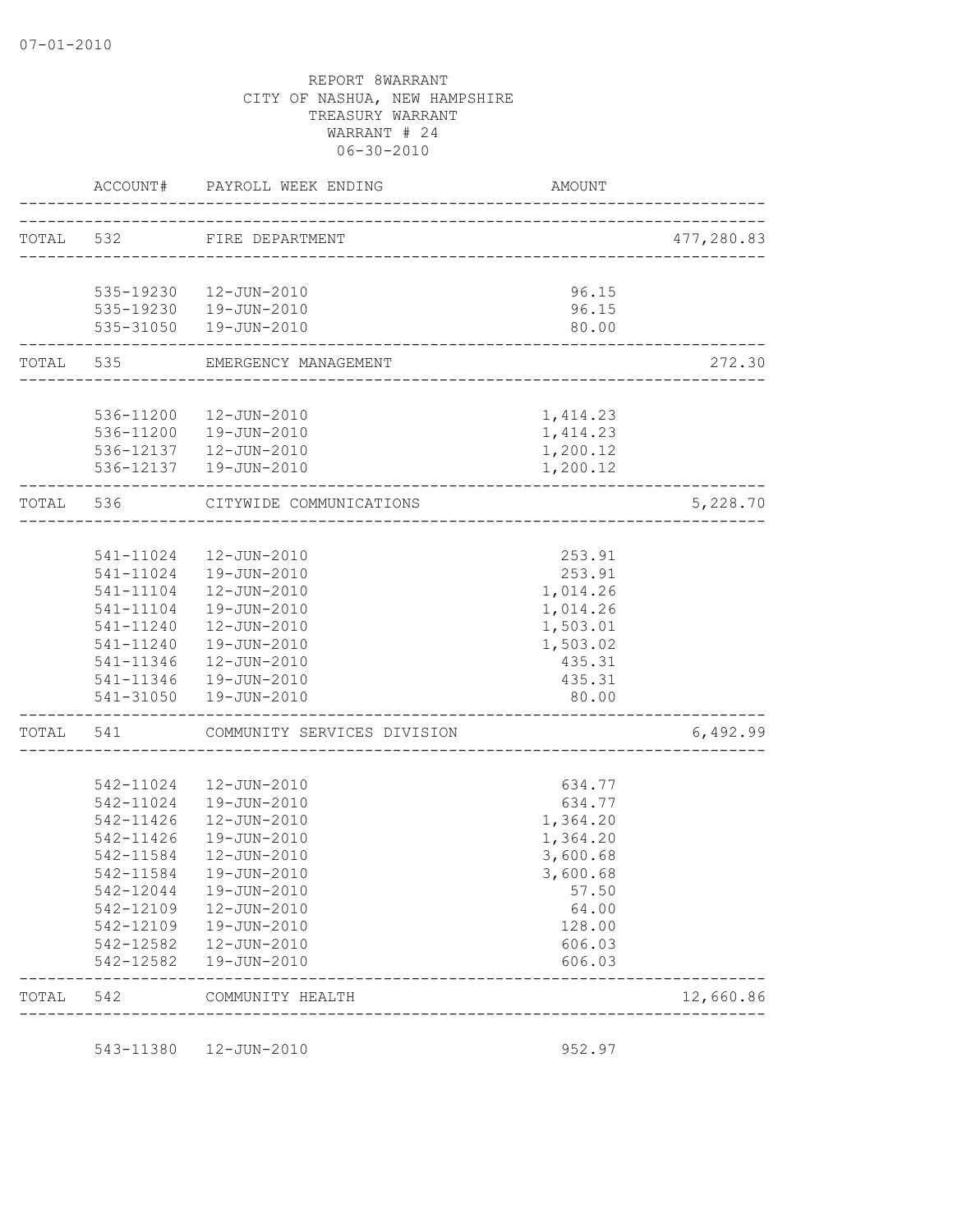|       | ACCOUNT#  | PAYROLL WEEK ENDING        | AMOUNT   |           |
|-------|-----------|----------------------------|----------|-----------|
|       | 543-11380 | 19-JUN-2010                | 952.97   |           |
|       | 543-11438 | 12-JUN-2010                | 1,286.71 |           |
|       | 543-11438 | 19-JUN-2010                | 1,286.72 |           |
|       | 543-11602 | 12-JUN-2010                | 883.76   |           |
|       | 543-11602 | 19-JUN-2010                | 883.76   |           |
|       | 543-11604 | 12-JUN-2010                | 1,528.64 |           |
|       | 543-11604 | 19-JUN-2010                | 1,528.64 |           |
|       | 543-11605 | 12-JUN-2010                | 688.93   |           |
|       | 543-11605 | 19-JUN-2010                |          |           |
|       |           | 543-31050  19-JUN-2010     | 114.00   |           |
| TOTAL | 543       | ENVIRONMENTAL HEALTH DEPT. |          | 10,107.10 |
|       |           |                            |          |           |
|       | 544-11008 | 12-JUN-2010                | 744.55   |           |
|       | 544-11008 | 19-JUN-2010                | 744.55   |           |
|       | 544-11099 | 12-JUN-2010                | 1,423.00 |           |
|       | 544-11099 | 19-JUN-2010                | 1,423.00 |           |
|       | 544-11112 | 12-JUN-2010                | 852.14   |           |
|       | 544-11112 | 19-JUN-2010                | 852.14   |           |
|       | 544-11367 | 12-JUN-2010                | 833.86   |           |
|       | 544-11367 | 19-JUN-2010                | 833.86   |           |
|       | 544-11777 | 12-JUN-2010                | 1,289.92 |           |
|       | 544-11777 | 19-JUN-2010                | 1,289.91 |           |
|       | 544-12101 | 12-JUN-2010                | 515.08   |           |
|       | 544-12101 | 19-JUN-2010                | 515.08   |           |
|       | 544-31050 | 19-JUN-2010                | 80.00    |           |
| TOTAL | 544       | WELFARE ADMINISTRATION     |          | 11,397.09 |
|       |           |                            |          |           |
|       | 551-11024 | 12-JUN-2010                | 637.15   |           |
|       | 551-11024 | 19-JUN-2010                | 637.15   |           |
|       | 551-11028 | 12-JUN-2010                | 544.44   |           |
|       | 551-11028 | 19-JUN-2010                | 544.44   |           |
|       | 551-11057 | 12-JUN-2010                | 899.04   |           |
|       | 551-11057 | 19-JUN-2010                | 899.04   |           |
|       | 551-11094 | 12-JUN-2010                | 273.71   |           |
|       | 551-11094 | 19-JUN-2010                | 306.26   |           |
|       | 551-11097 | 12-JUN-2010                | 1,076.07 |           |
|       | 551-11097 | 19-JUN-2010                | 1,076.08 |           |
|       | 551-11211 | 12-JUN-2010                | 613.89   |           |
|       | 551-11211 | 19-JUN-2010                | 613.89   |           |
|       | 551-11249 | 12-JUN-2010                | 1,320.01 |           |
|       | 551-11249 | 19-JUN-2010                | 1,320.00 |           |
|       | 551-11268 | 12-JUN-2010                | 647.22   |           |
|       | 551-11268 | 19-JUN-2010                | 647.22   |           |
|       | 551-11273 | 12-JUN-2010                | 1,687.48 |           |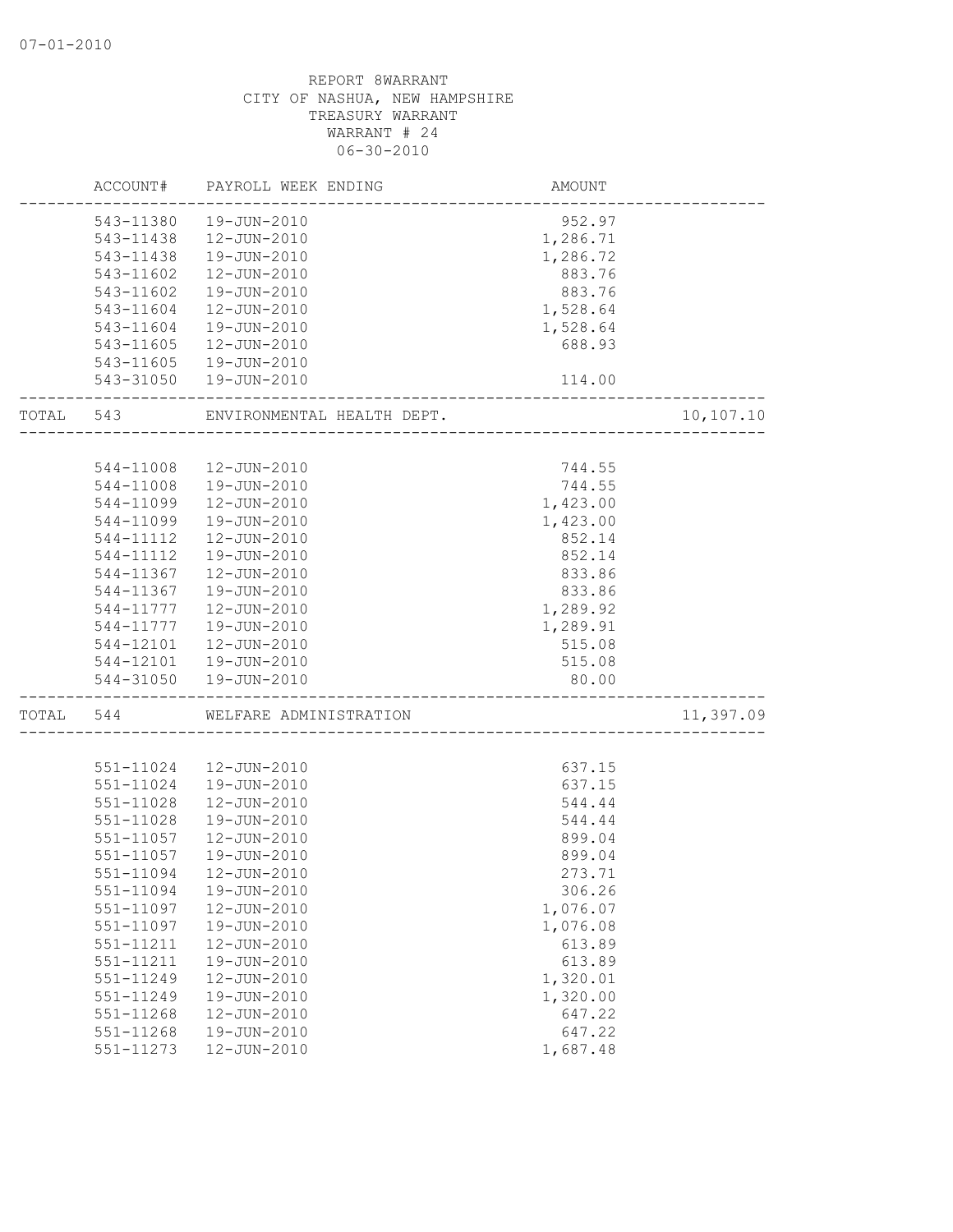|       | ACCOUNT#      | PAYROLL WEEK ENDING            | AMOUNT   |           |
|-------|---------------|--------------------------------|----------|-----------|
|       | 551-11273     | 19-JUN-2010                    | 1,687.48 |           |
|       | $551 - 11435$ | 12-JUN-2010                    | 909.67   |           |
|       | 551-11435     | 19-JUN-2010                    | 909.67   |           |
|       | 551-11462     | 12-JUN-2010                    | 1,034.29 |           |
|       | 551-11462     | 19-JUN-2010                    | 1,034.29 |           |
|       | 551-11638     | 12-JUN-2010                    | 1,177.18 |           |
|       | 551-11638     | 19-JUN-2010                    | 1,177.18 |           |
|       | 551-13004     | 19-JUN-2010                    | 113.09   |           |
|       | 551-18015     | 19-JUN-2010                    | 2,000.00 |           |
|       | 551-91010     | 19-JUN-2010                    | 1,990.00 |           |
| TOTAL | 551           | PUBLIC WORKS DIV & ENGINEERING |          | 25,775.94 |
|       |               |                                |          |           |
|       | 552-11024     | 12-JUN-2010                    | 686.23   |           |
|       | 552-11024     | 19-JUN-2010                    | 686.23   |           |
|       | 552-11077     | 12-JUN-2010                    | 1,293.11 |           |
|       | 552-11077     | 19-JUN-2010                    | 1,293.11 |           |
|       | 552-11087     | 12-JUN-2010                    |          |           |
|       | 552-11087     | 19-JUN-2010                    |          |           |
|       | 552-11143     | 12-JUN-2010                    | 858.40   |           |
|       | 552-11143     | 19-JUN-2010                    | 858.40   |           |
|       | 552-11324     | 12-JUN-2010                    | 4,137.15 |           |
|       | 552-11324     | 19-JUN-2010                    | 4,137.15 |           |
|       | 552-11339     | 12-JUN-2010                    | 2,944.00 |           |
|       | 552-11339     | 19-JUN-2010                    | 2,944.00 |           |
|       | 552-11342     | 12-JUN-2010                    | 772.80   |           |
|       | 552-11342     | 19-JUN-2010                    | 772.80   |           |
|       | 552-11343     | 12-JUN-2010                    | 2,598.00 |           |
|       | 552-11343     | 19-JUN-2010                    | 2,605.20 |           |
|       | 552-11407     | 12-JUN-2010                    | 4,545.12 |           |
|       | 552-11407     | 19-JUN-2010                    | 4,545.12 |           |
|       | 552-11492     | 12-JUN-2010                    | 817.60   |           |
|       | 552-11492     | 19-JUN-2010                    | 817.60   |           |
|       | $552 - 11562$ | 12-JUN-2010                    | 410.16   |           |
|       | 552-11562     | 19-JUN-2010                    | 415.30   |           |
|       | 552-11580     | 12-JUN-2010                    | 985.56   |           |
|       | 552-11580     | 19-JUN-2010                    | 985.56   |           |
|       | 552-11672     | 12-JUN-2010                    | 1,446.40 |           |
|       | 552-11672     | 19-JUN-2010                    | 1,446.40 |           |
|       | 552-11750     | 12-JUN-2010                    | 797.36   |           |
|       | 552-11750     | 19-JUN-2010                    | 800.40   |           |
|       | 552-12156     | 12-JUN-2010                    | 6,402.50 |           |
|       | 552-12156     | 19-JUN-2010                    | 6,667.50 |           |
|       | 552-12158     | 19-JUN-2010                    | 272.00   |           |
|       | 552-13004     | 12-JUN-2010                    | 3,168.25 |           |
|       | 552-13004     | 19-JUN-2010                    | 3,442.49 |           |
|       | 552-31050     | 19-JUN-2010                    | 34.00    |           |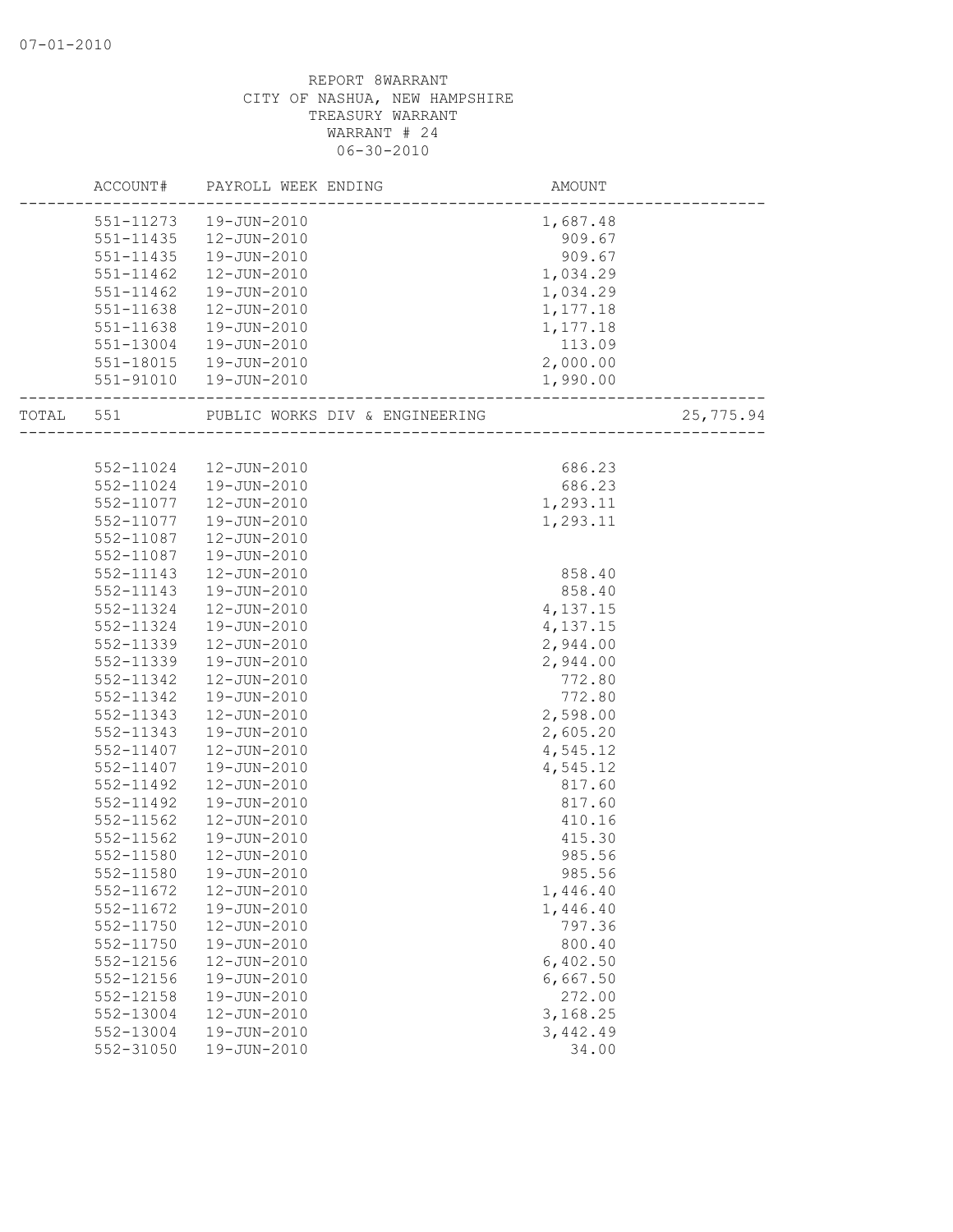|           | ACCOUNT# PAYROLL WEEK ENDING                       | AMOUNT<br>--------------------------------- |           |
|-----------|----------------------------------------------------|---------------------------------------------|-----------|
|           | 552-59050  12-JUN-2010                             | 2,125.00                                    |           |
|           | 552-59050  19-JUN-2010                             | 560.00                                      |           |
|           | TOTAL 552 PARKS AND RECREATION                     | N<br>_________________________________      | 67,270.90 |
|           |                                                    |                                             |           |
|           |                                                    | 295.00                                      |           |
|           | 553-11024   12-JUN-2010<br>553-11024   19-JUN-2010 | 329.31                                      |           |
| 553-11078 | $12 - JUN - 2010$                                  | 1,495.05                                    |           |
| 553-11078 | 19-JUN-2010                                        | 1,495.05                                    |           |
| 553-11098 | 12-JUN-2010                                        | 1,014.00                                    |           |
| 553-11098 | 19-JUN-2010                                        | 1,014.00                                    |           |
| 553-11169 | 12-JUN-2010                                        | 1,046.23                                    |           |
| 553-11169 | 19-JUN-2010                                        | 1,046.23                                    |           |
| 553-11192 | 12-JUN-2010                                        | 957.93                                      |           |
| 553-11192 | 19-JUN-2010                                        | 957.92                                      |           |
| 553-11279 | 12-JUN-2010                                        | 6,035.98                                    |           |
| 553-11279 | 19-JUN-2010                                        | 5,314.08                                    |           |
| 553-11327 | 12-JUN-2010                                        | 4,137.16                                    |           |
| 553-11327 | 19-JUN-2010                                        | 4,823.87                                    |           |
| 553-11375 | 12-JUN-2010                                        | 818.80                                      |           |
| 553-11375 | 19-JUN-2010                                        | 818.80                                      |           |
| 553-11465 | $12 - JUN - 2010$                                  | 3,353.88                                    |           |
| 553-11465 | 19-JUN-2010                                        | 3,270.40                                    |           |
| 553-11474 | 12-JUN-2010                                        | 2,796.40                                    |           |
| 553-11474 | 19-JUN-2010                                        | 4,662.00                                    |           |
| 553-11475 | 12-JUN-2010                                        | 2,834.41                                    |           |
| 553-11475 | 19-JUN-2010                                        | 2,834.40                                    |           |
| 553-11630 | 12-JUN-2010                                        | 1,575.20                                    |           |
| 553-11630 | 19-JUN-2010                                        | 1,575.20                                    |           |
| 553-11631 | 12-JUN-2010                                        | 799.60                                      |           |
| 553-11631 | 19-JUN-2010                                        | 799.60                                      |           |
| 553-11648 | 12-JUN-2010                                        | 840.31                                      |           |
| 553-11648 | 19-JUN-2010                                        | 840.31                                      |           |
| 553-11678 | 12-JUN-2010                                        | 1,442.84                                    |           |
| 553-11678 | 19-JUN-2010                                        | 1,442.84                                    |           |
| 553-11759 | 12-JUN-2010                                        | 14,216.40                                   |           |
|           | 553-11759  19-JUN-2010                             | 14,228.56                                   |           |
| 553-11771 | 12-JUN-2010                                        | 1,851.21                                    |           |
| 553-11771 | 19-JUN-2010                                        | 1,851.20                                    |           |
| 553-12085 | 12-JUN-2010                                        | 480.00                                      |           |
| 553-12085 | 19-JUN-2010                                        | 480.00                                      |           |
| 553-13004 | 12-JUN-2010                                        | 605.89                                      |           |
| 553-13004 | 19-JUN-2010                                        | 1,166.68                                    |           |
| 553-17004 | 12-JUN-2010                                        | 700.00                                      |           |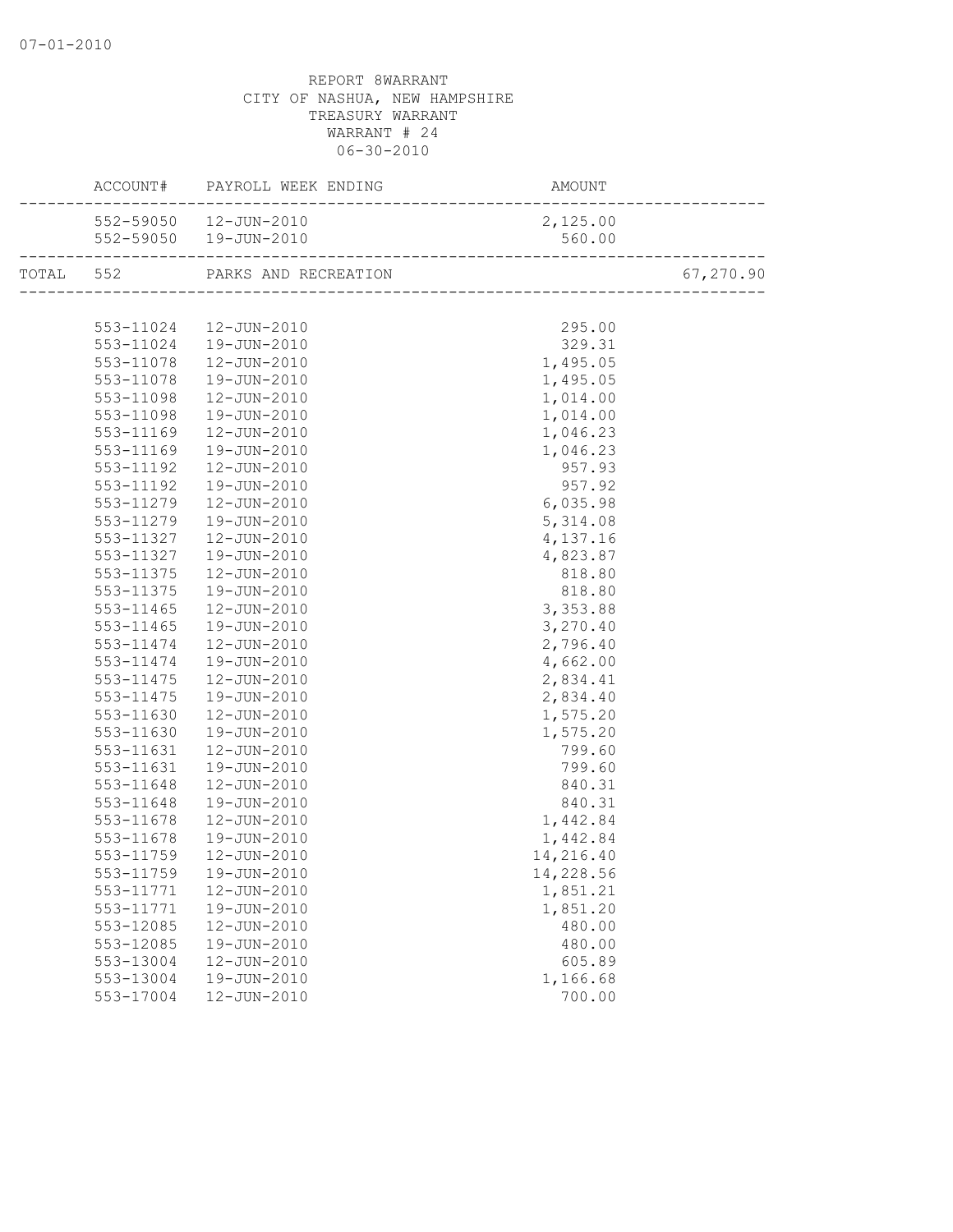|           | ACCOUNT#      | PAYROLL WEEK ENDING    | AMOUNT                      |           |
|-----------|---------------|------------------------|-----------------------------|-----------|
| TOTAL 553 |               | STREET DEPARTMENT      | --------------------------- | 96,246.74 |
|           |               |                        |                             |           |
|           |               | 555-11024  12-JUN-2010 | 295.00                      |           |
|           | 555-11024     | 19-JUN-2010            | 329.32                      |           |
|           | 555-11058     | 12-JUN-2010            | 985.56                      |           |
|           | 555-11058     | 19-JUN-2010            | 985.56                      |           |
|           | 555-11461     | 12-JUN-2010            | 1,489.36                    |           |
|           | 555-11461     | 19-JUN-2010            | 1,489.36                    |           |
|           | 555-11505     | 12-JUN-2010            | 1,184.60                    |           |
|           | 555-11505     | 19-JUN-2010            | 1,184.60                    |           |
|           | 555-11639     | 12-JUN-2010            | 817.60                      |           |
|           | 555-11639     | 19-JUN-2010            | 817.60                      |           |
|           | 555-11640     | 12-JUN-2010            | 761.60                      |           |
|           | 555-11640     | 19-JUN-2010            | 772.80                      |           |
|           | 555-11738     | 12-JUN-2010            | 1,941.60                    |           |
|           | 555-11738     | 19-JUN-2010            | 1,941.60                    |           |
|           | 555-11745     | 12-JUN-2010            | 810.80                      |           |
|           | 555-11745     | 19-JUN-2010            | 810.80                      |           |
|           | 555-11746     | 12-JUN-2010            | 1,139.75                    |           |
|           | 555-11746     | 19-JUN-2010            | 1,139.74                    |           |
|           | 555-13068     | 12-JUN-2010            | 254.84                      |           |
|           |               | 555-13068  19-JUN-2010 | 254.84                      |           |
| TOTAL     | 555           | TRAFFIC DEPARTMENT     |                             | 19,406.93 |
|           |               |                        |                             |           |
|           | 557-11024     | 12-JUN-2010            | 637.15                      |           |
|           | 557-11024     | 19-JUN-2010            | 637.15                      |           |
|           | 557-11161     | 12-JUN-2010            | 1,236.16                    |           |
|           | $557 - 11161$ | 19-JUN-2010            | 1,236.16                    |           |
|           | 557-11751     | 12-JUN-2010            | 96.14                       |           |
|           | 557-11751     | 19-JUN-2010            | 96.14                       |           |
|           | 557-13004     | 12-JUN-2010            | 119.46                      |           |
|           |               | 557-13004  19-JUN-2010 | 143.36                      |           |
| TOTAL     | 557           | PARKING LOTS           |                             | 4,201.72  |
|           |               |                        |                             |           |
|           | 561-11345     | 12-JUN-2010            | 1,204.95                    |           |
|           | 561-11345     | 19-JUN-2010            | 1,204.95                    |           |
|           | 561-11651     | 12-JUN-2010            | 860.38                      |           |
|           | 561-11651     | 19-JUN-2010            | 860.38                      |           |
|           | 561-11658     | 12-JUN-2010            | 1,044.70                    |           |
|           | 561-11658     | 19-JUN-2010            | 1,044.70                    |           |
|           | 561-12153     | 12-JUN-2010            | 1,760.00                    |           |
|           | 561-12153     | 19-JUN-2010            | 1,700.00                    |           |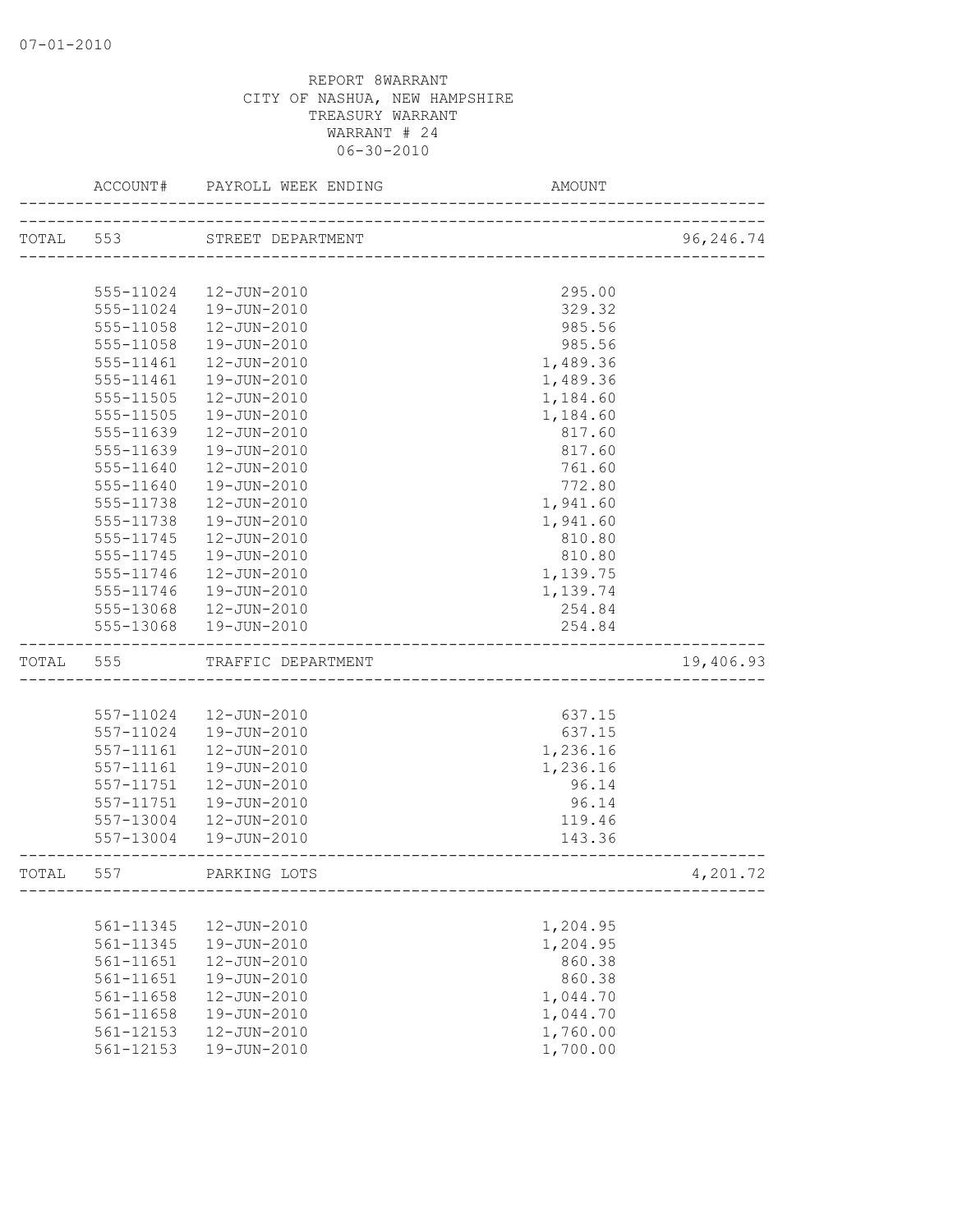|           |                        | ACCOUNT# PAYROLL WEEK ENDING                                 | AMOUNT                        |           |
|-----------|------------------------|--------------------------------------------------------------|-------------------------------|-----------|
|           |                        | 561-91010  12-JUN-2010                                       | 100.00                        |           |
| TOTAL 561 |                        | EDGEWOOD CEMETERY                                            |                               | 9,780.06  |
|           |                        | 562-19236  12-JUN-2010<br>.<br>----------------------------- | 1,592.00                      |           |
|           |                        | TOTAL 562 SUBURBAN CEMETERIES                                | _____________________________ | 1,592.00  |
|           |                        |                                                              |                               |           |
|           |                        | 563-11345  12-JUN-2010                                       | 1,159.57                      |           |
|           |                        | 563-11345  19-JUN-2010                                       | 1,159.58                      |           |
|           |                        | 563-11651  12-JUN-2010                                       | 766.04                        |           |
|           |                        | 563-11651  19-JUN-2010                                       | 766.05                        |           |
|           |                        | 563-11657   12-JUN-2010                                      | 957.30                        |           |
|           | 563-11657              | 19-JUN-2010                                                  | 957.28                        |           |
|           |                        | 563-12153  12-JUN-2010                                       | 705.00                        |           |
|           |                        | 563-12153  19-JUN-2010                                       | 720.00                        |           |
|           |                        | TOTAL 563 WOODLAWN CEMETERY                                  |                               | 7,190.82  |
|           |                        |                                                              |                               |           |
|           |                        | 571-11237  12-JUN-2010                                       | 1,999.68                      |           |
|           |                        | 571-11237  19-JUN-2010                                       | 1,999.68                      |           |
|           |                        | 571-12045  12-JUN-2010                                       | 347.90                        |           |
|           |                        | 571-12045  19-JUN-2010                                       | 324.44                        |           |
|           |                        | TOTAL 571 COMMUNITY DEVELOPMENT                              | -----------------------       | 4,671.70  |
|           |                        |                                                              |                               |           |
|           |                        | 572-11024  12-JUN-2010                                       | 653.11                        |           |
|           |                        | 572-11024  19-JUN-2010                                       | 653.12                        |           |
|           | 572-11215              | 12-JUN-2010                                                  | 3,635.96                      |           |
|           | 572-11215              | 19-JUN-2010                                                  | 3,635.97                      |           |
|           | 572-11238              | 12-JUN-2010                                                  | 861.65                        |           |
|           | 572-11238              | 19-JUN-2010                                                  | 861.66                        |           |
|           | 572-11450              | 12-JUN-2010                                                  | 1,720.02                      |           |
|           |                        | 572-11450  19-JUN-2010                                       | 1,720.02                      |           |
|           | 572-11522              | 12-JUN-2010                                                  | 837.26                        |           |
|           |                        | 572-11522  19-JUN-2010                                       | 837.27                        |           |
|           | 572-11525              | 12-JUN-2010                                                  | 1,032.64                      |           |
|           | 572-11525              | 19-JUN-2010                                                  | 1,032.64                      |           |
|           | 572-58005<br>572-98046 | 12-JUN-2010<br>19-JUN-2010                                   | 200.00<br>100.00              |           |
|           |                        |                                                              |                               |           |
| TOTAL     | 572                    | PLANNING DEPARTMENT                                          |                               | 17,781.32 |
|           |                        |                                                              |                               |           |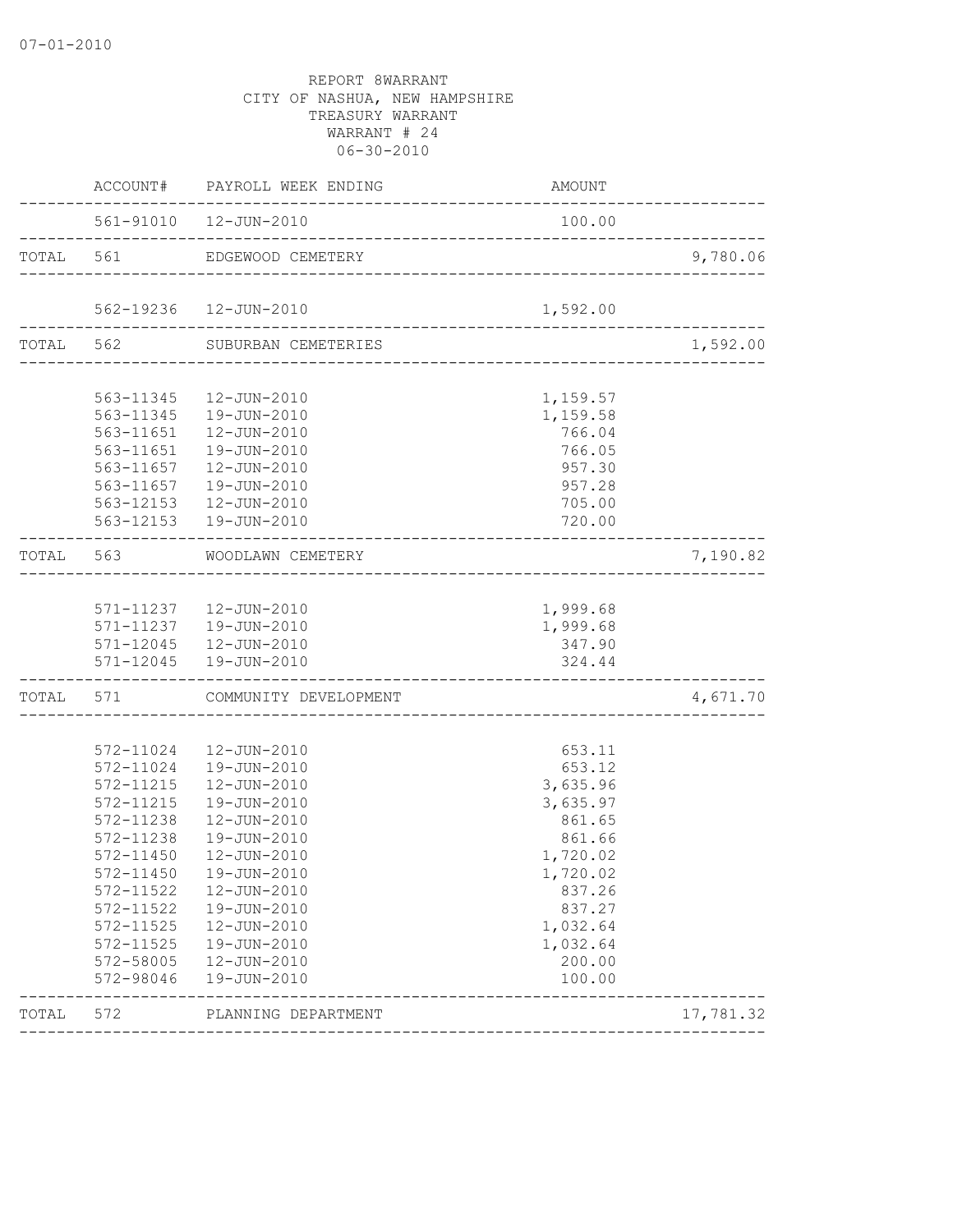## REPORT 8WARRANT CITY OF NASHUA, NEW HAMPSHIRE TREASURY WARRANT WARRANT # 24 06-30-2010 ACCOUNT# PAYROLL WEEK ENDING AMOUNT -------------------------------------------------------------------------------- 573-11444 12-JUN-2010 1,666.17 573-11444 19-JUN-2010 1,666.17 573-12029 12-JUN-2010 711.03 573-12029 19-JUN-2010 711.03 573-31050 19-JUN-2010 80.00 -------------------------------------------------------------------------------- TOTAL 573 ECONOMIC DEVELOPMENT 4,834.40 -------------------------------------------------------------------------------- 575-11032 12-JUN-2010 717.23 575-11032 19-JUN-2010 717.23 575-11042 12-JUN-2010 1,418.58 575-11042 19-JUN-2010 1,418.58 575-11062 12-JUN-2010 627.75 575-11062 19-JUN-2010 627.75 575-11189 12-JUN-2010 1,102.42 575-11189 19-JUN-2010 1,102.42 575-11246 12-JUN-2010 1,677.04 575-11246 19-JUN-2010 1,677.04 575-11365 12-JUN-2010 505.19 575-11365 19-JUN-2010 505.19 575-11387 12-JUN-2010 6,854.41 575-11387 19-JUN-2010 6,854.42 575-11393 12-JUN-2010 3,648.26 575-11393 19-JUN-2010 3,648.25 575-11400 12-JUN-2010 8,162.11 575-11400 19-JUN-2010 8,162.12 575-11401 12-JUN-2010 3,999.44 575-11401 19-JUN-2010 3,999.44 575-11403 12-JUN-2010 786.82 575-11403 19-JUN-2010 786.81 575-11404 12-JUN-2010 779.91 575-11404 19-JUN-2010 779.92 575-12073 12-JUN-2010 397.54 575-12073 19-JUN-2010 397.54 575-12090 12-JUN-2010 1,079.44 575-12090 19-JUN-2010 1,140.26 575-12114 12-JUN-2010 1,375.51 575-12114 19-JUN-2010 1,352.59 575-13004 12-JUN-2010 398.19 575-13035 12-JUN-2010 1,536.42 575-13035 19-JUN-2010 1,836.96 -------------------------------------------------------------------------------- TOTAL 575 PUBLIC LIBRARIES 70,072.78 -------------------------------------------------------------------------------- 576-11059 12-JUN-2010 1,289.91 576-11059 19-JUN-2010 1,289.91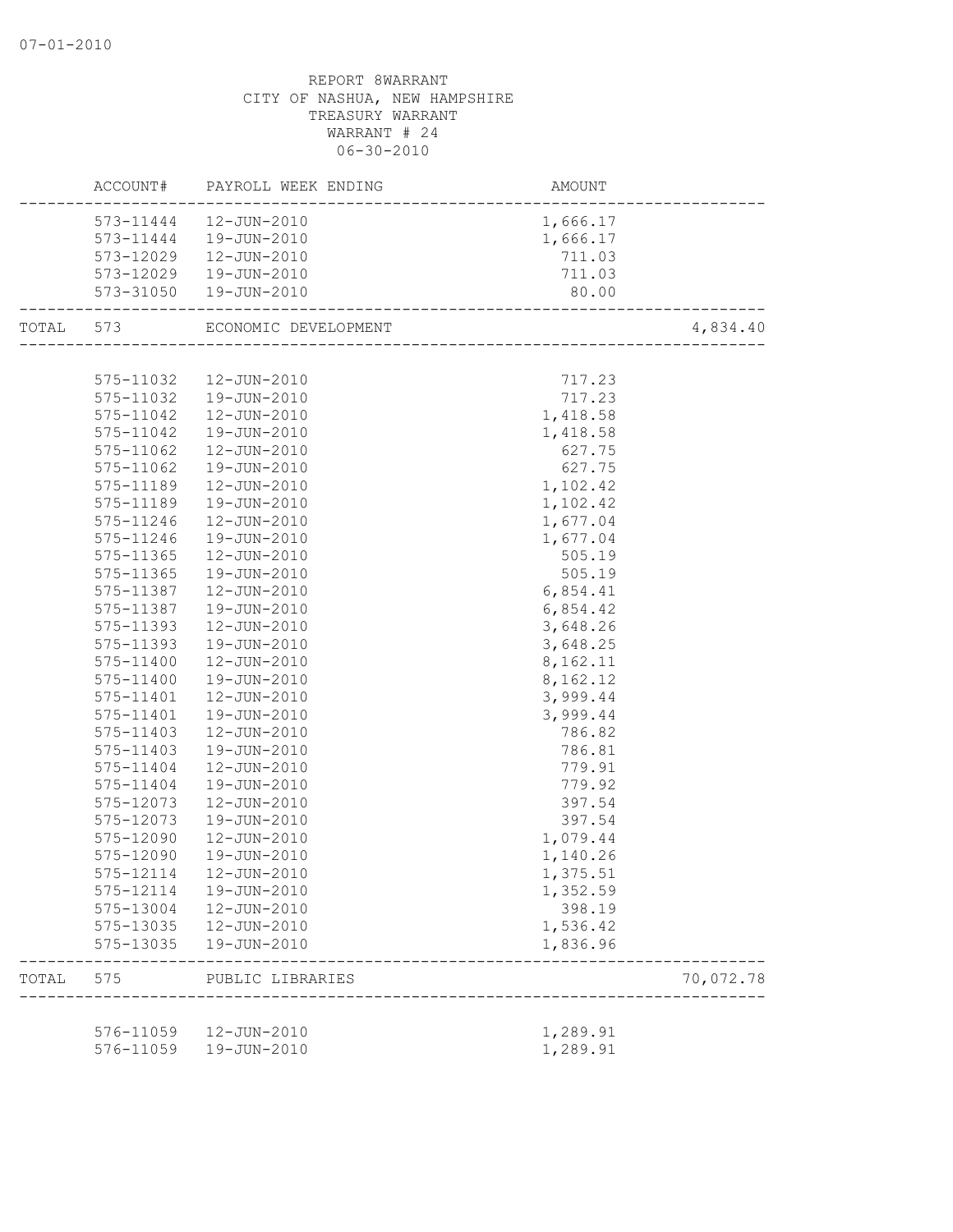|       | ACCOUNT#  | PAYROLL WEEK ENDING | <b>AMOUNT</b> |           |
|-------|-----------|---------------------|---------------|-----------|
|       | 576-11221 | 12-JUN-2010         | 1,065.23      |           |
|       | 576-11221 | 19-JUN-2010         | 1,065.23      |           |
|       | 576-11315 | 12-JUN-2010         | 1,329.79      |           |
|       | 576-11315 | 19-JUN-2010         | 1,329.79      |           |
|       | 576-11361 | 12-JUN-2010         | 4,005.15      |           |
|       | 576-11361 | 19-JUN-2010         | 4,005.16      |           |
|       | 576-11362 | $12 - JUN - 2010$   | 1,087.23      |           |
|       | 576-11362 | 19-JUN-2010         | 1,087.23      |           |
|       | 576-31050 | 19-JUN-2010         | 17.00         |           |
|       | 576-91010 | 19-JUN-2010         | 1,520.00      |           |
| TOTAL | 576       | BUILDING DEPARTMENT |               | 19,091.63 |
|       |           |                     |               |           |
|       | 577-11067 | 12-JUN-2010         | 1,181.68      |           |
|       | 577-11067 | 19-JUN-2010         | 1,181.68      |           |
|       | 577-11183 | 12-JUN-2010         | 1,871.04      |           |
|       | 577-11183 | 19-JUN-2010         | 1,871.04      |           |
|       | 577-91010 | 19-JUN-2010         | 255.00        |           |
| TOTAL | 577       | CODE ENFORCEMENT    |               | 6,360.44  |
|       |           |                     |               |           |
|       | 581-11012 | 12-JUN-2010         | 3,794.36      |           |
|       | 581-11075 | 12-JUN-2010         | 4,312.63      |           |
|       | 581-11081 | 12-JUN-2010         | 2,550.00      |           |
|       | 581-11162 | 12-JUN-2010         | 53,008.34     |           |
|       | 581-11162 | 19-JUN-2010         | 53, 275.84    |           |
|       | 581-11204 | 12-JUN-2010         | 12,062.24     |           |
|       | 581-11204 | 19-JUN-2010         | 13,046.72     |           |
|       | 581-11348 | 12-JUN-2010         | 194,689.21    |           |
|       | 581-11366 | 12-JUN-2010         | 55,053.93     |           |
|       | 581-11366 | 19-JUN-2010         | 53,948.87     |           |
|       | 581-11396 | 12-JUN-2010         | 85,574.68     |           |
|       | 581-11402 | 12-JUN-2010         | 3,140.20      |           |
|       | 581-11402 | 19-JUN-2010         | 3,376.20      |           |
|       | 581-11408 | 12-JUN-2010         | 17,973.55     |           |
|       | 581-11408 | 19-JUN-2010         | 17,773.21     |           |
|       | 581-11486 | 12-JUN-2010         | 61,670.82     |           |
|       | 581-11515 | 12-JUN-2010         | 1,262.79      |           |
|       | 581-11570 | 12-JUN-2010         | 57,952.70     |           |
|       | 581-11572 | 12-JUN-2010         | 61,089.44     |           |
|       | 581-11579 | 12-JUN-2010         | 87, 135.35    |           |
|       | 581-11628 | 12-JUN-2010         | 1,406.40      |           |
|       | 581-11628 | 19-JUN-2010         | 1,406.40      |           |
|       | 581-11675 | 12-JUN-2010         | 5,343.75      |           |
|       | 581-11709 | 12-JUN-2010         | 2,957.13      |           |
|       | 581-11711 | 12-JUN-2010         | 2,705.80      |           |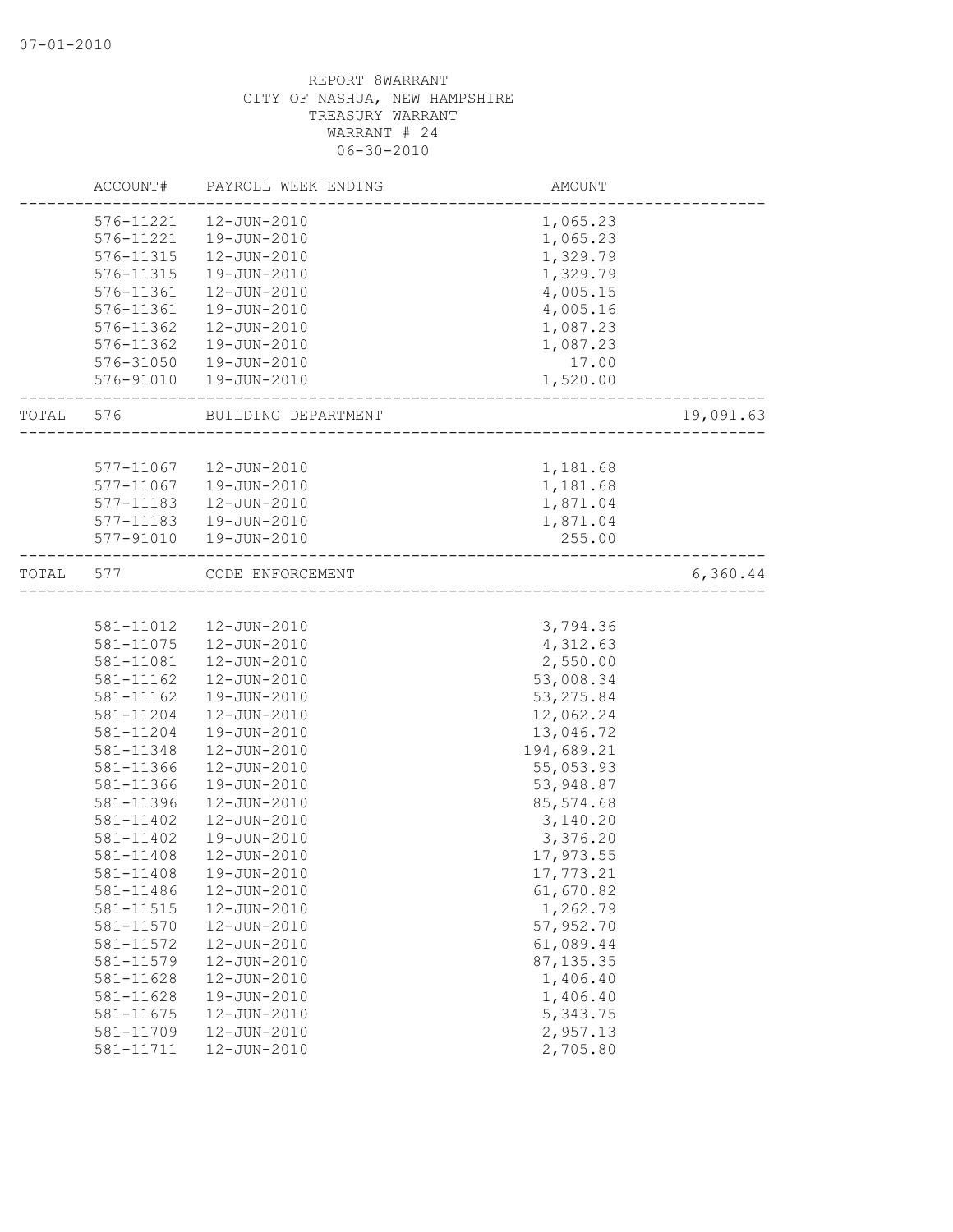| ACCOUNT#  | PAYROLL WEEK ENDING | AMOUNT         |  |
|-----------|---------------------|----------------|--|
| 581-11726 | 12-JUN-2010         | 4, 117, 089.35 |  |
| 581-11800 | 12-JUN-2010         | 43,581.16      |  |
| 581-11801 | 12-JUN-2010         | 15,463.90      |  |
| 581-11801 | 19-JUN-2010         | 421.80         |  |
| 581-11802 | 12-JUN-2010         | 13,220.00      |  |
| 581-11803 | 12-JUN-2010         | 16,007.87      |  |
| 581-11803 | 19-JUN-2010         | 712.93         |  |
| 581-11805 | 12-JUN-2010         | 81, 273.34     |  |
| 581-11812 | 12-JUN-2010         | 2,609.96       |  |
| 581-11816 | 12-JUN-2010         | 3,799.06       |  |
| 581-11830 | 12-JUN-2010         | 3,989.63       |  |
| 581-11845 | 12-JUN-2010         | 529.62         |  |
| 581-11845 | 19-JUN-2010         | 529.62         |  |
| 581-11850 | 12-JUN-2010         | 2,758.62       |  |
| 581-11850 | 19-JUN-2010         | 2,798.61       |  |
| 581-11860 | 12-JUN-2010         | 6,920.46       |  |
| 581-12006 | 12-JUN-2010         | 27,884.74      |  |
| 581-12021 | 12-JUN-2010         | 23, 372.71     |  |
| 581-12021 | 19-JUN-2010         | 92.52          |  |
| 581-12060 | 12-JUN-2010         | 2,943.05       |  |
| 581-12060 | 19-JUN-2010         | 2,862.87       |  |
| 581-12078 | 12-JUN-2010         | 1,862.50       |  |
| 581-12078 | 19-JUN-2010         | 250.00         |  |
| 581-12081 | 12-JUN-2010         | 2,401.05       |  |
| 581-12111 | 12-JUN-2010         | 136,833.56     |  |
| 581-12111 | 19-JUN-2010         | 137, 116.49    |  |
| 581-12112 | 12-JUN-2010         | 10,551.23      |  |
| 581-12112 | 19-JUN-2010         | 10,553.83      |  |
| 581-12126 | 12-JUN-2010         | 7,242.21       |  |
| 581-12126 | 19-JUN-2010         | 7,349.25       |  |
| 581-12135 | 12-JUN-2010         | 6,337.23       |  |
| 581-12135 | 19-JUN-2010         | 3,693.53       |  |
| 581-12136 | 12-JUN-2010         | 1,236.42       |  |
| 581-12136 | 19-JUN-2010         | 1,141.91       |  |
| 581-12138 | 19-JUN-2010         | 185.69         |  |
| 581-12141 | 12-JUN-2010         | 1,164.69       |  |
| 581-12153 | 12-JUN-2010         | 100.00         |  |
| 581-12153 | 19-JUN-2010         | 80.00          |  |
| 581-12198 | 12-JUN-2010         | 71,223.38      |  |
| 581-12200 | 12-JUN-2010         | 1,932.44       |  |
| 581-12201 | 12-JUN-2010         | 25,650.72      |  |
| 581-12201 | 19-JUN-2010         | 20,076.80      |  |
| 581-13004 | 12-JUN-2010         | 1,571.72       |  |
| 581-13021 | 12-JUN-2010         | 370.05         |  |
| 581-13021 | 19-JUN-2010         | 255.22         |  |
| 581-13032 | 12-JUN-2010         | 351.88         |  |
| 581-13120 | 12-JUN-2010         | 2,305.06       |  |
| 581-13120 | 19-JUN-2010         | 1,694.64       |  |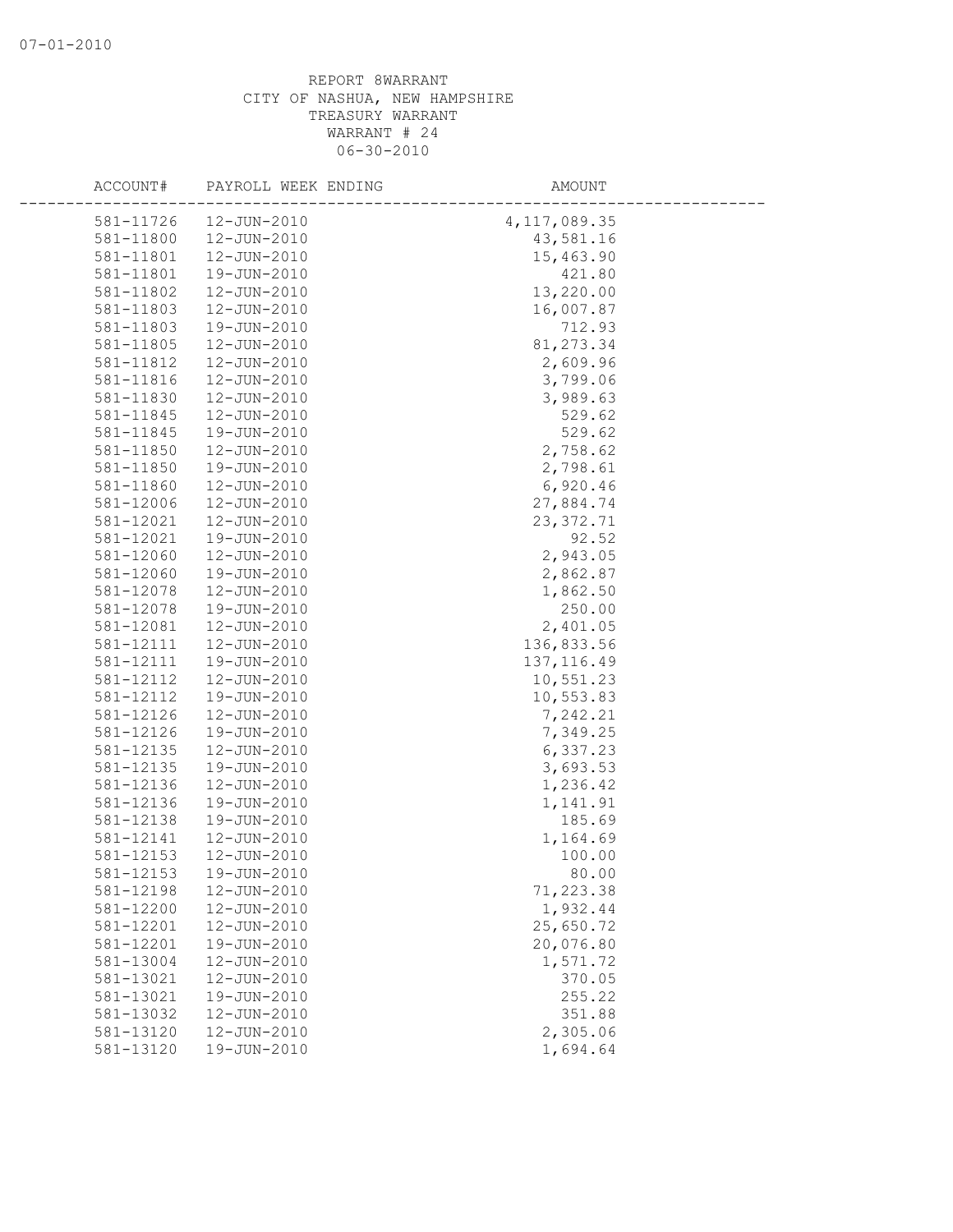|       | ACCOUNT#      | PAYROLL WEEK ENDING | AMOUNT   |              |
|-------|---------------|---------------------|----------|--------------|
|       | 581-13133     | 12-JUN-2010         | 1,270.34 |              |
|       | 581-13137     | 12-JUN-2010         | 580.00   |              |
|       | 581-13137     | 19-JUN-2010         | 157.50   |              |
|       | 581-18008     | $12 - JUN - 2010$   | 9,000.00 |              |
|       | 581-19000     | 12-JUN-2010         | 7,708.59 |              |
|       | $581 - 19210$ | 12-JUN-2010         | 1,612.00 |              |
|       | 581-19230     | 12-JUN-2010         | 1,100.00 |              |
|       | $581 - 19240$ | 12-JUN-2010         | 805.53   |              |
| TOTAL | 581           | SCHOOL DEPARTMENT   |          | 5,701,137.84 |
|       |               |                     |          |              |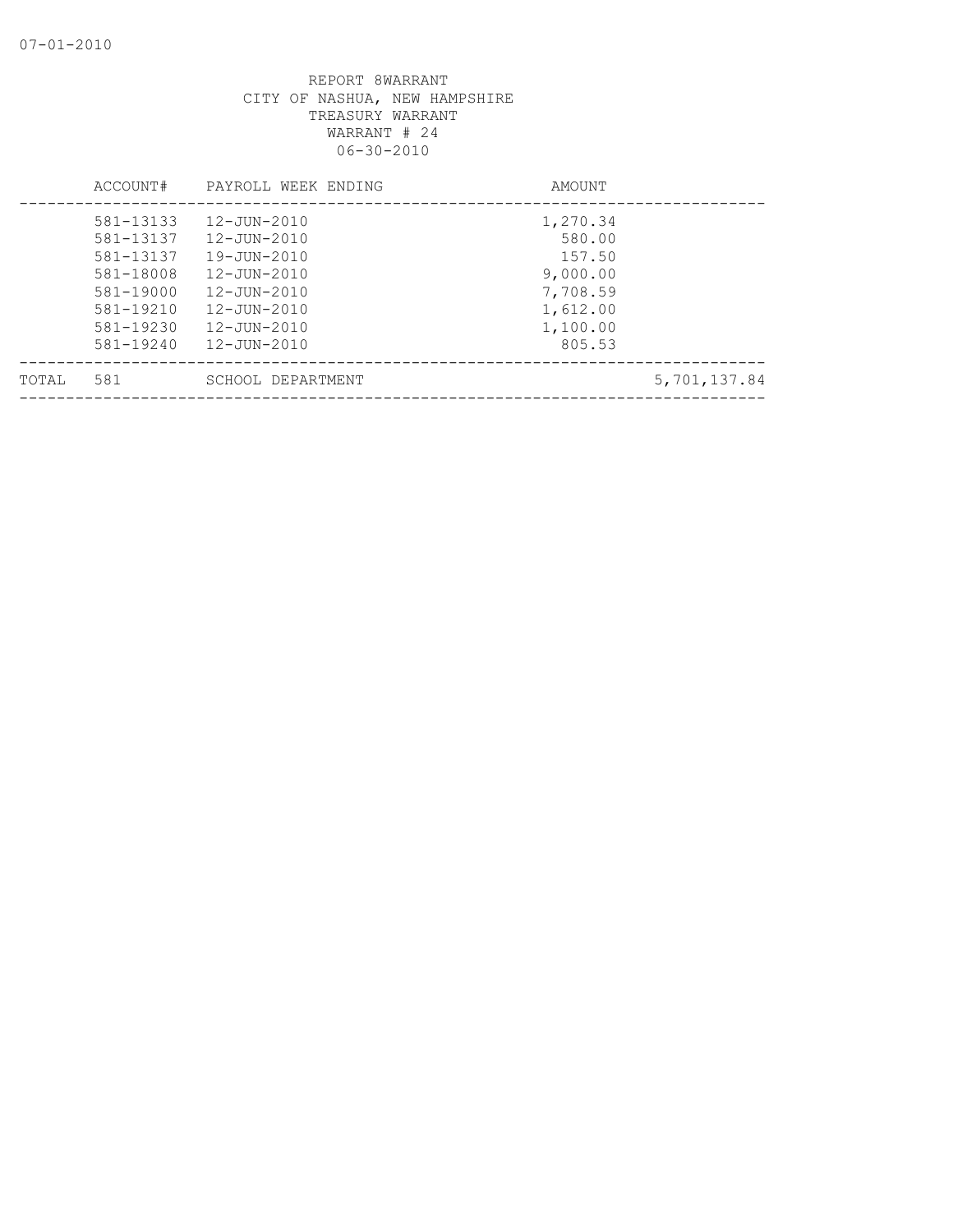|           | ACCOUNT# PAYROLL WEEK ENDING |  |  | AMOUNT |
|-----------|------------------------------|--|--|--------|
|           |                              |  |  |        |
| TOTAL 952 |                              |  |  |        |
|           |                              |  |  |        |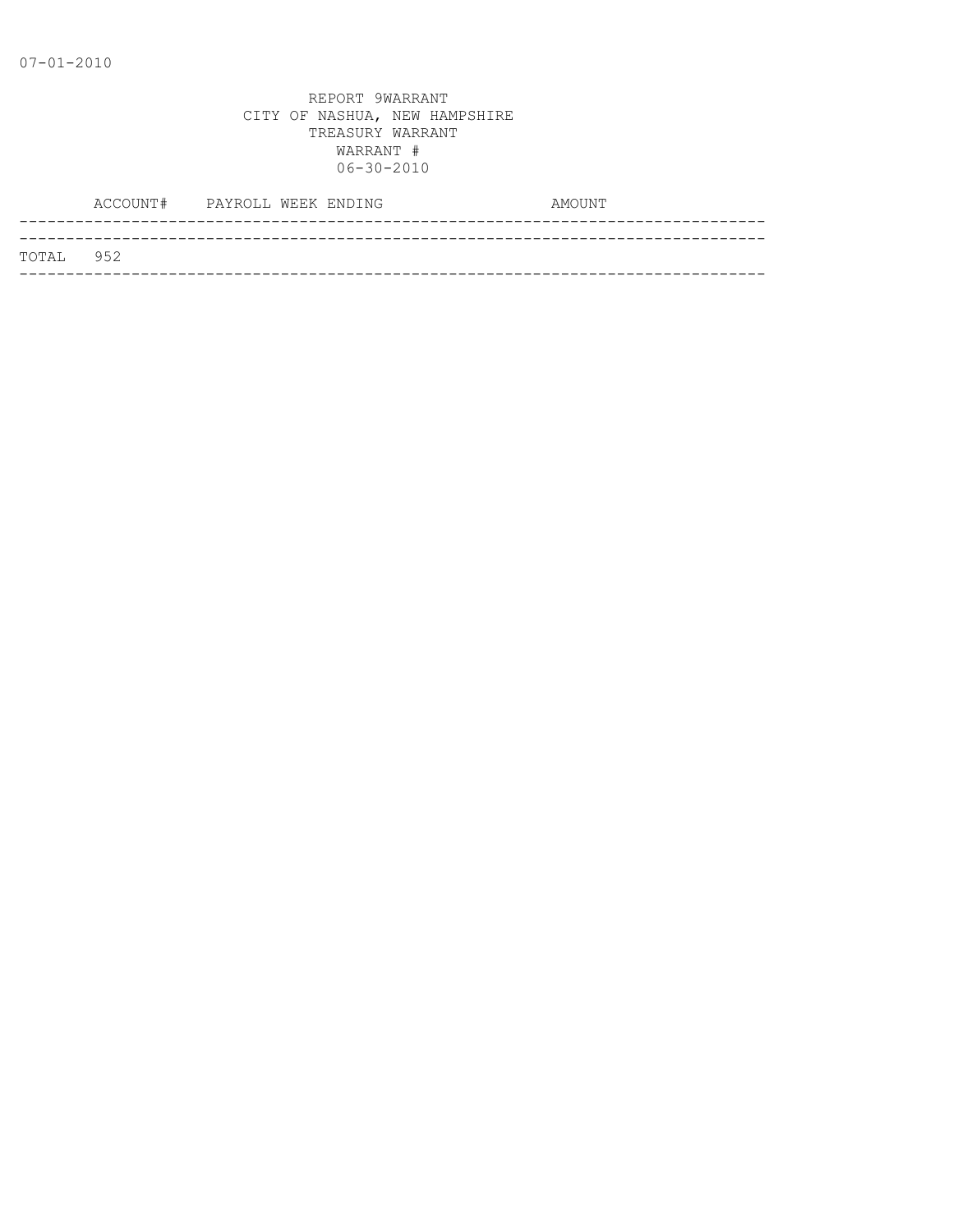| ACCOUNT#               | PAYROLL WEEK ENDING        | AMOUNT             |  |
|------------------------|----------------------------|--------------------|--|
| 801-11008              | 12-JUN-2010                | 592.13             |  |
| 801-11008              | 19-JUN-2010                | 572.14             |  |
| 801-11024              | 12-JUN-2010                | 637.15             |  |
| 801-11024              | 19-JUN-2010                | 637.15             |  |
| 801-11028              | 12-JUN-2010                | 60.49              |  |
| 801-11028              | 19-JUN-2010                | 60.49              |  |
| 801-11064              | 12-JUN-2010                | 140.47             |  |
| 801-11064              | 19-JUN-2010                | 140.47             |  |
| 801-11094              | 12-JUN-2010                | 91.24              |  |
| 801-11094              | 19-JUN-2010                | 102.09             |  |
| 801-11188              | 12-JUN-2010                | 367.14             |  |
| 801-11188              | 19-JUN-2010                | 367.14             |  |
| 801-11190              | 12-JUN-2010                | 409.48             |  |
| 801-11190              | 19-JUN-2010                | 409.48             |  |
| 801-11193              | 12-JUN-2010                | 1,000.83           |  |
| 801-11193              | 19-JUN-2010                | 1,000.82           |  |
| 801-11211              | 12-JUN-2010                | 68.21              |  |
| 801-11211              | 19-JUN-2010                | 68.21              |  |
| 801-11222              | 12-JUN-2010                | 211.23             |  |
| 801-11222              | 19-JUN-2010                | 211.23             |  |
| 801-11249              | 12-JUN-2010                | 188.57             |  |
| 801-11249              | 19-JUN-2010                | 188.57             |  |
| 801-11268              | 12-JUN-2010                | 138.69             |  |
| 801-11268              | 19-JUN-2010                | 138.69             |  |
| 801-11271              | 12-JUN-2010                | 1,150.52           |  |
| 801-11271              | 19-JUN-2010                | 1,150.52           |  |
| 801-11276<br>801-11276 | 12-JUN-2010<br>19-JUN-2010 | 4,390.00           |  |
| 801-11431              | 12-JUN-2010                | 4,390.00<br>187.91 |  |
| 801-11431              | 19-JUN-2010                | 187.91             |  |
| 801-11435              | 12-JUN-2010                | 272.90             |  |
| 801-11435              | 19-JUN-2010                | 272.90             |  |
| 801-11595              | 12-JUN-2010                | 5,696.00           |  |
| 801-11595              | 12-JUN-2010                | 4,062.00           |  |
| 801-11595              | 19-JUN-2010                | 5,714.40           |  |
| 801-11595              | 19-JUN-2010                | 4,062.00           |  |
| 801-11596              | 12-JUN-2010                | 3,433.60           |  |
| 801-11596              | 19-JUN-2010                | 3,433.60           |  |
| 801-11598              | 12-JUN-2010                | 850.40             |  |
| 801-11598              | 19-JUN-2010                | 850.40             |  |
| 801-11599              | 12-JUN-2010                | 1,088.52           |  |
| 801-11599              | 12-JUN-2010                | 1,088.52           |  |
| 801-11599              | 19-JUN-2010                | 1,088.52           |  |
| 801-11599              | 19-JUN-2010                | 1,088.52           |  |
| 801-11606              | 12-JUN-2010                | 708.23             |  |
| 801-11606              | 19-JUN-2010                | 708.23             |  |
| 801-11647              | 12-JUN-2010                | 1,401.23           |  |
| 801-11647              | 19-JUN-2010                | 1,401.23           |  |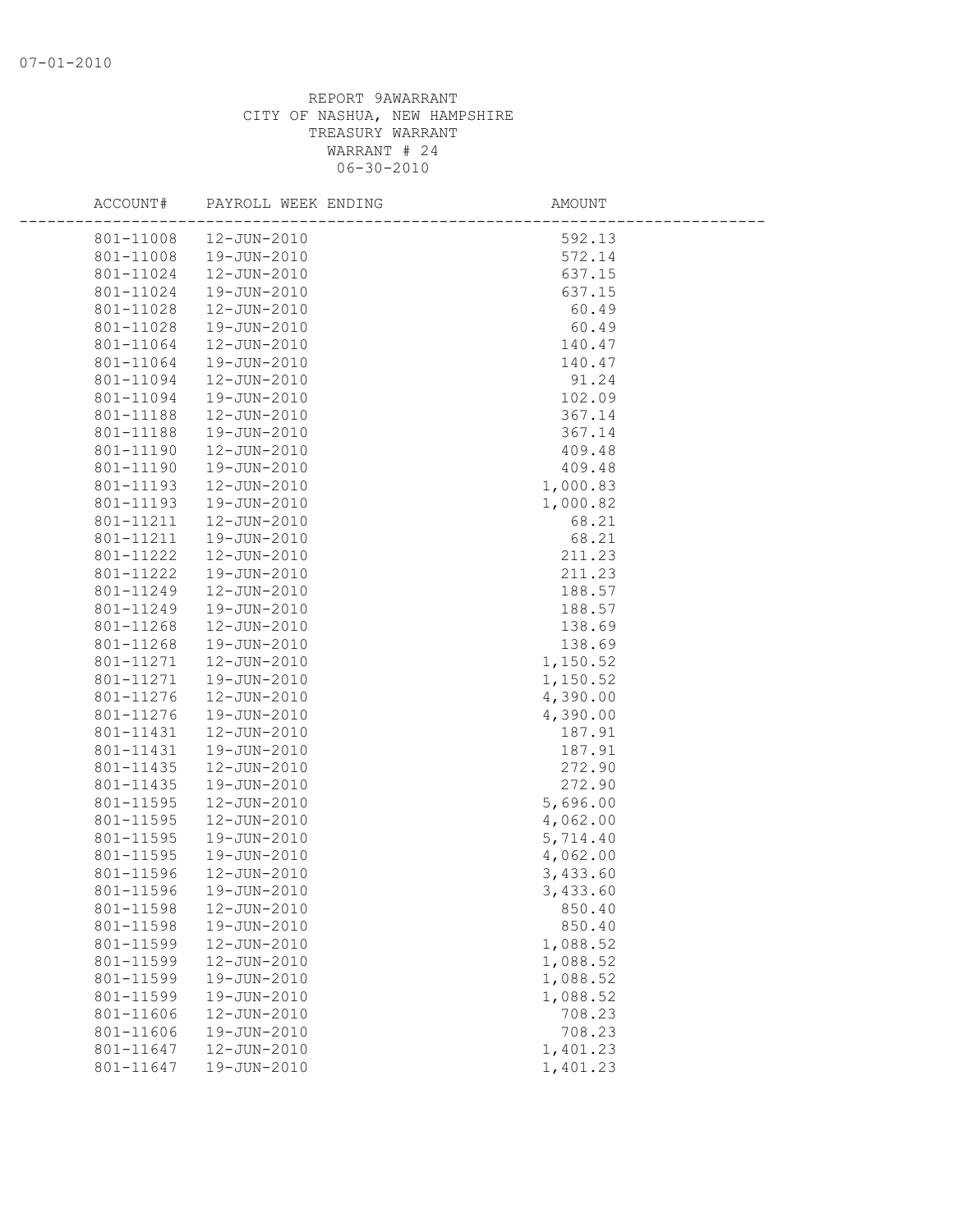|       | ACCOUNT#  | PAYROLL WEEK ENDING  | AMOUNT   |           |
|-------|-----------|----------------------|----------|-----------|
|       | 801-12085 | 12-JUN-2010          | 480.00   |           |
|       | 801-12085 | 19-JUN-2010          | 480.00   |           |
|       | 801-12594 | 12-JUN-2010          | 4,982.25 |           |
|       | 801-12594 | 19-JUN-2010          | 5,200.00 |           |
|       | 801-13004 | 12-JUN-2010          | 878.74   |           |
|       | 801-13004 | 12-JUN-2010          | 561.96   |           |
|       | 801-13004 | 12-JUN-2010          | 278.30   |           |
|       | 801-13004 | 19-JUN-2010          | 1,043.46 |           |
|       | 801-13004 | 19-JUN-2010          | 201.80   |           |
|       | 801-13004 | 19-JUN-2010          | 402.61   |           |
|       | 801-17001 | 19-JUN-2010          | 300.00   |           |
|       | 801-31050 | 19-JUN-2010          | 17.00    |           |
| TOTAL | 801       | SOLID WASTE DISPOSAL |          | 71,306.29 |
|       |           |                      |          |           |
|       | 802-11024 | 12-JUN-2010          | 151.52   |           |
|       | 802-11024 | 12-JUN-2010          | 606.08   |           |
|       | 802-11024 | 19-JUN-2010          | 151.52   |           |
|       | 802-11024 | 19-JUN-2010          | 606.08   |           |
|       | 802-11028 | 12-JUN-2010          | 411.35   |           |
|       | 802-11028 | 12-JUN-2010          | 193.58   |           |
|       | 802-11028 | 19-JUN-2010          | 411.35   |           |
|       | 802-11028 | 19-JUN-2010          | 193.58   |           |
|       | 802-11064 | 12-JUN-2010          | 140.47   |           |
|       | 802-11064 | 12-JUN-2010          | 140.47   |           |
|       | 802-11064 | 19-JUN-2010          | 140.47   |           |
|       | 802-11064 | 19-JUN-2010          | 140.47   |           |
|       | 802-11091 | 12-JUN-2010          | 1,106.97 |           |
|       | 802-11091 | 19-JUN-2010          | 1,106.97 |           |
|       | 802-11092 | 12-JUN-2010          | 807.60   |           |
|       | 802-11092 | 19-JUN-2010          | 804.40   |           |
|       | 802-11094 | 12-JUN-2010          | 273.72   |           |
|       | 802-11094 | 12-JUN-2010          | 273.71   |           |
|       | 802-11094 | 19-JUN-2010          | 306.24   |           |
|       | 802-11094 | 19-JUN-2010          | 306.26   |           |
|       | 802-11096 | 12-JUN-2010          | 1,874.41 |           |
|       | 802-11102 | 12-JUN-2010          | 1,078.67 |           |
|       | 802-11102 | 19-JUN-2010          | 906.86   |           |
|       | 802-11105 | 12-JUN-2010          | 1,012.38 |           |
|       | 802-11105 | 19-JUN-2010          | 3,073.31 |           |
|       | 802-11124 | 12-JUN-2010          | 739.10   |           |
|       | 802-11124 | 19-JUN-2010          | 739.10   |           |
|       | 802-11155 | 12-JUN-2010          | 1,041.03 |           |
|       | 802-11155 | 19-JUN-2010          | 1,025.68 |           |
|       | 802-11157 | 12-JUN-2010          | 2,575.20 |           |
|       | 802-11157 | 19-JUN-2010          | 2,625.44 |           |
|       | 802-11158 | 12-JUN-2010          | 921.20   |           |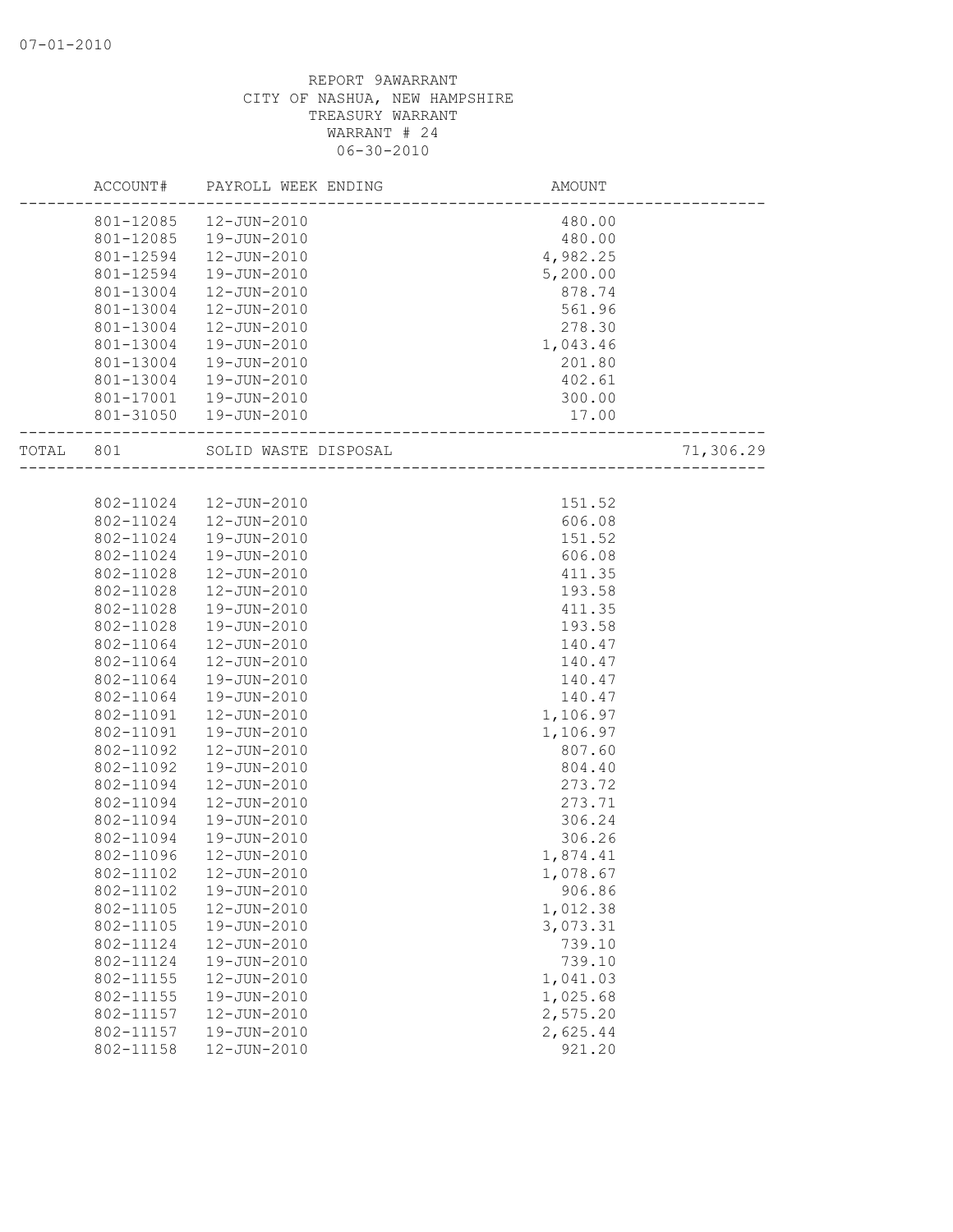| ACCOUNT#  | PAYROLL WEEK ENDING | AMOUNT   |  |
|-----------|---------------------|----------|--|
| 802-11158 | 19-JUN-2010         | 940.50   |  |
| 802-11188 | 12-JUN-2010         | 367.15   |  |
| 802-11188 | 19-JUN-2010         | 367.15   |  |
| 802-11190 | 12-JUN-2010         | 409.48   |  |
| 802-11190 | 19-JUN-2010         | 409.48   |  |
| 802-11211 | 12-JUN-2010         | 272.84   |  |
| 802-11211 | 12-JUN-2010         | 409.26   |  |
| 802-11211 | 19-JUN-2010         | 272.84   |  |
| 802-11211 | 19-JUN-2010         | 409.26   |  |
| 802-11222 | 12-JUN-2010         | 211.23   |  |
| 802-11222 | 19-JUN-2010         | 211.23   |  |
| 802-11249 | 12-JUN-2010         | 188.57   |  |
| 802-11249 | 12-JUN-2010         | 188.57   |  |
| 802-11249 | 19-JUN-2010         | 188.57   |  |
| 802-11249 | 19-JUN-2010         | 188.57   |  |
| 802-11260 | 12-JUN-2010         | 1,945.60 |  |
| 802-11260 | 19-JUN-2010         | 1,945.60 |  |
| 802-11268 | 12-JUN-2010         | 46.23    |  |
| 802-11268 | 12-JUN-2010         | 92.46    |  |
| 802-11268 | 19-JUN-2010         | 46.23    |  |
| 802-11268 | 19-JUN-2010         | 92.46    |  |
| 802-11270 | 12-JUN-2010         | 1,087.23 |  |
| 802-11270 | 19-JUN-2010         | 1,087.23 |  |
| 802-11330 | 12-JUN-2010         | 1,110.27 |  |
| 802-11330 | 19-JUN-2010         | 1,110.27 |  |
| 802-11431 | 12-JUN-2010         | 187.91   |  |
| 802-11431 | 19-JUN-2010         | 187.91   |  |
| 802-11435 | 12-JUN-2010         | 454.83   |  |
| 802-11435 | 12-JUN-2010         | 181.93   |  |
| 802-11435 | 19-JUN-2010         | 454.83   |  |
| 802-11435 | 19-JUN-2010         | 181.93   |  |
| 802-11480 | $12 - JUN - 2010$   | 2,826.56 |  |
| 802-11480 | 19-JUN-2010         | 2,792.80 |  |
| 802-11507 | 12-JUN-2010         | 820.80   |  |
| 802-11507 | 19-JUN-2010         | 820.80   |  |
| 802-11513 | 12-JUN-2010         | 6,672.46 |  |
| 802-11513 | 19-JUN-2010         | 6,672.46 |  |
| 802-11514 | 12-JUN-2010         | 2,929.20 |  |
| 802-11514 | 19-JUN-2010         | 2,929.20 |  |
| 802-11681 | 12-JUN-2010         | 315.06   |  |
| 802-11681 | 12-JUN-2010         | 1,260.23 |  |
| 802-11681 | 19-JUN-2010         | 315.06   |  |
| 802-11681 | 19-JUN-2010         | 1,260.23 |  |
| 802-11693 | 12-JUN-2010         | 1,201.21 |  |
| 802-11693 | 19-JUN-2010         | 1,201.21 |  |
| 802-11764 | 12-JUN-2010         | 1,184.60 |  |
| 802-11764 | 19-JUN-2010         | 1,184.60 |  |
| 802-12154 | 12-JUN-2010         | 1,340.00 |  |